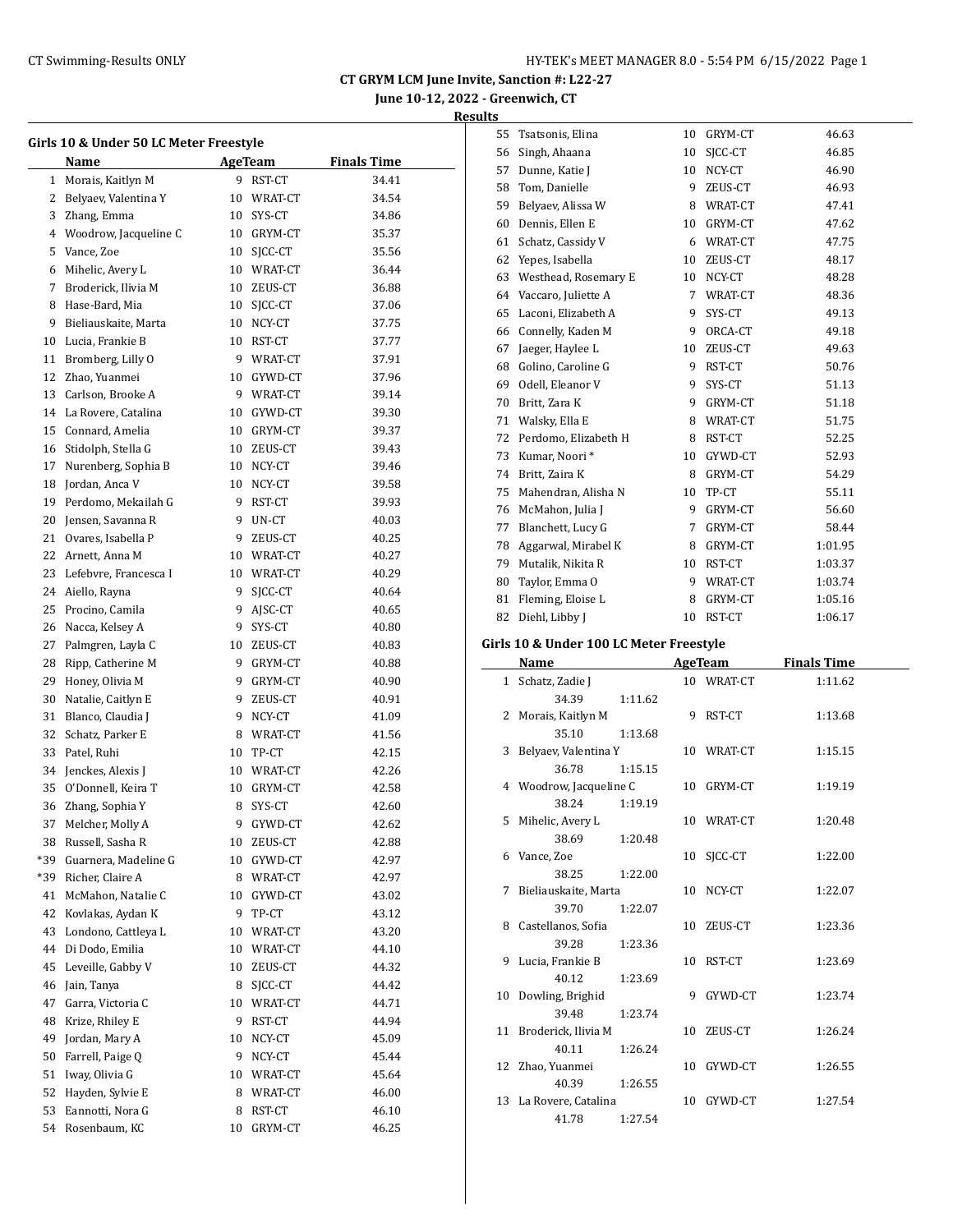| <b>Results</b> |                   |            |         |
|----------------|-------------------|------------|---------|
|                | 47 Iway, Olivia G | 10 WRAT-CT | 1:48.47 |

 $\overline{\phantom{a}}$ 

|    | (Girls 10 & Under 100 LC Meter Freestyle) |    |            |                    |  |  |
|----|-------------------------------------------|----|------------|--------------------|--|--|
|    | Name                                      |    | AgeTeam    | <b>Finals Time</b> |  |  |
| 14 | Stidolph, Stella G                        |    | 10 ZEUS-CT | 1:29.16            |  |  |
|    | 42.44<br>1:29.16                          |    |            |                    |  |  |
| 15 | Arnett, Anna M                            |    | 10 WRAT-CT | 1:29.32            |  |  |
|    | 1:29.32<br>41.72                          |    |            |                    |  |  |
| 16 | Kelsey, McKenna A                         |    | 10 WRAT-CT | 1:29.35            |  |  |
|    | 41.25<br>1:29.35                          |    |            |                    |  |  |
| 17 | Aiello, Rayna                             |    | 9 SJCC-CT  | 1:29.82            |  |  |
|    | 43.92<br>1:29.82                          |    |            |                    |  |  |
|    | 18 Connard, Amelia                        |    | 10 GRYM-CT | 1:30.70            |  |  |
| 19 | McMahon, Natalie C                        |    | 10 GYWD-CT | 1:30.80            |  |  |
|    | 42.86<br>1:30.80                          |    |            |                    |  |  |
|    | 20 Carlson, Brooke A                      |    | 9 WRAT-CT  | 1:31.04            |  |  |
|    | 43.03<br>1:31.04                          |    |            |                    |  |  |
| 21 | Lefebvre, Francesca I                     |    | 10 WRAT-CT | 1:31.88            |  |  |
|    | 43.34<br>1:31.88                          |    |            |                    |  |  |
| 22 | Jenckes, Alexis J                         |    | 10 WRAT-CT | 1:33.34            |  |  |
| 23 | Bromberg, Lilly O                         |    | 9 WRAT-CT  | 1:33.59            |  |  |
|    | 43.35<br>1:33.59                          |    |            |                    |  |  |
|    | 24 Kovlakas, Aydan K                      |    | 9 TP-CT    | 1:34.33            |  |  |
|    | 44.90<br>1:34.33                          |    |            |                    |  |  |
| 25 | Crisalli, Emilia R                        | 9. | SMC-MR     | 1:34.86            |  |  |
| 26 | Jensen, Savanna R                         | 9  | UN-CT      | 1:35.80            |  |  |
|    | 45.00                                     |    |            |                    |  |  |
|    | 1:35.80                                   |    |            |                    |  |  |
|    | 27 Patel, Ruhi                            |    | 10 TP-CT   | 1:36.36            |  |  |
|    | 44.41<br>1:36.36                          |    |            |                    |  |  |
| 28 | Garra, Victoria C                         |    | 10 WRAT-CT | 1:36.46            |  |  |
|    | 46.59<br>1:36.46                          |    |            |                    |  |  |
|    | 29 Palmgren, Layla C                      |    | 10 ZEUS-CT | 1:36.88            |  |  |
|    | 44.36<br>1:36.88                          |    |            |                    |  |  |
| 30 | Melcher, Molly A                          | 9. | GYWD-CT    | 1:37.26            |  |  |
|    | 47.32<br>1:37.26                          |    |            |                    |  |  |
| 31 | Bennett, Juliet K                         |    | 8 NCY-CT   | 1:37.49            |  |  |
|    | 44.96<br>1:37.49                          |    |            |                    |  |  |
| 32 | Steinhardt, Chloe B                       |    | 10 GYWD-CT | 1:37.61            |  |  |
|    | 44.49<br>1:37.61                          |    |            |                    |  |  |
|    | 33 Ovares, Isabella P                     |    | 9 ZEUS-CT  | 1:37.64            |  |  |
|    | 45.95<br>1:37.64                          |    |            |                    |  |  |
|    | 34 Sopko, Addison P                       |    | 9 RST-CT   | 1:39.07            |  |  |
|    | 46.69<br>1:39.07                          |    |            |                    |  |  |
| 35 | O'Donnell, Keira T                        | 10 | GRYM-CT    | 1:40.05            |  |  |
| 36 | Jain, Tanya                               | 8  | SJCC-CT    | 1:40.86            |  |  |
|    | 49.04<br>1:40.86                          |    |            |                    |  |  |
| 37 | Perdomo, Mekailah G                       | 9  | RST-CT     | 1:41.05            |  |  |
|    | 46.26<br>1:41.05                          |    |            |                    |  |  |
| 38 | Blanco, Claudia J                         | 9  | NCY-CT     | 1:42.12            |  |  |
| 39 | Farrell, Paige Q                          | 9  | NCY-CT     | 1:42.39            |  |  |
| 40 | Gallant, Erin M                           | 8  | RST-CT     | 1:42.83            |  |  |
|    | 49.99<br>1:42.83                          |    |            |                    |  |  |
| 41 | Siano, Francesca A                        | 8  | ZEUS-CT    | 1:44.20            |  |  |
| 42 | Westhead, Rosemary E                      |    | 10 NCY-CT  | 1:44.76            |  |  |
| 43 | Wood, Stella P                            | 9  | WRAT-CT    | 1:45.42            |  |  |
|    | 46.44<br>1:45.42                          |    |            |                    |  |  |
|    | 44 Leveille, Gabby V                      |    | 10 ZEUS-CT | 1:46.10            |  |  |
| 45 | Jaeger, Haylee L                          | 10 | ZEUS-CT    | 1:46.38            |  |  |
| 46 | Dunne, Katie J                            | 10 | NCY-CT     | 1:46.47            |  |  |
|    |                                           |    |            |                    |  |  |

| 48 | Yepes, Isabella                         |         | 10 | ZEUS-CT        | 1:50.09            |
|----|-----------------------------------------|---------|----|----------------|--------------------|
|    | 50.31                                   | 1:50.09 |    |                |                    |
| 49 | Siano, Lillian I                        |         | 10 | ZEUS-CT        | 1:50.40            |
| 50 | Greenstein, Olivia L                    |         |    | 10 WRAT-CT     | 1:52.04            |
| 51 | Britt, Zaira K                          |         |    | 8 GRYM-CT      | 1:57.57            |
| 52 | Schenker, Reese H                       |         |    | 9 WRAT-CT      | 2:01.49            |
| 53 | Britt, Zara K                           |         |    | 9 GRYM-CT      | 2:01.81            |
|    | 54 Goncalves, Olivia H                  |         |    | 8 RST-CT       | 2:02.88            |
| 55 | Kumar, Noori*                           |         |    | 10 GYWD-CT     | 2:03.05            |
| 56 | McMahon, Julia J                        |         |    | 9 GRYM-CT      | 2:03.66            |
| 57 | Perdomo, Elizabeth H                    |         |    | 8 RST-CT       | 2:06.84            |
| 58 | Laconi, Elizabeth A                     |         | 9  | SYS-CT         | 2:09.43            |
|    | 59 Golino, Caroline G                   |         | 9  | RST-CT         | 2:10.67            |
|    | 58.43                                   | 2:10.67 |    |                |                    |
| 60 | Aggarwal, Mirabel K                     |         | 8  | GRYM-CT        | 2:11.33            |
| 61 | Fleming, Eloise L                       |         | 8  | GRYM-CT        | 2:25.56            |
| 62 | Diehl, Libby J                          |         | 10 | RST-CT         | 2:27.17            |
|    |                                         |         |    |                |                    |
|    | Girls 10 & Under 50 LC Meter Backstroke |         |    |                |                    |
|    | Name                                    |         |    | <b>AgeTeam</b> | <b>Finals Time</b> |
|    | 1 Belyaev, Valentina Y                  |         |    | 10 WRAT-CT     | 38.33              |
|    | 2 Morais, Kaitlyn M                     |         |    | 9 RST-CT       | 39.67              |
| 3  | Vance, Zoe                              |         |    | 10 SICC-CT     | 40.94              |
|    | 4 Woodrow, Jacqueline C                 |         |    | 10 GRYM-CT     | 41.38              |
| 5  | Castellanos, Sofia                      |         |    | 10 ZEUS-CT     | 42.12              |
|    | 6 Broderick, Ilivia M                   |         |    | 10 ZEUS-CT     | 44.12              |
|    | 41.02                                   | 44.12   |    |                |                    |
| 7  | Jensen, Savanna R                       |         | 9  | UN-CT          | 45.25              |
|    | 33.57                                   | 45.25   |    |                |                    |
| 8  | Lucia, Frankie B                        |         | 10 | RST-CT         | 45.37              |
| 9  | Nacca, Kelsey A                         |         | 9  | SYS-CT         | 45.48              |
|    | 32.51                                   | 45.48   |    |                |                    |
| 10 | Bromberg, Lilly O                       |         | 9  | WRAT-CT        | 45.86              |
|    | 31.88                                   | 45.86   |    |                |                    |
| 11 | Bieliauskaite, Marta                    |         | 10 | NCY-CT         | 46.22              |
| 12 | Kelsey, McKenna A                       |         | 10 | WRAT-CT        | 46.24              |
|    | 33.31                                   | 46.24   |    |                |                    |
| 13 | Lefebvre, Francesca I                   |         | 10 | WRAT-CT        | 46.43              |
|    | 36.61                                   | 46.43   |    |                |                    |
| 14 | La Rovere, Catalina                     |         | 10 | GYWD-CT        | 47.04              |
|    | 33.49                                   | 47.04   |    |                |                    |
| 15 | Perdomo, Mekailah G                     |         | 9  | RST-CT         | 47.20              |
|    | 32.84                                   | 47.20   |    |                |                    |
| 16 | Steinberg, Talia                        |         | 10 | SJCC-CT        | 47.51              |
| 17 | Connard, Amelia                         |         | 10 | GRYM-CT        | 47.58              |
|    | 48.73                                   | 47.58   |    |                |                    |
| 18 | Nurenberg, Sophia B                     |         | 10 | NCY-CT         | 47.78              |
|    | 32.83                                   | 47.78   |    |                |                    |
| 19 | Singh, Ahaana                           |         | 10 | SJCC-CT        | 47.95              |
|    | 37.37                                   | 47.95   |    |                |                    |
| 20 | Stidolph, Stella G                      |         | 10 | ZEUS-CT        | 48.58              |
|    | 33.50                                   | 48.58   |    |                |                    |
| 21 | Guarnera, Madeline G                    |         | 10 | GYWD-CT        | 48.87              |
|    | 34.49                                   | 48.87   |    |                |                    |
| 22 | Schatz, Parker E                        |         | 8  | WRAT-CT        | 48.88              |
|    |                                         |         |    |                |                    |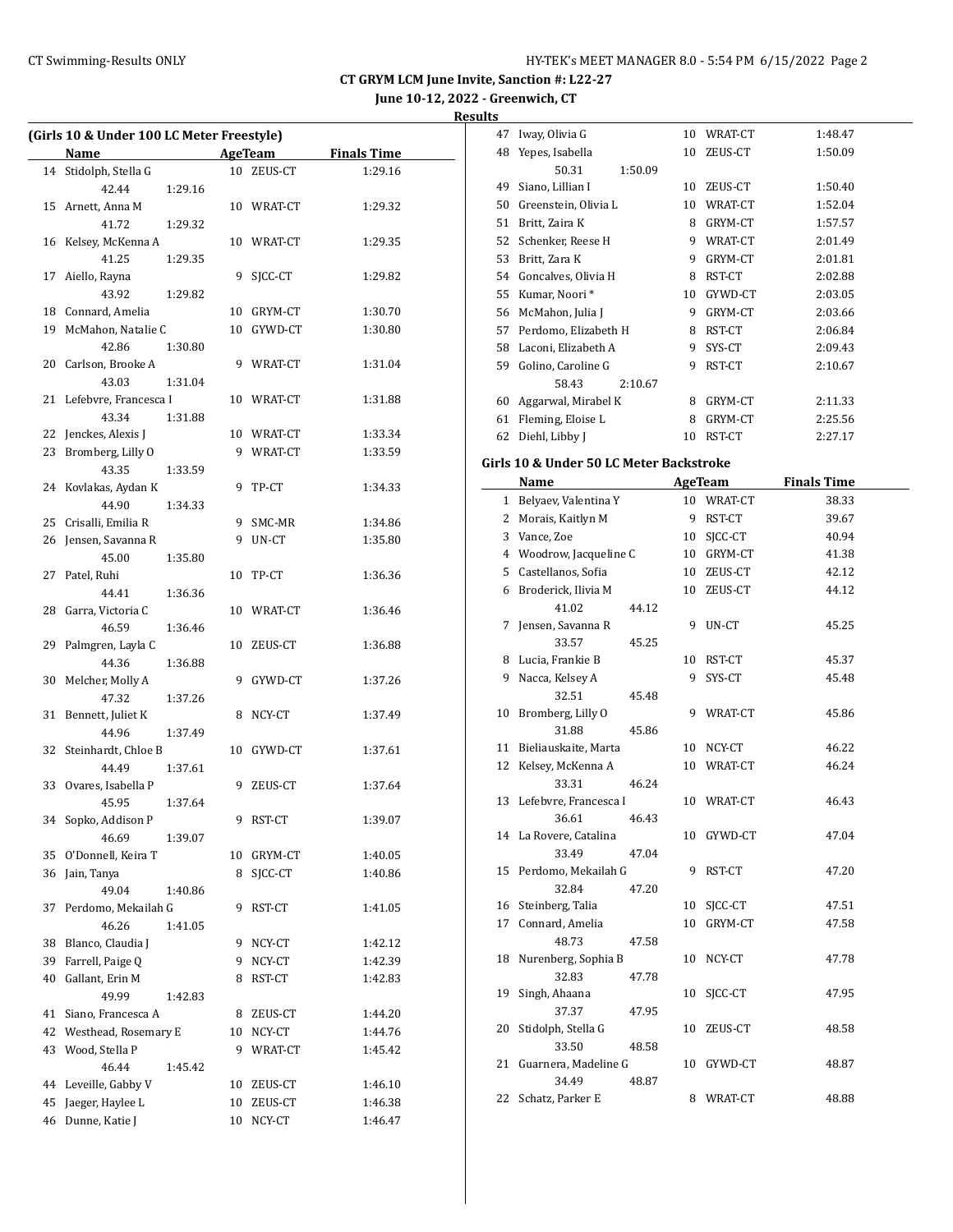**Results**

|    | Name                         |       |    | AgeTeam    | <b>Finals Time</b> |
|----|------------------------------|-------|----|------------|--------------------|
| 23 | McMahon, Natalie C           |       |    | 10 GYWD-CT | 49.20              |
|    | 34.64                        | 49.20 |    |            |                    |
|    | 24 Hase-Bard, Mia            |       | 10 | SJCC-CT    | 49.39              |
|    | 30.71                        | 49.39 |    |            |                    |
| 25 | Arnett, Anna M               |       |    | 10 WRAT-CT | 49.48              |
|    | 32.47                        | 49.48 |    |            |                    |
| 26 | Garra, Victoria C            |       |    | 10 WRAT-CT | 49.62              |
|    | 34.74                        | 49.62 |    |            |                    |
| 27 | Ripp, Catherine M            |       | 9  | GRYM-CT    | 49.90              |
|    | 34.11                        | 49.90 |    |            |                    |
| 28 | Richer, Claire A             |       |    | 8 WRAT-CT  | 49.95              |
| 29 | Carlson, Brooke A            |       |    | 9 WRAT-CT  | 50.76              |
|    | 34.09                        | 50.76 |    |            |                    |
|    | 30 O'Donnell, Keira T        |       |    | 10 GRYM-CT | 51.11              |
| 31 | Natalie, Caitlyn E           |       |    | 9 ZEUS-CT  | 51.12              |
|    | 37.39                        | 51.12 |    |            |                    |
| 32 | Melcher, Molly A             |       |    | 9 GYWD-CT  | 51.23              |
|    | 41.96                        | 51.23 |    |            |                    |
| 33 | Jordan, Mary A               |       |    | 10 NCY-CT  | 51.24              |
|    | 44.13                        | 51.24 |    |            |                    |
|    | *34 Londono, Cattleya L      |       |    | 10 WRAT-CT | 51.31              |
|    | 37.36                        | 51.31 |    |            |                    |
|    |                              |       | 9  | AJSC-CT    | 51.31              |
|    | *34 Procino, Camila<br>34.88 |       |    |            |                    |
|    |                              | 51.31 |    |            |                    |
|    | 36 Aiello, Rayna             |       | 9  | SICC-CT    | 51.52              |
|    | 37.26                        | 51.52 |    |            |                    |
| 37 | Dennis, Ellen E              |       |    | 10 GRYM-CT | 51.75              |
|    | 38 Jenckes, Alexis J         |       |    | 10 WRAT-CT | 51.84              |
|    | 38.16                        | 51.84 |    |            |                    |
| 39 | Zhang, Sophia Y              |       |    | 8 SYS-CT   | 52.48              |
| 40 | Kovlakas, Aydan K            |       |    | 9 TP-CT    | 52.69              |
| 41 | Honey, Olivia M              |       |    | 9 GRYM-CT  | 52.71              |
| 42 | Russell, Sasha R             |       |    | 10 ZEUS-CT | 53.06              |
| 43 | Ovares, Isabella P           |       |    | 9 ZEUS-CT  | 53.15              |
|    | 32.67                        | 53.15 |    |            |                    |
|    | 44 Tsatsonis, Elina          |       | 10 | GRYM-CT    | 53.23              |
|    | 36.32                        | 53.23 |    |            |                    |
| 45 | Vaccaro, Juliette A          |       | 7  | WRAT-CT    | 53.46              |
|    | 43.04                        | 53.46 |    |            |                    |
| 46 | Di Dodo, Emilia              |       |    | 10 WRAT-CT | 53.49              |
| 47 | Hayden, Sylvie E             |       |    | 8 WRAT-CT  | 53.79              |
| 48 | Iway, Olivia G               |       |    | 10 WRAT-CT | 54.85              |
| 49 | Belyaev, Alissa W            |       |    | 8 WRAT-CT  | 54.92              |
| 50 | Dunne, Katie J               |       | 10 | NCY-CT     | 55.07              |
| 51 | Eannotti, Nora G             |       | 8  | RST-CT     | 55.23              |
|    | 37.30                        | 55.23 |    |            |                    |
| 52 | Leveille, Gabby V            |       | 10 | ZEUS-CT    | 56.06              |
| 53 | Farrell, Paige Q             |       | 9  | NCY-CT     | 56.33              |
|    | 36.83                        | 56.33 |    |            |                    |
| 54 | Odell, Eleanor V             |       | 9  | SYS-CT     | 57.01              |
| 55 | Rosenbaum, KC                |       |    | 10 GRYM-CT | 57.27              |
| 56 | Westhead, Rosemary E         |       | 10 | NCY-CT     | 57.82              |
| 57 | Schatz, Cassidy V            |       |    | 6 WRAT-CT  | 57.85              |
|    |                              |       |    |            |                    |
| 58 | Jaeger, Haylee L             |       | 10 | ZEUS-CT    | 58.15              |

| 60  | Golino, Caroline G                 |         | 9                        | RST-CT         | 58.92   |  |
|-----|------------------------------------|---------|--------------------------|----------------|---------|--|
| 61  | Tom, Danielle                      |         | 9                        | ZEUS-CT        | 59.64   |  |
| 62  | Kumar, Noori*                      |         | 10                       | GYWD-CT        | 59.73   |  |
| 63  | Laconi, Elizabeth A                |         | 9                        | SYS-CT         | 1:02.62 |  |
|     | 38.65                              | 1:02.62 |                          |                |         |  |
| 64  | Blanchett, Lucy G                  |         | 7                        | GRYM-CT        | 1:02.69 |  |
| 65  | McMahon, Julia J                   |         | 9                        | GRYM-CT        | 1:05.01 |  |
| 66  | Krize, Rhiley E                    |         | 9                        | RST-CT         | 1:05.24 |  |
| 67  | Britt, Zara K                      |         | 9                        | GRYM-CT        | 1:05.35 |  |
| 68  | Walsky, Ella E                     |         | 8                        | WRAT-CT        | 1:06.99 |  |
| 69  | Perdomo, Elizabeth H               |         | 8                        | RST-CT         | 1:07.02 |  |
|     | 40.59                              | 1:07.02 |                          |                |         |  |
| 70  | Jordan, Anca V                     |         | 10                       | NCY-CT         | 1:07.18 |  |
|     | 42.66                              | 1:07.18 |                          |                |         |  |
| 71  | Mahendran, Alisha N                |         | 10                       | TP-CT          | 1:08.24 |  |
| 72  | Aggarwal, Mirabel K                |         | 8                        | GRYM-CT        | 1:08.32 |  |
| 73  | Diehl, Libby J                     |         | 10                       | RST-CT         | 1:12.06 |  |
|     | 40.09                              | 1:12.06 |                          |                |         |  |
|     | 74 Mutalik, Nikita R               |         | 10                       | RST-CT         | 1:12.44 |  |
|     | 40.56                              | 1:12.44 |                          |                |         |  |
| 75  | Fleming, Eloise L                  |         | 8                        | GRYM-CT        | 1:15.58 |  |
| 76  | Connelly, Kaden M                  |         | 9                        | ORCA-CT        | 1:15.62 |  |
| 77  | Taylor, Emma O                     |         | 9                        | <b>WRAT-CT</b> | 1:18.09 |  |
| --- | Blanco, Claudia J                  |         | 9                        | NCY-CT         | DQ      |  |
|     | 33.05                              |         |                          |                |         |  |
|     | Yepes, Isabella                    |         | 10                       | ZEUS-CT        | DQ      |  |
| --- | Bennett, Juliet K                  |         | 8                        | NCY-CT         | DQ      |  |
|     | 36.30                              |         |                          |                |         |  |
|     | $\cdot$ 1.40.0 FT. 1.400 T.C. 1.5. |         | $\overline{\phantom{a}}$ |                |         |  |

#### **Girls 10 & Under 100 LC Meter Backstroke**

|              | Name                     |         | <b>AgeTeam</b> |            | <b>Finals Time</b> |
|--------------|--------------------------|---------|----------------|------------|--------------------|
| $\mathbf{1}$ | Morais, Kaitlyn M        |         |                | 9 RST-CT   | 1:24.96            |
| 2            | Woodrow, Jacqueline C    |         | 10             | GRYM-CT    | 1:28.17            |
| 3            | Zhang, Emma              |         |                | 10 SYS-CT  | 1:30.86            |
|              | 45.00                    | 1:30.86 |                |            |                    |
|              | 4 Nacca, Kelsey A        |         |                | 9 SYS-CT   | 1:32.09            |
| 5            | Vance, Zoe               |         | 10             | SICC-CT    | 1:32.45            |
| 6            | Rose, Arianna M          |         | 10             | AISC-CT    | 1:33.42            |
| 7            | Mihelic, Avery L         |         |                | 10 WRAT-CT | 1:36.42            |
|              | 48.06                    | 1:36.42 |                |            |                    |
|              | 8 Bieliauskaite, Marta   |         |                | 10 NCY-CT  | 1:36.86            |
| 9            | Kelsey, McKenna A        |         |                | 10 WRAT-CT | 1:37.27            |
| 10           | Steinberg, Talia         |         |                | 10 SICC-CT | 1:40.99            |
|              | 48.57                    | 1:40.99 |                |            |                    |
|              | 11 Jensen, Savanna R     |         | 9              | UN-CT      | 1:41.34            |
|              | 50.39                    | 1:41.34 |                |            |                    |
|              | 12 Stidolph, Stella G    |         |                | 10 ZEUS-CT | 1:41.72            |
|              | 49.81                    | 1:41.72 |                |            |                    |
|              | 13 Lefebvre, Francesca I |         |                | 10 WRAT-CT | 1:42.59            |
|              | 50.37                    | 1:42.59 |                |            |                    |
|              | 14 La Rovere, Catalina   |         |                | 10 GYWD-CT | 1:43.15            |
|              | 49.94                    | 1:43.15 |                |            |                    |
|              | 15 Palmgren, Layla C     |         |                | 10 ZEUS-CT | 1:43.86            |
|              | 51.29                    | 1:43.86 |                |            |                    |
|              | 16 Arnett, Anna M        |         |                | 10 WRAT-CT | 1:45.49            |
|              | 52.17                    | 1:45.49 |                |            |                    |
| 17           | Bennett, Juliet K        |         | 8              | NCY-CT     | 1:45.88            |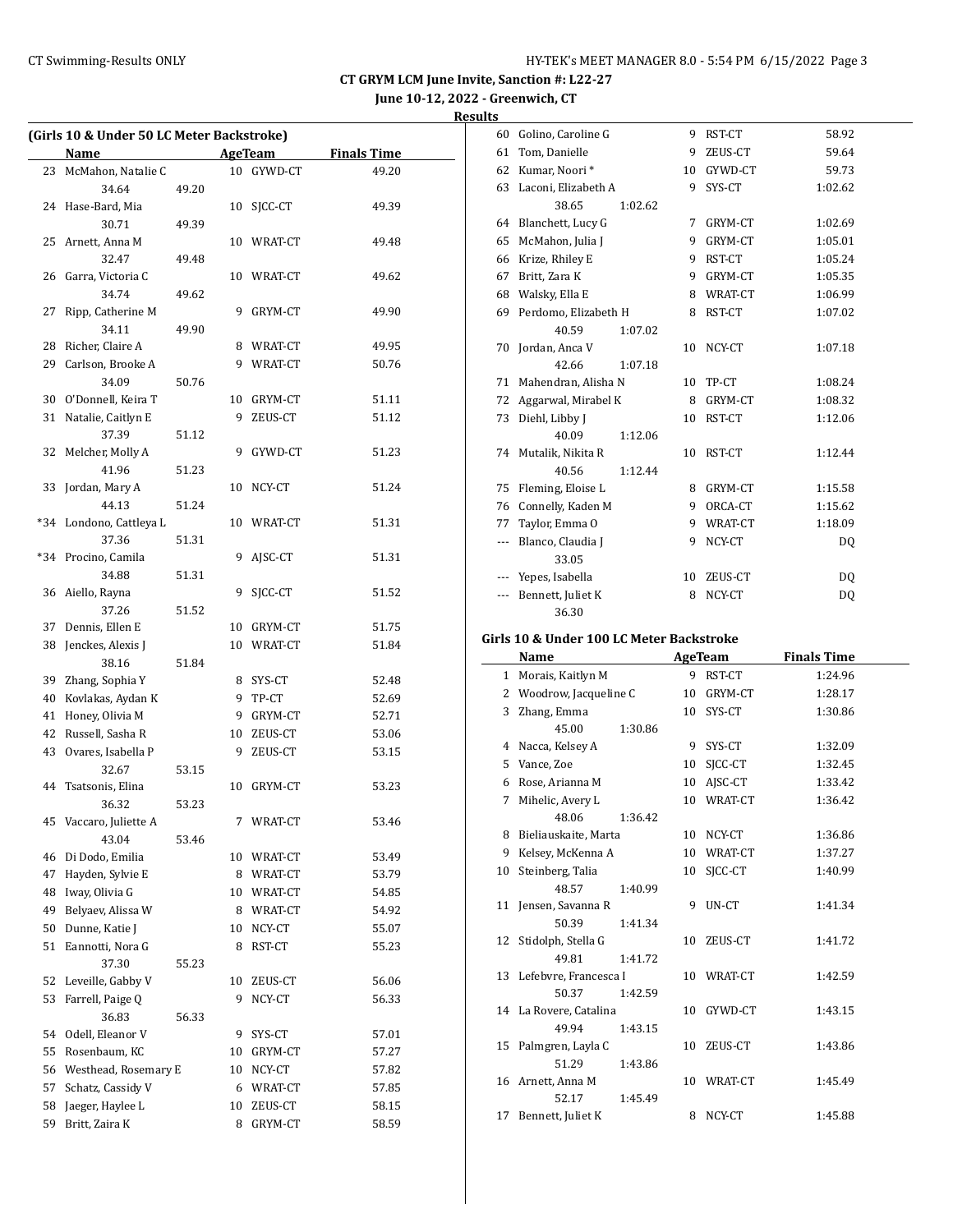|                | (Girls 10 & Under 100 LC Meter Backstroke) |         |                         |                    |
|----------------|--------------------------------------------|---------|-------------------------|--------------------|
|                | Name                                       |         | <b>AgeTeam</b>          | <b>Finals Time</b> |
| 18             | Sopko, Addison P                           |         | 9 RST-CT                | 1:46.65            |
|                | 54.07<br>1:46.65                           |         |                         |                    |
| 19             | Zhang, Sophia Y                            |         | 8 SYS-CT                | 1:48.70            |
|                | 51.55<br>1:48.70                           |         |                         |                    |
| 20             | Ripp, Catherine M                          |         | 9 GRYM-CT               | 1:48.73            |
| 21             | Mehok, Isabelle R                          |         | 10 WRAT-CT              | 1:48.84            |
|                | 52.07<br>1:48.84                           |         |                         |                    |
|                | 22 Kovlakas, Aydan K                       | 9       | TP-CT                   | 1:49.64            |
|                | 54.52<br>1:49.64                           |         |                         |                    |
|                | 23 Jenckes, Alexis J                       |         | 10 WRAT-CT              | 1:49.76            |
|                | 54.81<br>1:49.76                           |         |                         |                    |
|                | 24 Patel, Ruhi                             | 10      | TP-CT                   | 1:49.87            |
|                | 54.40<br>1:49.87                           |         |                         |                    |
| 25             | Gallant, Erin M                            | 8       | RST-CT                  | 1:52.01            |
|                | 56.16<br>1:52.01                           |         |                         |                    |
|                | 26 O'Donnell, Keira T                      |         | 10 GRYM-CT              | 1:56.71            |
| 27             | Honey, Olivia M                            |         | 9 GRYM-CT               | 1:57.27            |
| 28             | Leveille, Gabby V                          |         | 10 ZEUS-CT              | 2:03.62            |
|                | 58.61<br>2:03.62                           |         |                         |                    |
|                | 29 Greenstein, Olivia L                    |         | 10 WRAT-CT              | 2:07.21            |
|                | 1:00.70<br>2:07.21                         |         |                         |                    |
| 30             | Laconi, Elizabeth A                        | 9.      | SYS-CT                  | 2:11.91            |
|                | 1:04.30<br>2:11.91                         |         |                         |                    |
| 31             | Britt, Zara K                              |         | 9 GRYM-CT               | 2:12.38            |
| 32             | Schenker, Reese H                          |         | 9 WRAT-CT               | 2:12.97            |
|                | 1:06.55<br>2:12.97                         |         |                         |                    |
|                | 33 Blanchett, Lucy G                       |         | 7 GRYM-CT               | 2:14.67            |
|                | 34 Goncalves, Olivia H                     | 8       | RST-CT                  | 2:18.96            |
|                | 1:06.81<br>2:18.96                         |         |                         |                    |
|                | 35 Mahendran, Alisha N                     | 7       | 10 TP-CT                | 2:26.34            |
|                | --- Ganesan, Maya                          |         | RST-CT                  | DQ                 |
|                | 1:12.09<br>DQ<br>Aggarwal, Mirabel K       |         |                         |                    |
| ---            | Jaeger, Haylee L                           |         | 8 GRYM-CT<br>10 ZEUS-CT | DQ                 |
|                |                                            |         |                         | <b>DQ</b>          |
|                | 57.61<br>DQ                                |         |                         |                    |
|                | Girls 10 & Under 50 LC Meter Breaststroke  |         |                         |                    |
|                | Name                                       | AgeTeam |                         | <b>Finals Time</b> |
| 1              | Schatz, Zadie J                            | 10      | WRAT-CT                 | 42.10              |
| 2              | Kelsey, McKenna A                          | 10      | WRAT-CT                 | 46.84              |
| 3              | Woodrow, Jacqueline C                      | 10      | GRYM-CT                 | 47.10              |
| $\overline{4}$ | Zhang, Emma                                | 10      | SYS-CT                  | 47.56              |
| 5              | Zhao, Yuanmei                              | 10      | GYWD-CT                 | 47.87              |
| 6              | Jensen, Savanna R                          | 9       | UN-CT                   | 48.95              |
| 7              | Castellanos, Sofia                         | 10      | ZEUS-CT                 | 49.54              |
| 8              | Carlson, Brooke A                          | 9       | WRAT-CT                 | 50.34              |
| 9              | Lucia, Frankie B                           | 10      | RST-CT                  | 52.56              |
| 10             | Rose, Arianna M                            | 10      | AJSC-CT                 | 52.59              |
| 11             | McMahon, Natalie C                         | 10      | GYWD-CT                 | 53.59              |
| 12             | Bennett, Juliet K                          | 8       | NCY-CT                  | 53.67              |
| 13             | Palmgren, Layla C                          | 10      | ZEUS-CT                 | 54.29              |
| 14             | Dowling, Brighid                           | 9       | GYWD-CT                 | 54.51              |
| 15             | Connard, Amelia                            | 10      | GRYM-CT                 | 55.30              |
| 16             | Garra, Victoria C                          | 10      | WRAT-CT                 | 56.64              |
| 17             | Steinhardt, Chloe B                        | 10      | GYWD-CT                 | 56.66              |

| 18  | Blanco, Claudia J                          | 9           | NCY-CT     | 56.79              |  |
|-----|--------------------------------------------|-------------|------------|--------------------|--|
| 19  | Steinberg, Talia                           | 10          | SICC-CT    | 57.44              |  |
| 20  | La Rovere, Catalina                        | 10          | GYWD-CT    | 58.15              |  |
| 21  | Patel, Ruhi                                | 10          | TP-CT      | 58.18              |  |
| 22  | Lefebvre, Francesca I                      | 10          | WRAT-CT    | 58.33              |  |
| 23  | Mehok, Isabelle R                          |             | 10 WRAT-CT | 58.34              |  |
|     | 24 Crisalli, Emilia R                      | 9           | SMC-MR     | 58.86              |  |
| 25  | Ripp, Catherine M                          | 9           | GRYM-CT    | 59.06              |  |
|     | 26 Yepes, Isabella                         | 10          | ZEUS-CT    | 59.22              |  |
| 27  | Farrell, Paige Q                           | 9           | NCY-CT     | 59.38              |  |
| 28  | Bromberg, Lilly O                          |             | 9 WRAT-CT  | 59.44              |  |
| 29  | Jain, Tanya                                | 8           | SICC-CT    | 59.61              |  |
|     | 30 Zhang, Sophia Y                         |             | 8 SYS-CT   | 59.68              |  |
| 31  | Westhead, Rosemary E                       |             | 10 NCY-CT  | 59.77              |  |
| 32  | Iway, Olivia G                             |             | 10 WRAT-CT | 1:00.95            |  |
| 33  | Nacca, Kelsey A                            | 9           | SYS-CT     | 1:01.38            |  |
| 34  | Aiello, Rayna                              | 9           | SICC-CT    | 1:02.54            |  |
| 35  | Britt, Zara K                              | 9           | GRYM-CT    | 1:03.34            |  |
| 36  | Mahendran, Alisha N                        | 10          | TP-CT      | 1:03.46            |  |
| 37  | Leveille, Gabby V                          | 10          | ZEUS-CT    | 1:03.57            |  |
| 38  | Stidolph, Stella G                         | 10          | ZEUS-CT    | 1:04.12            |  |
| 39  | Golino, Caroline G                         | 9           | RST-CT     | 1:04.30            |  |
| 40  | Siano. Lillian I                           | 10          | ZEUS-CT    | 1:05.05            |  |
| 41  | Honey, Olivia M                            |             | 9 GRYM-CT  | 1:05.93            |  |
|     | 42 Kumar, Noori*                           |             | 10 GYWD-CT | 1:06.28            |  |
| 43  | McMahon, Julia J                           |             | 9 GRYM-CT  | 1:06.97            |  |
|     | 44 Jaeger, Haylee L                        |             | 10 ZEUS-CT | 1:07.40            |  |
|     | 45 Ovares, Isabella P                      | 9.          | ZEUS-CT    | 1:09.19            |  |
| 46  | Greenstein, Olivia L                       |             | 10 WRAT-CT | 1:09.55            |  |
| 47  | Schwartzstein, Morgan K                    | 9           | GYWD-CT    | 1:09.65            |  |
| 48  | Britt, Zaira K                             |             | 8 GRYM-CT  | 1:10.72            |  |
| 49  | Blanchett, Lucy G                          | $7^{\circ}$ | GRYM-CT    | 1:15.32            |  |
| *50 | Perdomo, Mekailah G                        | 9           | RST-CT     | 1:15.98            |  |
| *50 | Natalie, Caitlyn E                         | 9           | ZEUS-CT    | 1:15.98            |  |
| 52  | Wood, Stella P                             |             | 9 WRAT-CT  | 1:17.51            |  |
| 53  | Schenker, Reese H                          |             | 9 WRAT-CT  | 1:20.58            |  |
|     | 54 Siano, Francesca A                      |             | 8 ZEUS-CT  | 1:21.63            |  |
| 55  | Dunne, Katie J                             | 10          | NCY-CT     | 1:26.31            |  |
| 56  | Diehl, Libby J                             | 10          | RST-CT     | 1:34.92            |  |
| --- | Ganesan, Maya                              | 7           | RST-CT     | DQ                 |  |
| --- | Fleming, Eloise L                          | 8           | GRYM-CT    | DQ                 |  |
| --- | Aggarwal, Mirabel K                        | 8           | GRYM-CT    | DQ                 |  |
| --- | Gallant, Erin M                            | 8           | RST-CT     | DQ                 |  |
|     | Girls 10 & Under 100 LC Meter Breaststroke |             |            |                    |  |
|     | Name                                       |             | AgeTeam    | <b>Finals Time</b> |  |
| 1   | Schatz, Zadie J                            | 10          | WRAT-CT    | 1:32.27            |  |
|     |                                            |             |            |                    |  |

|    | Name                |         |    | <b>Age leam</b> | <b>Finals</b> Time |  |
|----|---------------------|---------|----|-----------------|--------------------|--|
|    | Schatz, Zadie J     |         | 10 | WRAT-CT         | 1:32.27            |  |
|    | 44.60               | 1:32.27 |    |                 |                    |  |
|    | 2 Kelsey, McKenna A |         | 10 | WRAT-CT         | 1:41.82            |  |
|    | 48.66               | 1:41.82 |    |                 |                    |  |
| 3. | Zhao, Yuanmei       |         | 10 | GYWD-CT         | 1:42.21            |  |
|    | 49.08               | 1:42.21 |    |                 |                    |  |
| 4  | Zhang, Emma         |         | 10 | SYS-CT          | 1:42.71            |  |
|    | 48.80               | 1:42.71 |    |                 |                    |  |
| 5. | Castellanos, Sofia  |         | 10 | ZEUS-CT         | 1:45.43            |  |
|    | 50.32               | 1:45.43 |    |                 |                    |  |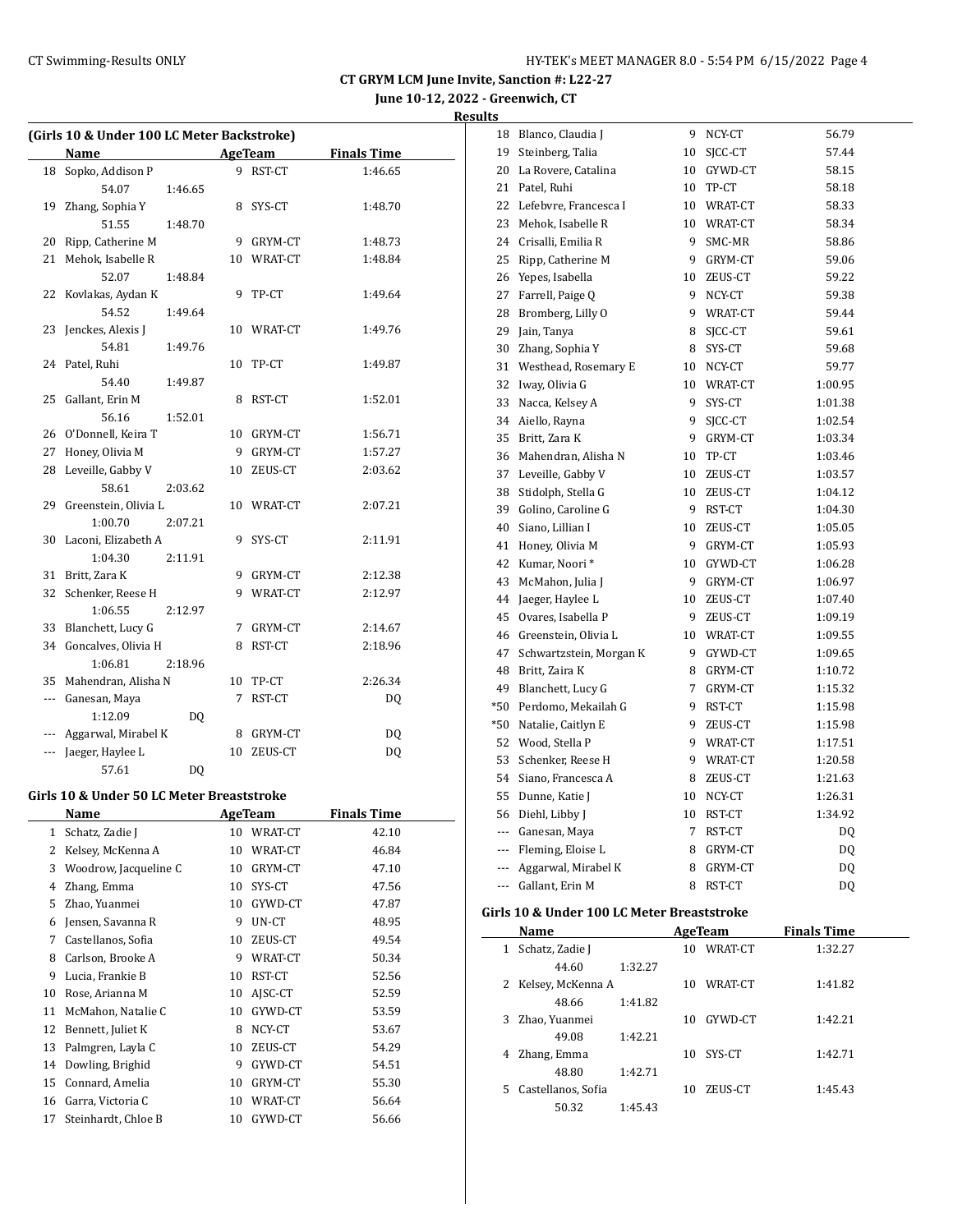**June 10-12, 2022 - Greenwich, CT**

|    | (Girls 10 & Under 100 LC Meter Breaststroke) |         |    |                |                    |  |  |
|----|----------------------------------------------|---------|----|----------------|--------------------|--|--|
|    | Name                                         |         |    | <b>AgeTeam</b> | <b>Finals Time</b> |  |  |
| 6  | Jensen, Savanna R                            |         | 9  | $UN-CT$        | 1:45.90            |  |  |
|    | 48.96                                        | 1:45.90 |    |                |                    |  |  |
| 7  | Mihelic, Avery L                             |         |    | 10 WRAT-CT     | 1:46.24            |  |  |
|    | 51.15                                        | 1:46.24 |    |                |                    |  |  |
| 8  | Schatz, Parker E                             |         |    | 8 WRAT-CT      | 1:52.77            |  |  |
|    | 55.81                                        | 1:52.77 |    |                |                    |  |  |
| 9  | Di Dodo, Emilia                              |         |    | 10 WRAT-CT     | 1:53.06            |  |  |
|    | 54.58                                        | 1:53.06 |    |                |                    |  |  |
| 10 | Londono, Cattleya L                          |         | 10 | WRAT-CT        | 1:53.10            |  |  |
|    | 55.20                                        | 1:53.10 |    |                |                    |  |  |
| 11 | Carlson, Brooke A                            |         | 9  | WRAT-CT        | 1:55.09            |  |  |
|    | 56.27                                        | 1:55.09 |    |                |                    |  |  |
| 12 | Connard, Amelia                              |         | 10 | GRYM-CT        | 1:55.80            |  |  |
|    | 56.51                                        | 1:55.80 |    |                |                    |  |  |
| 13 | Palmgren, Layla C                            |         | 10 | ZEUS-CT        | 1:57.23            |  |  |
|    | 56.61                                        | 1:57.23 |    |                |                    |  |  |
| 14 | McMahon, Natalie C                           |         | 10 | GYWD-CT        | 1:59.93            |  |  |
|    | 56.16                                        | 1:59.93 |    |                |                    |  |  |
| 15 | Steinberg, Talia                             |         | 10 | SICC-CT        | 2:01.00            |  |  |
|    | 58.72                                        | 2:01.00 |    |                |                    |  |  |
| 16 | Ripp, Catherine M                            |         | 9  | GRYM-CT        | 2:02.85            |  |  |
|    | 1:02.64                                      | 2:02.85 |    |                |                    |  |  |
| 17 | Patel, Ruhi                                  |         | 10 | TP-CT          | 2:05.29            |  |  |
|    | 58.02                                        | 2:05.29 |    |                |                    |  |  |
| 18 | Dennis, Ellen E                              |         | 10 | GRYM-CT        | 2:05.66            |  |  |
|    | 1:03.00                                      | 2:05.66 |    |                |                    |  |  |
| 19 | Garra, Victoria C                            |         | 10 | WRAT-CT        | 2:06.07            |  |  |
|    | 1:01.45                                      | 2:06.07 |    |                |                    |  |  |
| 20 | Jain, Tanya                                  |         | 8  | SJCC-CT        | 2:07.01            |  |  |
|    | 1:01.42                                      | 2:07.01 |    |                |                    |  |  |
| 21 | Nacca, Kelsey A                              |         | 9  | SYS-CT         | 2:07.24            |  |  |
|    | 1:01.90                                      | 2:07.24 |    | WRAT-CT        |                    |  |  |
| 22 | Iway, Olivia G                               |         | 10 |                | 2:08.29            |  |  |
| 23 | 1:02.04<br>Jordan, Mary A                    | 2:08.29 |    | 10 NCY-CT      |                    |  |  |
|    | 1:00.18                                      | 2:10.01 |    |                | 2:10.01            |  |  |
| 24 | Farrell, Paige Q                             |         | 9  | NCY-CT         | 2:10.56            |  |  |
|    | 1:03.55                                      | 2:10.56 |    |                |                    |  |  |
| 25 | Yepes, Isabella                              |         | 10 | ZEUS-CT        | 2:11.49            |  |  |
|    | 1:05.26                                      | 2:11.49 |    |                |                    |  |  |
| 26 | Lefebvre, Francesca I                        |         | 10 | WRAT-CT        | 2:11.91            |  |  |
|    | 1:02.07                                      | 2:11.91 |    |                |                    |  |  |
| 27 | Guarnera, Madeline G                         |         | 10 | GYWD-CT        | 2:12.98            |  |  |
|    | 1:04.74                                      | 2:12.98 |    |                |                    |  |  |
| 28 | Kumar, Noori*                                |         | 10 | GYWD-CT        | 2:13.57            |  |  |
|    | 1:05.63                                      | 2:13.57 |    |                |                    |  |  |
| 29 | Honey, Olivia M                              |         | 9  | GRYM-CT        | 2:14.34            |  |  |
|    | 1:05.77                                      | 2:14.34 |    |                |                    |  |  |
| 30 | Leveille, Gabby V                            |         | 10 | ZEUS-CT        | 2:16.22            |  |  |
|    | 1:04.51                                      | 2:16.22 |    |                |                    |  |  |
| 31 | Aiello, Rayna                                |         | 9  | SICC-CT        | 2:17.08            |  |  |
|    | 1:05.84                                      | 2:17.08 |    |                |                    |  |  |
| 32 | Stidolph, Stella G                           |         | 10 | ZEUS-CT        | 2:17.56            |  |  |
|    | 1:07.58                                      | 2:17.56 |    |                |                    |  |  |
| 33 | Richer, Claire A                             |         | 8  | WRAT-CT        | 2:18.12            |  |  |
|    |                                              |         |    |                |                    |  |  |

|              | 34 Britt, Zara K                       |         |          | 9 GRYM-CT          | 2:18.88            |  |
|--------------|----------------------------------------|---------|----------|--------------------|--------------------|--|
|              | 1:06.28                                | 2:18.88 |          |                    |                    |  |
|              | 35 Westhead, Rosemary E                |         |          | 10 NCY-CT          | 2:19.22            |  |
|              | 1:04.65                                | 2:19.22 |          |                    |                    |  |
|              | 36 Belyaev, Alissa W                   |         |          | 8 WRAT-CT          | 2:19.39            |  |
|              | 1:09.12                                | 2:19.39 |          |                    |                    |  |
|              | 37 Hayden, Sylvie E                    |         |          | 8 WRAT-CT          | 2:19.56            |  |
|              | 1:10.01                                | 2:19.56 |          |                    |                    |  |
|              | 38 Russell, Sasha R                    |         |          | 10 ZEUS-CT         | 2:20.42            |  |
|              | 1:06.88                                | 2:20.42 |          |                    |                    |  |
|              | 39 Mahendran, Alisha N                 |         |          | 10 TP-CT           | 2:22.23            |  |
|              | 1:06.80                                | 2:22.23 |          |                    |                    |  |
|              | 40 O'Donnell, Keira T                  |         |          | 10 GRYM-CT         | 2:22.61            |  |
|              | 1:09.04                                | 2:22.61 |          |                    |                    |  |
|              | 41 Jaeger, Haylee L                    |         |          | 10 ZEUS-CT         | 2:23.59            |  |
|              | 1:10.28                                | 2:23.59 |          |                    |                    |  |
|              | 42 Tsatsonis, Elina                    |         |          | 10 GRYM-CT         | 2:25.93            |  |
|              | 1:11.43                                | 2:25.93 |          |                    |                    |  |
|              | 43 Blanchett, Lucy G                   |         |          | 7 GRYM-CT          | 2:26.21            |  |
|              | 1:13.30                                | 2:26.21 |          |                    |                    |  |
|              | 44 Kovlakas, Aydan K                   |         |          | 9 TP-CT            | 2:27.06            |  |
|              | 1:12.09                                | 2:27.06 |          |                    |                    |  |
|              | 45 Jordan, Anca V                      |         |          | 10 NCY-CT          | 2:28.65            |  |
|              | 1:13.75                                | 2:28.65 |          |                    |                    |  |
|              | 46 Natalie, Caitlyn E                  |         |          | 9 ZEUS-CT          | 2:32.07            |  |
|              | 1:12.23                                | 2:32.07 |          |                    |                    |  |
|              | 47 Ovares, Isabella P                  |         |          | 9 ZEUS-CT          | 2:32.50            |  |
|              | 1:15.74                                | 2:32.50 |          |                    |                    |  |
|              | 48 Krize, Rhiley E                     |         |          | 9 RST-CT           | 2:45.63            |  |
|              | 1:19.88                                | 2:45.63 |          |                    |                    |  |
|              | 49 Tom, Danielle                       |         |          | 9 ZEUS-CT          | 2:50.14            |  |
|              | 1:17.57                                | 2:50.14 |          |                    |                    |  |
|              | 50 Aggarwal, Mirabel K                 |         |          | 8 GRYM-CT          | 2:52.13            |  |
|              | 1:25.33                                | 2:52.13 |          |                    |                    |  |
|              | 51 Mutalik, Nikita R<br>1:33.24        |         |          | 10 RST-CT          | 3:09.72            |  |
|              | --- Bennett, Juliet K                  | 3:09.72 |          | 8 NCY-CT           | DQ                 |  |
|              | 1:05.42                                |         |          |                    |                    |  |
|              | --- Britt, Zaira K                     |         |          | 8 GRYM-CT          | DQ                 |  |
|              | 1:13.44                                | DQ      |          |                    |                    |  |
|              | Connelly, Kaden M                      |         | 9.       | ORCA-CT            | DQ                 |  |
|              | 1:18.58                                | DQ      |          |                    |                    |  |
|              | Eannotti, Nora G                       |         | 8        | RST-CT             | DQ                 |  |
|              | 1:12.66                                | DQ      |          |                    |                    |  |
| ---          | Dunne, Katie J                         |         | 10       | NCY-CT             | DQ                 |  |
|              |                                        |         |          |                    |                    |  |
|              | Girls 10 & Under 50 LC Meter Butterfly |         |          |                    |                    |  |
|              | Name                                   |         |          | AgeTeam            | <b>Finals Time</b> |  |
| $\mathbf{1}$ | Belyaev, Valentina Y                   |         |          | 10 WRAT-CT         | 36.11              |  |
|              | 2 Zhao, Yuanmei                        |         | 10       | GYWD-CT            | 37.66              |  |
|              | 3 Zhang, Emma                          |         | 10       | SYS-CT             | 38.11              |  |
|              | 4 Broderick, Ilivia M                  |         | 10       | ZEUS-CT            | 39.58              |  |
|              | 5 Morais, Kaitlyn M                    |         | 9        | RST-CT             | 39.77              |  |
| 6            | Mihelic, Avery L                       |         | 10       | WRAT-CT            | 40.91              |  |
| 8<br>9       | Bieliauskaite, Marta                   |         | 10       | NCY-CT             | 41.38              |  |
|              |                                        |         |          |                    |                    |  |
| 10           | Rose, Arianna M<br>Melcher, Molly A    |         | 10<br>9. | AJSC-CT<br>GYWD-CT | 44.23<br>45.13     |  |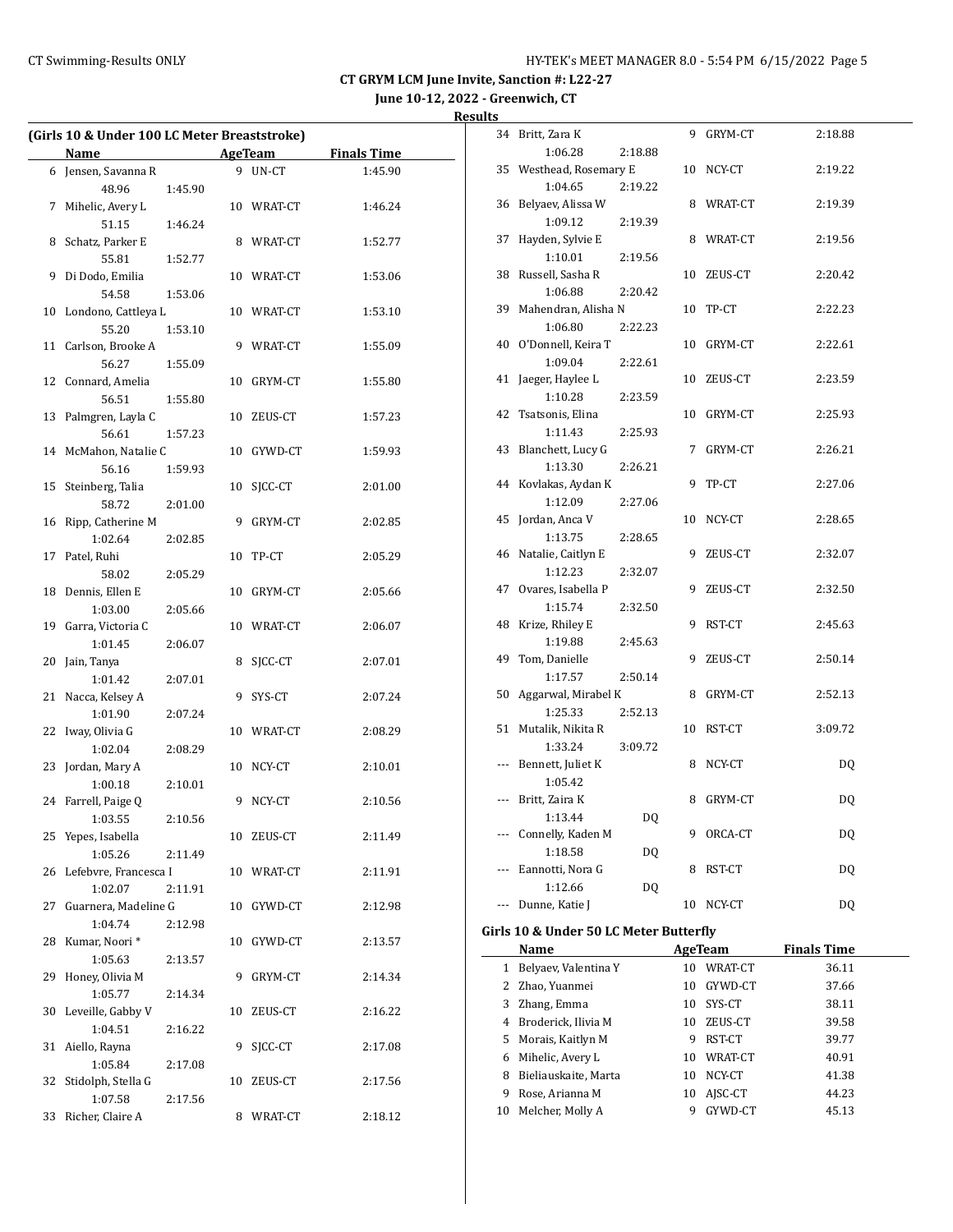**June 10-12, 2022 - Greenwich, CT**

**Results**

| (Girls 10 & Under 50 LC Meter Butterfly) |                         |             |                |                    |  |  |  |
|------------------------------------------|-------------------------|-------------|----------------|--------------------|--|--|--|
|                                          | Name                    |             | <b>AgeTeam</b> | <b>Finals Time</b> |  |  |  |
| 11                                       | Arnett, Anna M          |             | 10 WRAT-CT     | 46.97              |  |  |  |
| 12                                       | McMahon, Natalie C      | 10          | GYWD-CT        | 47.45              |  |  |  |
| 13                                       | Aiello, Rayna           | 9           | SICC-CT        | 47.47              |  |  |  |
| 14                                       | Steinhardt, Chloe B     |             | 10 GYWD-CT     | 47.63              |  |  |  |
| 15                                       | Connard, Amelia         |             | 10 GRYM-CT     | 47.94              |  |  |  |
| 16                                       | Ripp, Catherine M       | 9           | GRYM-CT        | 48.75              |  |  |  |
| 17                                       | Bromberg, Lilly O       |             | 9 WRAT-CT      | 48.83              |  |  |  |
| 18                                       | Jenckes, Alexis J       |             | 10 WRAT-CT     | 49.44              |  |  |  |
| 19                                       | Mehok, Isabelle R       |             | 10 WRAT-CT     | 49.49              |  |  |  |
| 20                                       | Carlson, Brooke A       | 9           | WRAT-CT        | 50.16              |  |  |  |
| 21                                       | Nacca, Kelsey A         | 9           | SYS-CT         | 51.62              |  |  |  |
| 22                                       | Blanco, Claudia J       | 9           | NCY-CT         | 51.75              |  |  |  |
| 23                                       | Crisalli, Emilia R      | 9           | SMC-MR         | 51.99              |  |  |  |
| 24                                       | Ovares, Isabella P      | 9           | ZEUS-CT        | 54.22              |  |  |  |
| 25                                       | Yepes, Isabella         |             | 10 ZEUS-CT     | 54.37              |  |  |  |
| 26                                       | O'Donnell, Keira T      |             | 10 GRYM-CT     | 54.56              |  |  |  |
| 27                                       | Zhang, Sophia Y         | 8           | SYS-CT         | 54.83              |  |  |  |
| 28                                       | Sopko, Addison P        | 9           | RST-CT         | 55.53              |  |  |  |
| 29                                       | Westhead, Rosemary E    | 10          | NCY-CT         | 55.84              |  |  |  |
| 30                                       | Kovlakas, Aydan K       | 9           | TP-CT          | 56.04              |  |  |  |
| 31                                       | Honey, Olivia M         |             | 9 GRYM-CT      | 56.73              |  |  |  |
| 32                                       | Garra, Victoria C       |             | 10 WRAT-CT     | 56.81              |  |  |  |
| 33                                       | Dunne, Katie J          | 10          | NCY-CT         | 57.33              |  |  |  |
| 35                                       | Iway, Olivia G          |             | 10 WRAT-CT     | 59.25              |  |  |  |
| 36                                       | Farrell, Paige Q        | 9           | NCY-CT         | 1:00.78            |  |  |  |
| 37                                       | Goncalves, Olivia H     |             | 8 RST-CT       | 1:00.98            |  |  |  |
| 38                                       | Britt, Zaira K          |             | 8 GRYM-CT      | 1:01.31            |  |  |  |
| 39                                       | Natalie, Caitlyn E      | 9           | ZEUS-CT        | 1:01.89            |  |  |  |
| 40                                       | Rosenbaum, KC           |             | 10 GRYM-CT     | 1:01.91            |  |  |  |
| 42                                       | McMahon, Julia J        | 9           | GRYM-CT        | 1:05.25            |  |  |  |
| 43                                       | Siano, Francesca A      | 8           | ZEUS-CT        | 1:07.59            |  |  |  |
| 44                                       | Kumar, Noori*           |             | 10 GYWD-CT     | 1:11.46            |  |  |  |
| 45                                       | Siano, Lillian I        |             | 10 ZEUS-CT     | 1:13.47            |  |  |  |
| 46                                       | Laconi, Elizabeth A     | 9           | SYS-CT         | 1:24.04            |  |  |  |
| 47                                       | Ganesan, Maya           | 7           | RST-CT         | 1:24.36            |  |  |  |
| 48                                       | Mahendran, Alisha N     | 10          | TP-CT          | 1:29.70            |  |  |  |
| 50                                       | Diehl, Libby J          | 10          | RST-CT         | DQ                 |  |  |  |
| 49                                       | Perdomo, Elizabeth H    | 8           | RST-CT         | DQ                 |  |  |  |
| ---                                      | Blanchett, Lucy G       | $7^{\circ}$ | GRYM-CT        | DQ                 |  |  |  |
| 7                                        | Dowling, Brighid        |             | 9 GYWD-CT      | DQ                 |  |  |  |
| 34                                       | Schwartzstein, Morgan K |             | 9 GYWD-CT      | DQ                 |  |  |  |
| 41                                       | Wood, Stella P          | 9           | WRAT-CT        | DQ                 |  |  |  |

# **Girls 10 & Under 100 LC Meter Butterfly**

| Name                        |         |    | AgeTeam | <b>Finals Time</b> |
|-----------------------------|---------|----|---------|--------------------|
| Schatz, Zadie J<br>1        |         | 10 | WRAT-CT | 1:21.80            |
| 38.39                       | 1:21.80 |    |         |                    |
| Zhang, Emma<br>$\mathbf{Z}$ |         | 10 | SYS-CT  | 1:24.96            |
| 38.91                       | 1:24.96 |    |         |                    |
| Zhao, Yuanmei<br>3.         |         | 10 | GYWD-CT | 1:25.14            |
| 40.63                       | 1:25.14 |    |         |                    |
| Hase-Bard. Mia<br>4         |         | 10 | SICC-CT | 1:49.47            |
| 48.19                       | 1:49.47 |    |         |                    |
| Patel, Ruhi<br>5.           |         | 10 | TP-CT   | 2:16.84            |
| 1:03.34                     | 2:16.84 |    |         |                    |

| นเเร |                                       |    |                       |                    |  |
|------|---------------------------------------|----|-----------------------|--------------------|--|
| 6    | Rosenbaum, KC                         | 10 | GRYM-CT               | 2:25.15            |  |
|      | 58.60<br>2:25.15                      |    |                       |                    |  |
| 7    | Perdomo, Mekailah G                   | 9  | RST-CT                | DQ                 |  |
|      | 1:00.46<br>DQ                         |    |                       |                    |  |
|      | Girls 11-12 50 LC Meter Freestyle     |    |                       |                    |  |
|      | Name                                  |    | AgeTeam               | <b>Finals Time</b> |  |
|      | 1 Chesley, Kate B                     |    | 12 GRYM-CT            | 30.86              |  |
|      | 2 White-Charles, Lillian F            |    | 12 WRAT-CT            | 31.59              |  |
|      | 3 Grisanti, Maegan J                  |    | 12 WRAT-CT            | 31.72              |  |
|      | 4 Cohen, Ryan H                       |    | 12 SYS-CT             | 31.81              |  |
|      | 5 Ivanovich, Noelle V                 |    | 11 WRAT-CT            | 32.21              |  |
|      | 6 Pham, Audrina                       |    | 12 SYS-CT             | 32.36              |  |
|      | 7 Akolzina, Elizabeth A               |    | 12 WRAT-CT            | 32.50              |  |
|      | 8 Bieliauskaite, Emilia               |    | 12 NCY-CT             | 32.59              |  |
| 9    | Deutmeyer, Eleanor J                  |    | 12 GRYM-CT            | 33.02              |  |
| 10   | Ridolfi, Leila                        |    | 12 NCY-CT             | 33.44              |  |
|      | 11 Sandhu, Talia K                    |    | 12 GYWD-CT            | 33.55              |  |
|      | 12 Burton, Abbey M                    |    | 12 GRYM-CT            | 33.61              |  |
|      | 13 Zelazny, Hannah                    |    | 11 SJCC-CT            | 33.88              |  |
|      | 14 DeLima, Victoria F                 |    | 12 AJSC-CT            | 34.01              |  |
|      | 15 Oliveira, Stella H                 |    | 12 RST-CT             | 34.04              |  |
|      | 16 Piskura, Anna G                    |    | 12 AJSC-CT            | 34.14              |  |
|      | 17 Murzinska, Izabella                |    | 12 RST-CT             | 34.31              |  |
|      | 18 McNamara, Leah R                   |    | 11 NCY-CT             | 34.47              |  |
|      | 19 West, Empress I                    |    | 11 ZEUS-CT            | 34.56              |  |
|      | 20 Sobolewska, Agata                  |    | 12 SJCC-CT            | 34.59              |  |
| 21   | Doak, Tilly P                         |    | 12 NCY-CT             | 34.69              |  |
| 22   | Flores, Vale E                        |    | 11 WRAT-CT            | 34.93              |  |
|      | 23 Golino, Elizabeth A                |    | 12 RST-CT             | 34.95              |  |
|      | 24 McDermott, Meredith W              |    | 11 GRYM-CT            | 35.11              |  |
|      | 25 May, Caroline A                    |    | 12 GRYM-CT            | 35.36              |  |
| 26   | Doubles, Avery                        |    | 11 WRAT-CT            | 35.38              |  |
|      | 27 Wang, Elsa T<br>28 Santos, Maria C |    | 11 GRYM-CT            | 35.65              |  |
|      | 29 Levitt, Lyla N                     |    | 12 TP-CT<br>11 NCY-CT | 35.72<br>35.84     |  |
|      | 30 Steinhardt, Maya I                 |    | 11 GYWD-CT            | 36.33              |  |
| 31   | Marchese, Victoria P                  |    | 12 GRYM-CT            | 36.40              |  |
| 32   | Zakrzewski, Nicole A                  | 11 | TP-CT                 | 36.60              |  |
| 33   | Chong, Euwen F                        | 12 | NCY-CT                | 36.96              |  |
| 34   | Racicot, Tara J                       | 11 | TP-CT                 | 37.02              |  |
| 35   | Stumph, Ella S                        | 11 | TP-CT                 | 37.29              |  |
| 36   | Londono, Rhaya L                      | 11 | WRAT-CT               | 37.78              |  |
| 37   | Ortiz, Maddie                         | 11 | SJCC-CT               | 38.40              |  |
| 38   | Kim, Florence M                       | 11 | GRYM-CT               | 38.46              |  |
| 39   | Porcello, Sonja G                     | 11 | ORCA-CT               | 38.51              |  |
| 40   | Kumar, Simran                         | 12 | GYWD-CT               | 38.56              |  |
| 41   | Ghahremani, Layla                     | 11 | WRAT-CT               | 38.58              |  |
| 42   | Tyagi, Ishani                         | 12 | RST-CT                | 38.75              |  |
| 43   | Camille, Maddie L                     | 11 | ZEUS-CT               | 38.86              |  |
| 44   | Landru, Katie N                       | 12 | TP-CT                 | 38.87              |  |
| 45   | Hunt, Leana                           | 11 | SJCC-CT               | 38.97              |  |
| 46   | Trepp, Morgan A                       | 11 | GYWD-CT               | 39.06              |  |
| 47   | Srivastava, Maya C                    | 11 | WRAT-CT               | 39.22              |  |
| 48   | McMahon, Katherine K                  | 11 | GRYM-CT               | 39.64              |  |
| 49   | Toquica, Iyanna                       | 11 | ZEUS-CT               | 39.80              |  |
| 50   | Citarella, Julia M                    | 11 | TP-CT                 | 40.09              |  |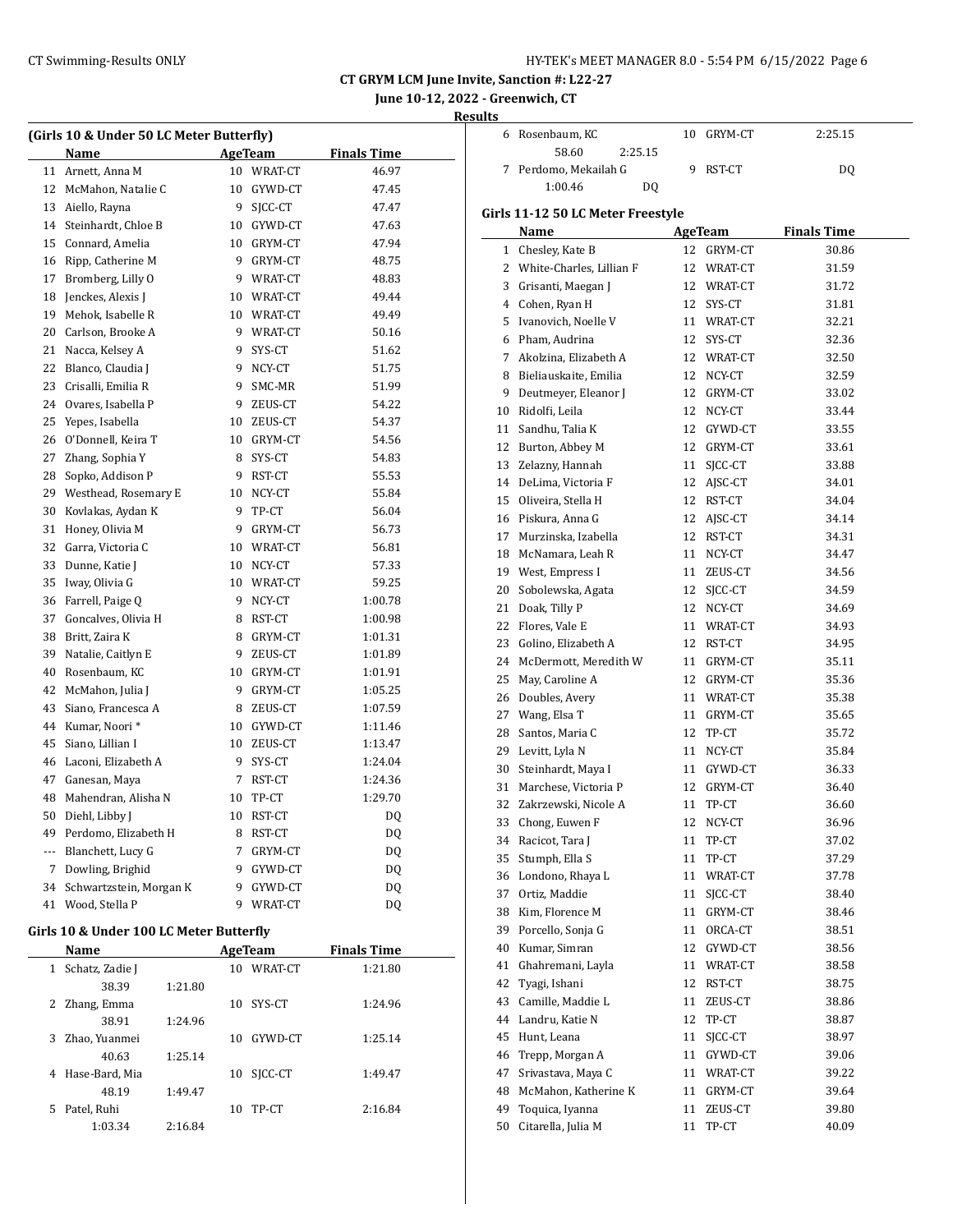**June 10-12, 2022 - Greenwich, CT**

| (Girls 11-12 50 LC Meter Freestyle) |                                        |    |                |                    |  |  |
|-------------------------------------|----------------------------------------|----|----------------|--------------------|--|--|
|                                     | Name                                   |    | <b>AgeTeam</b> | <b>Finals Time</b> |  |  |
| 51                                  | Guest, Sydney W                        |    | 12 RST-CT      | 41.25              |  |  |
| 52                                  | Khwaja-Patel, Amaya *                  |    | 12 GYWD-CT     | 41.73              |  |  |
|                                     | 53 Courville, Camy G                   |    | 11 RST-CT      | 42.63              |  |  |
|                                     | 54 Kane, Hailey M                      |    | 11 WRAT-CT     | 43.26              |  |  |
|                                     | 55 Chin, Chloe                         |    | 12 SJCC-CT     | 43.31              |  |  |
|                                     | 56 Mora, Olivia S                      |    | 11 ZEUS-CT     | 43.86              |  |  |
|                                     | 57 Vancheswaran, Laya                  |    | 12 ZEUS-CT     | 44.12              |  |  |
|                                     | 58 Spellacy, Elizabeth A               |    | 11 NCY-CT      | 44.26              |  |  |
|                                     | 59 Toczydlowska, Maya                  |    | 11 GRYM-CT     | 44.98              |  |  |
|                                     | 60 Wilson, Claire M                    |    | 11 RST-CT      | 51.37              |  |  |
|                                     |                                        |    |                |                    |  |  |
|                                     | Girls 11-12 100 LC Meter Freestyle     |    |                |                    |  |  |
|                                     | Name                                   |    | AgeTeam        | <b>Finals Time</b> |  |  |
|                                     | 1 Henkel, Audrey L                     |    | 12 SYS-CT      | 1:05.99            |  |  |
|                                     | 31.89<br>1:05.99                       |    |                |                    |  |  |
| 2                                   | Grisanti, Maegan J                     |    | 12 WRAT-CT     | 1:06.62            |  |  |
|                                     | 32.52<br>1:06.62                       |    |                |                    |  |  |
| 3                                   | Knowles, Kaitlyn E                     |    | 12 NCY-CT      | 1:07.16            |  |  |
|                                     | 32.45<br>1:07.16                       |    |                |                    |  |  |
|                                     | 4 White-Charles, Lillian F             |    | 12 WRAT-CT     | 1:07.47            |  |  |
|                                     | 32.40<br>1:07.47                       |    |                |                    |  |  |
| 5                                   | Bieliauskaite, Emilia                  |    | 12 NCY-CT      | 1:10.51            |  |  |
|                                     | 1:10.51<br>34.28                       |    |                |                    |  |  |
|                                     | 6 Akolzina, Elizabeth A                |    | 12 WRAT-CT     | 1:11.14            |  |  |
|                                     | 1:11.14<br>33.91                       |    |                |                    |  |  |
| 7                                   | Ridolfi, Leila                         |    | 12 NCY-CT      | 1:11.85            |  |  |
|                                     | 34.25<br>1:11.85                       |    |                |                    |  |  |
| 8                                   | Deutmeyer, Eleanor J                   | 12 | GRYM-CT        | 1:11.98            |  |  |
|                                     | 34.17<br>1:11.98                       |    |                |                    |  |  |
| 9                                   | Jee, Sara M<br>35.05                   | 12 | GYWD-CT        | 1:12.96            |  |  |
| 10                                  | 1:12.96<br>McNeiece, Aibhlinn M        |    | 12 RST-CT      | 1:13.05            |  |  |
|                                     | 35.71<br>1:13.05                       |    |                |                    |  |  |
| 11                                  |                                        |    |                | 1:13.14            |  |  |
|                                     | DeLima, Victoria F<br>35.38<br>1:13.14 |    | 12 AJSC-CT     |                    |  |  |
|                                     | 12 Pham, Audrina                       |    | 12 SYS-CT      | 1:13.24            |  |  |
|                                     | 35.28<br>1:13.24                       |    |                |                    |  |  |
|                                     | 13 Burton, Abbey M                     |    | 12 GRYM-CT     | 1:14.12            |  |  |
|                                     | 36.01<br>1:14.12                       |    |                |                    |  |  |
|                                     | 14 Ivanovich, Noelle V                 |    | 11 WRAT-CT     | 1:14.19            |  |  |
|                                     | 36.23<br>1:14.19                       |    |                |                    |  |  |
| 15                                  | Ivanova, Anna S                        |    | 11 AJSC-CT     | 1:14.54            |  |  |
|                                     | 35.63<br>1:14.54                       |    |                |                    |  |  |
| 16                                  | Piskura, Anna G                        |    | 12 AJSC-CT     | 1:14.70            |  |  |
|                                     | 35.34<br>1:14.70                       |    |                |                    |  |  |
| 17                                  | Levitt, Lyla N                         | 11 | NCY-CT         | 1:14.80            |  |  |
|                                     | 36.26<br>1:14.80                       |    |                |                    |  |  |
| 18                                  | Doak, Tilly P                          |    | 12 NCY-CT      | 1:14.92            |  |  |
|                                     | 35.62<br>1:14.92                       |    |                |                    |  |  |
|                                     | 19 Packard, Samantha S                 |    | 11 GYWD-CT     | 1:15.27            |  |  |
|                                     | 35.06<br>1:15.27                       |    |                |                    |  |  |
| 20                                  | Wang, Elsa T                           |    | 11 GRYM-CT     | 1:15.29            |  |  |
|                                     | 36.83<br>1:15.29                       |    |                |                    |  |  |
| 21                                  | May, Caroline A                        | 12 | GRYM-CT        | 1:15.93            |  |  |
|                                     | 36.75<br>1:15.93                       |    |                |                    |  |  |
|                                     |                                        |    |                |                    |  |  |

| 22 | McNamara, Leah R      |         |    | 11 NCY-CT  | 1:16.09 |
|----|-----------------------|---------|----|------------|---------|
|    | 36.42                 | 1:16.09 |    |            |         |
| 23 | Bonheur, Sydney R     |         | 11 | NCY-CT     | 1:16.25 |
|    | 37.14                 | 1:16.25 |    |            |         |
| 24 | Marchese, Victoria P  |         |    | 12 GRYM-CT | 1:16.82 |
|    | 37.42                 | 1:16.82 |    |            |         |
| 25 | Pinheiro, Kaitlyn L   |         |    | 12 RST-CT  | 1:17.00 |
|    | 37.07                 | 1:17.00 |    |            |         |
| 26 | McDermott, Meredith W |         |    | 11 GRYM-CT | 1:17.21 |
|    | 37.49                 | 1:17.21 |    |            |         |
| 27 | Doubles, Avery        |         | 11 | WRAT-CT    | 1:17.89 |
|    | 38.31                 | 1:17.89 |    |            |         |
| 28 | Murzinska, Izabella   |         |    | 12 RST-CT  | 1:18.08 |
|    | 36.65                 | 1:18.08 |    |            |         |
| 29 | Orscher, Eva N        |         | 11 | SMC-MR     | 1:18.89 |
|    | 37.31                 |         |    |            |         |
| 30 | Di Dodo, Luchi        | 1:18.89 |    |            |         |
|    |                       |         |    | 12 WRAT-CT | 1:19.35 |
|    | 37.10                 | 1:19.35 |    |            |         |
| 31 | Stumph, Ella S        |         | 11 | TP-CT      | 1:20.77 |
|    | 39.25                 | 1:20.77 |    |            |         |
| 32 | Racicot, Tara J       |         | 11 | TP-CT      | 1:20.93 |
|    | 39.46                 | 1:20.93 |    |            |         |
| 33 | Yamada, Julia S       |         | 11 | GRYM-CT    | 1:21.02 |
|    | 38.95                 | 1:21.02 |    |            |         |
| 34 | Londono, Rhaya L      |         | 11 | WRAT-CT    | 1:21.26 |
|    | 39.13                 | 1:21.26 |    |            |         |
| 35 | Greiner, Campbell     |         | 11 | NCY-CT     | 1:21.39 |
|    | 40.03                 | 1:21.39 |    |            |         |
| 36 | Ghahremani, Layla     |         | 11 | WRAT-CT    | 1:22.11 |
|    | 39.70                 | 1:22.11 |    |            |         |
| 37 | Muzyka, Yana          |         | 11 | SICC-CT    | 1:22.30 |
|    | 37.88                 | 1:22.30 |    |            |         |
| 38 | Kumar, Simran         |         |    | 12 GYWD-CT | 1:22.32 |
|    | 39.66                 | 1:22.32 |    |            |         |
| 39 | Chong, Euwen F        |         |    | 12 NCY-CT  | 1:22.50 |
|    | 39.45                 | 1:22.50 |    |            |         |
| 40 | Montalvo, Sophia S    |         | 11 | UN-CT      | 1:22.51 |
|    | 39.93                 | 1:22.51 |    |            |         |
| 41 | Kim, Florence M       |         | 11 | GRYM-CT    | 1:24.14 |
|    | 38.36                 | 1:24.14 |    |            |         |
| 42 | Golino, Elizabeth A   |         |    | 12 RST-CT  | 1:24.17 |
|    | 39.58                 | 1:24.17 |    |            |         |
| 43 | Camille, Maddie L     |         | 11 | ZEUS-CT    | 1:24.18 |
|    | 40.98                 | 1:24.18 |    |            |         |
| 44 | Zakrzewski, Nicole A  |         | 11 | TP-CT      | 1:24.59 |
|    | 39.69                 | 1:24.59 |    |            |         |
| 45 | Tyagi, Ishani         |         | 12 | RST-CT     | 1:25.28 |
|    | 40.45                 | 1:25.28 |    |            |         |
| 46 | Quigley, Ellie M      |         | 11 | NCY-CT     | 1:28.86 |
|    | 41.71                 | 1:28.86 |    |            |         |
| 47 | Edwards, Charlotte    |         | 11 | NCY-CT     | 1:29.79 |
|    | 42.40                 | 1:29.79 |    |            |         |
| 48 | Steinhardt, Maya I    |         | 11 | GYWD-CT    | 1:30.39 |
|    | 41.91                 | 1:30.39 |    |            |         |
| 49 | Finerty, Tess O       |         | 11 | SMC-MR     | 1:31.50 |
|    | 44.07                 | 1:31.50 |    |            |         |
|    |                       |         |    |            |         |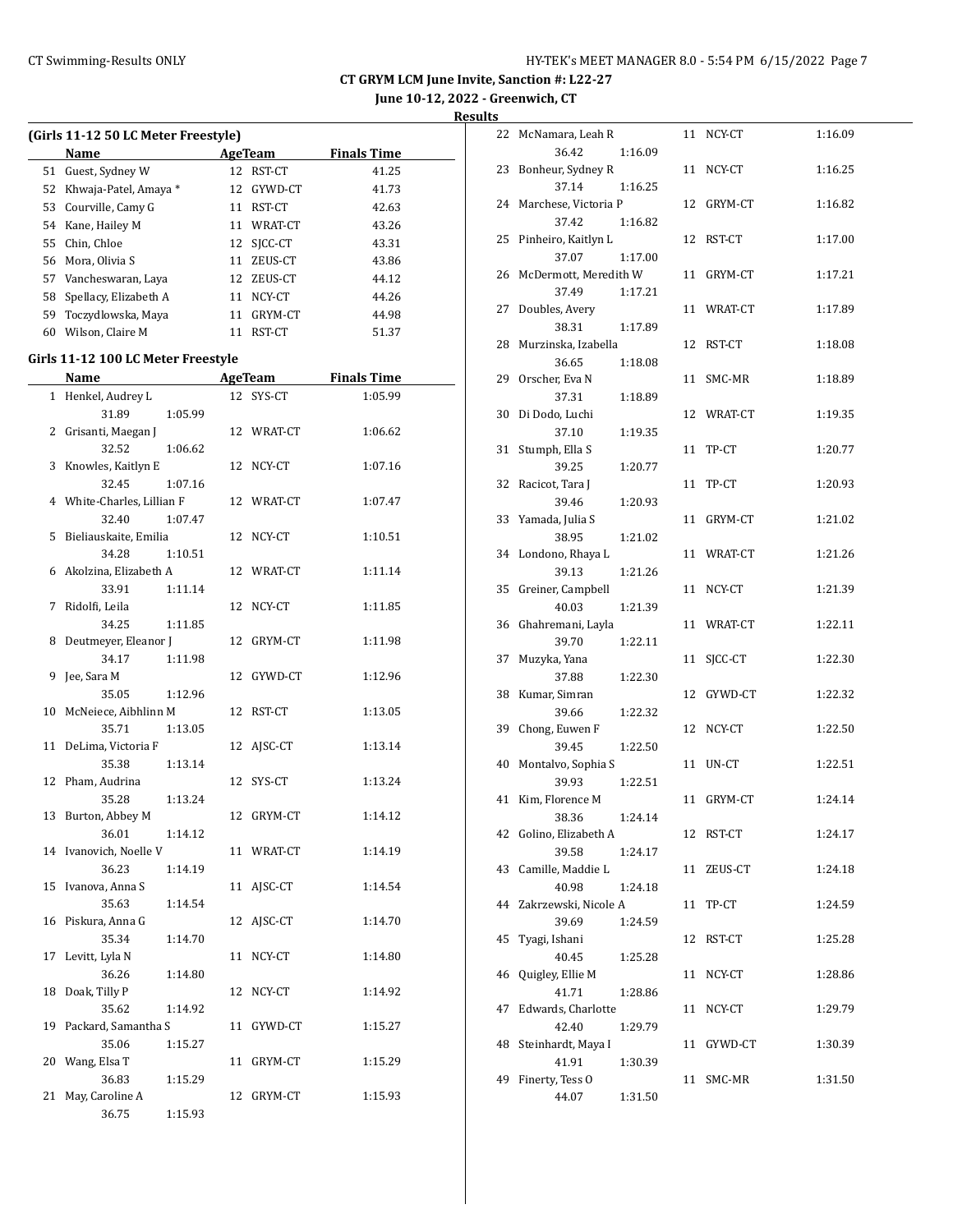**Results**

|  |  |  | 11-12 100 LC Meter Freestyle) |  |
|--|--|--|-------------------------------|--|

| (Girls 11-12 100 LC Meter Freestyle) |                         |         |  |                |                    |  |  |
|--------------------------------------|-------------------------|---------|--|----------------|--------------------|--|--|
|                                      | Name                    |         |  | <b>AgeTeam</b> | <b>Finals Time</b> |  |  |
|                                      | 50 McMahon, Katherine K |         |  | 11 GRYM-CT     | 1:32.99            |  |  |
|                                      | 44.84                   | 1:32.99 |  |                |                    |  |  |
|                                      | 51 Rivera, Jianna B     |         |  | 11 SMC-MR      | 1:33.01            |  |  |
|                                      | 42.06                   | 1:33.01 |  |                |                    |  |  |
|                                      | 52 Guest, Sydney W      |         |  | 12 RST-CT      | 1:33.43            |  |  |
|                                      | 43.26                   | 1:33.43 |  |                |                    |  |  |
|                                      | 53 Kane, Hailey M       |         |  | 11 WRAT-CT     | 1:33.72            |  |  |
|                                      | 47.44                   | 1:33.72 |  |                |                    |  |  |
|                                      | 54 Slattery, Emlyn C    |         |  | 11 RST-CT      | 1:35.22            |  |  |
|                                      | 44.00                   | 1:35.22 |  |                |                    |  |  |
|                                      | 55 Greenhut, Emma       |         |  | 12 SICC-CT     | 1:37.30            |  |  |
|                                      | 43.13                   | 1:37.30 |  |                |                    |  |  |
|                                      | 56 Greenhut, Abigail    |         |  | 11 SICC-CT     | 1:37.91            |  |  |
|                                      | 46.02                   | 1:37.91 |  |                |                    |  |  |
|                                      | 57 Mora, Olivia S       |         |  | 11 ZEUS-CT     | 1:40.69            |  |  |
|                                      | 47.54                   | 1:40.69 |  |                |                    |  |  |
| 58                                   | Toczydlowska, Maya      |         |  | 11 GRYM-CT     | 1:41.54            |  |  |
|                                      | 49.05                   | 1:41.54 |  |                |                    |  |  |
|                                      | 59 Manning, Alex R      |         |  | 11 NCY-CT      | 1:41.73            |  |  |
|                                      | 49.78                   | 1:41.73 |  |                |                    |  |  |
|                                      | 60 Goldman, Solenn H    |         |  | 11 WRAT-CT     | 1:43.38            |  |  |
|                                      | 46.24                   | 1:43.38 |  |                |                    |  |  |
|                                      | 61 Vancheswaran, Laya   |         |  | 12 ZEUS-CT     | 1:48.54            |  |  |
|                                      | 50.63                   | 1:48.54 |  |                |                    |  |  |

#### **Girls 11-12 50 LC Meter Backstroke**

|    | Name<br><b>AgeTeam</b> |    |         | <b>Finals Time</b> |
|----|------------------------|----|---------|--------------------|
| 1  | Boutry, Kate L         | 12 | GYWD-CT | 33.62              |
| 2  | Chesley, Kate B        | 12 | GRYM-CT | 35.17              |
| 3  | Mancini, Dani O        | 12 | GYWD-CT | 36.48              |
| 4  | Henkel, Audrey L       | 12 | SYS-CT  | 37.01              |
| 5  | Bieliauskaite, Emilia  | 12 | NCY-CT  | 37.56              |
| 6  | Bens, Sophia M         | 12 | GYWD-CT | 37.87              |
| 7  | Packard, Samantha S    | 11 | GYWD-CT | 38.55              |
| 8  | Akolzina, Elizabeth A  | 12 | WRAT-CT | 38.66              |
| 9  | Giafardino, Emma N     | 12 | WRAT-CT | 38.67              |
| 10 | Jee, Sara M            | 12 | GYWD-CT | 39.45              |
| 11 | Pham, Audrina          | 12 | SYS-CT  | 39.56              |
| 12 | McNamara, Leah R       | 11 | NCY-CT  | 39.81              |
| 13 | Ivanovich, Noelle V    | 11 | WRAT-CT | 40.10              |
| 14 | Burton, Abbey M        | 12 | GRYM-CT | 40.67              |
| 15 | Oliveira, Stella H     | 12 | RST-CT  | 40.81              |
| 16 | Levitt, Lyla N         | 11 | NCY-CT  | 41.06              |
| 17 | Murzinska, Izabella    | 12 | RST-CT  | 41.41              |
| 18 | Piskura, Anna G        | 12 | AISC-CT | 41.93              |
| 19 | Marchese, Victoria P   | 12 | GRYM-CT | 42.13              |
| 20 | Sandhu, Talia K        | 12 | GYWD-CT | 42.30              |
| 21 | Doak, Tilly P          | 12 | NCY-CT  | 42.41              |
| 22 | Flores, Vale E         | 11 | WRAT-CT | 42.59              |
| 23 | Wang, Elsa T           | 11 | GRYM-CT | 43.06              |
| 24 | McDermott, Meredith W  | 11 | GRYM-CT | 43.31              |
| 25 | Golino, Elizabeth A    | 12 | RST-CT  | 43.69              |
| 26 | Ortiz, Maddie          | 11 | SICC-CT | 43.78              |
| 27 | Arone, Emerson M       | 11 | RST-CT  | 44.06              |
| 28 | Doubles, Avery         | 11 | WRAT-CT | 44.17              |

| 29 | Londono, Rhaya L      | 11 | WRAT-CT | 44.25 |
|----|-----------------------|----|---------|-------|
| 30 | Camille, Maddie L     | 11 | ZEUS-CT | 44.86 |
| 31 | Porcello, Sonja G     | 11 | ORCA-CT | 45.06 |
| 32 | West, Empress I       | 11 | ZEUS-CT | 45.10 |
| 33 | Ghahremani, Layla     | 11 | WRAT-CT | 45.15 |
| 34 | May, Caroline A       | 12 | GRYM-CT | 45.51 |
| 35 | Hunt, Leana           | 11 | SICC-CT | 46.32 |
| 36 | Trepp, Morgan A       | 11 | GYWD-CT | 46.86 |
| 37 | Kim, Florence M       | 11 | GRYM-CT | 47.56 |
| 38 | McMahon, Katherine K  | 11 | GRYM-CT | 49.05 |
| 39 | Kane, Hailey M        | 11 | WRAT-CT | 49.10 |
| 40 | Tyagi, Ishani         | 12 | RST-CT  | 49.13 |
| 41 | Toquica, Iyanna       | 11 | ZEUS-CT | 49.40 |
| 42 | Courville, Camy G     | 11 | RST-CT  | 49.53 |
| 43 | Mora, Olivia S        | 11 | ZEUS-CT | 50.13 |
| 44 | Spellacy, Elizabeth A | 11 | NCY-CT  | 50.35 |
| 45 | Guest, Sydney W       | 12 | RST-CT  | 50.40 |
| 46 | Toczydlowska, Maya    | 11 | GRYM-CT | 53.59 |
| 47 | Vancheswaran, Laya    | 12 | ZEUS-CT | 53.72 |
| 48 | Wilson, Claire M      | 11 | RST-CT  | 59.99 |

#### **Girls 11-12 100 LC Meter Backstroke**

|    | Name                       |  | <b>AgeTeam</b> | <b>Finals Time</b> |  |
|----|----------------------------|--|----------------|--------------------|--|
|    | 1 Boutry, Kate L           |  | 12 GYWD-CT     | 1:12.07            |  |
|    | 35.10<br>1:12.07           |  |                |                    |  |
|    | 2 Chesley, Kate B          |  | 12 GRYM-CT     | 1:15.79            |  |
|    | 37.24<br>1:15.79           |  |                |                    |  |
|    | 3 White-Charles, Lillian F |  | 12 WRAT-CT     | 1:16.19            |  |
|    | 37.33<br>1:16.19           |  |                |                    |  |
|    | 4 Grisanti, Maegan J       |  | 12 WRAT-CT     | 1:17.33            |  |
|    | 38.15<br>1:17.33           |  |                |                    |  |
|    | 5 Henkel, Audrey L         |  | 12 SYS-CT      | 1:18.37            |  |
|    | 37.08<br>1:18.37           |  |                |                    |  |
|    | *6 Bieliauskaite, Emilia   |  | 12 NCY-CT      | 1:20.69            |  |
|    | 38.67<br>1:20.69           |  |                |                    |  |
|    | *6 Bens, Sophia M          |  | 12 GYWD-CT     | 1:20.69            |  |
|    | 38.20<br>1:20.69           |  |                |                    |  |
|    | 8 Giafardino, Emma N       |  | 12 WRAT-CT     | 1:23.71            |  |
|    | 40.68<br>1:23.71           |  |                |                    |  |
|    | 9 McNamara, Leah R         |  | 11 NCY-CT      | 1:24.13            |  |
|    | 40.47<br>1:24.13           |  |                |                    |  |
|    | 10 Packard, Samantha S     |  | 11 GYWD-CT     | 1:24.73            |  |
|    | 41.82<br>1:24.73           |  |                |                    |  |
|    | 11 Ridolfi, Leila          |  | 12 NCY-CT      | 1:26.31            |  |
|    | 42.81<br>1:26.31           |  |                |                    |  |
|    | 12 Burton, Abbey M         |  | 12 GRYM-CT     | 1:26.52            |  |
|    | 42.69<br>1:26.52           |  |                |                    |  |
|    | 13 Wang, Elsa T            |  | 11 GRYM-CT     | 1:29.07            |  |
|    | 43.36<br>1:29.07           |  |                |                    |  |
|    | 14 McNeiece, Aibhlinn M    |  | 12 RST-CT      | 1:29.23            |  |
|    | 45.40<br>1:29.23           |  |                |                    |  |
|    | 15 Muzyka, Yana            |  | 11 SJCC-CT     | 1:30.66            |  |
|    | 43.27<br>1:30.66           |  |                |                    |  |
|    | 16 Londono, Rhaya L        |  | 11 WRAT-CT     | 1:30.90            |  |
|    | 45.52<br>1:30.90           |  |                |                    |  |
| 17 | Piskura, Anna G            |  | 12 AJSC-CT     | 1:31.13            |  |
|    | 44.61<br>1:31.13           |  |                |                    |  |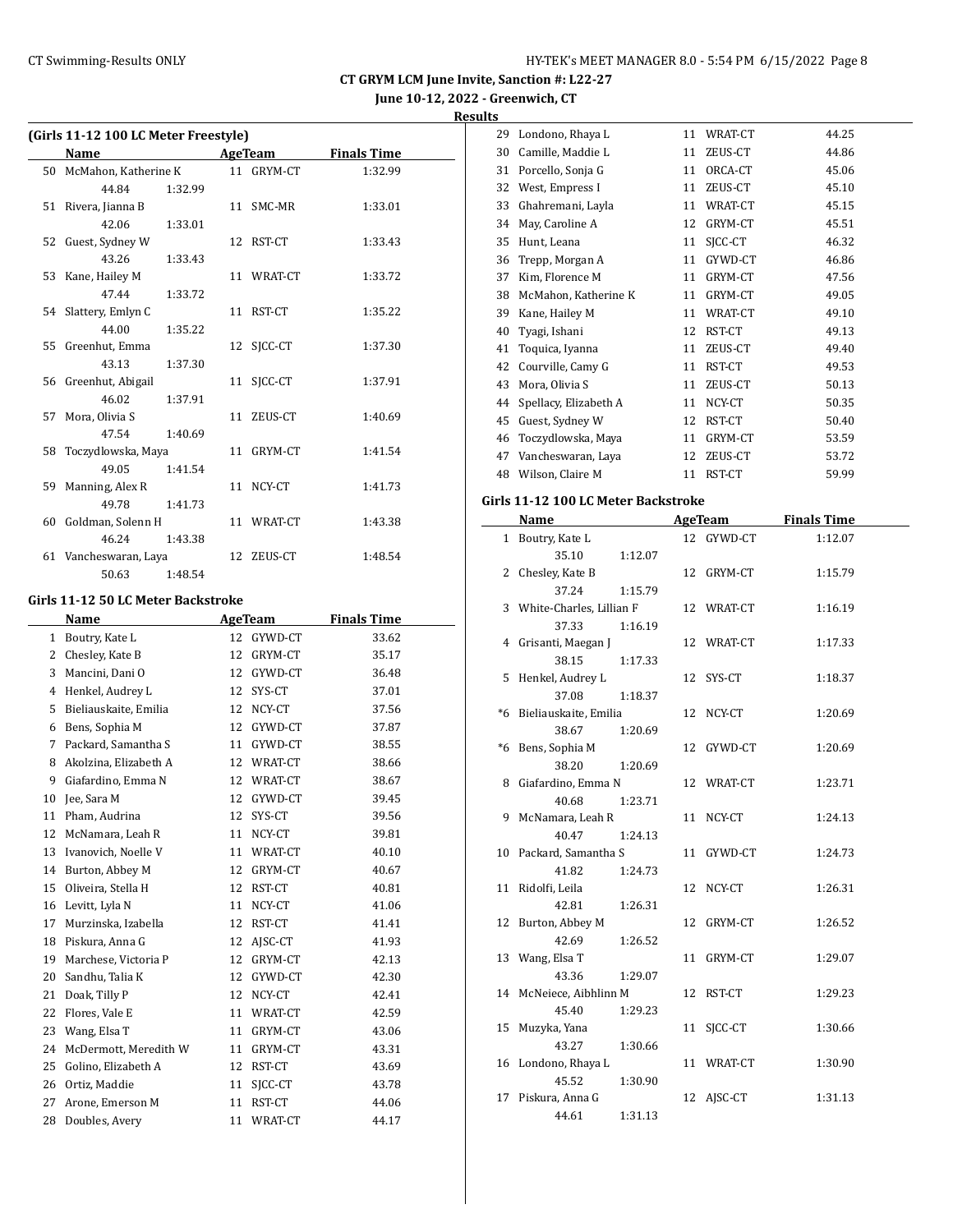# **Results**

| (Girls 11-12 100 LC Meter Backstroke) |                          |  |            |                    |  |  |
|---------------------------------------|--------------------------|--|------------|--------------------|--|--|
|                                       | <b>Name</b>              |  | AgeTeam    | <b>Finals Time</b> |  |  |
|                                       | 18 Murzinska, Izabella   |  | 12 RST-CT  | 1:31.73            |  |  |
|                                       | 44.70<br>1:31.73         |  |            |                    |  |  |
|                                       | 19 Ghahremani, Layla     |  | 11 WRAT-CT | 1:33.37            |  |  |
|                                       | 45.88<br>1:33.37         |  |            |                    |  |  |
|                                       | 20 Yamada, Julia S       |  | 11 GRYM-CT | 1:35.96            |  |  |
|                                       | 46.86<br>1:35.96         |  |            |                    |  |  |
|                                       | 21 Doubles, Avery        |  | 11 WRAT-CT | 1:36.00            |  |  |
|                                       | 46.89<br>1:36.00         |  |            |                    |  |  |
|                                       | 22 Bonheur, Sydney R     |  | 11 NCY-CT  | 1:36.09            |  |  |
|                                       | 48.15<br>1:36.09         |  |            |                    |  |  |
| 23                                    | Marchese, Victoria P     |  | 12 GRYM-CT | 1:36.22            |  |  |
|                                       | 46.93<br>1:36.22         |  |            |                    |  |  |
|                                       | 24 Srivastava, Maya C    |  | 11 WRAT-CT | 1:36.59            |  |  |
|                                       | 45.79<br>1:36.59         |  |            |                    |  |  |
| 25                                    | Chong, Euwen F           |  | 12 NCY-CT  | 1:37.98            |  |  |
|                                       | 47.26<br>1:37.98         |  |            |                    |  |  |
|                                       | 26 Racicot, Tara J       |  | 11 TP-CT   | 1:38.88            |  |  |
|                                       | 48.21<br>1:38.88         |  |            |                    |  |  |
| 27                                    | Kane, Hailey M           |  | 11 WRAT-CT | 1:39.35            |  |  |
|                                       | 48.97<br>1:39.35         |  |            |                    |  |  |
|                                       | 28 Porcello, Sonja G     |  | 11 ORCA-CT | 1:40.85            |  |  |
|                                       | 49.62<br>1:40.85         |  |            |                    |  |  |
|                                       | 29 McMahon, Katherine K  |  | 11 GRYM-CT | 1:41.02            |  |  |
|                                       | 50.53<br>1:41.02         |  |            |                    |  |  |
|                                       | 30 Edwards, Charlotte    |  | 11 NCY-CT  | 1:43.01            |  |  |
|                                       | 50.06<br>1:43.01         |  |            |                    |  |  |
|                                       | 31 Khwaja-Patel, Amaya * |  | 12 GYWD-CT | 1:45.24            |  |  |
| 32                                    | Slattery, Emlyn C        |  | 11 RST-CT  | 1:45.63            |  |  |
|                                       | 52.46<br>1:45.63         |  |            |                    |  |  |
| 33                                    | Guest, Sydney W          |  | 12 RST-CT  | 1:48.76            |  |  |
|                                       | 53.42<br>1:48.76         |  |            |                    |  |  |
|                                       | 34 Vancheswaran, Laya    |  | 12 ZEUS-CT | 2:09.66            |  |  |
|                                       | 58.37<br>2:09.66         |  |            |                    |  |  |

#### **Girls 11-12 50 LC Meter Breaststroke**

| Name |                       |    | <b>AgeTeam</b> | <b>Finals Time</b> |  |
|------|-----------------------|----|----------------|--------------------|--|
| 1    | Li, Audrey            | 12 | GYWD-CT        | 38.25              |  |
| 2    | Giafardino, Emma N    | 12 | WRAT-CT        | 38.95              |  |
| 3    | Bens, Sophia M        | 12 | GYWD-CT        | 41.65              |  |
| 4    | Di Dodo, Luchi        | 12 | WRAT-CT        | 42.35              |  |
| 5    | Knowles, Kaitlyn E    | 12 | NCY-CT         | 43.73              |  |
| 6    | Akolzina, Elizabeth A | 12 | WRAT-CT        | 43.90              |  |
| 7    | Ivanova, Anna S       | 11 | AISC-CT        | 44.03              |  |
| 8    | Deutmeyer, Eleanor J  | 12 | GRYM-CT        | 44.27              |  |
| 9    | Jee, Sara M           | 12 | GYWD-CT        | 44.46              |  |
| 10   | Srivastava, Maya C    | 11 | WRAT-CT        | 45.49              |  |
| 11   | Pinheiro, Kaitlyn L   | 12 | RST-CT         | 45.52              |  |
| 12   | Packard, Samantha S   | 11 | GYWD-CT        | 45.58              |  |
| 13   | Boutry, Kate L        | 12 | GYWD-CT        | 45.69              |  |
| 14   | Pham, Audrina         | 12 | SYS-CT         | 45.85              |  |
| 15   | Ivanovich, Noelle V   | 11 | WRAT-CT        | 45.89              |  |
| 16   | DeLima, Victoria F    | 12 | AJSC-CT        | 46.09              |  |
| 17   | Nassa, Izzie F        | 12 | UN-CT          | 46.25              |  |
| 18   | Chong, Euwen F        | 12 | NCY-CT         | 46.58              |  |
| 19   | West, Empress I       | 11 | ZEUS-CT        | 47.25              |  |

| 20 | Stumph, Ella S        | 11 | TP-CT   | 47.72   |
|----|-----------------------|----|---------|---------|
| 21 | McDermott, Meredith W | 11 | GRYM-CT | 47.87   |
| 22 | Wang, Elsa T          | 11 | GRYM-CT | 48.43   |
| 23 | Orscher, Eva N        | 11 | SMC-MR  | 49.49   |
| 24 | Greenhut, Emma        | 12 | SICC-CT | 49.78   |
| 25 | McMahon, Katherine K  | 11 | GRYM-CT | 49.82   |
| 26 | Muzyka, Yana          | 11 | SICC-CT | 50.35   |
| 27 | Greenhut, Abigail     | 11 | SICC-CT | 50.60   |
| 28 | Porcello, Sonja G     | 11 | ORCA-CT | 50.93   |
| 29 | Golino, Elizabeth A   | 12 | RST-CT  | 51.36   |
| 30 | Quigley, Ellie M      | 11 | NCY-CT  | 51.83   |
| 31 | Greiner, Campbell     | 11 | NCY-CT  | 52.15   |
| 32 | Finerty, Tess O       | 11 | SMC-MR  | 52.25   |
| 33 | Steinhardt, Maya I    | 11 | GYWD-CT | 52.36   |
| 34 | Montalvo, Sophia S    | 11 | UN-CT   | 52.51   |
| 35 | Zakrzewski, Nicole A  | 11 | TP-CT   | 52.89   |
| 36 | Kumar, Simran         | 12 | GYWD-CT | 53.62   |
| 37 | Kim, Florence M       | 11 | GRYM-CT | 54.40   |
| 38 | Tyagi, Ishani         | 12 | RST-CT  | 54.73   |
| 39 | Khwaja-Patel, Amaya * | 12 | GYWD-CT | 55.40   |
| 40 | Trepp, Morgan A       | 11 | GYWD-CT | 55.99   |
| 41 | Flores, Vale E        | 11 | WRAT-CT | 57.52   |
| 42 | Goldman, Solenn H     | 11 | WRAT-CT | 58.21   |
| 43 | Edwards, Charlotte    | 11 | NCY-CT  | 58.36   |
| 44 | Manning, Alex R       | 11 | NCY-CT  | 1:00.39 |
| 45 | Kane, Hailey M        | 11 | WRAT-CT | 1:00.57 |
| 46 | Mora, Olivia S        | 11 | ZEUS-CT | 1:01.44 |
| 47 | Toczydlowska, Maya    | 11 | GRYM-CT | 1:02.92 |

## **Girls 11-12 100 LC Meter Breaststroke**

|   | Name                       |         | <b>AgeTeam</b> | <b>Finals Time</b> |
|---|----------------------------|---------|----------------|--------------------|
|   | 1 Li, Audrey               |         | 12 GYWD-CT     | 1:25.26            |
|   | 40.37                      | 1:25.26 |                |                    |
|   | 2 White-Charles, Lillian F |         | 12 WRAT-CT     | 1:32.28            |
|   | 44.75                      | 1:32.28 |                |                    |
|   | 3 Mancini, Dani O          |         | 12 GYWD-CT     | 1:33.09            |
|   | 44.43                      | 1:33.09 |                |                    |
|   | 4 Deutmeyer, Eleanor J     |         | 12 GRYM-CT     | 1:35.93            |
|   | 5 Srivastava, Maya C       |         | 11 WRAT-CT     | 1:35.95            |
|   | 45.91                      | 1:35.95 |                |                    |
|   | 6 Akolzina, Elizabeth A    |         | 12 WRAT-CT     | 1:36.92            |
|   | 46.14                      | 1:36.92 |                |                    |
| 7 | Cohen, Ryan H              |         | 12 SYS-CT      | 1:38.15            |
|   | 46.47                      | 1:38.15 |                |                    |
|   | 8 Packard, Samantha S      |         | 11 GYWD-CT     | 1:39.21            |
|   | 47.90                      | 1:39.21 |                |                    |
|   | 9 Nassa, Izzie F           |         | 12 UN-CT       | 1:39.49            |
|   | 49.37                      | 1:39.49 |                |                    |
|   | 10 Wang, Elsa T            |         | 11 GRYM-CT     | 1:39.66            |
|   | 48.42                      | 1:39.66 |                |                    |
|   | 11 DeLima, Victoria F      |         | 12 AISC-CT     | 1:39.99            |
|   | 47.73                      | 1:39.99 |                |                    |
|   | 12 Ivanovich, Noelle V     |         | 11 WRAT-CT     | 1:40.50            |
|   | 50.04                      | 1:40.50 |                |                    |
|   | 13 Sandhu, Talia K         |         | 12 GYWD-CT     | 1:40.93            |
|   | 49.04                      | 1:40.93 |                |                    |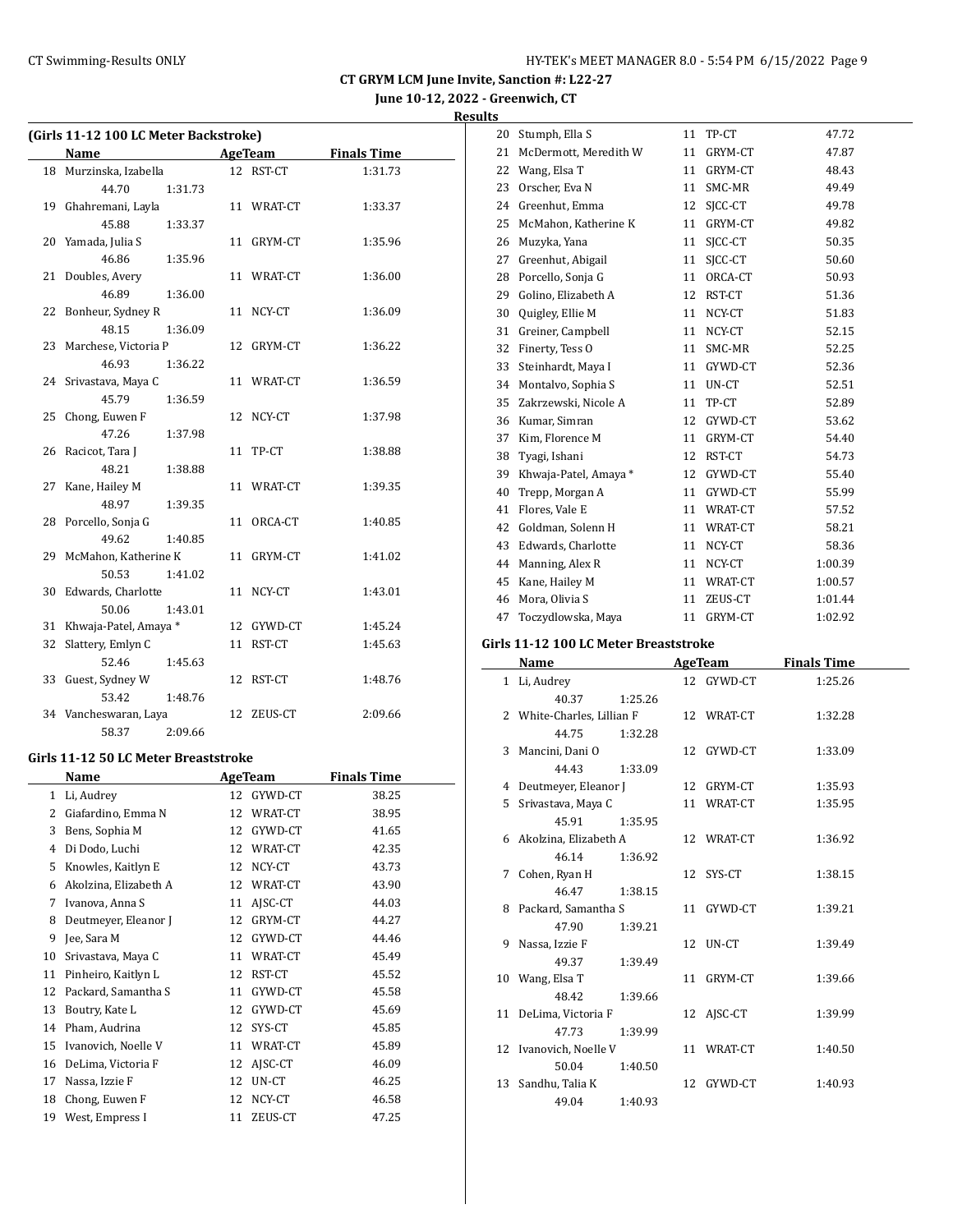**June 10-12, 2022 - Greenwich, CT Results**<br>31 West En

|  |  |  | (Girls 11-12 100 LC Meter Breaststroke) |  |
|--|--|--|-----------------------------------------|--|
|  |  |  |                                         |  |

|    | Name                    |         |    | AgeTeam    | <b>Finals Time</b> |
|----|-------------------------|---------|----|------------|--------------------|
|    | 14 Chong, Euwen F       |         |    | 12 NCY-CT  | 1:43.24            |
|    | 50.39                   | 1:43.24 |    |            |                    |
|    | 15 Stumph, Ella S       |         |    | 11 TP-CT   | 1:44.65            |
|    | 49.72                   | 1:44.65 |    |            |                    |
|    | 16 Chin, Chloe          |         |    | 12 SJCC-CT | 1:48.98            |
|    | 52.49                   | 1:48.98 |    |            |                    |
| 17 | Racicot, Tara J         |         |    | 11 TP-CT   | 1:48.99            |
|    | 52.69                   | 1:48.99 |    |            |                    |
|    | 18 Porcello, Sonja G    |         |    | 11 ORCA-CT | 1:52.66            |
|    | 52.70                   | 1:52.66 |    |            |                    |
|    | 19 Zakrzewski, Nicole A |         |    | 11 TP-CT   | 1:55.90            |
|    | 53.53                   | 1:55.90 |    |            |                    |
|    | 20 Landru, Katie N      |         |    | 12 TP-CT   | 1:56.32            |
|    | 54.53                   | 1:56.32 |    |            |                    |
| 21 | Kane, Hailey M          |         |    | 11 WRAT-CT | 2:03.82            |
|    | 1:02.01                 | 2:03.82 |    |            |                    |
|    | 22 Toczydlowska, Maya   |         |    | 11 GRYM-CT | 2:10.57            |
|    | 1:03.32                 | 2:10.57 |    |            |                    |
| 23 | Citarella, Julia M      |         | 11 | TP-CT      | 2:18.28            |
|    | 1:04.59                 | 2:18.28 |    |            |                    |
|    | 24 Mora, Olivia S       |         | 11 | ZEUS-CT    | 2:18.42            |
|    | 1:04.76                 | 2:18.42 |    |            |                    |

#### **Girls 11-12 50 LC Meter Butterfly**

|    | Name                  |    | <b>AgeTeam</b> | <b>Finals Time</b> |
|----|-----------------------|----|----------------|--------------------|
| 1  | Li, Audrey            | 12 | GYWD-CT        | 32.74              |
| 2  | Boutry, Kate L        | 12 | GYWD-CT        | 32.83              |
| 3  | Knowles, Kaitlyn E    | 12 | NCY-CT         | 32.86              |
| 4  | Giafardino, Emma N    | 12 | WRAT-CT        | 33.57              |
| 5  | Chesley, Kate B       | 12 | GRYM-CT        | 33.79              |
| 6  | Pham, Audrina         | 12 | SYS-CT         | 34.14              |
| 7  | McNeiece, Aibhlinn M  | 12 | RST-CT         | 37.09              |
| 8  | Doak, Tilly P         | 12 | NCY-CT         | 37.16              |
| 9  | Jee, Sara M           | 12 | GYWD-CT        | 37.23              |
| 10 | McDermott, Meredith W | 11 | GRYM-CT        | 37.27              |
| 11 | Akolzina, Elizabeth A | 12 | WRAT-CT        | 37.41              |
| 12 | Marchese, Victoria P  | 12 | GRYM-CT        | 38.16              |
| 13 | Orscher, Eva N        | 11 | SMC-MR         | 38.30              |
| 14 | Ridolfi, Leila        | 12 | NCY-CT         | 38.37              |
| 15 | McNamara, Leah R      | 11 | NCY-CT         | 38.90              |
| 16 | Nassa, Izzie F        | 12 | UN-CT          | 39.29              |
| 17 | Kim, Florence M       | 11 | GRYM-CT        | 39.52              |
| 18 | Ivanovich, Noelle V   | 11 | WRAT-CT        | 39.61              |
| 19 | Yamada, Julia S       | 11 | GRYM-CT        | 39.93              |
| 20 | Burton, Abbey M       | 12 | GRYM-CT        | 39.99              |
| 21 | Flores, Vale E        | 11 | WRAT-CT        | 40.32              |
| 22 | Levitt, Lyla N        | 11 | NCY-CT         | 40.46              |
| 23 | Di Dodo, Luchi        | 12 | WRAT-CT        | 41.21              |
| 24 | Doubles, Avery        | 11 | WRAT-CT        | 41.68              |
| 25 | May, Caroline A       | 12 | GRYM-CT        | 41.95              |
| 26 | Camille, Maddie L     | 11 | ZEUS-CT        | 42.13              |
| 27 | Steinhardt, Maya I    | 11 | GYWD-CT        | 42.72              |
| 28 | Pinheiro, Kaitlyn L   | 12 | RST-CT         | 42.78              |
| 29 | Tyagi, Ishani         | 12 | RST-CT         | 42.88              |
| 30 | Montalvo, Sophia S    | 11 | UN-CT          | 43.53              |

| 31 | West, Empress I                    |    | 11 ZEUS-CT     | 43.59              |
|----|------------------------------------|----|----------------|--------------------|
| 32 | Kumar, Simran                      | 12 | GYWD-CT        | 43.66              |
| 33 | Murzinska, Izabella                |    | 12 RST-CT      | 43.68              |
|    | 34 Quigley, Ellie M                |    | 11 NCY-CT      | 43.69              |
| 35 | Greiner, Campbell                  |    | 11 NCY-CT      | 43.81              |
|    | 36 Londono, Rhaya L                |    | 11 WRAT-CT     | 44.75              |
| 37 | Trepp, Morgan A                    |    | 11 GYWD-CT     | 46.97              |
| 38 | Rivera, Jianna B                   |    | 11 SMC-MR      | 48.07              |
| 39 | Citarella, Julia M                 |    | 11 TP-CT       | 49.57              |
|    | 40 Finerty, Tess O                 |    | 11 SMC-MR      | 51.95              |
| 41 | Vancheswaran, Laya                 |    | 12 ZEUS-CT     | 52.69              |
| 42 | Toczydlowska, Maya                 |    | 11 GRYM-CT     | 53.03              |
| 43 | Slattery, Emlyn C                  |    | 11 RST-CT      | 54.40              |
| 44 | Mora, Olivia S                     |    | 11 ZEUS-CT     | 55.63              |
|    | 45 Goldman, Solenn H               |    | 11 WRAT-CT     | 59.22              |
|    | 46 Manning, Alex R                 |    | 11 NCY-CT      | 1:05.66            |
|    | --- Porcello, Sonja G              |    | 11 ORCA-CT     | DQ                 |
|    |                                    |    |                |                    |
|    | Girls 11-12 100 LC Meter Butterfly |    |                |                    |
|    | Name                               |    | <b>AgeTeam</b> | <b>Finals Time</b> |
|    | 1 Boutry, Kate L                   |    | 12 GYWD-CT     | 1:11.76            |
|    | 33.96<br>1:11.76                   |    |                |                    |
|    | 2 Grisanti, Maegan J               |    | 12 WRAT-CT     | 1:14.01            |
|    | 35.04<br>1:14.01                   |    |                |                    |
| 3  | Li, Audrey                         | 12 | GYWD-CT        | 1:16.80            |
|    | 34.14<br>1:16.80                   |    |                |                    |
| 4  | Bens, Sophia M                     | 12 | GYWD-CT        | 1:17.16            |
|    | 34.39<br>1:17.16                   |    |                |                    |
| 5  | White-Charles, Lillian F           |    | 12 WRAT-CT     | 1:19.38            |
|    | 37.07<br>1:19.38                   |    |                |                    |
| 6  | Giafardino, Emma N                 |    | 12 WRAT-CT     | 1:21.52            |
|    | 37.58<br>1:21.52                   |    |                |                    |
| 7  | Sobolewska, Agata                  | 12 | SJCC-CT        | 1:25.25            |
| 8  | 37.53<br>1:25.25<br>Doak, Tilly P  |    | 12 NCY-CT      | 1:25.70            |
|    | 39.99<br>1:25.70                   |    |                |                    |
| 9  | Henkel, Audrey L                   |    | 12 SYS-CT      | 1:26.54            |
|    | 38.02<br>1:26.54                   |    |                |                    |
| 10 | Jee, Sara M                        | 12 | GYWD-CT        | 1:27.39            |
|    | 40.14<br>1:27.39                   |    |                |                    |
|    | 11 Bieliauskaite, Emilia           |    | 12 NCY-CT      | 1:28.43            |
|    | 41.58<br>1:28.43                   |    |                |                    |
| 12 | Ridolfi, Leila                     |    | 12 NCY-CT      | 1:28.65            |
|    | 41.39<br>1:28.65                   |    |                |                    |
| 13 | McDermott, Meredith W              | 11 | GRYM-CT        | 1:29.71            |
|    | 40.73<br>1:29.71                   |    |                |                    |
| 14 | Nassa, Izzie F                     | 12 | UN-CT          | 1:29.97            |
|    | 43.25<br>1:29.97                   |    |                |                    |
| 15 | McNamara, Leah R                   |    | 11 NCY-CT      | 1:30.54            |
|    | 41.80<br>1:30.54                   |    |                |                    |
|    | 16 Levitt, Lyla N                  |    | 11 NCY-CT      | 1:33.48            |
|    | 43.42<br>1:33.48                   |    |                |                    |

41.33 1:34.82 19 Camille, Maddie L 11 ZEUS-CT 1:38.66 44.47 1:38.66

17 Flores, Vale E 11 WRAT-CT 1:34.82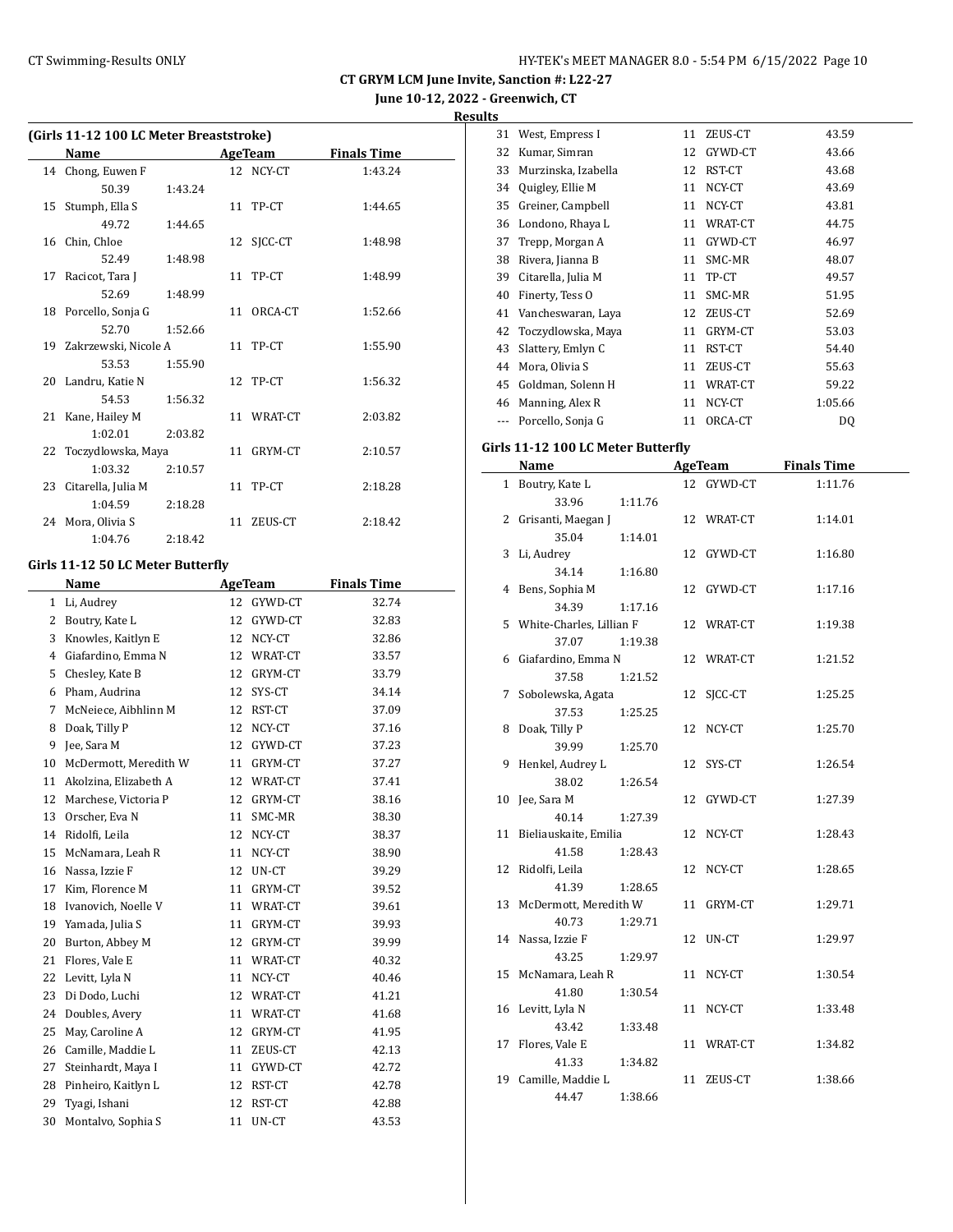**June 10-12, 2022 - Greenwich, CT**

**Results**

| (Girls 11-12 100 LC Meter Butterfly) |                         |         |  |            |                    |  |  |
|--------------------------------------|-------------------------|---------|--|------------|--------------------|--|--|
|                                      | Name                    |         |  | AgeTeam    | <b>Finals Time</b> |  |  |
| 20                                   | Stumph, Ella S          |         |  | 11 TP-CT   | 1:43.05            |  |  |
|                                      | 47.63                   | 1:43.05 |  |            |                    |  |  |
|                                      | 21 Toquica, Iyanna      |         |  | 11 ZEUS-CT | 1:43.49            |  |  |
|                                      | 46.59                   | 1:43.49 |  |            |                    |  |  |
|                                      | 22 Chong, Euwen F       |         |  | 12 NCY-CT  | 1:45.67            |  |  |
|                                      | 46.01                   | 1:45.67 |  |            |                    |  |  |
|                                      | 23 Racicot, Tara J      |         |  | 11 TP-CT   | 1:46.15            |  |  |
|                                      | 49.56                   | 1:46.15 |  |            |                    |  |  |
|                                      | 24 Arone, Emerson M     |         |  | 11 RST-CT  | 1:48.47            |  |  |
|                                      | 51.06                   | 1:48.47 |  |            |                    |  |  |
|                                      | 25 Santos, Maria C      |         |  | 12 TP-CT   | 1:50.34            |  |  |
|                                      | 49.71                   | 1:50.34 |  |            |                    |  |  |
|                                      | 26 Zakrzewski, Nicole A |         |  | 11 TP-CT   | 1:51.27            |  |  |
|                                      | 52.29                   | 1:51.27 |  |            |                    |  |  |
|                                      | 27 Landru, Katie N      |         |  | 12 TP-CT   | 1:58.70            |  |  |
|                                      | 55.36                   | 1:58.70 |  |            |                    |  |  |
| 18                                   | Kumar, Simran           |         |  | 12 GYWD-CT | DO.                |  |  |
|                                      | 45.11                   | DO.     |  |            |                    |  |  |

# **Girls 12 & Under 200 LC Meter Freestyle**

|    | Name                    | <b>AgeTeam</b> | <b>Finals Time</b> |
|----|-------------------------|----------------|--------------------|
|    | 1 Grisanti, Maegan J    | 12 WRAT-CT     | 2:26.22            |
|    | 34.12<br>1:11.26        | 1:49.49        | 2:26.22            |
|    | 2 Giafardino, Emma N    | 12 WRAT-CT     | 2:29.23            |
|    | 34.25<br>1:12.47        | 1:52.52        | 2:29.23            |
|    | 3 Ridolfi, Leila        | 12 NCY-CT      | 2:29.57            |
|    | 34.67<br>1:13.35        | 1:52.43        | 2:29.57            |
|    | 4 Chesley, Kate B       | 12 GRYM-CT     | 2:29.65            |
|    | 34.33<br>1:12.51        | 1:52.78        | 2:29.65            |
|    | 5 Mancini, Dani O       | 12 GYWD-CT     | 2:32.35            |
|    | 34.91<br>1:13.91        | 1:53.55        | 2:32.35            |
|    | 6 Henkel, Audrey L      | 12 SYS-CT      | 2:32.53            |
|    | 35.07<br>1:13.85        | 1:54.09        | 2:32.53            |
| 7  | Nassa, Izzie F          | 12 UN-CT       | 2:33.67            |
|    | 36.01<br>1:15.09        | 1:55.34        | 2:33.67            |
| 8  | Deutmeyer, Eleanor J    | 12 GRYM-CT     | 2:37.32            |
|    | 35.74<br>1:15.61        | 1:57.87        | 2:37.32            |
| 9  | Schatz, Zadie J         | 10 WRAT-CT     | 2:39.14            |
|    | 35.01<br>1:14.93        | 1:57.37        | 2:39.14            |
|    | 10 Pham, Audrina        | 12 SYS-CT      | 2:39.73            |
|    | 37.87<br>1:19.33        | 2:01.56        | 2:39.73            |
|    | 11 Cohen, Ryan H        | 12 SYS-CT      | 2:40.19            |
|    | 37.57<br>1:19.88        | 2:01.72        | 2:40.19            |
|    | 12 Packard, Samantha S  | 11 GYWD-CT     | 2:42.78            |
|    | 35.80<br>1:18.14        | 2:01.37        | 2:42.78            |
|    | 13 Burton, Abbey M      | 12 GRYM-CT     | 2:44.20            |
|    | 38.57<br>1:20.40        | 2:03.35        | 2:44.20            |
|    | 14 Marchese, Victoria P | 12 GRYM-CT     | 2:44.58            |
|    | 37.69<br>1:19.64        | 2:03.11        | 2:44.58            |
| 15 | May, Caroline A         | 12 GRYM-CT     | 2:46.78            |
|    | 37.29<br>1:20.27        | 2:04.36        | 2:46.78            |
|    | 16 Morais, Kaitlyn M    | 9 RST-CT       | 2:47.94            |
|    | 35.96<br>1:18.69        | 2:03.07        | 2:47.94            |
| 17 | Woodrow, Jacqueline C   | 10 GRYM-CT     | 2:52.85            |
|    | 40.48                   | 2:11.07        | 2:52.85            |

| 18 | Londono, Rhaya L      | 11 WRAT-CT    |         | 2:52.88 |
|----|-----------------------|---------------|---------|---------|
|    | 39.42<br>1:24.30      | 2:09.30       | 2:52.88 |         |
| 19 | Belyaev, Valentina Y  | 10 WRAT-CT    |         | 2:52.99 |
|    | 37.32<br>1:22.45      | 2:09.49       | 2:52.99 |         |
| 20 | Oliveira, Stella H    | 12 RST-CT     |         | 2:53.41 |
|    | 37.24<br>1:20.38      | 2:06.68       | 2:53.41 |         |
| 21 | West, Empress I       | 11 ZEUS-CT    |         | 2:53.92 |
|    | 40.44                 | 2:11.44       | 2:53.92 |         |
| 22 | Doubles, Avery        | 11 WRAT-CT    |         | 2:54.12 |
|    | 42.45<br>1:27.82      | 2:13.51       | 2:54.12 |         |
| 23 | Mihelic, Avery L      | 10 WRAT-CT    |         | 2:56.25 |
|    | 40.75<br>1:26.34      | 2:13.08       | 2:56.25 |         |
| 24 | Arone, Emerson M      | 11 RST-CT     |         | 2:56.97 |
|    | 39.64<br>1:24.94      | 2:12.90       | 2:56.97 |         |
| 25 | Murzinska, Izabella   | 12 RST-CT     |         | 2:57.59 |
|    | 38.73<br>1:22.56      | 2:10.55       | 2:57.59 |         |
| 26 | Ghahremani, Layla     | 11 WRAT-CT    |         | 2:58.31 |
|    | 40.05<br>1:26.35      | 2:12.76       | 2:58.31 |         |
| 27 | Santos, Maria C       | 12 TP-CT      |         | 2:58.59 |
|    | 40.06<br>1:26.03      | 2:13.74       | 2:58.59 |         |
| 28 | Lucia, Frankie B      | 10 RST-CT     |         | 2:58.70 |
|    | 40.98<br>1:27.30      | 2:12.72       | 2:58.70 |         |
| 29 | Bieliauskaite, Marta  | 10 NCY-CT     |         | 3:01.64 |
|    | 41.74                 | 2:16.79       | 3:01.64 |         |
| 30 | Tyagi, Ishani         | 12 RST-CT     |         | 3:03.42 |
|    | 40.20                 | 2:15.79       | 3:03.42 |         |
| 31 | Trepp, Morgan A       | 11 GYWD-CT    |         | 3:06.08 |
|    | 41.48                 | 2:19.97       | 3:06.08 |         |
| 32 | Kim, Florence M       | 11 GRYM-CT    |         | 3:06.87 |
|    | 40.74                 | 2:17.37       | 3:06.87 |         |
| 33 | Golino, Elizabeth A   | 12 RST-CT     |         | 3:07.15 |
|    | 40.35                 | 2:20.26       | 3:07.15 |         |
| 34 | Srivastava, Maya C    | 11 WRAT-CT    |         | 3:12.37 |
|    | 41.29<br>1:29.12      | 2:21.44       | 3:12.37 |         |
| 35 | Steinhardt, Maya I    | 11 GYWD-CT    |         | 3:13.57 |
|    | 41.23<br>1:30.73      | 2:22.97       | 3:13.57 |         |
| 36 | Castellanos, Sofia    | 10 ZEUS-CT    |         | 3:15.51 |
|    | 47.45<br>1:35.86      | 2:26.57       | 3:15.51 |         |
| 37 | Bromberg, Lilly O     | 9 WRAT-CT     |         | 3:16.62 |
|    | 1:31.39<br>42.91      | 2:26.80       | 3:16.62 |         |
| 38 | Palmgren, Layla C     | 10 ZEUS-CT    |         | 3:18.81 |
|    | 44.16<br>1:33.88      | 2:27.36       | 3:18.81 |         |
| 39 | Khwaja-Patel, Amaya * | 12 GYWD-CT    |         | 3:19.67 |
|    | 44.73<br>1:36.67      | 2:29.95       | 3:19.67 |         |
| 40 | Citarella, Julia M    | 11<br>TP-CT   |         | 3:20.19 |
|    | 45.93<br>1:36.57      | 2:30.10       | 3:20.19 |         |
| 41 | McMahon, Katherine K  | GRYM-CT<br>11 |         | 3:21.54 |
|    | 44.49<br>1:37.94      | 2:32.33       | 3:21.54 |         |
| 42 | Nurenberg, Sophia B   | 10 NCY-CT     |         | 3:22.13 |
|    | 45.45<br>1:39.34      | 2:32.57       | 3:22.13 |         |
| 43 | Guest, Sydney W       | 12 RST-CT     |         | 3:24.05 |
|    | 46.52                 | 2:38.16       | 3:24.05 |         |
| 44 | Jenckes, Alexis J     | 10 WRAT-CT    |         | 3:25.33 |
|    | 44.65<br>1:36.43      | 2:33.77       | 3:25.33 |         |
| 45 | Spellacy, Elizabeth A | NCY-CT<br>11  |         | 3:32.91 |
|    | 43.24<br>1:36.88      | 2:35.02       | 3:32.91 |         |
|    |                       |               |         |         |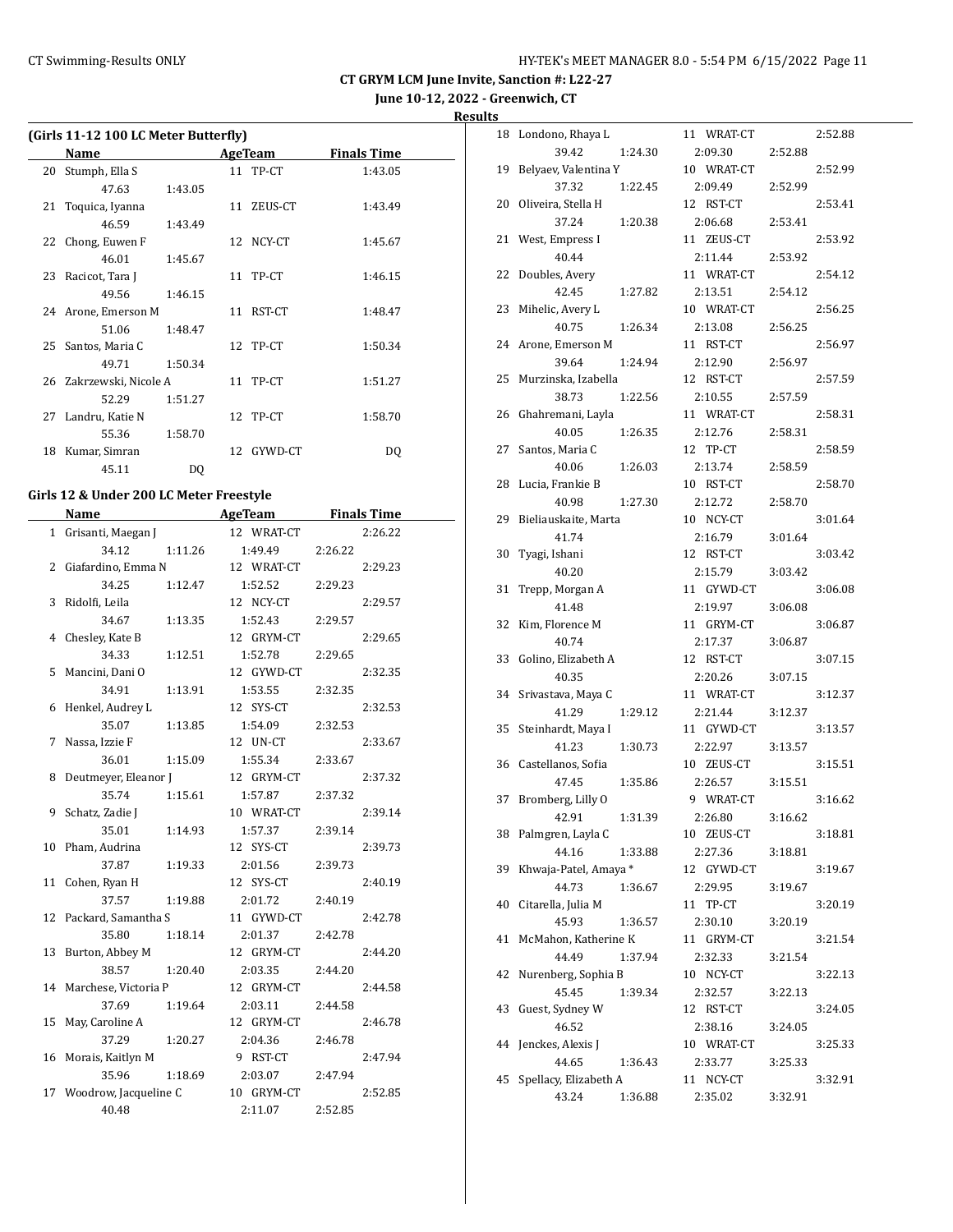**June 10-12, 2022 - Greenwich, CT**

**Results**

| (Girls 12 & Under 200 LC Meter Freestyle) |         |                          |         |                    |
|-------------------------------------------|---------|--------------------------|---------|--------------------|
| Name                                      |         | AgeTeam                  |         | <b>Finals Time</b> |
| 46 Blanco, Claudia J                      |         | 9 NCY-CT                 |         | 3:38.37            |
| 48.29                                     | 1:44.01 | 2:43.20                  | 3:38.37 |                    |
| 47 Golino, Caroline G                     |         | 9 RST-CT                 |         | 4:24.19            |
| 59.22                                     | 2:06.64 | 3:18.34                  | 4:24.19 |                    |
| 48 Wilson, Claire M                       |         | 11 RST-CT                |         | 4:33.60            |
| 56.51                                     | 4:33.60 |                          |         |                    |
| Girls 12 & Under 400 LC Meter Freestyle   |         |                          |         |                    |
|                                           |         | Name AgeTeam Finals Time |         |                    |
| 1 Boutry, Kate L                          |         | 12 GYWD-CT               |         | 5:05.09            |
| 33.75                                     | 1:10.81 | 1:49.67                  | 2:28.14 |                    |
| 3:08.19                                   | 3:46.79 | 4:27.31                  | 5:05.09 |                    |
| 2 Grisanti, Maegan J                      |         | 12 WRAT-CT               |         | 5:05.34            |
| 35.70                                     | 1:13.96 | 1:53.38                  | 2:32.52 |                    |
| 3:12.43                                   | 3:51.43 | 4:29.99                  | 5:05.34 |                    |
| 3 Ridolfi, Leila                          |         | 12 NCY-CT                |         | 5:08.06            |
| 35.81                                     | 1:15.07 | 1:54.92                  | 2:34.81 |                    |
| 3:13.63                                   | 3:52.58 | 4:31.42                  | 5:08.06 |                    |
| 4 White-Charles, Lillian F                |         | 12 WRAT-CT               |         | 5:12.32            |
| 35.44                                     | 1:14.14 | 1:53.93                  | 2:33.47 |                    |
| 3:13.58                                   | 3:53.18 | 4:32.90                  | 5:12.32 |                    |
| 5 Giafardino, Emma N                      |         | 12 WRAT-CT               |         | 5:13.22            |
| 36.12                                     | 1:14.99 | 1:55.69                  | 2:34.38 |                    |
| 3:16.00                                   | 3:56.02 | 4:36.44                  | 5:13.22 |                    |
| 6 Bens, Sophia M                          |         | 12 GYWD-CT               |         | 5:18.20            |
| 34.77                                     | 1:14.24 | 1:54.36                  | 2:35.14 |                    |
| 3:15.39                                   | 3:56.56 | 4:38.23                  | 5:18.20 |                    |
| 7 Nassa, Izzie F                          |         | 12 UN-CT                 |         | 5:21.81            |
| 36.49                                     | 1:16.42 | 1:57.79                  | 2:39.07 |                    |
| 3:20.18                                   | 4:02.64 | 4:42.59                  | 5:21.81 |                    |
| 8 Henkel, Audrey L                        |         | 12 SYS-CT                |         | 5:39.00            |
| 36.90                                     | 1:18.94 | 2:03.61                  | 2:47.71 |                    |
| 3:32.75                                   | 4:15.90 | 4:59.29                  | 5:39.00 |                    |
| 9 Packard, Samantha S                     |         | 11 GYWD-CT               |         | 5:41.42            |
|                                           | 1:20.55 |                          | 2:49.37 |                    |
| 5:41.42                                   |         |                          |         |                    |
| 10 Levitt, Lyla N                         |         | 11 NCY-CT                |         | 5:42.31            |
| 38.79                                     | 1:22.12 | 2:06.71                  | 2:51.20 |                    |
| 3:34.91                                   | 4:19.03 | 5:01.32                  | 5:42.31 |                    |
| 11 Akolzina, Elizabeth A                  |         | 12 WRAT-CT               |         | 5:44.11            |
| 36.20                                     | 1:17.47 | 2:02.16                  | 2:46.12 |                    |
| 3:32.04                                   | 4:16.12 | 5:01.05                  | 5:44.11 |                    |
| 12 McNamara, Leah R                       |         | 11 NCY-CT                |         | 5:53.11            |
| 40.26                                     |         | 2:12.63                  | 2:57.53 |                    |
| 3:44.13                                   | 4:29.75 | 5:12.16                  | 5:53.11 |                    |
| 13 Woodrow, Jacqueline C                  |         | 10 GRYM-CT               |         | 5:57.68            |
| 39.67                                     |         | 2:12.41                  |         |                    |
| 3:43.98                                   |         | 5:15.21                  | 5:57.68 |                    |
| 14 Doak, Tilly P                          |         | 12 NCY-CT                |         | 6:05.87            |
|                                           | 1:23.80 |                          | 2:59.08 |                    |
|                                           | 4:33.79 | 6:05.87                  |         |                    |
| 15 Bonheur, Sydney R                      |         | 11 NCY-CT                |         | 6:06.85            |
| 39.68                                     | 1:25.45 | 2:13.43                  | 3:00.54 |                    |
| 3:48.27                                   | 4:35.51 | 5:21.77                  | 6:06.85 |                    |

| 16 | Greiner, Campbell      |         | 11 NCY-CT  |         | 6:08.86 |
|----|------------------------|---------|------------|---------|---------|
|    | 40.73                  | 1:26.47 | 2:14.91    | 3:01.74 |         |
|    | 3:50.68                | 4:38.62 | 5:25.49    | 6:08.86 |         |
| 17 | Oliveira, Stella H     |         | 12 RST-CT  |         | 6:10.81 |
|    | 37.40                  |         | 2:08.29    |         |         |
|    | 3:45.74                | 4:34.32 | 5:24.78    | 6:10.81 |         |
| 18 | Flores, Vale E         |         | 11 WRAT-CT |         | 6:12.54 |
|    | 40.09                  | 1:25.35 | 2:12.99    | 3:00.34 |         |
|    | 3:50.03                | 4:38.52 | 5:27.86    | 6:12.54 |         |
| 19 | Doubles, Avery         |         | 11 WRAT-CT |         | 6:12.82 |
|    | 42.53                  | 1:28.72 | 2:17.10    | 3:03.36 |         |
|    | 3:52.09                | 4:38.24 | 5:25.41    | 6:12.82 |         |
| 20 | Orscher, Eva N         |         | 11 SMC-MR  |         | 6:20.01 |
|    | 39.05                  | 1:25.28 | 2:13.57    | 3:02.98 |         |
|    | 3:51.58                | 4:41.58 | 5:31.24    | 6:20.01 |         |
| 21 | Chong, Euwen F         |         | 12 NCY-CT  |         | 6:23.75 |
|    | 40.43                  | 1:27.74 | 2:16.89    | 3:06.26 |         |
|    | 3:56.36                | 4:46.36 | 5:36.28    | 6:23.75 |         |
| 22 | Santos, Maria C        |         | 12 TP-CT   |         | 6:26.74 |
|    | 43.46                  | 1:30.81 | 2:21.35    | 3:12.10 |         |
|    | 4:01.30                | 4:50.44 | 5:40.27    | 6:26.74 |         |
|    | 23 Murzinska, Izabella |         | 12 RST-CT  |         | 6:37.80 |
|    | 39.69                  | 1:25.81 | 2:17.58    | 3:08.40 |         |
|    | 4:02.26                | 4:54.09 | 5:48.40    | 6:37.80 |         |
| 24 | Finerty, Tess O        |         | 11 SMC-MR  |         | 6:49.14 |
|    |                        | 1:36.11 |            | 3:21.09 |         |
|    |                        | 5:07.24 | 6:49.14    |         |         |

#### **Girls 12 & Under 200 LC Meter IM**

| Name                                  |         | AgeTeam                       | <b>Finals Time</b> |
|---------------------------------------|---------|-------------------------------|--------------------|
| 1 White-Charles, Lillian F 12 WRAT-CT |         |                               | 2:45.75            |
| 36.44                                 |         | 1:18.24 2:09.00               | 2:45.75            |
| 2 Chesley, Kate B                     |         |                               | 12 GRYM-CT 2:45.96 |
| 34.22 2:21.30                         |         | 2:08.84 2:45.96               |                    |
| 3 Grisanti, Maegan J 12 WRAT-CT       |         |                               | 2:46.90            |
| 35.30                                 |         | 1:18.91 2:09.53 2:46.90       |                    |
| 4 Bens, Sophia M                      |         | 12 GYWD-CT                    | 2:48.73            |
|                                       |         | 34.28 1:16.89 2:11.18 2:48.73 |                    |
| 5 Schatz, Zadie J                     |         | 10 WRAT-CT                    | 2:53.16            |
| 36.85 1:23.56                         |         | 2:13.07                       | 2:53.16            |
| 6 Henkel, Audrey L                    |         | 12 SYS-CT                     | 2:54.72            |
| 37.65 1:20.18                         |         | 2:14.72                       | 2:54.72            |
| 7 Nassa, Izzie F                      |         | 12 UN-CT                      | 2:56.67            |
| 40.57 1:22.80                         |         | 2:16.73                       | 2:56.67            |
| 8 Deutmeyer, Eleanor J 12 GRYM-CT     |         |                               | 2:59.24            |
|                                       |         | 40.52 1:23.90 2:19.69         | 2:59.24            |
| 9 Levitt, Lyla N                      |         | 11 NCY-CT                     | 3:00.29            |
|                                       |         | 40.18 1:26.55 2:20.34         | 3:00.29            |
| 10 Bieliauskaite, Emilia              |         | 12 NCY-CT                     | 3:03.77            |
| 41.16                                 | 1:25.73 | 2:23.00                       | 3:03.77            |
| 11 Doak, Tilly P                      |         | 12 NCY-CT                     | 3:06.22            |
| 39.21 1:24.22                         |         | 2:23.05                       | 3:06.22            |
| 12 Bonheur, Sydney R                  |         | 11 NCY-CT                     | 3:11.88            |
| 42.86 1:31.32                         |         | 2:29.25                       | 3:11.88            |
| 13 West, Empress I                    |         | 11 ZEUS-CT                    | 3:12.50            |
| 44.21                                 | 1:46.26 | 2:29.09                       | 3:12.50            |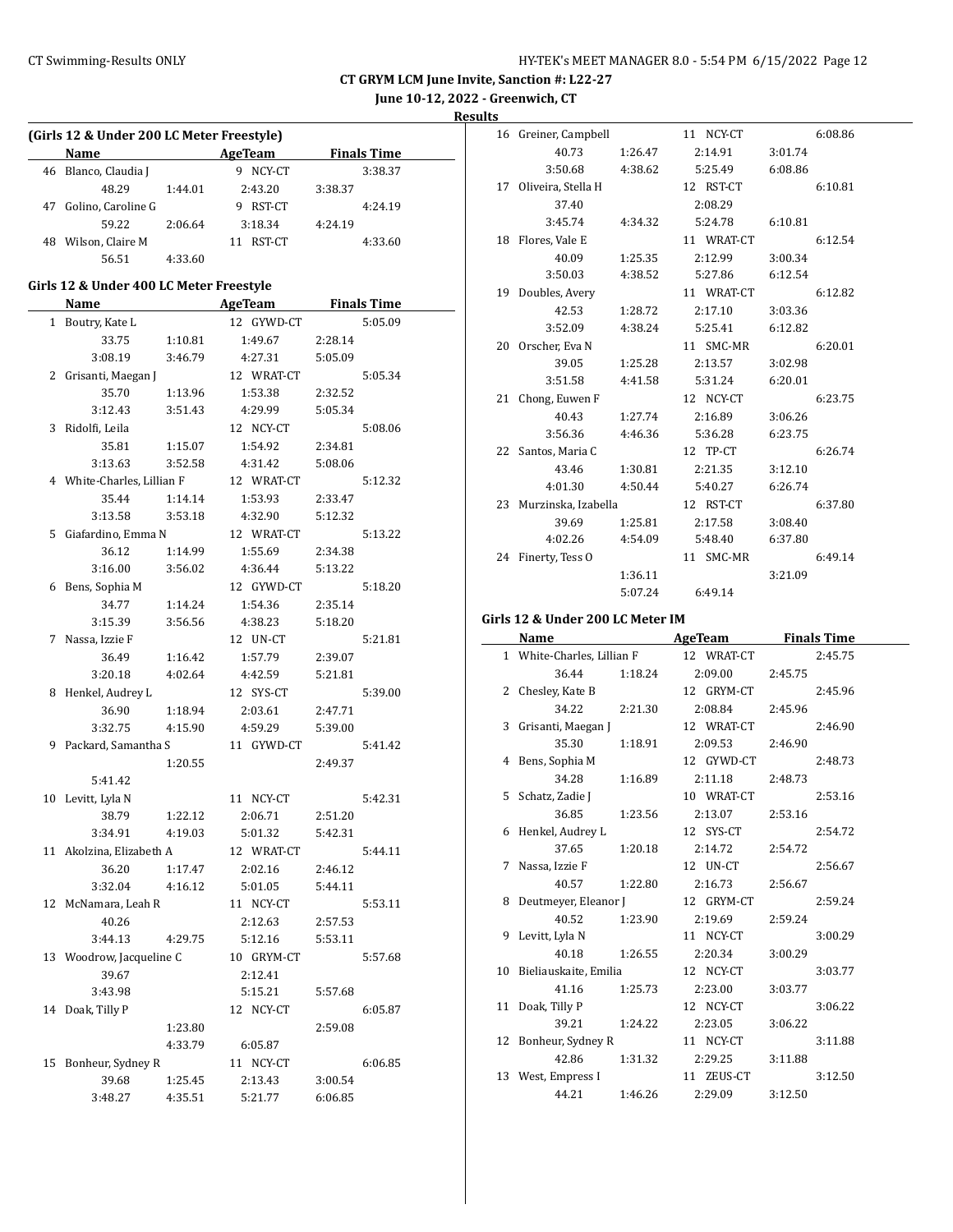# **June 10-12, 2022 - Greenwich, CT**

| (Girls 12 & Under 200 LC Meter IM) |                                       |         |                |                                      |                |                    |  |  |
|------------------------------------|---------------------------------------|---------|----------------|--------------------------------------|----------------|--------------------|--|--|
|                                    | Name                                  |         |                | <b>Example 2 AgeTeam</b> Finals Time |                |                    |  |  |
| 14                                 | May, Caroline A                       |         |                | 12 GRYM-CT                           |                | 3:13.65            |  |  |
|                                    | 43.56                                 | 1:33.42 |                | 2:31.02                              | 3:13.65        |                    |  |  |
| 15                                 | Stumph, Ella S                        |         |                | 11 TP-CT                             |                | 3:14.89            |  |  |
|                                    | 45.33                                 | 1:47.73 |                | 2:28.48                              | 3:14.89        |                    |  |  |
|                                    | 16 Srivastava, Maya C                 |         |                | 11 WRAT-CT                           |                | 3:17.71            |  |  |
|                                    | 42.82                                 | 1:35.38 |                | 2:29.37                              | 3:17.71        |                    |  |  |
|                                    | 17 Ghahremani, Layla                  |         |                | 11 WRAT-CT                           |                | 3:19.45            |  |  |
|                                    | 44.75                                 | 1:31.26 |                | 2:36.22                              | 3:19.45        |                    |  |  |
| 18                                 | Flores, Vale E                        |         |                | 11 WRAT-CT                           |                | 3:20.11            |  |  |
|                                    | 41.17                                 | 1:39.87 |                | 2:34.77                              | 3:20.11        |                    |  |  |
| 19                                 | Castellanos, Sofia                    |         |                | 10 ZEUS-CT                           |                | 3:23.48            |  |  |
|                                    | 48.79                                 | 1:35.53 |                | 2:38.08                              | 3:23.48        |                    |  |  |
| 20                                 | Racicot, Tara J                       |         |                | 11 TP-CT                             |                | 3:23.61            |  |  |
|                                    | 45.23                                 | 1:38.81 |                | 2:37.61                              | 3:23.61        |                    |  |  |
| 21                                 | Golino, Elizabeth A                   |         |                | 12 RST-CT                            |                | 3:27.19            |  |  |
|                                    | 48.66                                 | 1:30.25 |                | 2:42.91                              | 3:27.19        |                    |  |  |
| 22                                 | Lucia, Frankie B                      |         |                | 10 RST-CT                            |                | 3:27.39            |  |  |
|                                    | 49.36                                 | 1:39.87 |                | 2:42.42                              | 3:27.39        |                    |  |  |
| 23                                 | Broderick, Ilivia M                   |         |                | 10 ZEUS-CT                           |                | 3:27.59            |  |  |
|                                    | 42.90                                 | 1:38.84 |                | 2:42.30                              | 3:27.59        |                    |  |  |
| 24                                 | Camille, Maddie L                     |         |                | 11 ZEUS-CT                           |                | 3:28.14            |  |  |
|                                    | 45.16                                 | 1:49.32 |                | 2:46.84                              | 3:28.14        |                    |  |  |
| 25                                 | Melcher, Molly A                      |         |                | 9 GYWD-CT                            |                | 3:47.76            |  |  |
|                                    | 2:55.80                               | 1:50.33 |                | 3:47.76                              |                |                    |  |  |
| 26                                 | Rivera, Jianna B                      |         |                | 11 SMC-MR                            |                | 3:48.71            |  |  |
|                                    | 52.82                                 | 1:31.44 |                | 2:57.29                              | 3:48.71        |                    |  |  |
| 27                                 | Citarella, Julia M                    |         |                | 11 TP-CT                             |                | 3:57.45            |  |  |
|                                    | 51.83                                 | 1:36.20 |                | 3:02.85                              | 3:57.45        |                    |  |  |
| 28                                 | Guest, Sydney W                       |         |                | 12 RST-CT                            |                | 3:58.39            |  |  |
| 29                                 | 53.88<br>Perdomo, Mekailah G          | 1:46.09 |                | 3:09.13<br>9 RST-CT                  | 3:58.39        |                    |  |  |
|                                    | 1:00.82                               |         |                |                                      |                | 4:07.60            |  |  |
| 30                                 | Golino, Caroline G                    |         |                | 3:17.21<br>9 RST-CT                  | 4:07.60        | 4:48.96            |  |  |
|                                    | 1:14.52                               | 1:16.89 |                | 4:48.96                              |                |                    |  |  |
|                                    | --- Zakrzewski, Nicole A              |         |                | 11 TP-CT                             |                | DQ                 |  |  |
|                                    | 52.51                                 | 1:36.36 |                | 2:50.71                              | D <sub>0</sub> |                    |  |  |
|                                    |                                       |         |                |                                      |                |                    |  |  |
|                                    | Girls 13 & Over 50 LC Meter Freestyle |         |                |                                      |                |                    |  |  |
|                                    | <b>Name</b>                           |         | <b>AgeTeam</b> |                                      |                | <b>Finals Time</b> |  |  |
| 1                                  | Gil, Audrey L                         |         | 14             | WRAT-CT                              |                | 28.31              |  |  |
| 2                                  | Fedor, Kate O                         |         | 14             | ZEUS-CT                              |                | 28.46              |  |  |
| 3                                  | Abellard, Alexis N                    |         | 13             | TP-CT                                |                | 28.66              |  |  |
| 4                                  | Murray, Kate A                        |         | 16             | WRAT-CT                              |                | 28.68              |  |  |
| 5                                  | Ferranto, Natalia R                   |         | 17             | ZEUS-CT                              |                | 28.84              |  |  |
| 6                                  | Tanaka Sales, Dani                    |         | 16             | RST-CT                               |                | 29.45              |  |  |
| 7                                  | Cohen, Aislin P                       |         | 14             | SYS-CT                               |                | 29.52              |  |  |
| 8                                  | Wang, Sofie C                         |         | 15             | GRYM-CT                              |                | 29.79              |  |  |
| 9                                  | Boland, Maddy K                       |         | 13             | WRAT-CT                              |                | 29.87              |  |  |
| 10                                 | Jee, Sydney                           |         | 15             | GYWD-CT                              |                | 29.95              |  |  |
| 11                                 | Stidolph, Julia F                     |         | 15             | ZEUS-CT                              |                | 30.30              |  |  |
| 12                                 | Behr, Emily H                         |         | 15             | ZEUS-CT                              |                | 30.34              |  |  |
| *13                                | Stoelzel, Liz A                       |         | 18             | UN-CT                                |                | 30.42              |  |  |
| *13                                | West, Makeda D                        |         | 14             | ZEUS-CT                              |                | 30.42              |  |  |
| 15                                 | Kehley, Claire E                      |         | 18             | WRAT-CT                              |                | 30.48              |  |  |
| 16                                 | Savkovic, Lena                        |         | 13             | WRAT-CT                              |                | 30.57              |  |  |

| 17    | Kim, Seorin E           | 15 | SYS-CT     | 30.66 |
|-------|-------------------------|----|------------|-------|
| 18    | Natlo, Hannah C         | 16 | ZEUS-CT    | 30.81 |
| 19    | Spelman, Adrianna R     | 13 | WRAT-CT    | 30.83 |
| 20    | Robredo, Irene          | 14 | GYWD-CT    | 31.06 |
| $*21$ | Pastushan, Alex L       | 18 | NCY-CT     | 31.07 |
| *21   | Piscioniere, Ava S      | 13 | WRAT-CT    | 31.07 |
| 23    | Charette, Ellison A     | 13 | GRYM-CT    | 31.13 |
| 24    | Shapiro, Skylar G       |    | 16 WRAT-CT | 31.25 |
| 25    | Ivanovich, Hope E       | 17 | WRAT-CT    | 31.29 |
| 26    | Murray, Tatum           | 14 | WRAT-CT    | 31.35 |
| 27    | Cheng, Sorina           | 16 | SYS-CT     | 31.36 |
| 28    | Bleil, Abby L           | 16 | UN-CT      | 31.38 |
| 29    | Young, Kate M           | 15 | SYS-CT     | 31.52 |
| 30    | Guarnera, Lily E        | 13 | GYWD-CT    | 31.54 |
| 31    | Conway, Nicole D        | 14 | SMC-MR     | 31.55 |
| 32    | Srdanovic, Alyssa A     | 13 | GYWD-CT    | 31.62 |
| 33    | Brill, Taylor F         | 14 | GYWD-CT    | 31.63 |
| 34    | Perez, Nicole           | 16 | NCY-CT     | 31.66 |
| 35    | Marini, Madison         | 16 | ZEUS-CT    | 31.68 |
| 36    | Carousso, Natalie M     | 14 | SMC-MR     | 31.69 |
| 37    | Clark, Lauren R         | 17 | RST-CT     | 31.75 |
| 38    | DeFelice, Paige B       | 17 | WRAT-CT    | 31.95 |
| 39    | Negron, Bridget B       | 17 | RST-CT     | 32.01 |
| 40    | McGlynn, Samara M       | 14 | TP-CT      | 32.04 |
| 41    | Millott, Nadia E        | 14 | RST-CT     |       |
|       |                         | 15 |            | 32.07 |
| 42    | Racicot, Kristen A      |    | WRAT-CT    | 32.08 |
| 43    | Mladsi, Tara            | 16 | RST-CT     | 32.11 |
| 44    | Thomas, Campbell Y      | 13 | WRAT-CT    | 32.13 |
| 45    | Burdzicki, Victoria M   | 16 | ZEUS-CT    | 32.19 |
| 46    | Frey, Mary A            | 14 | NCY-CT     | 32.24 |
| 47    | Saunders, Morgan M      | 18 | ZEUS-CT    | 32.25 |
| 48    | Dawson, Emma K          | 15 | GRYM-CT    | 32.32 |
| 49    | Brennan, Katie R        | 15 | ZEUS-CT    | 32.36 |
| 50    | Lake, Elizabeth S       |    | 14 WRAT-CT | 32.42 |
| 51    | Carvente, Ashley        | 14 | ZEUS-CT    | 32.50 |
| 52    | Sichtnik, Sophia *      | 18 | GYWD-CT    | 32.62 |
| 53    | Schwartz, Dani          | 14 | WRAT-CT    | 32.68 |
| 54    | Pastushan, Emily R      | 13 | NCY-CT     | 32.76 |
| 55    | Rothberg, Ella S        | 17 | RST-CT     | 32.79 |
| 56    | Thompson, Emily V       | 16 | ZEUS-CT    | 32.82 |
| 57    | Mercier, Molly A        | 13 | RST-CT     | 33.11 |
| 58    | Scully, Christine E     | 14 | ZEUS-CT    | 33.23 |
| 59    | Olah, Bogi*             | 15 | WRAT-CT    | 33.24 |
| 60    | Johnsen, Sasha T        | 13 | SMC-MR     | 33.44 |
| 61    | Mladsi, Mia R           | 14 | RST-CT     | 33.56 |
| 62    | Citarella, Keira        | 14 | TP-CT      | 33.61 |
| 63    | Baker, Deirdre A        | 13 | TP-CT      | 33.72 |
| 64    | Eannotti, Skye M        | 14 | RST-CT     | 33.76 |
| 65    | Austin, Hannah V        | 13 | WRAT-CT    | 33.78 |
| 66    | Orlandi, Juliette       | 14 | SJCC-CT    | 33.96 |
| 67    | Clark, Alyssa M         | 13 | RST-CT     | 34.07 |
| 68    | Bourdeau, Madeline C    | 13 | SYS-CT     | 34.13 |
| 69    | Setten, Phoebe S        | 13 | WRAT-CT    | 34.27 |
| 70    | Leitao, Gabby or Gabi D | 15 | TP-CT      | 34.34 |
| 71    | Rothberg, Olivia E      | 13 | RST-CT     | 34.48 |
| 72    | Shaik, Yara             | 16 | RST-CT     | 34.61 |
| 73    | Valji, Caitlin N        | 14 | PSDY-CT    | 34.63 |
|       |                         |    |            |       |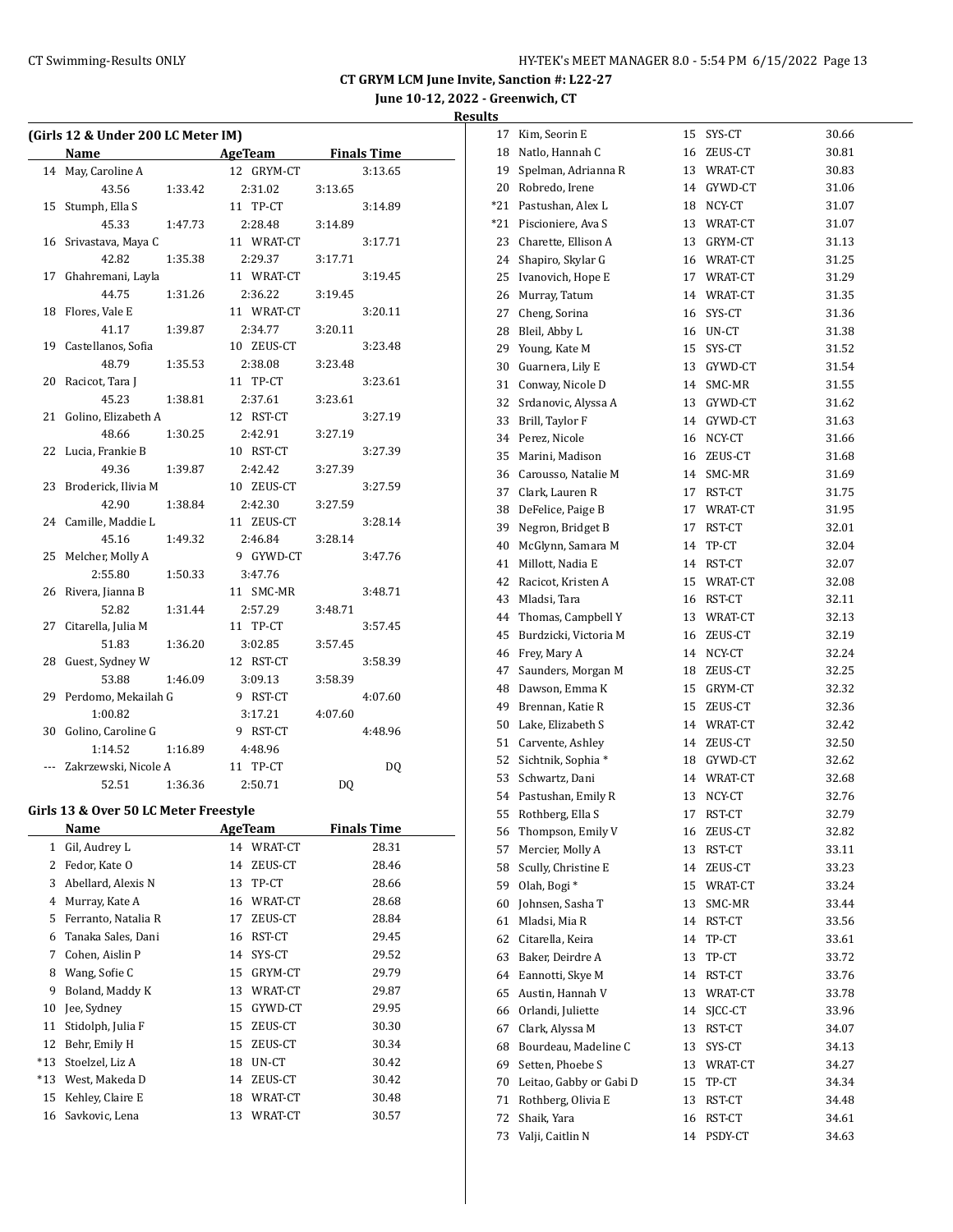**June 10-12, 2022 - Greenwich, CT**

**Results**

| (Girls 13 & Over 50 LC Meter Freestyle) |    |         |                    |  |  |  |  |  |
|-----------------------------------------|----|---------|--------------------|--|--|--|--|--|
| Name                                    |    |         | <b>Finals Time</b> |  |  |  |  |  |
| LaPlant, Arwen L                        | 18 | AJSC-CT | 34.81              |  |  |  |  |  |
| Greiner, Maggie *                       | 13 | NCY-CT  | 34.84              |  |  |  |  |  |
| Blanco, Carmen M                        | 13 | NCY-CT  | 35.37              |  |  |  |  |  |
| Rosen, Kira I                           | 13 | SMC-MR  | 35.88              |  |  |  |  |  |
| Patel, Misha                            | 17 | TP-CT   | 36.14              |  |  |  |  |  |
| Noble, Maddy M                          | 13 | TP-CT   | 36.34              |  |  |  |  |  |
| Cronin, Ava K                           | 13 | SMC-MR  | 36.44              |  |  |  |  |  |
| Samra, Simeran                          | 13 | SICC-CT | 36.60              |  |  |  |  |  |
| Kholmanskikh, Maria                     | 15 | NCY-CT  | 36.77              |  |  |  |  |  |
| Holden, Ryann N                         | 14 | ZEUS-CT | 36.81              |  |  |  |  |  |
| Zafar, Alisha B                         | 14 | RST-CT  | 36.89              |  |  |  |  |  |
| Dong, Gina                              | 13 | SYS-CT  | 37.25              |  |  |  |  |  |
| Sargent, Summer G                       | 13 | WRAT-CT | 37.28              |  |  |  |  |  |
| Ciuci, Molly G                          | 15 | RST-CT  | 37.31              |  |  |  |  |  |
| Patel, Kaya                             | 15 | TP-CT   | 37.34              |  |  |  |  |  |
| Berry, Sophie M                         | 13 | ORCA-CT | 37.42              |  |  |  |  |  |
| Supe, Jessica M                         | 17 | ORCA-CT | 37.49              |  |  |  |  |  |
| Youssefi, Sofia L                       | 13 | RST-CT  | 38.31              |  |  |  |  |  |
| Levey, Mia R                            | 13 | NCY-CT  | 38.75              |  |  |  |  |  |
| Jakhar, Muskaan                         | 14 | SICC-CT | 39.07              |  |  |  |  |  |
| Ruszczyk, Maya                          | 13 | PSDY-CT | 40.44              |  |  |  |  |  |
|                                         |    |         | <b>AgeTeam</b>     |  |  |  |  |  |

# **Girls 13 & Over 100 LC Meter Freestyle**

|              | Name                   |         |    | <b>AgeTeam</b> | <b>Finals Time</b> |
|--------------|------------------------|---------|----|----------------|--------------------|
| $\mathbf{1}$ | Fedor, Kate O          |         |    | 14 ZEUS-CT     | 1:01.29            |
|              | 30.24                  | 1:01.29 |    |                |                    |
| 2            | Murray, Kate A         |         |    | 16 WRAT-CT     | 1:02.64            |
|              | 30.67                  | 1:02.64 |    |                |                    |
| 3            | Gil, Audrey L          |         |    | 14 WRAT-CT     | 1:02.65            |
|              | 30.31                  | 1:02.65 |    |                |                    |
|              | 4 Tanaka Sales, Dani   |         | 16 | RST-CT         | 1:04.91            |
|              | 31.83                  | 1:04.91 |    |                |                    |
| 5            | Stidolph, Julia F      |         | 15 | ZEUS-CT        | 1:05.08            |
|              | 31.15                  | 1:05.08 |    |                |                    |
| 6            | Kehley, Claire E       |         |    | 18 WRAT-CT     | 1:05.49            |
|              | 31.61                  | 1:05.49 |    |                |                    |
|              | 7 West, Makeda D       |         |    | 14 ZEUS-CT     | 1:05.80            |
|              | 32.00                  | 1:05.80 |    |                |                    |
| 8            | Boland, Maddy K        |         |    | 13 WRAT-CT     | 1:05.91            |
|              | 31.20                  | 1:05.91 |    |                |                    |
| 9            | Natlo, Hannah C        |         | 16 | ZEUS-CT        | 1:06.42            |
|              | 32.08                  | 1:06.42 |    |                |                    |
|              | 10 Ferranto, Natalia R |         | 17 | ZEUS-CT        | 1:06.43            |
|              | 31.00                  | 1:06.43 |    |                |                    |
|              | 11 Decker, Daisy C     |         | 17 | GYWD-CT        | 1:06.50            |
|              | 31.94                  | 1:06.50 |    |                |                    |
|              | 12 Fedoronko, Ilse O   |         | 13 | GYWD-CT        | 1:06.85            |
|              | 32.51                  | 1:06.85 |    |                |                    |
|              | 13 Ivanovich, Hope E   |         |    | 17 WRAT-CT     | 1:07.12            |
|              | 32.32                  | 1:07.12 |    |                |                    |
|              | 14 Spelman, Adrianna R |         |    | 13 WRAT-CT     | 1:07.26            |
|              | 33.32                  | 1:07.26 |    |                |                    |
| 15           | Behr, Emily H          |         | 15 | ZEUS-CT        | 1:07.29            |
|              | 32.63                  | 1:07.29 |    |                |                    |

|    | 16 Cohen, Aislin P             |         |    | 14 SYS-CT  | 1:07.99 |
|----|--------------------------------|---------|----|------------|---------|
|    | 32.91                          | 1:07.99 |    |            |         |
| 17 | Morton, Kaleigh N              |         | 17 | AISC-CT    | 1:08.31 |
|    | 33.04                          | 1:08.31 |    | 14 WRAT-CT |         |
|    | 18 Schwartz, Dani<br>33.06     | 1:08.45 |    |            | 1:08.45 |
| 19 | Robredo, Irene                 |         |    | 14 GYWD-CT | 1:08.52 |
|    | 32.07                          | 1:08.52 |    |            |         |
|    | 20 Srdanovic, Alyssa A         |         | 13 | GYWD-CT    | 1:08.53 |
|    | 32.44                          | 1:08.53 |    |            |         |
|    | 21 Sahrbeck, Ainsley M         |         |    | 14 GYWD-CT | 1:08.58 |
|    | 32.75                          | 1:08.58 |    |            |         |
|    | 22 Charette, Ellison A         |         | 13 | GRYM-CT    | 1:08.87 |
|    | 33.58                          | 1:08.87 |    |            |         |
|    | 23 Waldman, Carly R            |         |    | 14 WRAT-CT | 1:08.91 |
|    | 33.55                          | 1:08.91 |    |            |         |
| 24 | Bleil, Abby L                  |         | 16 | UN-CT      | 1:09.05 |
|    | 32.84                          | 1:09.05 |    |            |         |
| 25 | Kim, Seorin E                  |         | 15 | SYS-CT     | 1:09.34 |
|    | 32.81                          | 1:09.34 |    |            |         |
| 26 | Rothberg, Ella S               |         | 17 | RST-CT     | 1:09.52 |
| 27 | 34.05<br>Shapiro, Skylar G     | 1:09.52 |    | 16 WRAT-CT | 1:09.66 |
|    | 33.18                          | 1:09.66 |    |            |         |
|    | 28 Marini, Madison             |         | 16 | ZEUS-CT    | 1:09.68 |
|    | 34.80                          | 1:09.68 |    |            |         |
| 29 | Cheng, Sorina                  |         | 16 | SYS-CT     | 1:09.82 |
|    | 34.06                          | 1:09.82 |    |            |         |
|    | 30 Pastushan, Emily R          |         | 13 | NCY-CT     | 1:10.15 |
|    | 33.79                          | 1:10.15 |    |            |         |
| 31 | DeFelice, Paige B              |         | 17 | WRAT-CT    | 1:10.20 |
|    | 34.00                          | 1:10.20 |    |            |         |
| 32 | Clark, Lauren R                |         | 17 | RST-CT     | 1:10.34 |
|    | 33.73                          | 1:10.34 |    |            |         |
| 33 | Negron, Bridget B              |         | 17 | RST-CT     | 1:10.62 |
|    | 33.91                          | 1:10.62 |    |            |         |
|    | 34 Perez, Nicole               |         |    | 16 NCY-CT  | 1:10.79 |
|    | 33.89<br>35 Thomas, Campbell Y | 1:10.79 |    | 13 WRAT-CT | 1:10.92 |
|    | 34.12   1:10.92                |         |    |            |         |
|    | 36 Mladsi, Tara                |         |    | 16 RST-CT  | 1:10.97 |
|    | 34.45                          | 1:10.97 |    |            |         |
| 37 | Burdzicki, Victoria M          |         |    | 16 ZEUS-CT | 1:11.20 |
|    | 34.18                          | 1:11.20 |    |            |         |
| 38 | Savkovic, Lena                 |         |    | 13 WRAT-CT | 1:11.26 |
|    | 33.70                          | 1:11.26 |    |            |         |
| 39 | Csak, Sabina V                 |         | 17 | GRYM-CT    | 1:11.34 |
|    | 35.19                          | 1:11.34 |    |            |         |
| 40 | Murray, Tatum                  |         |    | 14 WRAT-CT | 1:11.46 |
|    | 33.92                          | 1:11.46 |    |            |         |
| 41 | Lake, Elizabeth S              |         |    | 14 WRAT-CT | 1:11.83 |
|    | 34.81                          | 1:11.83 |    |            |         |
| 42 | Dawson, Emma K                 |         | 15 | GRYM-CT    | 1:11.87 |
| 43 | 34.64<br>Young, Grace S        | 1:11.87 | 17 | SYS-CT     | 1:12.04 |
|    | 34.97                          | 1:12.04 |    |            |         |
|    |                                |         |    |            |         |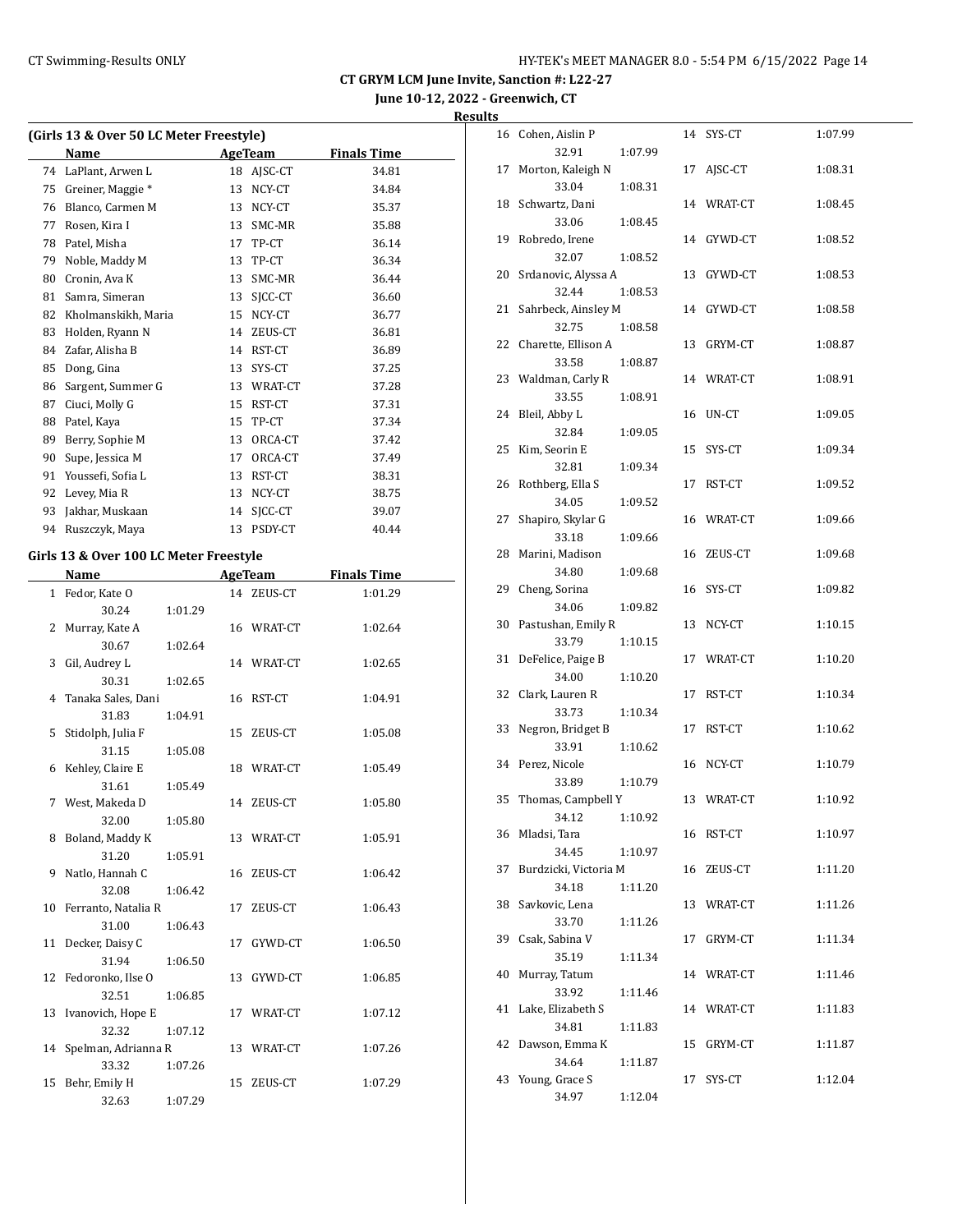**June 10-12, 2022 - Greenwich, CT**

| <b>Results</b> |
|----------------|
|----------------|

| (Girls 13 & Over 100 LC Meter Freestyle) |                              |         |    |            |                    |  |
|------------------------------------------|------------------------------|---------|----|------------|--------------------|--|
|                                          | Name                         |         |    | AgeTeam    | <b>Finals Time</b> |  |
| 44                                       | Pujadas, Julia               |         |    | 16 GYWD-CT | 1:12.07            |  |
|                                          | 34.21                        | 1:12.07 |    |            |                    |  |
| 45                                       | Brill, Taylor F              |         |    | 14 GYWD-CT | 1:12.21            |  |
|                                          | 34.24                        | 1:12.21 |    |            |                    |  |
| 46                                       | Brennan, Katie R             |         | 15 | ZEUS-CT    | 1:12.37            |  |
|                                          | 35.30                        | 1:12.37 |    |            |                    |  |
| 47                                       | Saunders, Morgan M           |         | 18 | ZEUS-CT    | 1:12.40            |  |
|                                          | 35.27                        | 1:12.40 |    |            |                    |  |
| 48                                       | Guarnera, Lily E             |         | 13 | GYWD-CT    | 1:12.78            |  |
|                                          | 34.93                        | 1:12.78 |    |            |                    |  |
| 49                                       | Olah, Bogi*                  |         |    | 15 WRAT-CT | 1:12.85            |  |
|                                          | 34.41                        | 1:12.85 |    |            |                    |  |
| 50                                       | Young, Kate M                |         | 15 | SYS-CT     | 1:12.91            |  |
|                                          | 34.95                        | 1:12.91 |    |            |                    |  |
| 51                                       | Frey, Mary A                 |         |    | 14 NCY-CT  | 1:12.95            |  |
|                                          | 35.27                        | 1:12.95 |    |            |                    |  |
| 52                                       | Denise, Emily                |         | 15 | GYWD-CT    | 1:13.37            |  |
|                                          | 34.50                        | 1:13.37 |    |            |                    |  |
| 53                                       | Eannotti, Skye M             |         | 14 | RST-CT     | 1:13.48            |  |
|                                          | 35.44                        | 1:13.48 |    |            |                    |  |
| 54                                       | Setten, Phoebe S             |         | 13 | WRAT-CT    | 1:13.80            |  |
|                                          | 36.03                        | 1:13.80 |    |            |                    |  |
| 55                                       | Mladsi, Mia R                |         |    | 14 RST-CT  | 1:14.53            |  |
|                                          | 35.84                        | 1:14.53 |    |            |                    |  |
|                                          | 56 Rastelli, Sofia A         |         |    | 14 SYS-CT  | 1:14.66            |  |
| 57                                       | Mercier, Molly A             |         |    | 13 RST-CT  | 1:14.73            |  |
| 58                                       | Rothberg, Olivia E           |         | 13 | RST-CT     | 1:15.01            |  |
|                                          | 36.37                        | 1:15.01 |    |            |                    |  |
| 59                                       | Hakim, Lily E                |         | 15 |            |                    |  |
|                                          | 35.37                        |         |    | GYWD-CT    | 1:15.19            |  |
|                                          |                              | 1:15.19 |    |            |                    |  |
| 60                                       | Thompson, Emily V            |         | 16 | ZEUS-CT    | 1:15.63            |  |
|                                          | 36.09                        | 1:15.63 |    |            |                    |  |
| 61                                       | Bourdeau, Madeline C         |         |    | 13 SYS-CT  | 1:15.89            |  |
|                                          | 36.05                        | 1:15.89 |    |            |                    |  |
| 62                                       | Scully, Christine E          |         |    | 14 ZEUS-CT | 1:15.99            |  |
|                                          | 35.83                        | 1:15.99 |    |            |                    |  |
| 63                                       | Goldstein, Sabrina G         |         | 13 | ZEUS-CT    | 1:16.57            |  |
|                                          | 35.87   1:16.57              |         |    |            |                    |  |
| 64                                       | Blanco, Carmen M             |         | 13 | NCY-CT     | 1:16.80            |  |
|                                          | 36.98                        | 1:16.80 |    |            |                    |  |
| 65                                       | Baker, Deirdre A             |         | 13 | TP-CT      | 1:16.90            |  |
|                                          | 36.93                        | 1:16.90 |    |            |                    |  |
| 66                                       | Greiner, Maggie <sup>*</sup> |         | 13 | NCY-CT     | 1:17.53            |  |
|                                          | 36.32                        | 1:17.53 |    |            |                    |  |
| 67                                       | Norman, Evangeline A         |         | 17 | GRYM-CT    | 1:17.77            |  |
|                                          | 37.01                        | 1:17.77 |    |            |                    |  |
| 68                                       | Ponce, Catalina D            |         | 16 | AJSC-CT    | 1:17.99            |  |
|                                          | 36.64                        | 1:17.99 |    |            |                    |  |
| 69                                       | Zullo, Francesca I           |         | 13 | ZEUS-CT    | 1:18.07            |  |
|                                          | 38.46                        | 1:18.07 |    |            |                    |  |
| 70                                       | Bonoff, Abby S               |         | 14 | WRAT-CT    | 1:18.14            |  |
|                                          | 37.48                        | 1:18.14 |    |            |                    |  |
| 71                                       | LaPlant, Arwen L             |         | 18 | AJSC-CT    | 1:18.17            |  |
|                                          | 36.78                        | 1:18.17 |    |            |                    |  |

|    | 72 Shaik, Yara                       |         |    | 16 RST-CT  | 1:18.99 |
|----|--------------------------------------|---------|----|------------|---------|
|    | 37.39                                | 1:18.99 |    |            |         |
|    | 73 Urda, Emily J                     |         |    | 16 GYWD-CT | 1:19.01 |
|    | 37.19                                | 1:19.01 |    |            |         |
|    | 74 Alves, Sofia M                    |         |    | 13 GYWD-CT | 1:19.08 |
|    | 37.27                                | 1:19.08 |    |            |         |
|    | 75 Yawman, Danielle A                |         |    | 13 TP-CT   | 1:19.97 |
|    | 37.57                                | 1:19.97 |    |            |         |
|    | 76 Zafar, Alisha B                   |         |    | 14 RST-CT  | 1:22.11 |
|    | 39.48                                | 1:22.11 |    |            |         |
|    | 77 Leitao, Gabby or Gabi D           |         |    | 15 TP-CT   | 1:22.34 |
|    | 38.25                                | 1:22.34 |    |            |         |
|    | 78 Ciuci, Molly G                    |         |    | 15 RST-CT  | 1:22.51 |
|    | 38.36                                | 1:22.51 |    |            |         |
|    | 79 Supe, Jessica M                   |         | 17 | ORCA-CT    | 1:22.83 |
|    | 39.06                                | 1:22.83 |    |            |         |
|    | 80 Levey, Mia R                      |         |    | 13 NCY-CT  | 1:23.18 |
|    | 39.92                                | 1:23.18 |    |            |         |
| 81 | Sargent, Summer G                    |         |    | 13 WRAT-CT | 1:25.10 |
|    | 41.03                                | 1:25.10 |    |            |         |
|    | 82 Youssefi, Sofia L                 |         |    | 13 RST-CT  | 1:27.00 |
|    | 41.49                                | 1:27.00 |    |            |         |
| 83 | Bogardus, Molly C                    |         |    | 13 GYWD-CT | 1:29.70 |
|    | 42.17                                | 1:29.70 |    |            |         |
|    | 84 Tyszka, Dominika                  |         | 13 | SICC-CT    | 1:49.17 |
|    | 48.51                                | 1:49.17 |    |            |         |
|    | 85 Mateo, Isabella                   |         | 13 | SICC-CT    | 2:02.25 |
|    | 55.47                                | 2:02.25 |    |            |         |
|    | de 49.0.0  200 J.C.Materi Freezetale |         |    |            |         |

#### **Girls 13 & Over 200 LC Meter Freestyle**

| Name                   |         | <b>Example 2 AgeTeam</b> Finals Time |         |
|------------------------|---------|--------------------------------------|---------|
| 1 Fedor, Kate O        |         | 14 ZEUS-CT                           | 2:14.57 |
| 30.93                  | 1:04.42 | 1:39.65                              | 2:14.57 |
| 2 Kehley, Claire E     |         | 18 WRAT-CT                           | 2:17.92 |
| 32.58                  | 1:07.95 | 1:44.07                              | 2:17.92 |
| 3 Hazlett, Kate G      |         | 21 GYWD-CT                           | 2:18.26 |
| 32.01                  |         | 1:05.88 1:42.62                      | 2:18.26 |
| 4 Murray, Kate A       |         | 16 WRAT-CT                           | 2:18.64 |
| 33.18                  | 1:09.18 | 1:44.52                              | 2:18.64 |
| 5 Jee, Sydney          |         | 15 GYWD-CT                           | 2:20.24 |
| 31.93                  |         | 1:07.05 1:44.79                      | 2:20.24 |
| 6 Lazar, Penelope A    |         | 15 UN-CT                             | 2:20.30 |
| 31.53                  | 1:06.66 | 1:44.02                              | 2:20.30 |
| 7 Pastushan, Alex L    |         | 18 NCY-CT                            | 2:21.90 |
| 33.42                  |         | 1:08.74 1:45.46 2:21.90              |         |
| 8 Wang, Sofie C        |         | 15 GRYM-CT                           | 2:22.19 |
| 33.28                  | 1:09.14 | 1:46.35                              | 2:22.19 |
| 9 Gil, Audrey L        |         | 14 WRAT-CT                           | 2:22.50 |
| 33.75                  | 1:11.34 | 1:47.81                              | 2:22.50 |
| 10 Natlo, Hannah C     |         | 16 ZEUS-CT                           | 2:22.66 |
| 33.40                  | 1:09.55 | 1:46.65                              | 2:22.66 |
| 11 Pan, Ellen          |         | 15 AJSC-CT                           | 2:22.98 |
| 32.89                  | 1:09.40 | 1:46.23 2:22.98                      |         |
| 12 Charette, Ellison A |         | 13 GRYM-CT                           | 2:23.18 |
| 32.78                  | 1:09.52 | 1:47.28                              | 2:23.18 |
| 13 Ivanovich, Hope E   |         | 17 WRAT-CT                           | 2:23.47 |
| 32.69                  | 1:08.88 | 1:46.83                              | 2:23.47 |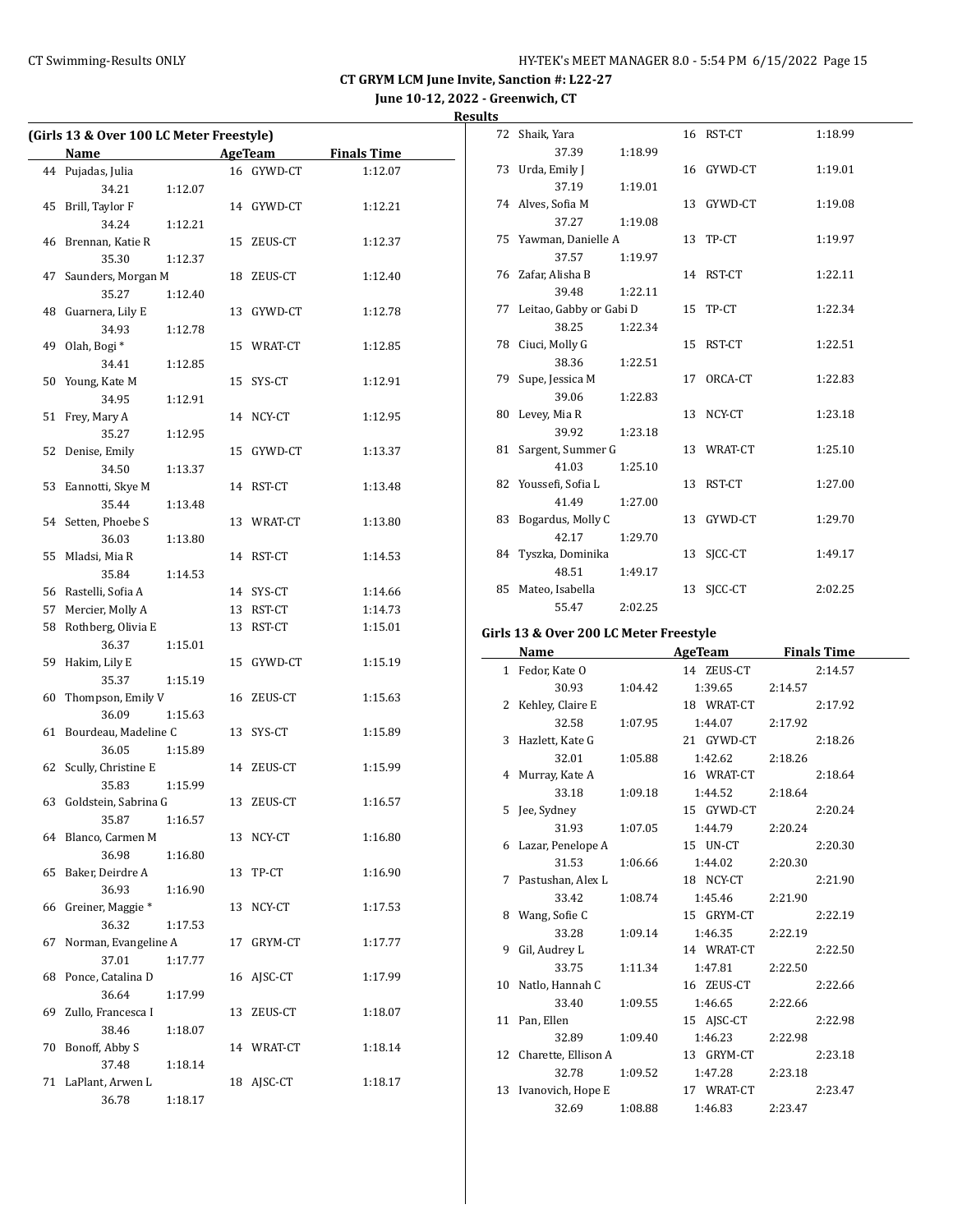**June 10-12, 2022 - Greenwich, CT**

|    | (Girls 13 & Over 200 LC Meter Freestyle) |         |                       |         |                    |  |  |  |
|----|------------------------------------------|---------|-----------------------|---------|--------------------|--|--|--|
|    | <b>Name</b>                              |         | AgeTeam               |         | <b>Finals Time</b> |  |  |  |
| 14 | West, Makeda D                           |         | 14 ZEUS-CT            |         | 2:24.72            |  |  |  |
|    | 33.71                                    | 1:09.60 | 1:47.49               | 2:24.72 |                    |  |  |  |
| 15 | Robredo, Irene                           |         | 14 GYWD-CT            |         | 2:25.07            |  |  |  |
|    | 33.22                                    | 1:09.42 | 1:47.92               | 2:25.07 |                    |  |  |  |
| 16 | Racicot, Kristen A                       |         | 15 WRAT-CT            |         | 2:25.25            |  |  |  |
|    | 33.68                                    | 1:09.88 | 1:48.32               | 2:25.25 |                    |  |  |  |
| 17 | Fedoronko, Ilse O                        |         | 13 GYWD-CT            |         | 2:26.22            |  |  |  |
|    | 34.30                                    |         | 1:50.01               | 2:26.22 |                    |  |  |  |
| 18 | Boland, Maddy K                          |         | 13 WRAT-CT            |         | 2:26.28            |  |  |  |
|    | 33.70                                    | 1:10.70 | 1:50.19               | 2:26.28 |                    |  |  |  |
| 19 | Schwartz, Dani                           |         | 14 WRAT-CT            |         | 2:26.70            |  |  |  |
|    | 34.69                                    | 1:11.38 | 1:49.50               | 2:26.70 |                    |  |  |  |
| 20 | Carvente, Ashley                         |         | 14 ZEUS-CT            |         | 2:27.19            |  |  |  |
|    | 35.16                                    | 1:12.42 | 1:50.59               | 2:27.19 |                    |  |  |  |
| 21 | Kim, Seorin E                            |         | 15 SYS-CT             |         | 2:27.39            |  |  |  |
|    | 34.70                                    | 1:11.84 | 1:50.65               | 2:27.39 |                    |  |  |  |
| 22 | Spelman, Adrianna R                      |         | 13 WRAT-CT            |         | 2:27.73            |  |  |  |
|    | 34.24                                    | 1:11.69 | 1:50.62               | 2:27.73 |                    |  |  |  |
| 23 | Gies, Caroline C                         |         | 13 ZEUS-CT            |         | 2:28.30            |  |  |  |
|    | 33.87                                    | 1:11.65 | 1:50.81               | 2:28.30 |                    |  |  |  |
| 24 | DeFelice, Paige B                        |         | 17 WRAT-CT            |         | 2:28.75            |  |  |  |
|    | 34.08                                    | 1:10.40 | 1:49.81               | 2:28.75 |                    |  |  |  |
| 25 | Abellard, Alexis N                       |         | 13 TP-CT              |         | 2:28.86            |  |  |  |
|    | 33.18                                    | 1:10.68 | 1:48.97               | 2:28.86 |                    |  |  |  |
| 26 | Edwards, Olivia E                        |         | 13 NCY-CT             |         | 2:30.50            |  |  |  |
|    | 34.59                                    | 1:11.81 | 1:51.30               | 2:30.50 |                    |  |  |  |
| 27 | Pastushan, Emily R                       |         | 13 NCY-CT             |         | 2:31.20            |  |  |  |
|    | 34.09                                    | 1:12.75 | 1:52.71               | 2:31.20 |                    |  |  |  |
| 28 | Rothberg, Ella S                         |         | 17 RST-CT             |         | 2:31.65            |  |  |  |
|    | 35.08                                    | 1:13.65 | 1:53.03               | 2:31.65 |                    |  |  |  |
| 29 | Piscioniere, Ava S                       |         | 13 WRAT-CT            |         | 2:32.55            |  |  |  |
|    | 35.31                                    | 1:13.89 | 1:53.95               | 2:32.55 |                    |  |  |  |
| 30 | Thomas, Campbell Y                       |         | 13 WRAT-CT            |         | 2:32.63            |  |  |  |
|    | 35.44                                    | 1:13.56 | 1:53.49               | 2:32.63 |                    |  |  |  |
| 31 | Clark, Lauren R                          |         | 17 RST-CT             |         | 2:33.14            |  |  |  |
|    | 35.49                                    | 1:13.59 | 1:53.68               | 2:33.14 |                    |  |  |  |
| 32 | Lake, Elizabeth S                        |         | 14 WRAT-CT            |         | 2:34.65            |  |  |  |
|    | 35.43                                    | 1:14.90 | 1:55.48               | 2:34.65 |                    |  |  |  |
| 33 | Murray, Tatum                            |         | 14 WRAT-CT            |         | 2:34.69            |  |  |  |
|    | 36.01                                    | 1:15.43 | 1:56.33               | 2:34.69 |                    |  |  |  |
| 34 | Perez, Nicole                            |         | 16 NCY-CT             |         | 2:35.54            |  |  |  |
|    | 35.74                                    | 1:15.28 | 1:56.19               | 2:35.54 |                    |  |  |  |
| 35 | Young, Kate M                            |         | 15 SYS-CT             |         | 2:35.67            |  |  |  |
|    | 36.59                                    |         |                       |         |                    |  |  |  |
| 36 | Millott, Nadia E                         | 1:16.41 | 1:56.84<br>14 RST-CT  | 2:35.67 | 2:36.36            |  |  |  |
|    | 36.10                                    |         |                       |         |                    |  |  |  |
|    |                                          | 1:15.91 | 1:57.52<br>13 GYWD-CT | 2:36.36 |                    |  |  |  |
| 37 | Guarnera, Lily E<br>36.54                |         |                       |         | 2:36.76            |  |  |  |
|    |                                          | 1:16.95 | 1:57.72               | 2:36.76 |                    |  |  |  |
| 38 | Citarella, Keira                         |         | 14 TP-CT              |         | 2:37.16            |  |  |  |
|    | 35.86                                    | 1:16.55 | 1:57.16               | 2:37.16 |                    |  |  |  |
| 39 | McGlynn, Samara M                        |         | 14 TP-CT              |         | 2:37.23            |  |  |  |
| 40 | 36.42                                    | 1:16.84 | 1:58.99               | 2:37.23 |                    |  |  |  |
|    | Finz, Garyn A                            |         | 15 GYWD-CT            |         | 2:37.58            |  |  |  |
|    | 37.32                                    | 1:18.12 | 1:58.35               | 2:37.58 |                    |  |  |  |

| 41 | Olah, Bogi*           |         | 15<br>WRAT-CT |         | 2:38.19 |
|----|-----------------------|---------|---------------|---------|---------|
|    | 35.77                 | 1:14.37 | 1:56.44       | 2:38.19 |         |
| 42 | Frey, Mary A          |         | 14 NCY-CT     |         | 2:38.33 |
|    | 37.62                 | 1:17.93 | 1:59.90       | 2:38.33 |         |
| 43 | Dawson, Emma K        |         | 15 GRYM-CT    |         | 2:38.46 |
|    | 36.01                 | 1:17.03 | 1:59.32       | 2:38.46 |         |
| 44 | Setten, Phoebe S      |         | 13 WRAT-CT    |         | 2:38.57 |
|    | 36.36                 | 1:17.47 | 1:58.60       | 2:38.57 |         |
| 45 | Ferranto, Natalia R   |         | 17 ZEUS-CT    |         | 2:39.31 |
|    | 32.11                 |         | 1:55.13       | 2:39.31 |         |
| 46 | Conway, Nicole D      |         | 14 SMC-MR     |         | 2:39.72 |
|    | 37.26                 | 1:17.35 | 1:59.99       | 2:39.72 |         |
| 47 | Johnsen, Sasha T      |         | 13 SMC-MR     |         | 2:39.93 |
|    | 35.34                 | 1:16.99 | 1:59.22       | 2:39.93 |         |
| 48 | Sohng, Ella M         |         | 15 SMC-MR     |         | 2:40.22 |
|    |                       |         |               |         |         |
|    | 36.32                 | 1:16.55 | 1:59.40       | 2:40.22 |         |
| 49 | Eannotti, Skye M      |         | 14 RST-CT     |         | 2:40.71 |
|    | 37.35                 | 1:17.59 | 2:00.42       | 2:40.71 |         |
| 50 | Wick, Kate W          |         | 13 GYWD-CT    |         | 2:40.85 |
|    | 34.66                 | 1:13.92 | 1:59.24       | 2:40.85 |         |
| 51 | Norman, Evangeline A  |         | 17 GRYM-CT    |         | 2:41.12 |
|    | 37.86                 | 1:18.23 | 2:00.94       | 2:41.12 |         |
| 52 | Shapiro, Skylar G     |         | 16 WRAT-CT    |         | 2:41.74 |
|    | 37.25                 | 1:18.91 | 2:02.23       | 2:41.74 |         |
| 53 | Savkovic, Lena        |         | 13 WRAT-CT    |         | 2:42.84 |
|    | 37.20                 | 1:19.78 | 2:02.71       | 2:42.84 |         |
| 54 | Bourdeau, Madeline C  |         | 13 SYS-CT     |         | 2:43.21 |
|    | 36.88                 | 1:18.93 | 2:01.21       | 2:43.21 |         |
| 55 | Burdzicki, Victoria M |         | 16 ZEUS-CT    |         | 2:43.26 |
|    | 36.40                 | 1:16.49 | 2:00.27       | 2:43.26 |         |
| 56 | Cunniffe, Isla G      |         | 14 ZEUS-CT    |         | 2:43.34 |
|    | 38.40                 | 1:19.37 | 2:02.43       | 2:43.34 |         |
| 57 | Mladsi, Mia R         |         | 14 RST-CT     |         | 2:43.61 |
|    | 38.59                 | 1:20.50 | 2:02.90       | 2:43.61 |         |
| 58 | Livieri, Samantha A   |         | ZEUS-CT<br>17 |         | 2:43.63 |
|    | 37.29                 | 1:18.63 | 2:01.60       | 2:43.63 |         |
| 59 | Thompson, Emily V     |         | 16 ZEUS-CT    |         | 2:44.47 |
|    | 37.08                 | 1:19.07 | 2:02.36       | 2:44.47 |         |
| 60 | Zullo, Francesca I    |         | 13<br>ZEUS-CT |         | 2:44.97 |
|    | 39.37                 | 1:21.81 | 2:04.49       | 2:44.97 |         |
| 61 | Austin, Hannah V      |         | 13 WRAT-CT    |         | 2:46.76 |
|    | 37.90                 | 1:20.42 | 2:05.47       | 2:46.76 |         |
| 62 | Rothberg, Olivia E    |         | 13 RST-CT     |         | 2:48.32 |
|    | 39.98                 | 1:22.81 | 2:07.09       | 2:48.32 |         |
| 63 | Greiner, Maggie *     |         | 13 NCY-CT     |         | 2:49.32 |
|    | 37.95                 | 1:21.36 | 2:06.09       | 2:49.32 |         |
| 64 | Noble, Maddy M        |         | 13<br>TP-CT   |         | 2:49.44 |
|    | 39.51                 | 1:23.06 | 2:07.79       | 2:49.44 |         |
| 65 | Holden, Ryann N       |         | 14 ZEUS-CT    |         | 2:51.16 |
|    | 39.19                 | 1:22.42 | 2:07.26       | 2:51.16 |         |
| 66 | Valji, Caitlin N      |         | 14 PSDY-CT    |         | 2:51.65 |
|    |                       |         |               |         |         |
|    | 37.58<br>Patel, Misha | 1:19.93 | 2:07.25<br>17 | 2:51.65 |         |
| 67 |                       |         | TP-CT         |         | 2:53.67 |
|    | 38.48                 | 1:21.67 | 2:07.75       | 2:53.67 |         |
| 68 | Baker, Deirdre A      |         | 13<br>TP-CT   |         | 2:54.14 |
|    | 38.70                 | 1:21.55 | 2:08.43       | 2:54.14 |         |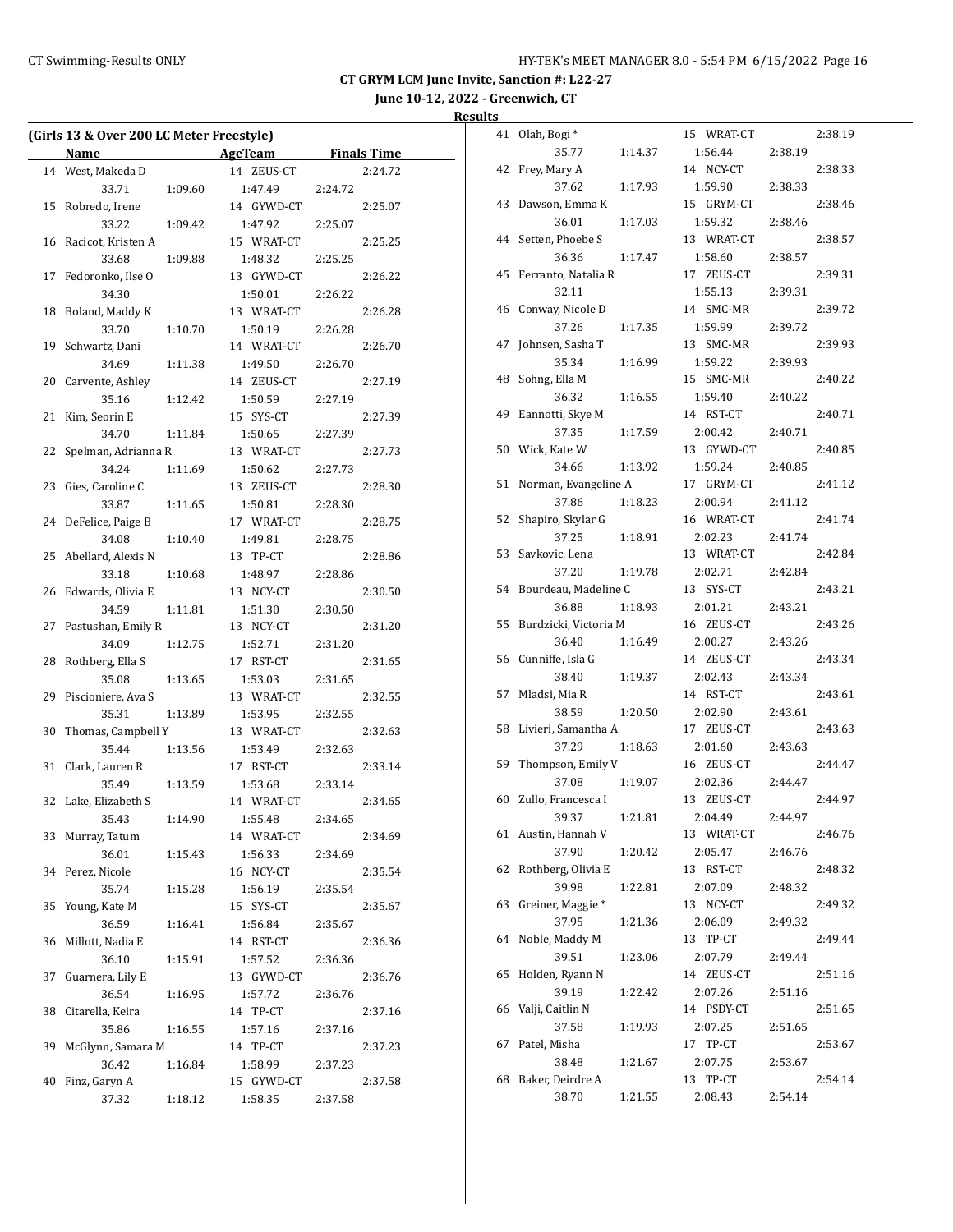**June 10-12, 2022 - Greenwich, CT**

**Results**

|    |                                          |         |                |         | June 10 14,7       |
|----|------------------------------------------|---------|----------------|---------|--------------------|
|    | (Girls 13 & Over 200 LC Meter Freestyle) |         |                |         |                    |
|    | Name                                     |         | <b>AgeTeam</b> |         | <b>Finals Time</b> |
| 69 | Ciuci, Molly G                           |         | 15 RST-CT      |         | 2:59.90            |
|    | 40.01                                    | 1:26.00 | 2:14.50        | 2:59.90 |                    |
| 70 | Patel, Kaya                              |         | 15 TP-CT       |         | 3:00.51            |
|    | 40.32                                    | 1:25.91 | 2:13.78        | 3:00.51 |                    |
| 71 | Cronin, Ava K                            |         | 13 SMC-MR      |         | 3:00.59            |
|    | 40.58                                    | 1:27.58 | 2:16.44        | 3:00.59 |                    |
| 72 | Kholmanskikh, Maria                      |         | 15 NCY-CT      |         | 3:01.61            |
|    | 41.10                                    | 1:28.61 | 2:16.96        | 3:01.61 |                    |
| 73 | Sargent, Summer G                        |         | 13 WRAT-CT     |         | 3:08.46            |
|    | 41.65                                    | 1:29.67 | 2:20.68        | 3:08.46 |                    |
|    | 74 Leitao, Gabby or Gabi D               |         | 15 TP-CT       |         | 3:13.22            |
|    | 39.50                                    | 1:29.15 | 2:20.56        | 3:13.22 |                    |
| 75 | Ruszczyk, Maya                           |         | 13 PSDY-CT     |         | 3:17.98            |
|    | 44.49                                    | 1:34.44 | 2:28.86        | 3:17.98 |                    |
|    | 76 Youssefi, Sofia L                     |         | 13 RST-CT      |         | 3:18.18            |
|    | 45.06                                    |         |                |         |                    |
|    |                                          | 1:34.41 | 2:27.63        | 3:18.18 |                    |
|    | Girls 13 & Over 400 LC Meter Freestyle   |         |                |         |                    |
|    | Name                                     |         | <b>AgeTeam</b> |         | <b>Finals Time</b> |
|    | 1 Kehley, Claire E                       |         | 18 WRAT-CT     |         | 4:47.98            |
|    | 32.13                                    | 1:07.40 | 1:44.51        | 2:21.47 |                    |
|    | 2:58.87                                  | 3:35.46 | 4:12.31        | 4:47.98 |                    |
| 2  | Stidolph, Julia F                        |         | 15 ZEUS-CT     |         | 4:52.81            |
|    | 32.85                                    | 1:09.08 | 1:46.67        | 2:24.10 |                    |
|    | 3:01.89                                  | 4:52.87 | 4:16.93        | 4:52.81 |                    |
|    | 3 Ivanovich, Hope E                      |         | 17 WRAT-CT     |         | 4:53.25            |
|    | 32.89                                    | 1:09.49 | 1:47.38        | 2:25.04 |                    |
|    | 3:02.64                                  | 3:39.86 | 4:16.82        | 4:53.25 |                    |
|    | 4 Tanaka Sales, Dani                     |         | 16 RST-CT      |         | 4:54.47            |
|    | 33.07                                    | 1:09.60 | 1:47.87        | 2:25.52 |                    |
|    | 3:03.69                                  | 3:41.35 | 4:19.38        | 4:54.47 |                    |
| 5  | Gil, Audrey L                            |         | 14 WRAT-CT     |         | 4:58.17            |
|    | 35.06                                    | 1:12.16 | 1:51.45        | 2:29.52 |                    |
|    | 3:08.27                                  | 3:46.31 | 4:23.90        | 4:58.17 |                    |
|    | 6 Charette, Ellison A                    |         | 13 GRYM-CT     |         | 5:06.24            |
|    | 33.82                                    | 1:12.90 | 1:52.16        | 2:32.00 |                    |
|    | 3:10.85                                  | 3:51.23 | 4:29.33        | 5:06.24 |                    |
| 7  | Fedoronko, Ilse O                        |         | 13 GYWD-CT     |         | 5:06.91            |
|    | 34.48                                    | 1:12.86 | 1:51.87        | 2:30.98 |                    |
|    | 3:10.62                                  | 3:49.98 | 4:29.76        | 5:06.91 |                    |
| 8  | Natlo, Hannah C                          |         | 16 ZEUS-CT     |         | 5:07.66            |
|    | 35.36                                    | 1:14.11 | 1:53.66        | 2:33.00 |                    |
|    | 3:13.36                                  | 3:53.31 | 4:31.58        | 5:07.66 |                    |
| 9  | Behr, Emily H                            |         | 15 ZEUS-CT     |         | 5:07.75            |
|    | 34.72                                    | 1:12.44 | 1:52.62        | 2:31.38 |                    |
|    |                                          |         |                |         |                    |

3:11.78 3:51.04 4:31.34 5:07.75 10 DeFelice, Paige B 17 WRAT-CT 5:11.32 34.64 1:11.70 1:51.31 2:30.70 3:10.87 3:50.83 4:31.45 5:11.32 11 Boland, Maddy K 13 WRAT-CT 5:14.11 33.32 1:12.14 1:52.99 2:33.36 3:14.37 3:55.36 4:35.75 5:14.11 12 Marini, Madison 16 ZEUS-CT 5:18.42 35.87 1:14.92 1:57.47 2:39.07 3:20.01 4:00.88 4:40.57 5:18.42

| 13 | Zullo, Marabella D           |                    | 16 ZEUS-CT         |                    | 5:18.67 |
|----|------------------------------|--------------------|--------------------|--------------------|---------|
|    | 36.97                        | 1:16.56            | 1:58.55            | 2:39.25            |         |
|    | 3:20.26                      | 4:00.74            | 4:40.74            | 5:18.67            |         |
|    | 14 Adams, Abby               |                    | 16 TP-CT           |                    | 5:20.98 |
|    | 34.86                        | 1:12.97            | 1:53.34            | 2:33.72            |         |
|    | 3:15.42                      | 3:57.02            | 4:39.36            | 5:20.98            |         |
| 15 | Csak, Sabina V               |                    | 17 GRYM-CT         |                    | 5:22.28 |
|    | 36.49                        | 1:16.59            | 1:58.01            | 2:39.19            |         |
|    | 3:21.04                      | 4:02.03            | 4:43.40            | 5:22.28            |         |
| 16 | Norman, Evangeline A         |                    | 17 GRYM-CT         |                    | 5:26.99 |
|    | 37.87                        | 1:18.54            | 2:00.67            | 2:41.25            |         |
|    | 3:23.33                      | 4:04.59            | 4:46.62            | 5:26.99            |         |
| 17 | Citarella, Keira             |                    | 14 TP-CT           |                    | 5:28.79 |
|    | 35.48                        | 1:16.56            | 1:58.38            | 2:41.48            |         |
|    | 3:24.47                      | 4:07.09            | 4:49.35            | 5:28.79            |         |
| 18 | Olah, Bogi*                  |                    | 15 WRAT-CT         |                    | 5:30.90 |
|    | 35.53                        | 1:15.15            | 1:57.38            | 2:39.63            |         |
|    | 3:23.00                      | 4:05.63            | 4:49.39            | 5:30.90            |         |
| 19 | Negron, Bridget B            |                    | 17 RST-CT          |                    | 5:30.91 |
|    | 35.40                        |                    |                    |                    |         |
|    | 3:21.38                      | 1:15.43<br>4:05.21 | 1:56.29<br>4:48.70 | 2:38.46<br>5:30.91 |         |
|    | Sohng, Ella M                |                    | SMC-MR             |                    |         |
| 20 |                              |                    | 15                 |                    | 5:32.73 |
|    | 35.59                        | 1:16.42            | 1:58.20            | 2:41.95            |         |
|    | 3:24.91                      | 4:09.27            | 4:51.60            | 5:32.73            |         |
| 21 | Dawson, Emma K               |                    | 15 GRYM-CT         |                    | 5:34.76 |
|    | 36.19                        | 1:18.29            | 2:01.52            | 2:45.21            |         |
|    | 3:28.04                      | 4:11.25            | 4:53.66            | 5:34.76            |         |
| 22 | Johnsen, Sasha T             |                    | 13 SMC-MR          |                    | 5:39.09 |
|    | 38.42                        | 1:20.33            | 2:05.41            | 2:47.78            |         |
|    | 3:32.40                      | 4:14.83            | 4:59.01            | 5:39.09            |         |
| 23 | Rothberg, Olivia E           |                    | 13 RST-CT          |                    | 5:42.71 |
|    | 38.89                        | 1:22.51            | 2:08.56            | 2:52.98            |         |
|    | 3:37.58                      | 4:18.98            | 5:01.50            | 5:42.71            |         |
| 24 | Burdzicki, Victoria M        |                    | 16 ZEUS-CT         |                    | 5:46.94 |
|    | 36.79                        | 1:18.00            | 2:01.34            | 2:44.93            |         |
|    | 3:30.04                      | 4:15.05            | 5:02.15            | 5:46.94            |         |
| 25 | Greiner, Maggie <sup>*</sup> |                    | 13 NCY-CT          |                    | 5:57.36 |
|    | 40.00                        | 1:23.29            | 2:09.49            | 2:55.37            |         |
|    | 3:41.87                      | 4:26.78            | 5:14.06            | 5:57.36            |         |
| 26 | Noble, Maddy M               |                    | 13 TP-CT           |                    | 6:03.56 |
|    | 39.73                        | 1:24.26            | 2:11.33            | 2:58.52            |         |
|    | 3:45.88                      | 4:32.81            | 5:19.41            | 6:03.56            |         |
| 27 | Levey, Mia R                 |                    | 13 NCY-CT          |                    | 6:05.25 |
|    | 42.42                        | 1:27.27            | 2:15.10            | 3:01.68            |         |
|    | 3:48.57                      | 4:35.86            | 5:22.14            | 6:05.25            |         |
| 28 | Patel, Misha                 |                    | 17 TP-CT           |                    | 6:12.71 |
|    | 39.76                        | 1:22.54            | 2:09.53            | 2:56.51            |         |
|    | 3:45.76                      | 4:33.94            | 5:24.78            | 6:12.71            |         |
| 29 | Baker, Deirdre A             |                    | 13 TP-CT           |                    | 6:18.43 |
|    |                              | 1:24.24            |                    | 3:00.01            |         |
|    | 6:18.43                      |                    |                    |                    |         |
| 30 | Patel, Kaya                  |                    | 15 TP-CT           |                    | 6:20.45 |
|    |                              |                    |                    |                    |         |
|    | 40.83                        | 1:26.98            | 2:14.65            | 3:03.88            |         |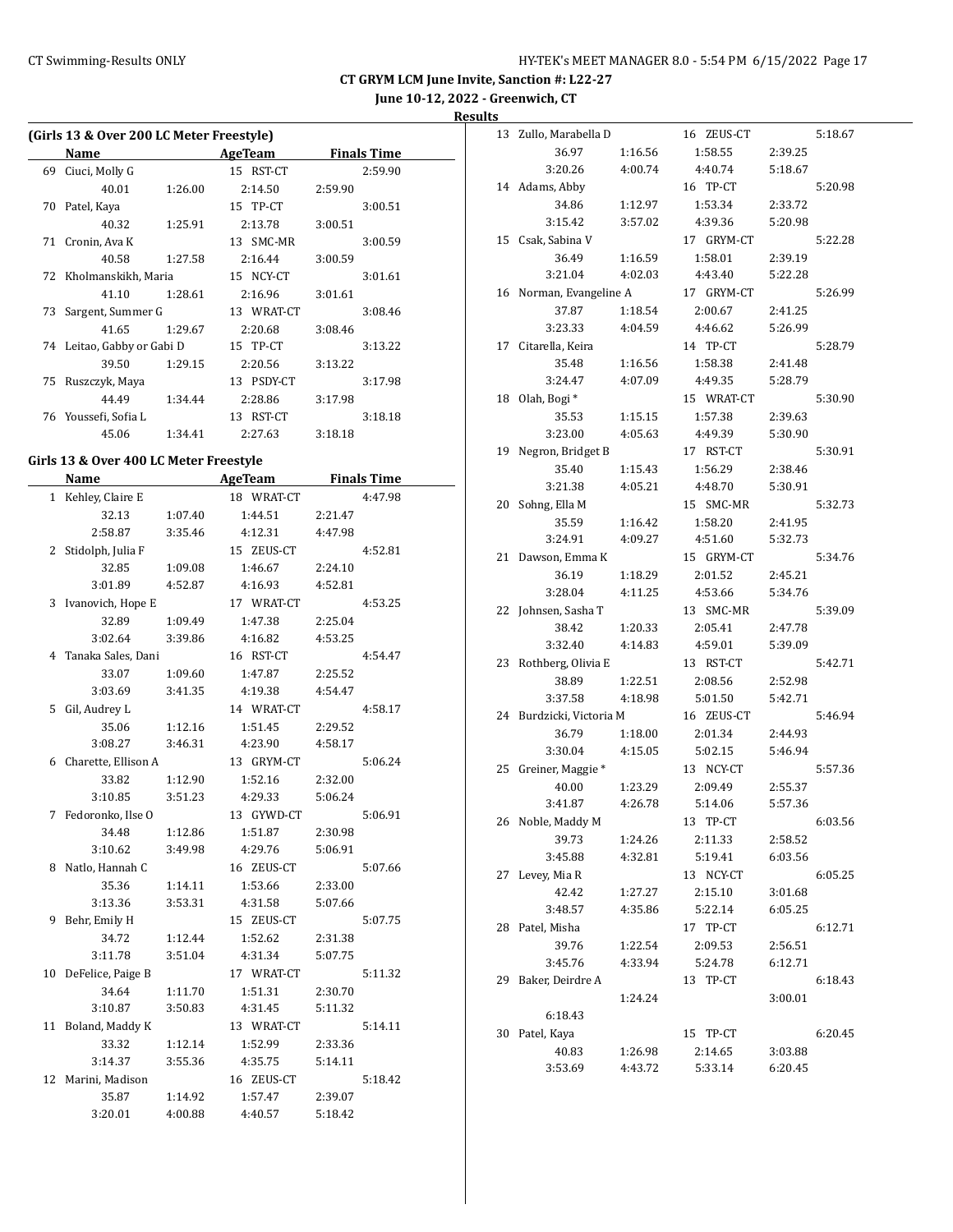**June 10-12, 2022 - Greenwich, CT**

## **Results**

|    | Girls 13 & Over 800 LC Meter Freestyle |         |                |                    |
|----|----------------------------------------|---------|----------------|--------------------|
|    | Name                                   |         | <b>AgeTeam</b> | <b>Finals Time</b> |
|    | 1 Dennis, Kailee A                     |         | 16 SSL-MR      | 9:48.72            |
|    | 29.23                                  | 1:08.35 | 1:42.06        | 2:21.40            |
|    | 2:58.63                                | 3:35.57 | 4:08.31        | 4:50.52            |
|    | 5:26.87                                | 6:05.86 | 6:43.27        | 7:20.61            |
|    | 7:59.04                                | 8:36.24 | 9:13.92        | 9:48.72            |
|    | 2 Schwartz, Dani                       |         | 14 WRAT-CT     | 10:07.70           |
|    | 34.40                                  | 1:12.10 | 1:47.89        | 2:29.58            |
|    | 3:08.37                                | 3:46.80 | 4:25.97        | 5:04.31            |
|    | 5:42.77                                | 6:20.58 | 6:58.74        | 7:36.99            |
|    | 8:14.57                                | 8:52.35 | 9:30.50        | 10:07.70           |
| 3  | Pastushan, Alex L                      |         | 18 NCY-CT      | 10:11.63           |
|    | 35.41                                  | 1:12.68 | 1:51.18        | 2:29.11            |
|    | 3:07.65                                |         | 4:24.44        | 5:02.08            |
|    |                                        | 3:45.36 |                |                    |
|    | 5:40.51                                | 6:18.17 | 6:57.16        | 7:35.75            |
|    | 8:15.12                                | 8:53.80 | 9:33.74        | 10:11.63           |
|    | 4 Robredo, Irene                       |         | 14 GYWD-CT     | 10:18.75           |
|    | 33.67                                  | 1:10.24 | 1:49.02        | 2:27.45            |
|    | 3:06.59                                | 3:44.95 | 4:23.85        | 5:02.04            |
|    |                                        | 6:19.21 |                | 7:38.84            |
|    |                                        | 8:58.22 | 10:18.75       |                    |
|    | 5 Pastushan, Emily R                   |         | 13 NCY-CT      | 10:28.74           |
|    | 35.31                                  | 1:14.13 | 1:54.34        | 2:33.77            |
|    | 3:13.75                                | 3:53.22 | 4:33.75        | 5:12.85            |
|    | 5:52.91                                | 6:32.06 | 7:12.74        | 7:52.17            |
|    | 8:32.40                                | 9:11.85 | 9:51.57        | 10:28.74           |
|    | 6 Carousso, Natalie M                  |         | 14 SMC-MR      | 10:28.83           |
|    | 35.26                                  | 1:13.87 | 1:53.38        | 2:32.77            |
|    | 3:12.39                                | 3:52.00 | 4:32.57        | 5:12.25            |
|    | 5:52.45                                | 6:32.12 | 7:12.51        | 7:52.16            |
|    | 8:32.04                                | 9:11.05 | 9:50.81        | 10:28.83           |
| 7  | Fedoronko, Ilse O                      |         | 13 GYWD-CT     | 10:35.23           |
|    | 36.32                                  | 1:14.91 | 1:54.89        | 2:34.86            |
|    | 3:15.06                                | 3:55.00 | 4:35.34        | 5:15.47            |
|    | 5:54.14                                |         | 7:16.21        |                    |
|    | 8:36.63                                | 9:16.44 | 9:56.86        | 10:35.23           |
| 8  | Edwards, Olivia E                      |         | 13 NCY-CT      | 10:42.91           |
|    | 35.95                                  | 1:15.90 | 1:56.15        | 2:36.75            |
|    | 3:17.46                                | 3:58.62 | 4:38.15        | 5:20.01            |
|    | 6:00.65                                | 6:41.60 | 7:21.37        | 8:03.82            |
|    | 8:44.17                                | 9:24.08 | 10:04.59       | 10:42.91           |
| 9  | Sahrbeck, Ainsley M                    |         | 14 GYWD-CT     | 10:45.96           |
|    |                                        |         |                |                    |
|    | 34.98                                  | 1:14.45 | 1:55.01        | 2:35.18            |
|    | 3:16.40                                | 3:57.05 | 4:32.29        | 5:19.09            |
|    | 6:00.93                                | 6:42.27 | 7:23.75        | 8:05.15            |
|    | 8:46.25                                | 9:26.96 | 10:07.12       | 10:45.96           |
| 10 | Tarateta, Anja L                       |         | 14 NCY-CT      | 10:46.11           |
|    | 36.86                                  | 1:15.73 | 1:57.14        | 2:37.27            |
|    | 3:19.12                                | 3:59.44 | 4:41.01        | 5:21.90            |
|    | 6:03.94                                | 6:44.70 | 7:26.51        | 8:07.54            |
|    | 8:48.59                                | 9:28.11 | 10:08.64       | 10:46.11           |
|    |                                        |         |                |                    |

| 11 | Spelman, Adrianna R |         | 13 WRAT-CT   | 10:55.13 |
|----|---------------------|---------|--------------|----------|
|    | 36.11               | 1:16.39 | 1:57.24      | 2:38.88  |
|    |                     | 4:03.33 |              | 5:27.20  |
|    |                     | 6:51.08 |              | 8:14.84  |
|    |                     | 9:35.95 | 10:55.13     |          |
| 12 | Pitts, Rachel P     |         | NCY-CT<br>16 | 11:07.72 |
|    | 36.45               |         | 1:59.29      |          |
|    | 3:24.62             |         | 4:50.03      |          |
|    | 6:07.17             |         | 7:40.30      |          |
|    | 9:04.56             | 9:46.43 | 10:28.14     | 11:07.72 |
| 13 | Rothberg, Ella S    |         | RST-CT<br>17 | 11:07.88 |
|    |                     | 1:18.66 |              | 2:43.05  |
|    |                     | 4:08.75 |              | 5:35.00  |
|    |                     | 6:59.55 |              | 8:24.50  |
|    |                     | 9:48.06 | 11:07.88     |          |
| 14 | Shew, Anna E        |         | RST-CT<br>16 | 11:16.86 |
|    | 38.10               | 1:19.58 | 2:01.98      |          |
|    | 3:27.05             | 4:09.38 | 4:52.35      | 5:34.96  |
|    | 6:17.70             | 7:00.14 | 7:43.21      | 8:25.51  |
|    | 9:08.97             | 9:51.55 | 10:34.88     | 11:16.86 |

# **Girls 13 & Over 100 LC Meter Backstroke**

|    | Name                   |    | <b>AgeTeam</b> | <b>Finals Time</b> |
|----|------------------------|----|----------------|--------------------|
|    | 1 Fedor, Kate O        |    | 14 ZEUS-CT     | 1:08.26            |
|    | 2 Pastushan, Alex L    |    | 18 NCY-CT      | 1:11.75            |
|    | 3 Spelman, Adrianna R  |    | 13 WRAT-CT     | 1:12.97            |
|    | 36.08<br>1:12.97       |    |                |                    |
|    | 4 Pan, Ellen           |    | 15 AJSC-CT     | 1:13.66            |
|    | 5 Behr, Emily H        |    | 15 ZEUS-CT     | 1:15.08            |
|    | 36.93<br>1:15.08       |    |                |                    |
|    | 6 Cheng, Sorina        |    | 16 SYS-CT      | 1:15.45            |
|    | 37.39<br>1:15.45       |    |                |                    |
| 7  | Murray, Kate A         |    | 16 WRAT-CT     | 1:15.82            |
| 8  | Boland, Maddy K        |    | 13 WRAT-CT     | 1:15.99            |
|    | 37.24<br>1:15.99       |    |                |                    |
|    | 9 Gies, Caroline C     |    | 13 ZEUS-CT     | 1:16.36            |
|    | 36.96<br>1:16.36       |    |                |                    |
|    | 10 Srdanovic, Alyssa A |    | 13 GYWD-CT     | 1:16.63            |
|    | 36.76<br>1:16.63       |    |                |                    |
|    | 11 Livieri, Samantha A | 17 | ZEUS-CT        | 1:16.65            |
|    | 38.71<br>1:16.65       |    |                |                    |
|    | 12 Kim, Seorin E       |    | 15 SYS-CT      | 1:17.37            |
|    | 13 Stidolph, Julia F   |    | 15 ZEUS-CT     | 1:17.51            |
|    | 14 Olah, Bogi*         |    | 15 WRAT-CT     | 1:17.56            |
| 15 | Kehley, Claire E       |    | 18 WRAT-CT     | 1:18.53            |
|    | 38.96<br>1:18.53       |    |                |                    |
|    | 16 Pastushan, Emily R  |    | 13 NCY-CT      | 1:18.72            |
|    | 38.23<br>1:18.72       |    |                |                    |
|    | 17 Stoelzel, Liz A     |    | 18 UN-CT       | 1:19.16            |
|    | 18 Cohen, Aislin P     |    | 14 SYS-CT      | 1:19.53            |
|    | 19 Fedoronko, Ilse O   |    | 13 GYWD-CT     | 1:20.34            |
|    | 39.93<br>1:20.34       |    |                |                    |
| 20 | Shapiro, Skylar G      |    | 16 WRAT-CT     | 1:20.62            |
|    | 39.48<br>1:20.62       |    |                |                    |
| 21 | Brennan, Katie R       | 15 | ZEUS-CT        | 1:21.16            |
|    | 39.66<br>1:21.16       |    |                |                    |
| 22 | Orlandi, Juliette      | 14 | SJCC-CT        | 1:21.28            |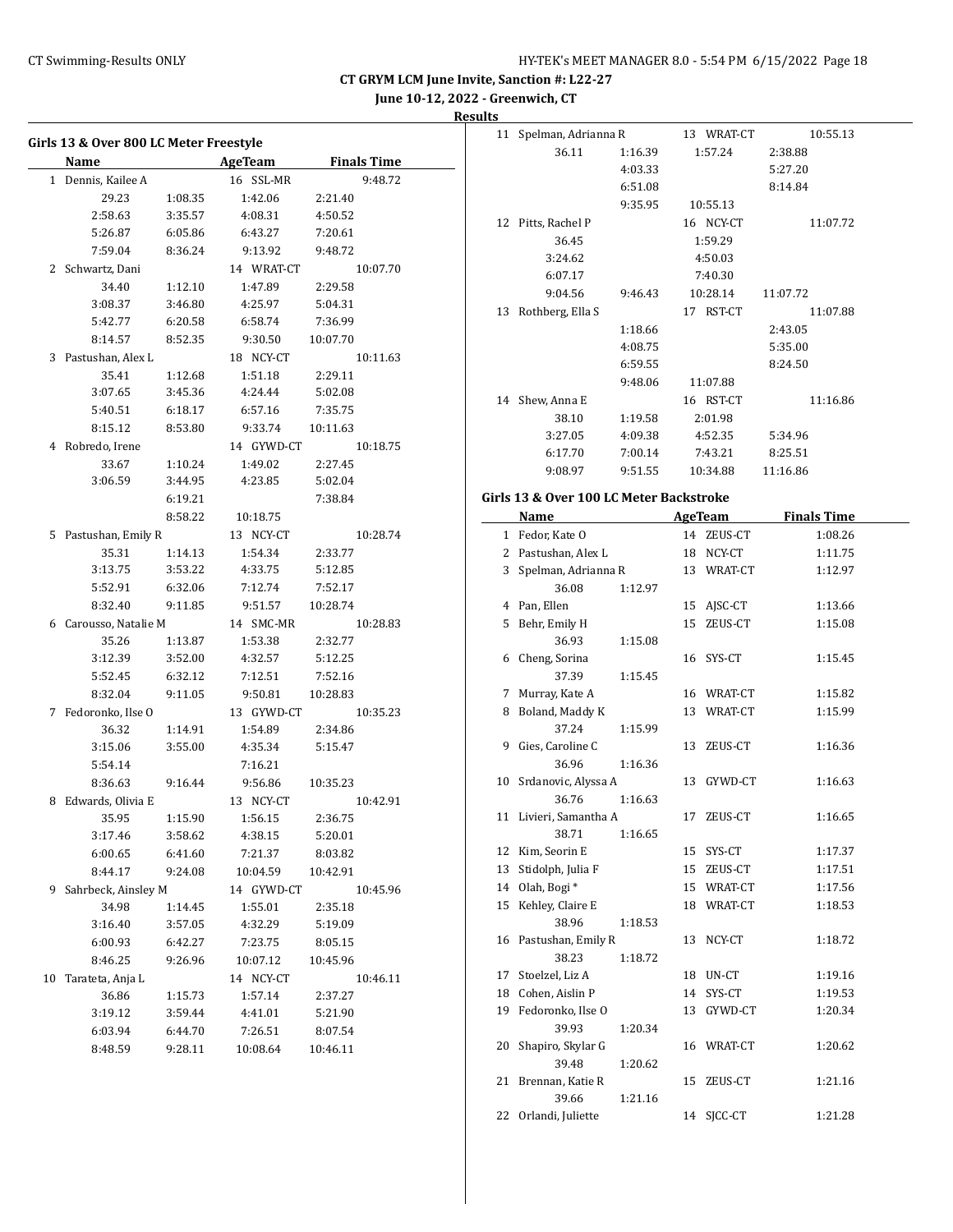**June 10-12, 2022 - Greenwich, CT**

## **Results**

| (Girls 13 & Over 100 LC Meter Backstroke) |                       |         |    |            |                    |
|-------------------------------------------|-----------------------|---------|----|------------|--------------------|
|                                           | <b>Name</b>           |         |    | AgeTeam    | <b>Finals Time</b> |
| 23                                        | Edwards, Olivia E     |         |    | 13 NCY-CT  | 1:21.42            |
|                                           | 40.73                 | 1:21.42 |    |            |                    |
| 24                                        | Murray, Tatum         |         |    | 14 WRAT-CT | 1:21.44            |
| 25                                        | Charette, Ellison A   |         |    | 13 GRYM-CT | 1:21.70            |
| 26                                        | Finz, Garyn A         |         |    | 15 GYWD-CT | 1:21.80            |
| 27                                        | Savkovic, Lena        |         |    | 13 WRAT-CT | 1:22.00            |
| 28                                        | Bleil, Abby L         |         |    | 16 UN-CT   | 1:22.08            |
|                                           | 40.54                 | 1:22.08 |    |            |                    |
|                                           | 29 Perez, Nicole      |         |    | 16 NCY-CT  | 1:22.20            |
| 30                                        | Marini, Madison       |         |    | 16 ZEUS-CT | 1:22.26            |
|                                           | 40.78                 | 1:22.26 |    |            |                    |
| 31                                        | Sichtnik, Sophia*     |         |    | 18 GYWD-CT | 1:22.32            |
| 32                                        | Robredo, Irene        |         |    | 14 GYWD-CT | 1:22.61            |
|                                           | 39.39                 | 1:22.61 |    |            |                    |
| 33                                        | Reitzen, Mia J        |         | 14 | SMC-MR     | 1:22.75            |
|                                           | 39.27                 | 1:22.75 |    |            |                    |
| 34                                        | LaPlant, Arwen L      |         | 18 | AJSC-CT    | 1:22.84            |
|                                           | 39.72                 | 1:22.84 |    |            |                    |
| 35                                        | Tanaka Sales, Dani    |         | 16 | RST-CT     | 1:23.04            |
|                                           | 41.10                 | 1:23.04 |    |            |                    |
| 36                                        | Sohng, Ella M         |         | 15 | SMC-MR     | 1:23.51            |
|                                           | 41.30                 | 1:23.51 |    |            |                    |
| 37                                        | Negron, Bridget B     |         | 17 | RST-CT     | 1:24.35            |
|                                           | 41.55                 | 1:24.35 |    |            |                    |
|                                           | 38 Dawson, Emma K     |         |    | 15 GRYM-CT | 1:24.66            |
| 39                                        | Mladsi, Tara          |         |    | 16 RST-CT  | 1:24.87            |
|                                           |                       |         |    |            |                    |
| 40                                        | Clark, Lauren R       |         |    | 17 RST-CT  | 1:24.96            |
|                                           | 41.47                 | 1:24.96 |    |            |                    |
| 41                                        | DeFelice, Paige B     |         |    | 17 WRAT-CT | 1:25.51            |
|                                           | 41.43                 | 1:25.51 |    |            |                    |
| 42                                        | Lake, Elizabeth S     |         |    | 14 WRAT-CT | 1:25.62            |
| 43                                        | Saunders, Morgan M    |         |    | 18 ZEUS-CT | 1:26.10            |
|                                           | 42.12                 | 1:26.10 |    |            |                    |
|                                           | 44 Cunniffe, Isla G   |         |    | 14 ZEUS-CT | 1:26.35            |
|                                           | 41.93                 | 1:26.35 |    |            |                    |
| 45                                        | Clark, Alyssa M       |         | 13 | RST-CT     | 1:26.69            |
| 46                                        | Mladsi, Mia R         |         | 14 | RST-CT     | 1:26.77            |
|                                           | 42.18                 | 1:26.77 |    |            |                    |
| 47                                        | Valji, Caitlin N      |         | 14 | PSDY-CT    | 1:26.81            |
| 48                                        | Bourdeau, Madeline C  |         | 13 | SYS-CT     | 1:27.32            |
|                                           | 42.67                 | 1:27.32 |    |            |                    |
| 49                                        | Eannotti, Skye M      |         |    | 14 RST-CT  | 1:28.32            |
| 50                                        | Wick, Kate W          |         |    | 13 GYWD-CT | 1:28.42            |
| 51                                        | Blanco, Carmen M      |         |    | 13 NCY-CT  | 1:28.66            |
| 52                                        | Shaik, Yara           |         | 16 | RST-CT     | 1:29.06            |
| 53                                        | Natlo, Hannah C       |         | 16 | ZEUS-CT    | 1:29.96            |
|                                           | 44.75                 | 1:29.96 |    |            |                    |
| 54                                        | Mercier, Molly A      |         | 13 | RST-CT     | 1:30.86            |
| 55                                        | Rothberg, Olivia E    |         | 13 | RST-CT     | 1:32.12            |
|                                           | 46.88                 | 1:32.12 |    |            |                    |
| 56                                        | Zullo, Francesca I    |         | 13 | ZEUS-CT    | 1:32.89            |
|                                           | 45.89                 | 1:32.89 |    |            |                    |
| 57                                        | Burdzicki, Victoria M |         | 16 | ZEUS-CT    | 1:33.27            |
|                                           | 45.71                 | 1:33.27 |    |            |                    |
| 58                                        | Samra, Simeran        |         | 13 | SJCC-CT    | 1:34.78            |
|                                           |                       |         |    |            |                    |

|       | *59 Supe, Jessica M    |         |    | 17 ORCA-CT | 1:36.18 |
|-------|------------------------|---------|----|------------|---------|
|       | 45.00                  | 1:36.18 |    |            |         |
| $*59$ | Jakhar, Muskaan        |         |    | 14 SJCC-CT | 1:36.18 |
|       | 45.58                  | 1:36.18 |    |            |         |
|       | 61 Scully, Christine E |         |    | 14 ZEUS-CT | 1:37.40 |
|       | 47.49                  | 1:37.40 |    |            |         |
|       | 62 Zafar, Alisha B     |         |    | 14 RST-CT  | 1:38.45 |
|       | 49.20                  | 1:38.45 |    |            |         |
|       | 63 Ruszczyk, Maya      |         |    | 13 PSDY-CT | 1:41.36 |
|       | 49.86                  | 1:41.36 |    |            |         |
|       | 64 Kholmanskikh, Maria |         |    | 15 NCY-CT  | 1:42.14 |
|       | 50.26                  | 1:42.14 |    |            |         |
|       | 65 Levey, Mia R        |         |    | 13 NCY-CT  | 1:43.50 |
|       | 52.09                  | 1:43.50 |    |            |         |
|       | 66 Youssefi, Sofia L   |         |    | 13 RST-CT  | 1:46.28 |
|       | 51.90                  | 1:46.28 |    |            |         |
| 67    | Berry, Sophie M        |         | 13 | ORCA-CT    | 1:47.30 |
|       | 54.00                  | 1:47.30 |    |            |         |
|       | Rosen, Kira I          |         |    | 13 SMC-MR  | DQ      |
|       | 51.77                  | DQ      |    |            |         |
|       | Dong, Gina             |         | 13 | SYS-CT     | DQ      |
|       | 48.51                  | DQ      |    |            |         |
|       |                        |         |    |            |         |

# **Girls 13 & Over 200 LC Meter Backstroke**

| Name                  |         | <b>AgeTeam</b>  | <b>Finals Time</b> |  |
|-----------------------|---------|-----------------|--------------------|--|
| 1 Spelman, Adrianna R |         | 13 WRAT-CT      | 2:40.03            |  |
| 37.77                 |         | 1:19.11 2:01.42 | 2:40.03            |  |
| 2 Livieri, Samantha A |         | 17 ZEUS-CT      | 2:40.82            |  |
| 39.34                 | 1:20.20 | 2:01.71         | 2:40.82            |  |
| 3 Kehley, Claire E    |         | 18 WRAT-CT      | 2:41.58            |  |
| 39.23                 | 1:21.31 | 2:02.68         | 2:41.58            |  |
| 4 Stidolph, Julia F   |         | 15 ZEUS-CT      | 2:41.79            |  |
| 39.00                 | 1:20.08 | 2:02.06         | 2:41.79            |  |
| 5 Srdanovic, Alyssa A |         | 13 GYWD-CT      | 2:42.00            |  |
|                       | 4:47.27 | 5:30.09         | 2:42.00            |  |
| 6 Boland, Maddy K     |         | 13 WRAT-CT      | 2:42.73            |  |
|                       | 4:49.59 | 5:31.79         | 2:42.73            |  |
| 7 Pastushan, Emily R  |         | 13 NCY-CT       | 2:42.89            |  |
| 38.74                 | 1:19.78 | 2:02.08         | 2:42.89            |  |
| 8 Behr, Emily H       |         | 15 ZEUS-CT      | 2:43.09            |  |
| 38.41                 | 1:19.17 | 2:01.36         | 2:43.09            |  |
| 9 Carvente, Ashley    |         | 14 ZEUS-CT      | 2:43.44            |  |
| 39.86                 | 1:20.89 | 2:03.55         | 2:43.44            |  |
| 10 Cheng, Sorina      |         | 16 SYS-CT       | 2:43.58            |  |
|                       | 4:49.10 | 5:32.01         | 2:43.58            |  |
| 11 Murray, Kate A     |         | 16 WRAT-CT      | 2:43.78            |  |
|                       | 4:50.52 | 5:33.23         | 2:43.78            |  |
| 12 Pan, Ellen         |         | 15 AJSC-CT      | 2:44.36            |  |
| 39.66                 | 1:21.11 | 2:03.38         | 2:44.36            |  |
| 13 Gies, Caroline C   |         | 13 ZEUS-CT      | 2:44.42            |  |
|                       | 4:49.70 | 5:32.59         | 2:44.42            |  |
| 14 Kim, Seorin E      |         | 15 SYS-CT       | 2:44.90            |  |
| 38.65                 | 1:20.31 | 2:02.63         | 2:44.90            |  |
| 15 Olah, Bogi *       |         | 15 WRAT-CT      | 2:47.39            |  |
| 38.93                 | 1:21.47 | 2:05.20         | 2:47.39            |  |
| 16 Looney, Hannah V   |         | 15 ZEUS-CT      | 2:50.24            |  |
| 41.14                 | 1:23.92 | 2:08.38         | 2:50.24            |  |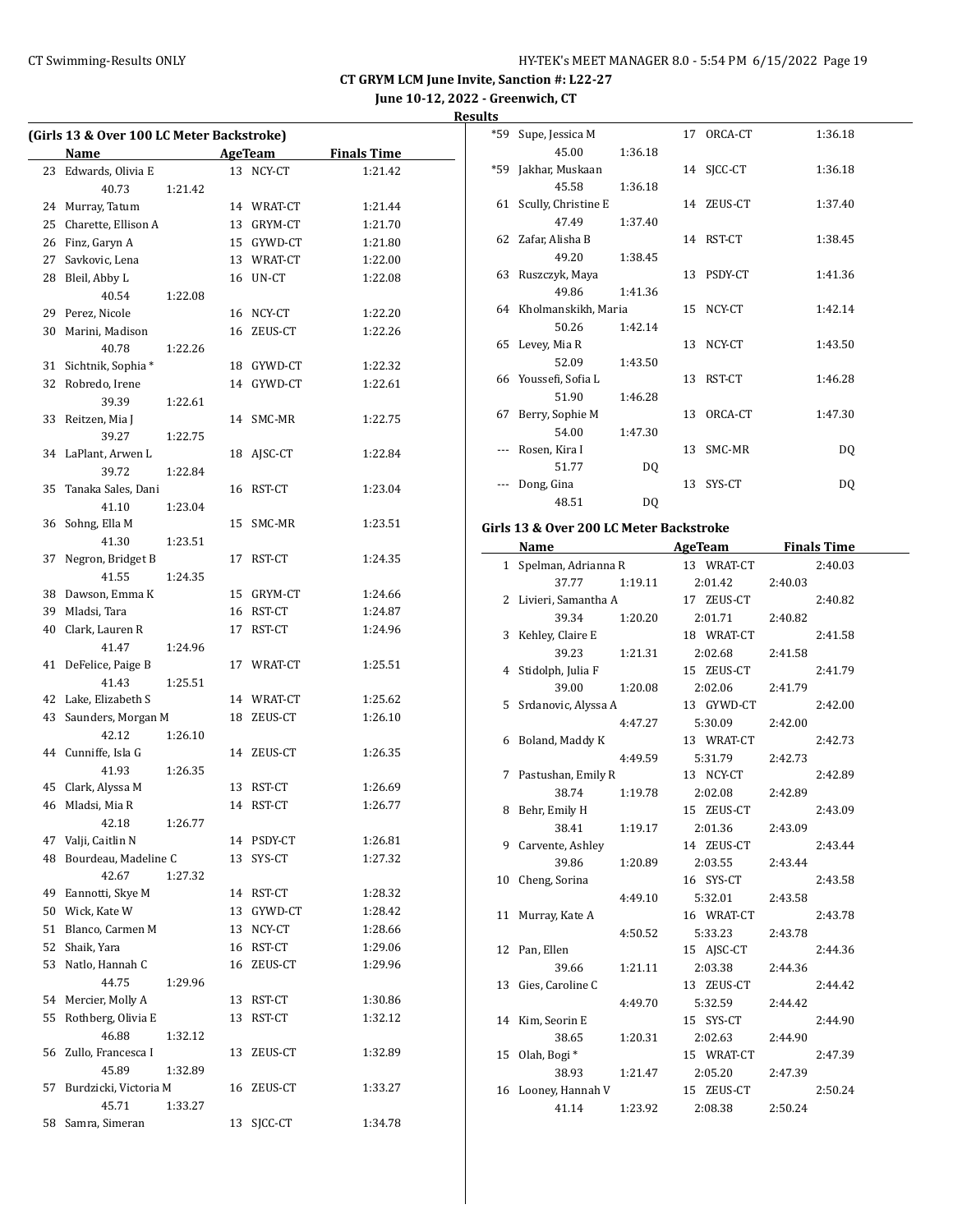# **June 10-12, 2022 - Greenwich, CT**

| Results |  |
|---------|--|
|         |  |

| (Girls 13 & Over 200 LC Meter Backstroke) |                       |         |               |                    |         |  |
|-------------------------------------------|-----------------------|---------|---------------|--------------------|---------|--|
|                                           | Name                  |         | AgeTeam       | <b>Finals Time</b> |         |  |
| 17                                        | Finz, Garyn A         |         | 15 GYWD-CT    |                    | 2:51.99 |  |
|                                           | 41.42                 | 1:25.22 | 2:09.88       | 2:51.99            |         |  |
| 18                                        | Pujadas, Julia        |         | 16 GYWD-CT    |                    | 2:53.92 |  |
|                                           |                       | 4:52.97 | 5:38.07       | 2:53.92            |         |  |
| 19                                        | Robredo, Irene        |         | 14 GYWD-CT    |                    | 2:54.23 |  |
|                                           |                       | 4:52.33 | 5:36.98       | 2:54.23            |         |  |
| 20                                        | DeFelice, Paige B     |         | 17 WRAT-CT    |                    | 2:54.93 |  |
|                                           | 41.66                 | 1:25.14 | 2:10.08       | 2:54.93            |         |  |
| 21                                        | Shapiro, Skylar G     |         | 16 WRAT-CT    |                    | 2:56.89 |  |
|                                           |                       | 4:54.54 | 5:40.25       | 2:56.89            |         |  |
| 22                                        | Savkovic, Lena        |         | 13 WRAT-CT    |                    | 2:59.28 |  |
|                                           | 41.74                 | 1:28.11 | 2:14.83       | 2:59.28            |         |  |
| 23                                        | Lake, Elizabeth S     |         | 14 WRAT-CT    |                    | 3:00.97 |  |
|                                           |                       |         | 6:12.83       | 3:00.97            |         |  |
| 24                                        | Frey, Mary A          |         | 14 NCY-CT     |                    | 3:01.17 |  |
|                                           |                       |         | 6:15.54       | 3:01.17            |         |  |
| 25                                        | Thomas, Campbell Y    |         | 13 WRAT-CT    |                    | 3:01.19 |  |
|                                           |                       |         | 6:13.51       | 3:01.19            |         |  |
| 26                                        | Cunniffe, Isla G      |         | 14 ZEUS-CT    |                    | 3:01.48 |  |
|                                           |                       | 3:01.52 | 3:01.48       |                    |         |  |
| 27                                        | Rothberg, Olivia E    |         | 13 RST-CT     |                    | 3:06.33 |  |
|                                           |                       |         | 6:18.74       | 3:06.33            |         |  |
| 28                                        | Greiner, Maggie *     |         | 13 NCY-CT     |                    | 3:06.76 |  |
|                                           | 44.82                 | 1:32.02 | 2:21.74       | 3:06.76            |         |  |
| 29                                        | Bourdeau, Madeline C  |         | 13 SYS-CT     |                    | 3:09.18 |  |
|                                           |                       |         | 6:16.42       | 3:09.18            |         |  |
| 30                                        | McGlynn, Samara M     |         | 14 TP-CT      |                    | 3:10.53 |  |
|                                           |                       |         | 6:18.86       | 3:10.53            |         |  |
| 31                                        | Rastelli, Sofia A     |         | 14 SYS-CT     |                    | 3:11.26 |  |
| 32                                        | Shaik, Yara           |         | 16 RST-CT     |                    | 3:14.04 |  |
|                                           | 46.39                 | 1:34.67 | 2:24.00       | 3:14.04            |         |  |
| 33                                        | Burdzicki, Victoria M |         | 16 ZEUS-CT    |                    | 3:16.19 |  |
|                                           |                       |         | 6:22.45       | 3:16.19            |         |  |
| 34                                        | Noble, Maddy M        |         | 13 TP-CT      |                    | 3:18.24 |  |
|                                           | 46.91                 | 1:38.23 | 2:29.75       | 3:18.24            |         |  |
| 35                                        | Goldstein, Sabrina G  |         | 13 ZEUS-CT    |                    | 3:21.62 |  |
|                                           | 49.09                 | 1:42.28 | 2:33.47       | 3:21.62            |         |  |
| 36                                        | Patel, Kaya           |         | 15 TP-CT      |                    | 3:29.95 |  |
|                                           | 48.84                 | 1:42.48 | 2:38.13       | 3:29.95            |         |  |
| ---                                       | Levey, Mia R          |         | 13 NCY-CT     |                    | DQ      |  |
|                                           | 53.27                 | 1:48.40 | 2:42.09       | DQ                 |         |  |
| ---                                       | Bogardus, Molly C     |         | 13<br>GYWD-CT |                    | DQ      |  |
|                                           | 48.40                 | 3:34.29 |               |                    |         |  |

#### **Girls 13 & Over 100 LC Meter Breaststroke**

|   | Name                 |         |     | <b>AgeTeam</b> | <b>Finals Time</b> |  |
|---|----------------------|---------|-----|----------------|--------------------|--|
| 1 | Bleil, Abby L        |         | 16. | UN-CT          | 1:19.41            |  |
|   | 37.61                | 1:19.41 |     |                |                    |  |
|   | 2 Saunders, Morgan M |         | 18  | ZEUS-CT        | 1:21.31            |  |
|   | 39.00                | 1:21.31 |     |                |                    |  |
|   | 3 Tanaka Sales, Dani |         |     | 16 RST-CT      | 1:22.62            |  |
|   | 39.57                | 1:22.62 |     |                |                    |  |
| 4 | West, Makeda D       |         | 14  | ZEUS-CT        | 1:23.95            |  |
|   | 40.18                | 1:23.95 |     |                |                    |  |

| 5  | Hazlett, Kate G        |         |    | 21 GYWD-CT | 1:25.05 |
|----|------------------------|---------|----|------------|---------|
|    | 40.48                  | 1:25.05 |    |            |         |
|    | 6 Gies, Caroline C     |         |    | 13 ZEUS-CT | 1:25.09 |
|    | 40.88                  | 1:25.09 |    |            |         |
| 7  | Racicot, Kristen A     |         |    | 15 WRAT-CT | 1:25.77 |
|    | 40.16                  | 1:25.77 |    |            |         |
| 8  | Sichtnik, Sophia*      |         |    | 18 GYWD-CT | 1:26.31 |
|    | 40.85                  | 1:26.31 |    |            |         |
| 9  | Piscioniere, Ava S     |         |    | 13 WRAT-CT | 1:27.84 |
|    | 42.53                  | 1:27.84 |    |            |         |
|    | 10 Wang, Sofie C       |         |    | 15 GRYM-CT | 1:28.43 |
|    | 42.24                  | 1:28.43 |    |            |         |
| 11 | Thompson, Emily V      |         |    | 16 ZEUS-CT | 1:29.56 |
|    | 43.37                  | 1:29.56 |    |            |         |
| 12 | Ferranto, Natalia R    |         |    | 17 ZEUS-CT | 1:30.06 |
|    | 42.25                  | 1:30.06 |    |            |         |
| 13 | Cheng, Sorina          |         |    | 16 SYS-CT  | 1:30.42 |
|    | 43.16                  | 1:30.42 |    |            |         |
|    | 14 Edwards, Olivia E   |         |    | 13 NCY-CT  | 1:30.97 |
|    | 44.05                  | 1:30.97 |    |            |         |
| 15 | Millott, Nadia E       |         |    | 14 RST-CT  | 1:31.26 |
|    | 42.78                  | 1:31.26 |    |            |         |
|    | 16 Cohen, Aislin P     |         |    | 14 SYS-CT  | 1:31.38 |
|    | 44.01                  | 1:31.38 |    |            |         |
| 17 | Behr, Emily H          |         |    | 15 ZEUS-CT | 1:31.68 |
|    | 43.76                  | 1:31.68 |    |            |         |
| 18 | Finz, Garyn A          |         |    | 15 GYWD-CT | 1:31.86 |
|    | 44.39                  | 1:31.86 |    |            |         |
| 19 | Stoelzel, Liz A        |         |    | 18 UN-CT   | 1:32.11 |
|    | 41.16                  | 1:32.11 |    |            |         |
| 20 | Nishizawa, Natsu*      |         |    | 16 GYWD-CT | 1:32.12 |
|    | 44.17                  | 1:32.12 |    |            |         |
| 21 | Norman, Evangeline A   |         |    | 17 GRYM-CT | 1:32.61 |
|    | 44.44                  | 1:32.61 |    |            |         |
| 22 | Guarnera, Lily E       |         |    | 13 GYWD-CT | 1:32.86 |
|    | 44.62                  | 1:32.86 |    |            |         |
|    | 23 Carousso, Natalie M |         |    | 14 SMC-MR  | 1:33.17 |
|    | 43.97                  | 1:33.17 |    |            |         |
| 24 | Hakim, Lily E          |         |    | 15 GYWD-CT | 1:33.65 |
|    | 44.32                  | 1:33.65 |    |            |         |
| 25 | Young, Kate M          |         |    | 15 SYS-CT  | 1:34.23 |
|    | 45.75                  | 1:34.23 |    |            |         |
| 26 | Rothberg, Ella S       |         | 17 | RST-CT     | 1:34.61 |
|    | 44.72                  | 1:34.61 |    |            |         |
| 27 | Johnsen, Sasha T       |         | 13 | SMC-MR     | 1:36.22 |
|    | 45.53                  | 1:36.22 |    |            |         |
| 28 | Brill, Taylor F        |         |    | 14 GYWD-CT | 1:36.50 |
|    | 46.48                  | 1:36.50 |    |            |         |
| 29 | Sohng, Ella M          |         | 15 | SMC-MR     | 1:36.66 |
|    | 46.27                  | 1:36.66 |    |            |         |
| 30 | Conway, Nicole D       |         |    | 14 SMC-MR  | 1:36.77 |
|    | 46.55                  | 1:36.77 |    |            |         |
| 31 | Cronin, Ava K          |         | 13 | SMC-MR     | 1:37.29 |
|    | 46.35                  | 1:37.29 |    |            |         |
| 32 | Blanco, Carmen M       |         | 13 | NCY-CT     | 1:38.52 |
|    | 48.90                  | 1:38.52 |    |            |         |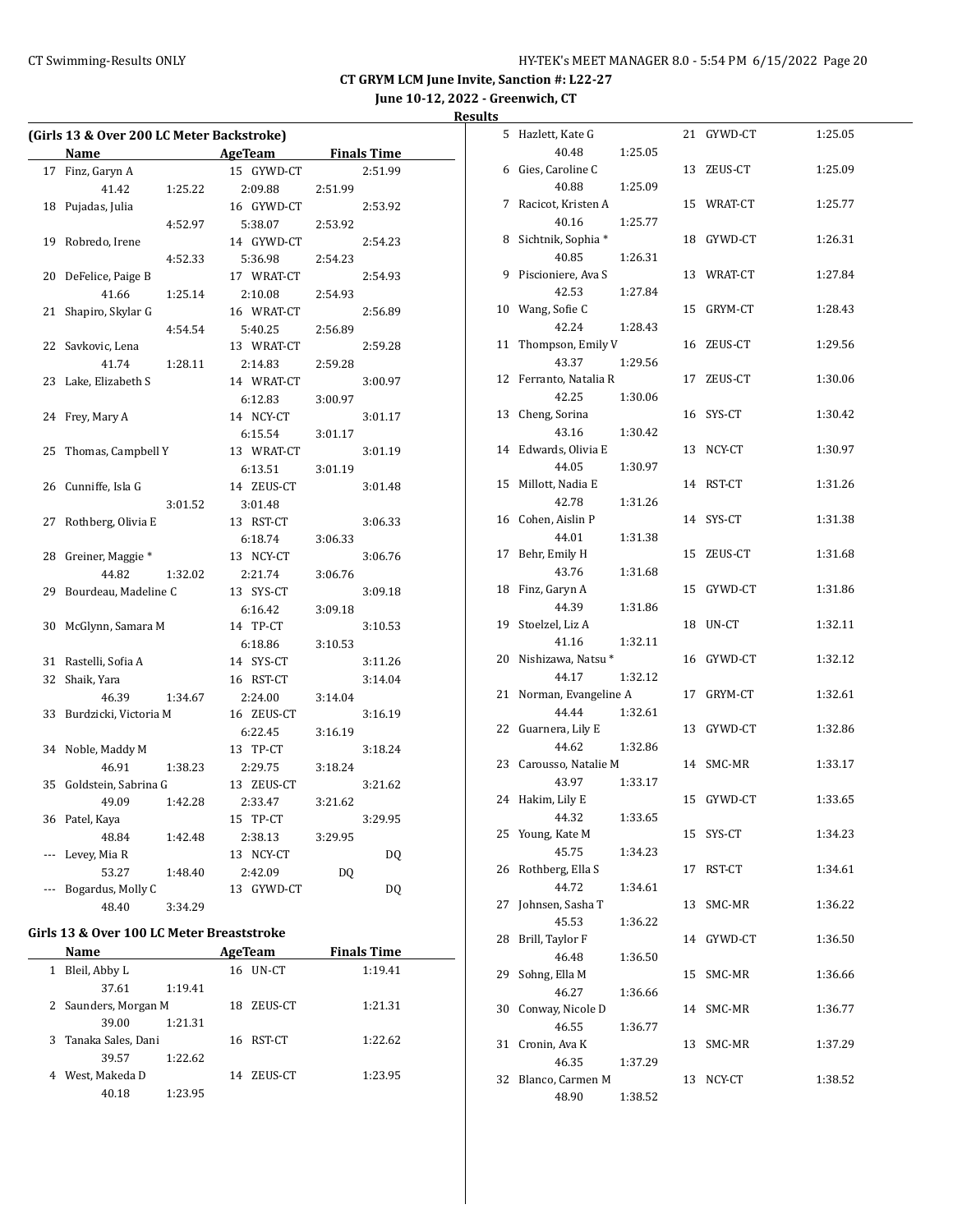**June 10-12, 2022 - Greenwich, CT**

**Results**

|    | (Girls 13 & Over 100 LC Meter Breaststroke) |         |    |            |                    |
|----|---------------------------------------------|---------|----|------------|--------------------|
|    | Name                                        |         |    | AgeTeam    | <b>Finals Time</b> |
| 33 | Jakhar, Muskaan                             |         |    | 14 SJCC-CT | 1:39.72            |
|    | 46.05                                       | 1:39.72 |    |            |                    |
| 34 | Srdanovic, Alyssa A                         |         |    | 13 GYWD-CT | 1:40.02            |
|    | 45.54                                       | 1:40.02 |    |            |                    |
| 35 | Zullo, Francesca I                          |         | 13 | ZEUS-CT    | 1:40.16            |
|    | 48.29                                       | 1:40.16 |    |            |                    |
|    | 36 Clark, Alyssa M                          |         | 13 | RST-CT     | 1:40.32            |
|    | 49.22                                       | 1:40.32 |    |            |                    |
| 37 | Holden, Ryann N                             |         |    | 14 ZEUS-CT | 1:40.48            |
|    | 47.84                                       | 1:40.48 |    |            |                    |
|    | 38 Wick, Kate W                             |         | 13 | GYWD-CT    | 1:40.62            |
|    | 47.15                                       | 1:40.62 |    |            |                    |
| 39 | Mladsi, Tara                                |         |    | 16 RST-CT  | 1:42.88            |
|    | 47.46                                       | 1:42.88 |    |            |                    |
| 40 | Reitzen, Mia J                              |         |    | 14 SMC-MR  | 1:43.47            |
|    | 47.30                                       | 1:43.47 |    |            |                    |
| 41 | Negron, Bridget B                           |         | 17 | RST-CT     | 1:43.72            |
|    | 48.59                                       | 1:43.72 |    |            |                    |
| 42 | Ciuci, Molly G                              |         | 15 | RST-CT     | 1:43.77            |
|    | 48.54                                       | 1:43.77 |    |            |                    |
| 43 | Cunniffe, Isla G                            |         |    | 14 ZEUS-CT | 1:43.97            |
|    | 50.49                                       | 1:43.97 |    |            |                    |
|    | 44 Thomas, Campbell Y                       |         |    | 13 WRAT-CT | 1:44.15            |
|    | 49.22                                       | 1:44.15 |    |            |                    |
| 45 | Greiner, Maggie <sup>*</sup>                |         |    | 13 NCY-CT  | 1:44.28            |
|    | 48.78                                       |         |    |            |                    |
|    | 46 Brennan, Katie R                         | 1:44.28 | 15 | ZEUS-CT    | 1:44.39            |
|    |                                             |         |    |            |                    |
| 47 | 50.31<br>Mercier, Molly A                   | 1:44.39 | 13 | RST-CT     | 1:45.42            |
|    | 50.37                                       | 1:45.42 |    |            |                    |
| 48 | Scully, Christine E                         |         | 14 |            | 1:46.44            |
|    |                                             |         |    | ZEUS-CT    |                    |
|    | 52.91<br>Zafar, Alisha B                    | 1:46.44 |    |            |                    |
| 49 |                                             |         |    | 14 RST-CT  | 1:49.54            |
|    | 51.37                                       | 1:49.54 |    |            |                    |
| 50 | Shaik, Yara                                 |         |    | 16 RST-CT  | 1:50.85            |
|    | 51.88                                       | 1:50.85 |    |            |                    |
|    | 51 Rosen, Kira I                            |         |    | 13 SMC-MR  | 1:52.26            |
|    | 52.33                                       | 1:52.26 |    |            |                    |
|    | 52 Levey, Mia R                             |         | 13 | NCY-CT     | 1:53.38            |
|    | 54.56                                       | 1:53.38 |    |            |                    |
| 53 | Dong, Gina                                  |         | 13 | SYS-CT     | 1:54.42            |
|    | 53.27                                       | 1:54.42 |    |            |                    |
| 54 | Leitao, Gabby or Gabi D                     |         | 15 | TP-CT      | 1:55.79            |
|    | 54.30                                       | 1:55.79 |    |            |                    |
| 55 | Sargent, Summer G                           |         | 13 | WRAT-CT    | 1:57.28            |
|    | 54.64                                       | 1:57.28 |    |            |                    |
| 56 | Supe, Jessica M                             |         | 17 | ORCA-CT    | 2:01.33            |
|    | 54.44                                       | 2:01.33 |    |            |                    |
| 57 | Berry, Sophie M                             |         | 13 | ORCA-CT    | 2:07.09            |
|    | 1:02.95                                     | 2:07.09 |    |            |                    |

# **Girls 13 & Over 200 LC Meter Breaststroke**

| Name            |         | AgeTeam  | <b>Finals Time</b> |  |
|-----------------|---------|----------|--------------------|--|
| 1 Bleil, Abby L |         | 16 UN-CT | 2:53.31            |  |
| 38.83           | 1:22.07 | 2:08.40  | 2:53.31            |  |

| 2  | Saunders, Morgan M               |         | 18 ZEUS-CT          |         | 2:56.87 |
|----|----------------------------------|---------|---------------------|---------|---------|
|    | 40.45                            |         | 2:11.16             | 2:56.87 |         |
| 3  | Young, Grace S                   |         | 17 SYS-CT           |         | 3:03.82 |
|    | 41.52                            | 1:27.50 | 2:15.69             | 3:03.82 |         |
| 4  | West, Makeda D                   |         | 14 ZEUS-CT          |         | 3:04.82 |
|    | 41.83                            | 1:29.85 | 2:17.79             | 3:04.82 |         |
| 5  | Racicot, Kristen A               |         | 15 WRAT-CT          |         | 3:06.02 |
|    | 41.72                            | 1:28.26 | 2:17.34             | 3:06.02 |         |
| 6  | Gies, Caroline C                 |         | 13 ZEUS-CT          |         | 3:08.36 |
|    | 42.80                            | 1:30.07 | 2:21.74             | 3:08.36 |         |
| 7  | Cohen, Aislin P                  |         | 14 SYS-CT           |         | 3:12.36 |
|    | 45.05                            | 1:33.70 | 2:23.16             | 3:12.36 |         |
| 8  | Piscioniere, Ava S               |         | 13 WRAT-CT          |         | 3:12.52 |
|    | 43.86                            | 1:32.69 | 2:23.81             | 3:12.52 |         |
| 9  | Norman, Evangeline A             |         | 17 GRYM-CT          |         | 3:15.58 |
|    | 45.10                            | 1:34.00 | 2:25.46             | 3:15.58 |         |
| 10 | Nishizawa, Natsu*                |         | 16 GYWD-CT          |         | 3:16.45 |
|    | 44.80                            | 1:33.83 | 2:26.39             | 3:16.45 |         |
| 11 | Guarnera, Lily E                 |         | 13 GYWD-CT          |         | 3:16.97 |
|    | 44.61                            | 1:34.22 | 2:26.54             | 3:16.97 |         |
| 12 | Hakim, Lily E                    |         | 15 GYWD-CT          |         | 3:18.47 |
|    | 44.38                            | 1:34.13 | 2:26.89             | 3:18.47 |         |
| 13 | Thompson, Emily V                |         | 16 ZEUS-CT          |         | 3:22.46 |
|    | 45.37                            | 1:36.17 | 2:30.39             | 3:22.46 |         |
| 14 | McGlynn, Samara M                |         | 14 TP-CT            |         | 3:23.28 |
|    | 46.00                            | 1:37.87 | 2:31.55             | 3:23.28 |         |
| 15 | Cunniffe, Isla G                 |         | 14 ZEUS-CT          |         | 3:33.88 |
|    | 49.36                            | 1:43.73 | 2:39.47             | 3:33.88 |         |
| 16 | Zullo, Francesca I               |         | 13 ZEUS-CT          |         | 3:34.43 |
|    | 49.91                            | 1:46.06 | 2:40.78             | 3:34.43 |         |
| 17 | Blanco, Carmen M                 |         | 13 NCY-CT           |         | 3:34.95 |
|    | 51.01                            | 1:45.23 | 2:44.14             | 3:34.95 |         |
| 18 | Patel, Kaya                      |         | 15 TP-CT            |         | 3:35.85 |
|    | 50.03                            | 1:43.08 | 2:40.46             | 3:35.85 |         |
| 19 | Clark, Alyssa M                  |         | 13 RST-CT           |         | 3:38.00 |
|    | 49.15                            | 1:45.39 | 2:41.61             | 3:38.00 |         |
| 20 | Noble, Maddy M                   |         | 13 TP-CT            |         | 3:39.57 |
|    | 49.68                            | 1:45.83 | 2:44.50             | 3:39.57 |         |
| 21 | Yawman, Danielle A               |         | 13 TP-CT            |         | 3:41.20 |
|    | 49.10                            | 1:45.98 | 2:44.94             | 3:41.20 |         |
|    | 22 Abellard, Alexis N            |         | 13 TP-CT            |         | 3:41.45 |
|    | 48.31                            | 1:42.94 | 2:43.66             | 3:41.45 |         |
| 23 | Citarella, Keira                 |         | 14 TP-CT            |         | 3:44.09 |
|    | 50.55                            | 1:47.16 | 2:47.49             | 3:44.09 |         |
| 24 | Scully, Christine E              |         | 14 ZEUS-CT          |         | 3:47.78 |
| 25 | 53.10<br>Zafar, Alisha B         | 1:52.03 | 2:49.57             | 3:47.78 |         |
|    |                                  |         | 14 RST-CT           |         | 3:55.59 |
|    | 52.63                            | 1:51.91 | 2:53.25             | 3:55.59 |         |
| 26 | Sargent, Summer G                |         | 13 WRAT-CT          |         | 4:06.02 |
| 27 | 56.08<br>Leitao, Gabby or Gabi D | 1:57.97 | 3:03.77<br>TP-CT    | 4:06.02 |         |
|    | 55.22                            |         | 15                  |         | 4:13.05 |
| 28 | Baker, Deirdre A                 | 1:59.38 | 3:06.92<br>13 TP-CT | 4:13.05 |         |
|    | 59.55                            |         | 3:12.75             |         | 4:19.31 |
| 29 | Supe, Jessica M                  | 2:03.73 | 17 ORCA-CT          | 4:19.31 | 4:23.19 |
|    | 57.68                            | 2:02.90 | 3:14.34             | 4:23.19 |         |
|    |                                  |         |                     |         |         |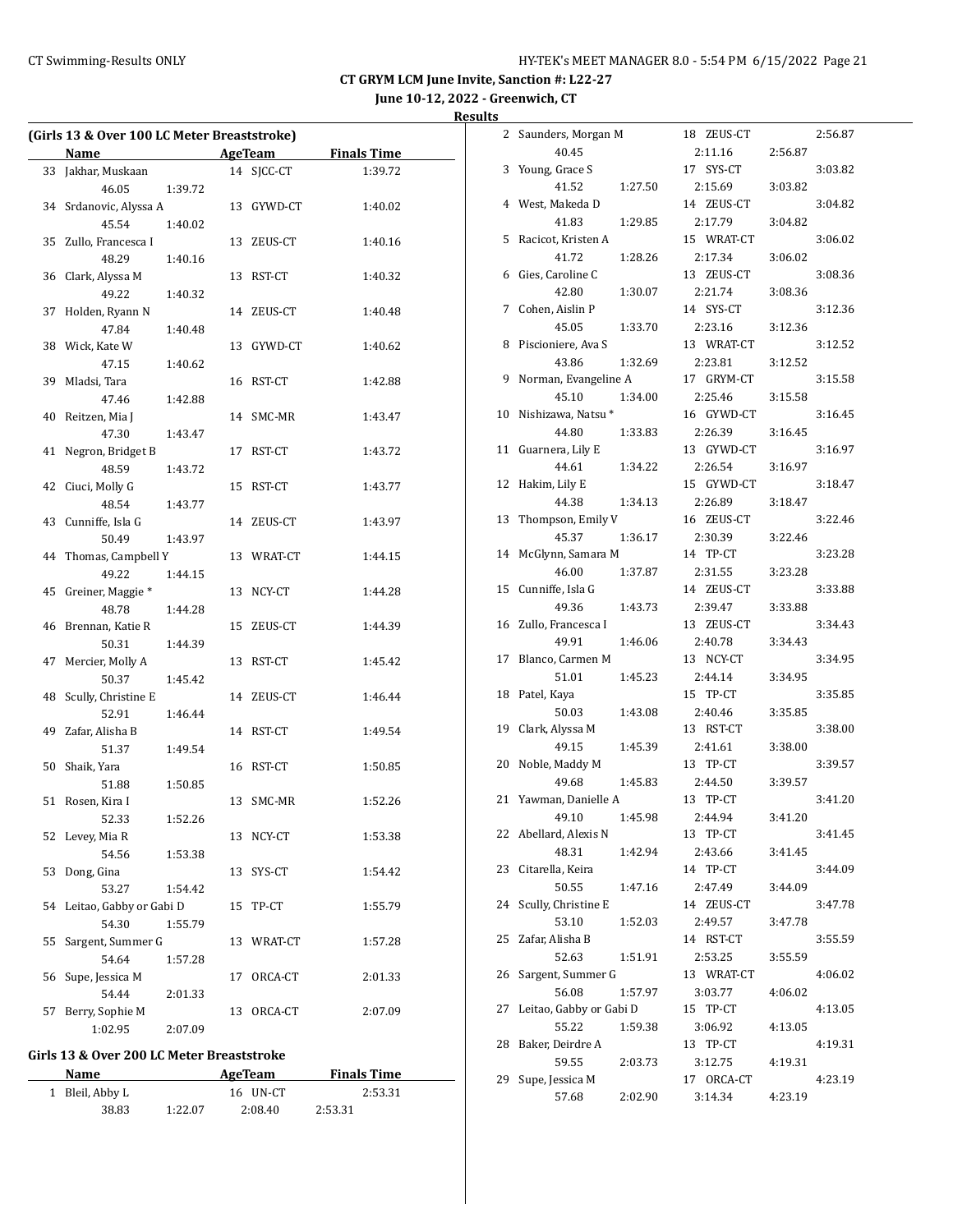**June 10-12, 2022 - Greenwich, CT**

|    | Girls 13 & Over 100 LC Meter Butterfly<br>AgeTeam<br><b>Finals Time</b><br>Name |         |  |            |         |  |
|----|---------------------------------------------------------------------------------|---------|--|------------|---------|--|
|    | 1 Murray, Kate A                                                                |         |  | 16 WRAT-CT | 1:08.81 |  |
|    | 32.35                                                                           | 1:08.81 |  |            |         |  |
|    | 2 Lazar, Penelope A                                                             |         |  | 15 UN-CT   | 1:10.75 |  |
|    | 32.73                                                                           | 1:10.75 |  |            |         |  |
|    | 3 Ivanovich, Hope E                                                             |         |  | 17 WRAT-CT | 1:10.91 |  |
|    | 33.28                                                                           | 1:10.91 |  |            |         |  |
|    | 4 Fedor, Kate O                                                                 |         |  | 14 ZEUS-CT | 1:11.79 |  |
|    | 33.35                                                                           | 1:11.79 |  |            |         |  |
| 5  | Ferranto, Natalia R                                                             |         |  | 17 ZEUS-CT | 1:11.81 |  |
|    | 33.44                                                                           | 1:11.81 |  |            |         |  |
|    | 6 Nishizawa, Natsu *                                                            |         |  | 16 GYWD-CT | 1:12.08 |  |
|    | 32.94                                                                           | 1:12.08 |  |            |         |  |
| 7  | Carvente, Ashley                                                                |         |  | 14 ZEUS-CT | 1:12.30 |  |
|    | 35.10                                                                           | 1:12.30 |  |            |         |  |
| 8  | Gil, Audrey L                                                                   |         |  | 14 WRAT-CT | 1:12.55 |  |
|    | 34.53                                                                           | 1:12.55 |  |            |         |  |
| 9  | Racicot, Kristen A                                                              |         |  |            |         |  |
|    | 33.62                                                                           | 1:12.80 |  | 15 WRAT-CT | 1:12.80 |  |
|    | 10 Waldman, Carly R                                                             |         |  | 14 WRAT-CT | 1:14.19 |  |
|    | 35.94                                                                           |         |  |            |         |  |
| 11 | Bleil, Abby L                                                                   | 1:14.19 |  | 16 UN-CT   | 1:14.57 |  |
|    | 34.36                                                                           |         |  |            |         |  |
|    | 12 Piscioniere, Ava S                                                           | 1:14.57 |  | 13 WRAT-CT |         |  |
|    | 35.17                                                                           |         |  |            | 1:14.66 |  |
| 13 | Sahrbeck, Ainsley M                                                             | 1:14.66 |  | 14 GYWD-CT | 1:15.07 |  |
|    | 34.96                                                                           |         |  |            |         |  |
| 14 | Stidolph, Julia F                                                               | 1:15.07 |  | 15 ZEUS-CT | 1:15.29 |  |
|    | 34.04                                                                           |         |  |            |         |  |
| 15 | Morton, Kaleigh N                                                               | 1:15.29 |  | 17 AJSC-CT | 1:15.45 |  |
|    | 35.50                                                                           | 1:15.45 |  |            |         |  |
|    | 16 Decker, Daisy C                                                              |         |  | 17 GYWD-CT | 1:15.79 |  |
|    | 34.13                                                                           | 1:15.79 |  |            |         |  |
|    | 17 Tanaka Sales, Dani                                                           |         |  | 16 RST-CT  | 1:16.78 |  |
|    | 35.49                                                                           |         |  |            |         |  |
|    | 18 Boland, Maddy K                                                              | 1:16.78 |  |            |         |  |
|    | 36.23                                                                           |         |  | 13 WRAT-CT | 1:17.07 |  |
|    | 19 Behr, Emily H                                                                | 1:17.07 |  | 15 ZEUS-CT |         |  |
|    |                                                                                 |         |  |            | 1:17.25 |  |
|    | 36.23<br>20 Schwartz, Dani                                                      | 1:17.25 |  |            |         |  |
|    |                                                                                 |         |  | 14 WRAT-CT | 1:17.87 |  |
|    | 36.30                                                                           | 1:17.87 |  |            |         |  |
| 21 | Marini, Madison                                                                 |         |  | 16 ZEUS-CT | 1:17.95 |  |
|    | 36.29                                                                           | 1:17.95 |  |            |         |  |
| 22 | Finz, Garyn A                                                                   |         |  | 15 GYWD-CT | 1:19.01 |  |
|    | 37.68                                                                           | 1:19.01 |  |            |         |  |
| 23 | Pujadas, Julia                                                                  |         |  | 16 GYWD-CT | 1:19.04 |  |
|    | 35.94                                                                           | 1:19.04 |  |            |         |  |
| 24 | Natlo, Hannah C                                                                 |         |  | 16 ZEUS-CT | 1:19.25 |  |
|    | 36.79                                                                           | 1:19.25 |  |            |         |  |
| 25 | Cheng, Sorina                                                                   |         |  | 16 SYS-CT  | 1:19.56 |  |
|    | 35.29                                                                           | 1:19.56 |  |            |         |  |
| 26 | Spelman, Adrianna R                                                             |         |  | 13 WRAT-CT | 1:19.65 |  |
|    | 37.36                                                                           | 1:19.65 |  |            |         |  |
| 27 | Shapiro, Skylar G                                                               |         |  | 16 WRAT-CT | 1:20.04 |  |
|    | 36.41                                                                           | 1:20.04 |  |            |         |  |

|       | 28 DeFelice, Paige B |         |    | 17 WRAT-CT | 1:20.09 |
|-------|----------------------|---------|----|------------|---------|
|       | 37.03                | 1:20.09 |    |            |         |
| 29    | Brill, Taylor F      |         |    | 14 GYWD-CT | 1:20.13 |
|       | 37.55                | 1:20.13 |    |            |         |
| 30    | Rastelli, Sofia A    |         |    | 14 SYS-CT  | 1:20.40 |
|       | 37.22                | 1:20.40 |    |            |         |
| 31    | Csak, Sabina V       |         | 17 | GRYM-CT    | 1:20.48 |
|       | 37.36                | 1:20.48 |    |            |         |
| 32    | Young, Kate M        |         | 15 | SYS-CT     | 1:20.63 |
|       |                      |         |    |            |         |
|       | 38.45                | 1:20.63 |    |            |         |
| 33    | Looney, Hannah V     |         | 15 | ZEUS-CT    | 1:21.09 |
|       | 36.69                | 1:21.09 |    |            |         |
| 34    | Charette, Ellison A  |         | 13 | GRYM-CT    | 1:21.39 |
|       | 38.35                | 1:21.39 |    |            |         |
| 35    | Perez, Nicole        |         |    | 16 NCY-CT  | 1:21.48 |
|       | 38.21                | 1:21.48 |    |            |         |
| 36    | Srdanovic, Alyssa A  |         | 13 | GYWD-CT    | 1:21.85 |
|       | 37.03                | 1:21.85 |    |            |         |
| 37    | Clark, Lauren R      |         | 17 | RST-CT     | 1:22.42 |
|       | 36.99                | 1:22.42 |    |            |         |
| 38    | Brennan, Katie R     |         | 15 | ZEUS-CT    | 1:23.86 |
|       | 38.59                | 1:23.86 |    |            |         |
|       | 39 Cunniffe, Isla G  |         | 14 | ZEUS-CT    | 1:24.59 |
|       | 38.70                | 1:24.59 |    |            |         |
| 40    | Bonoff, Abby S       |         |    | 14 WRAT-CT | 1:25.33 |
|       | 39.02                | 1:25.33 |    |            |         |
| 41    | Pastushan, Emily R   |         |    | 13 NCY-CT  | 1:25.53 |
|       | 38.74                | 1:25.53 |    |            |         |
| 42    | Murray, Tatum        |         |    | 14 WRAT-CT | 1:25.69 |
|       | 38.00                | 1:25.69 |    |            |         |
| 43    | Robredo, Irene       |         |    | 14 GYWD-CT | 1:26.25 |
|       | 37.49                |         |    |            |         |
|       |                      | 1:26.25 |    |            |         |
| 44    | Rothberg, Olivia E   |         |    | 13 RST-CT  | 1:26.69 |
|       | 40.90                | 1:26.69 |    |            |         |
| 45    | Thompson, Emily V    |         |    | 16 ZEUS-CT | 1:26.73 |
|       | 39.12                | 1:26.73 |    |            |         |
| 46    | Livieri, Samantha A  |         | 17 | ZEUS-CT    | 1:26.99 |
|       | 39.30                | 1:26.99 |    |            |         |
| 47    | Frey, Mary A         |         |    | 14 NCY-CT  | 1:27.12 |
|       | 41.36                | 1:27.12 |    |            |         |
| 48    | Negron, Bridget B    |         |    | 17 RST-CT  | 1:27.32 |
|       | 39.78                | 1:27.32 |    |            |         |
| 49    | Bourdeau, Madeline C |         | 13 | SYS-CT     | 1:28.07 |
|       | 40.30                | 1:28.07 |    |            |         |
| $*50$ | Mladsi, Mia R        |         | 14 | RST-CT     | 1:29.63 |
|       | 40.04                | 1:29.63 |    |            |         |
| $*50$ | Edwards, Olivia E    |         | 13 | NCY-CT     | 1:29.63 |
|       | 40.85                | 1:29.63 |    |            |         |
| 52    | Setten, Phoebe S     |         | 13 | WRAT-CT    | 1:29.68 |
|       | 42.38                | 1:29.68 |    |            |         |
| 53    | LaPlant, Arwen L     |         | 18 | AJSC-CT    | 1:30.78 |
|       | 40.97                | 1:30.78 |    |            |         |
| 54    | Denise, Emily        |         | 15 | GYWD-CT    | 1:34.25 |
|       | 42.41                | 1:34.25 |    |            |         |
| 55    | Mercier, Molly A     |         | 13 | RST-CT     | 1:34.70 |
|       | 41.77                | 1:34.70 |    |            |         |
|       |                      |         |    |            |         |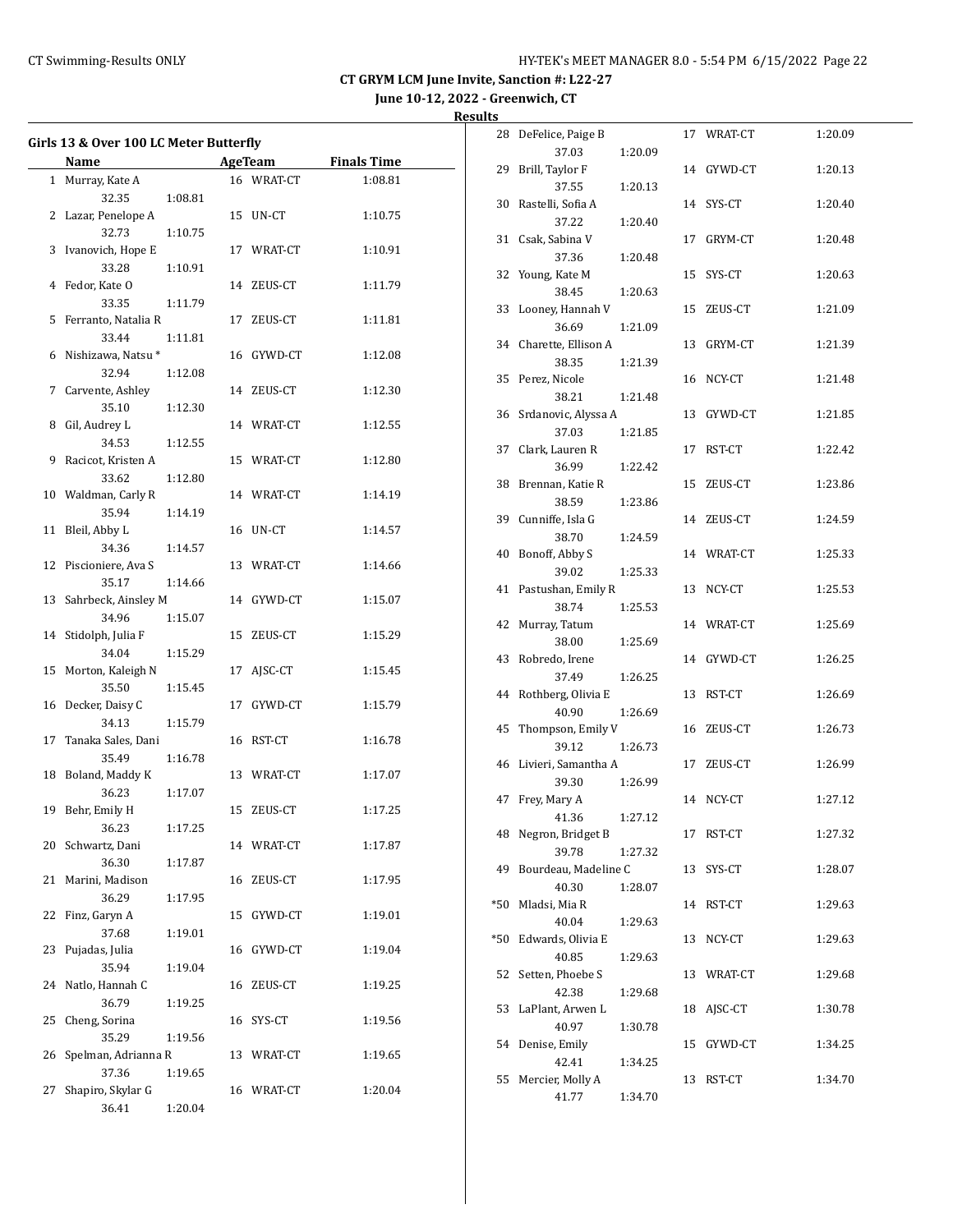## CT Swimming-Results ONLY HY-TEK's MEET MANAGER 8.0 - 5:54 PM 6/15/2022 Page 23

**CT GRYM LCM June Invite, Sanction #: L22-27**

**June 10-12, 2022 - Greenwich, CT**

**Results**

|  |  |  |  | (Girls 13 & Over 100 LC Meter Butterfly) |  |
|--|--|--|--|------------------------------------------|--|
|  |  |  |  |                                          |  |

|    | Name              |         |    | <b>AgeTeam</b> | <b>Finals Time</b> |
|----|-------------------|---------|----|----------------|--------------------|
| 56 | Blanco, Carmen M  |         | 13 | NCY-CT         | 1:35.12            |
|    | 45.01             | 1:35.12 |    |                |                    |
| 57 | Rothberg, Ella S  |         | 17 | RST-CT         | 1:36.63            |
|    | 44.14             | 1:36.63 |    |                |                    |
| 58 | Shaik, Yara       |         | 16 | RST-CT         | 1:40.37            |
|    | 44.90             | 1:40.37 |    |                |                    |
| 59 | Levey, Mia R      |         | 13 | NCY-CT         | 1:41.71            |
|    | 46.81             | 1:41.71 |    |                |                    |
| 60 | Greiner, Maggie * |         | 13 | NCY-CT         | 1:42.05            |
|    | 47.24             | 1:42.05 |    |                |                    |
| 61 | Ciuci, Molly G    |         | 15 | RST-CT         | 1:43.78            |
|    | 44.55             | 1:43.78 |    |                |                    |
| 62 | Youssefi, Sofia L |         | 13 | RST-CT         | 1:48.27            |
|    | 49.78             | 1:48.27 |    |                |                    |

## **Girls 13 & Over 200 LC Meter Butterfly**

|              | <b>Name</b>             |         | <b>AgeTeam</b>      | <b>Finals Time</b> |  |
|--------------|-------------------------|---------|---------------------|--------------------|--|
| $\mathbf{1}$ | Ivanovich, Hope E       |         | 17 WRAT-CT          | 2:35.88            |  |
|              | 34.00                   | 1:12.64 | 1:54.41             | 2:35.88            |  |
| 2            | Carvente, Ashley        |         | 14 ZEUS-CT          | 2:40.39            |  |
|              | 35.66                   | 1:15.60 | 1:58.62             | 2:40.39            |  |
| 3            | Gil, Audrey L           |         | 14 WRAT-CT          | 2:48.16            |  |
|              | 37.42                   | 1:18.77 | 2:05.00             | 2:48.16            |  |
| 4            | Marini, Madison         |         | 16 ZEUS-CT          | 2:48.56            |  |
|              | 37.91                   | 1:21.61 | 2:08.02             | 2:48.56            |  |
| 5            | Stidolph, Julia F       |         | 15 ZEUS-CT          | 2:50.92            |  |
|              | 36.23                   | 1:17.99 | 2:07.28             | 2:50.92            |  |
| 6            | Morton, Kaleigh N       |         | 17 AJSC-CT          | 2:52.00            |  |
|              | 36.44                   | 1:19.36 | 2:06.24             | 2:52.00            |  |
| 7            | Carousso, Natalie M     |         | 14 SMC-MR           | 2:52.02            |  |
|              | 36.07                   | 1:18.59 | 2:05.82             | 2:52.02            |  |
| 8            | Schwartz, Dani          |         | 14 WRAT-CT          | 2:52.12            |  |
|              | 37.55                   | 1:21.10 | 2:07.09             | 2:52.12            |  |
| 9            | Reitzen, Mia J          |         | 14 SMC-MR           | 3:11.61            |  |
|              | 41.02                   | 1:28.26 | 2:21.88             | 3:11.61            |  |
| 10           | Setten, Phoebe S        |         | 13 WRAT-CT          | 3:17.40            |  |
|              | 43.17                   | 1:32.93 | 2:25.93             | 3:17.40            |  |
| 11           | Austin, Hannah V        |         | 13 WRAT-CT          | 3:29.16            |  |
|              | 44.70                   | 1:36.97 | 2:32.89             | 3:29.16            |  |
| 12           | Citarella, Keira        |         | 14 TP-CT            | 3:29.61            |  |
|              | 41.26                   | 1:30.93 | 2:30.11             | 3:29.61            |  |
| 13           | McGlynn, Samara M       |         | 14 TP-CT            | 3:29.94            |  |
|              | 41.83                   | 1:36.67 | 2:32.98             | 3:29.94            |  |
| 14           | Noble, Maddy M<br>46.21 |         | 13 TP-CT            | 3:43.88            |  |
| 15           | Patel, Misha            | 1:42.29 | 2:45.19<br>17 TP-CT | 3:43.88<br>3:45.59 |  |
|              | 45.20                   | 1:38.78 | 2:42.59             |                    |  |
| 16           | Baker, Deirdre A        |         | 13 TP-CT            | 3:45.59<br>3:54.52 |  |
|              | 47.27                   | 1:44.97 | 2:49.59             | 3:54.52            |  |
| ---          | Abellard, Alexis N      |         | 13 TP-CT            | DO.                |  |
|              | 35.93                   | 1:21.79 | 2:24.49             | DQ                 |  |
|              | Patel, Kaya             |         | 15 TP-CT            | DQ                 |  |
|              | 45.93                   | 1:42.44 | 2:49.70             | DQ                 |  |
|              |                         |         |                     |                    |  |

|    | Girls 13 & Over 200 LC Meter IM |         |                     |         |         |
|----|---------------------------------|---------|---------------------|---------|---------|
|    | Name                            |         | AgeTeam Finals Time |         |         |
|    | 1 Hazlett, Kate G               |         | 21 GYWD-CT          |         | 2:30.38 |
|    | 31.88                           | 1:09.32 | 1:55.23             | 2:30.38 |         |
|    | 2 Jee, Sydney                   |         | 15 GYWD-CT          |         | 2:34.89 |
|    | 32.12                           | 1:12.80 | 1:57.72             | 2:34.89 |         |
|    | 3 Fedor, Kate O                 |         | 14 ZEUS-CT          |         | 2:36.70 |
|    | 32.64                           | 1:12.47 | 2:00.58             | 2:36.70 |         |
|    | 4 Gil, Audrey L                 |         | 14 WRAT-CT          |         | 2:38.71 |
|    | 34.44                           | 1:14.59 | 2:04.74             | 2:38.71 |         |
|    | 5 West, Makeda D                |         | 14 ZEUS-CT          |         | 2:40.08 |
|    | 35.23                           | 1:16.61 | 2:03.92             | 2:40.08 |         |
|    | 6 Ivanovich, Hope E             |         | 17 WRAT-CT          |         | 2:40.84 |
|    | 33.68                           | 1:15.46 | 2:05.70             | 2:40.84 |         |
|    | 7 Carvente, Ashley              |         | 14 ZEUS-CT          |         | 2:41.95 |
|    | 35.80                           | 1:16.37 | 2:06.32             | 2:41.95 |         |
|    | 8 Racicot, Kristen A            |         | 15 WRAT-CT          |         | 2:42.03 |
|    | 33.30                           | 1:15.48 | 2:03.83             | 2:42.03 |         |
| 9  | Gies, Caroline C                |         | 13 ZEUS-CT          |         | 2:42.36 |
|    |                                 |         |                     |         |         |
|    | 33.85                           | 1:15.17 | 2:03.61             | 2:42.36 |         |
|    | 10 Tanaka Sales, Dani           |         | 16 RST-CT           |         | 2:42.84 |
|    | 35.00                           | 1:19.51 | 2:04.81             | 2:42.84 |         |
|    | 11 Pan, Ellen                   |         | 15 AJSC-CT          |         | 2:43.80 |
|    | 36.50                           | 1:18.04 | 2:07.60             | 2:43.80 |         |
|    | 12 Kehley, Claire E             |         | 18 WRAT-CT          |         | 2:44.05 |
|    | 37.31                           | 1:17.96 | 2:09.96             | 2:44.05 |         |
|    | 13 Piscioniere, Ava S           |         | 13 WRAT-CT          |         | 2:45.79 |
|    | 34.75                           | 1:18.12 | 2:06.73             | 2:45.79 |         |
|    | 14 Cohen, Aislin P              |         | 14 SYS-CT           |         | 2:47.09 |
|    | 39.58                           | 1:23.02 | 2:12.42             | 2:47.09 |         |
|    | 15 Ferranto, Natalia R          |         | 17 ZEUS-CT          |         | 2:47.21 |
|    | 33.70                           | 1:16.59 | 2:09.45             | 2:47.21 |         |
|    | 16 Saunders, Morgan M           |         | 18 ZEUS-CT          |         | 2:47.78 |
|    | 36.94                           | 1:21.76 | 2:08.12             | 2:47.78 |         |
|    | 17 Waldman, Carly R             |         | 14 WRAT-CT          |         | 2:47.93 |
|    | 35.69                           | 1:20.96 | 2:12.51             | 2:47.93 |         |
|    | 18 Schwartz, Dani               |         | 14 WRAT-CT          |         | 2:48.46 |
|    | 35.47                           | 1:19.34 | 2:11.80             | 2:48.46 |         |
|    | 19 Marini, Madison              |         | 16 ZEUS-CT          |         | 2:50.48 |
|    | 36.34                           | 1:21.66 | 2:13.22             | 2:50.48 |         |
| 20 | Young, Grace S                  |         | 17 SYS-CT           |         | 2:50.90 |
|    | 37.67                           | 1:24.34 | 2:11.47             | 2:50.90 |         |
| 21 | Charette, Ellison A             |         | 13 GRYM-CT          |         | 2:51.37 |
|    | 38.56                           | 1:22.60 | 2:15.78             | 2:51.37 |         |
| 22 | Kim, Seorin E                   |         | 15 SYS-CT           |         | 2:51.43 |
|    | 36.86                           | 1:20.13 | 2:13.57             | 2:51.43 |         |
| 23 | Fedoronko, Ilse O               |         | 13 GYWD-CT          |         | 2:52.05 |
|    | 35.01                           | 1:18.94 | 2:13.74             | 2:52.05 |         |
| 24 | Looney, Hannah V                |         | 15 ZEUS-CT          |         | 2:52.90 |
|    | 37.34                           | 1:19.67 | 2:13.86             | 2:52.90 |         |
| 25 | Sahrbeck, Ainsley M             |         | 14 GYWD-CT          |         | 2:53.23 |
|    | 35.02                           | 1:18.37 | 2:15.94             | 2:53.23 |         |
|    | 26 Clark, Lauren R              |         | 17 RST-CT           |         | 2:55.62 |
|    | 37.68                           | 1:22.18 | 2:16.01             | 2:55.62 |         |
| 27 | Perez, Nicole                   |         | 16 NCY-CT           |         | 2:55.81 |
|    | 36.67                           | 1:21.82 | 2:15.25             | 2:55.81 |         |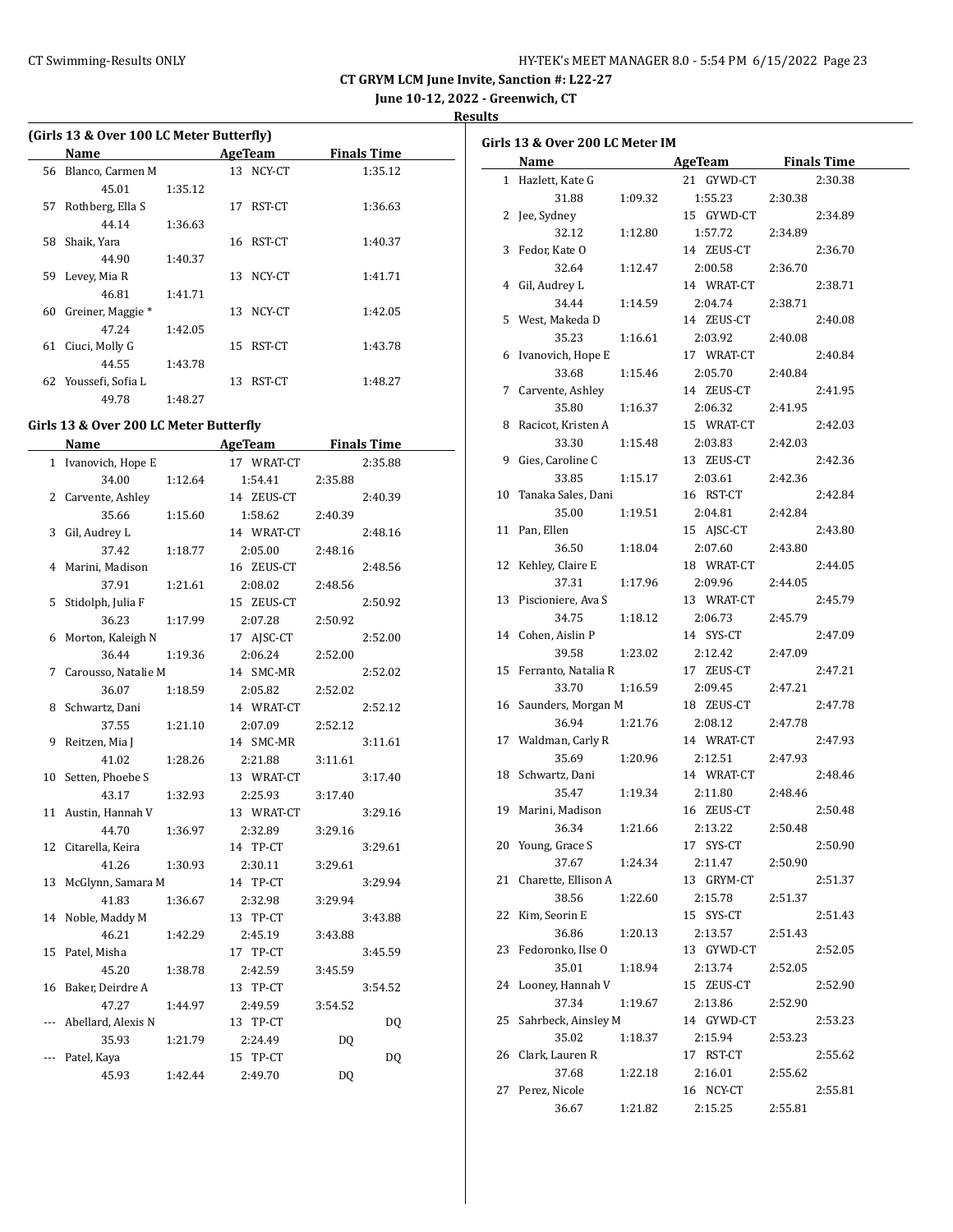**June 10-12, 2022 - Greenwich, CT**

|    | (Girls 13 & Over 200 LC Meter IM) |         |            |         |                    |
|----|-----------------------------------|---------|------------|---------|--------------------|
|    | Name                              |         | AgeTeam    |         | <b>Finals Time</b> |
| 28 | Guarnera, Lily E                  |         | 13 GYWD-CT |         | 2:56.48            |
|    | 38.41                             | 1:22.87 | 2:15.74    | 2:56.48 |                    |
| 29 | Olah, Bogi*                       |         | 15 WRAT-CT |         | 2:57.04            |
|    | 37.46                             | 1:19.88 | 2:16.88    | 2:57.04 |                    |
| 30 | Young, Kate M                     |         | 15 SYS-CT  |         | 2:57.14            |
|    | 38.60                             | 1:26.08 | 2:18.09    | 2:57.14 |                    |
| 31 | Edwards, Olivia E                 |         | 13 NCY-CT  |         | 2:57.53            |
|    | 41.04                             | 1:25.52 | 2:17.14    | 2:57.53 |                    |
| 32 | Lake, Elizabeth S                 |         | 14 WRAT-CT |         | 2:57.76            |
|    | 39.08                             | 1:23.38 | 2:19.69    | 2:57.76 |                    |
| 33 | Abellard, Alexis N                |         | 13 TP-CT   |         | 3:00.13            |
|    | 35.07                             | 1:22.36 | 2:19.93    | 3:00.13 |                    |
|    | 34 Csak, Sabina V                 |         | 17 GRYM-CT |         | 3:00.65            |
|    | 38.12                             | 1:24.28 | 2:22.15    | 3:00.65 |                    |
| 35 | Dawson, Emma K                    |         | 15 GRYM-CT |         | 3:01.75            |
|    | 39.18                             | 1:24.24 | 2:21.61    | 3:01.75 |                    |
| 36 | Eannotti, Skye M                  |         | 14 RST-CT  |         | 3:02.96            |
|    | 39.37                             | 1:28.17 | 2:23.33    | 3:02.96 |                    |
| 37 | Mladsi, Tara                      |         | 16 RST-CT  |         | 3:03.25            |
|    | 38.50                             | 1:24.89 | 2:23.01    | 3:03.25 |                    |
| 38 | Thomas, Campbell Y                |         | 13 WRAT-CT |         | 3:03.29            |
|    | 39.04                             | 1:25.92 | 2:23.44    | 3:03.29 |                    |
| 39 | Negron, Bridget B                 |         | 17 RST-CT  |         | 3:03.95            |
|    | 39.12                             | 1:25.75 | 2:22.96    | 3:03.95 |                    |
| 40 | Setten, Phoebe S                  |         | 13 WRAT-CT |         | 3:04.18            |
|    | 40.06                             | 1:29.43 | 2:25.05    | 3:04.18 |                    |
| 41 | Livieri, Samantha A               |         | 17 ZEUS-CT |         | 3:04.23            |
|    | 38.70                             | 1:23.24 | 2:24.12    | 3:04.23 |                    |
| 42 | McGlynn, Samara M                 |         | 14 TP-CT   |         | 3:05.25            |
|    | 42.43                             | 1:31.13 | 2:26.17    | 3:05.25 |                    |
| 43 | Mladsi, Mia R                     |         | 14 RST-CT  |         | 3:06.30            |
|    | 41.01                             | 1:25.70 | 2:24.47    | 3:06.30 |                    |
| 44 | Norman, Evangeline A              |         | 17 GRYM-CT |         | 3:06.71            |
|    | 42.83                             | 1:35.68 | 2:25.54    | 3:06.71 |                    |
| 45 | Rothberg, Ella S                  |         | 17 RST-CT  |         | 3:07.33            |
|    | 42.43                             | 1:35.49 | 2:28.02    | 3:07.33 |                    |
| 46 | Citarella, Keira                  |         | 14 TP-CT   |         | 3:09.02            |
|    | 40.74                             | 1:28.83 | 2:27.82    | 3:09.02 |                    |
| 47 | Clark, Alyssa M                   |         | 13 RST-CT  |         | 3:10.17            |
|    | 45.59                             | 1:32.91 | 2:29.37    | 3:10.17 |                    |
| 48 | Zullo, Francesca I                |         | 13 ZEUS-CT |         | 3:10.80            |
|    | 43.98                             | 1:33.89 | 2:29.33    | 3:10.80 |                    |
| 49 | Burdzicki, Victoria M             |         | 16 ZEUS-CT |         | 3:12.73            |
|    | 39.09                             | 1:30.49 | 2:28.84    | 3:12.73 |                    |
| 50 | Savkovic, Lena                    |         | 13 WRAT-CT |         | 3:13.69            |
|    | 42.39                             | 1:26.55 | 2:33.58    | 3:13.69 |                    |
| 51 | Scully, Christine E               |         | 14 ZEUS-CT |         | 3:14.02            |
|    | 41.58                             | 1:31.97 | 2:31.93    | 3:14.02 |                    |
| 52 | Patel, Kaya                       |         | 15 TP-CT   |         | 3:17.36            |
|    | 43.40                             | 1:34.04 | 2:32.13    | 3:17.36 |                    |
| 53 | Goldstein, Sabrina G              |         | 13 ZEUS-CT |         | 3:17.45            |
|    | 46.56                             | 1:37.94 | 2:35.05    | 3:17.45 |                    |
| 54 | Noble, Maddy M                    |         | 13 TP-CT   |         | 3:17.54            |
|    | 43.40                             | 1:34.98 | 2:32.97    | 3:17.54 |                    |
|    |                                   |         |            |         |                    |

| 55 | Mercier, Molly A        |         | 13 RST-CT  |         | 3:18.33 |
|----|-------------------------|---------|------------|---------|---------|
|    | 42.20                   | 1:32.79 | 2:35.22    | 3:18.33 |         |
|    | 56 Yawman, Danielle A   |         | 13 TP-CT   |         | 3:18.37 |
|    | 44.16                   | 1:36.19 | 2:32.93    | 3:18.37 |         |
| 57 | Baker, Deirdre A        |         | 13 TP-CT   |         | 3:21.52 |
|    | 46.24                   | 1:32.86 | 2:40.81    | 3:21.52 |         |
| 58 | Ciuci, Molly G          |         | 15 RST-CT  |         | 3:23.28 |
|    | 45.85                   | 1:38.02 | 2:36.49    | 3:23.28 |         |
|    | 59 Zafar, Alisha B      |         | 14 RST-CT  |         | 3:27.31 |
|    | 44.58                   | 1:38.69 | 2:39.95    | 3:27.31 |         |
| 60 | Urda, Emily J           |         | 16 GYWD-CT |         | 3:28.48 |
|    | 42.31                   | 1:36.67 | 2:42.82    | 3:28.48 |         |
| 61 | Alves, Sofia M          |         | 13 GYWD-CT |         | 3:29.74 |
|    | 43.44                   | 1:37.09 | 2:43.82    | 3:29.74 |         |
| 62 | Sargent, Summer G       |         | 13 WRAT-CT |         | 3:31.82 |
|    | 49.68                   | 1:42.78 | 2:46.34    | 3:31.82 |         |
| 63 | Leitao, Gabby or Gabi D |         | 15 TP-CT   |         | 3:40.97 |
|    | 47.38                   | 1:42.28 | 2:50.38    | 3:40.97 |         |
|    | 64 Bogardus, Molly C    |         | 13 GYWD-CT |         | 3:41.26 |
|    | 55.24                   | 1:45.40 | 2:55.56    | 3:41.26 |         |
| 65 | Youssefi, Sofia L       |         | 13 RST-CT  |         | 3:50.86 |
|    | 49.58                   | 1:47.49 | 3:00.17    | 3:50.86 |         |
|    | Girls 400 LC Meter IM   |         |            |         |         |
|    |                         |         |            |         |         |

| Name                  |         | <b>AgeTeam</b> | <b>Finals Time</b> |  |
|-----------------------|---------|----------------|--------------------|--|
| 1 Wang, Sofie C       |         | 15 GRYM-CT     | 5:33.28            |  |
| 34.41                 | 1:12.49 | 1:57.96        | 4:18.53            |  |
| 3:31.22               | 5:33.47 | 4:57.12        | 5:33.28            |  |
| 2 West, Makeda D      |         | 14 ZEUS-CT     | 5:37.23            |  |
| 36.36                 | 1:15.71 | 2:00.46        | 2:43.02            |  |
| 3:31.58               | 4:20.21 | 4:59.63        | 5:37.23            |  |
| 3 Carvente, Ashley    |         | 14 ZEUS-CT     | 5:38.65            |  |
| 36.30                 | 1:14.82 | 1:58.72        | 2:41.27            |  |
| 3:32.87 4:22.31       |         | 5:01.57        | 5:38.65            |  |
| 4 Morton, Kaleigh N   |         | 17 AJSC-CT     | 5:46.58            |  |
| 35.35                 | 1:17.60 | 2:03.77        | 2:46.93            |  |
| 3:38.53               | 4:29.40 | 5:09.73        | 5:46.58            |  |
| 5 Gies, Caroline C    |         | 13 ZEUS-CT     | 5:55.32            |  |
| 34.32                 | 1:14.13 | 2:00.14        | 2:44.60            |  |
| 3:36.33 4:27.65       |         | 5:12.81        | 5:55.32            |  |
| 6 Piscioniere, Ava S  |         | 13 WRAT-CT     | 5:56.03            |  |
| 35.40                 | 1:15.71 | 2:02.51        | 2:48.68            |  |
| 3:39.33 4:31.36       |         | 5:14.79        | 5:56.03            |  |
| 7 Sahrbeck, Ainsley M |         | 14 GYWD-CT     | 6:10.77            |  |
| 35.69                 | 1:17.35 | 2:06.90        | 2:54.89            |  |
| 3:52.68               | 4:49.32 | 5:31.08        | 6:10.77            |  |
| 8 Reitzen, Mia J      |         | 14 SMC-MR      | 6:12.77            |  |
| 38.04                 | 1:24.28 | 2:11.77        | 2:57.37            |  |
| 3:54.05               | 4:49.88 | 5:31.59        | 6:12.77            |  |
| 9 Cunniffe, Isla G    |         | 14 ZEUS-CT     | 6:15.04            |  |
| 38.17                 | 1:23.09 | 2:12.48        | 2:59.80            |  |
| 3:54.07               | 4:47.84 | 5:32.08        | 6:15.04            |  |
| 10 Sohng, Ella M      |         | 15 SMC-MR      | 6:21.26            |  |
| 39.72                 | 1:27.00 | 2:15.57        | 3:02.23            |  |
| 3:57.68               | 4:54.26 | 5:38.77        | 6:21.26            |  |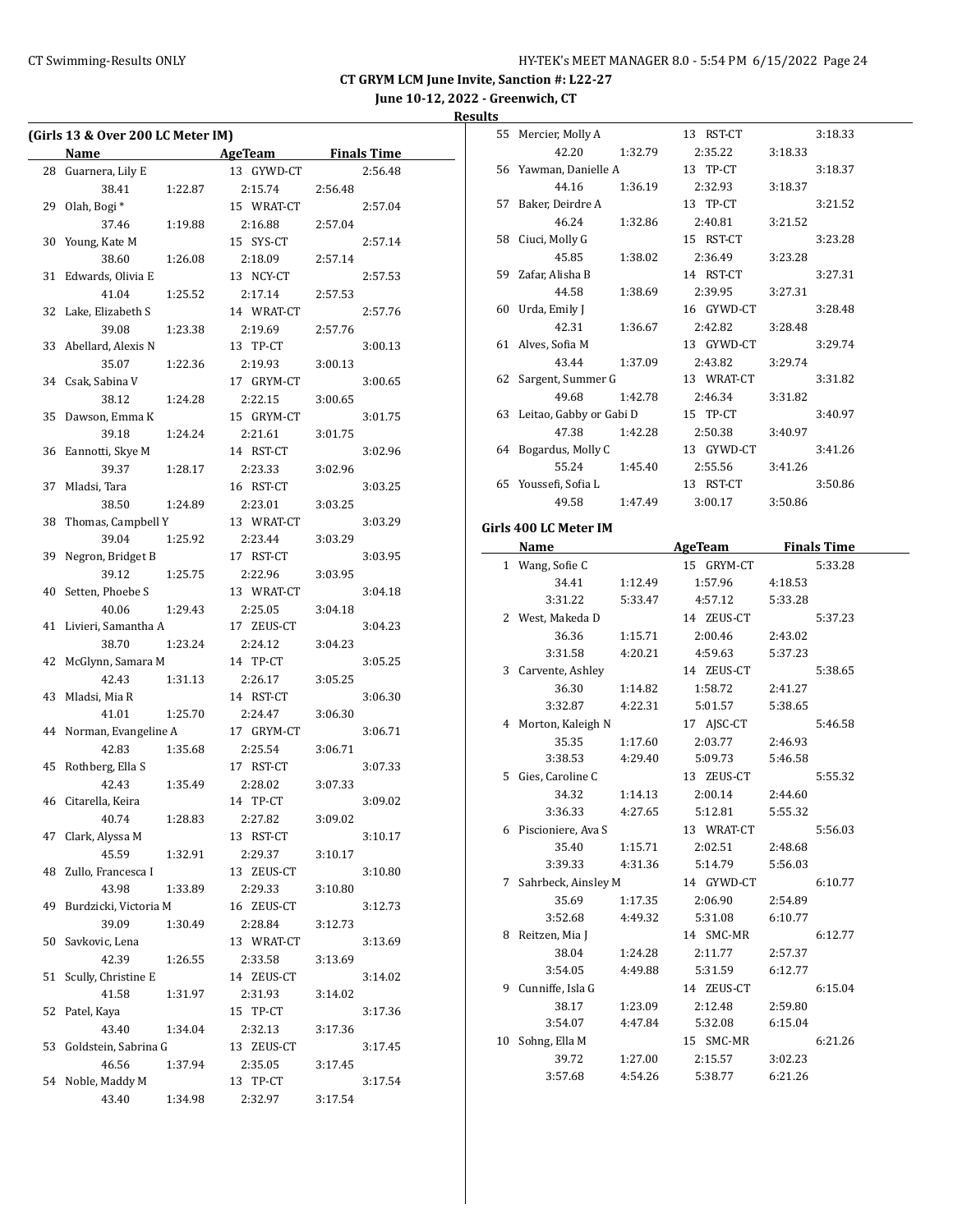**June 10-12, 2022 - Greenwich, CT**

**Results**

| (Girls 400 LC Meter IM)  |         |              |                    |
|--------------------------|---------|--------------|--------------------|
| <b>Name</b>              |         | AgeTeam      | <b>Finals Time</b> |
| 11 Bieliauskaite, Emilia |         | 12 NCY-CT    | 6:37.36            |
| 42.31                    | 1:33.29 | 2:23.46      | 3:11.47            |
| 4:10.97                  | 5:07.66 | 5:53.08      | 6:37.36            |
| 12 Blanco, Carmen M      |         | NCY-CT<br>13 | 6:40.00            |
|                          | 1:41.08 |              | 3:19.14            |
|                          | 5:11.74 | 6:40.00      |                    |

## **Boys 10 & Under 50 LC Meter Freestyle**

|              | Name                    |             | <b>AgeTeam</b> | <b>Finals Time</b> |
|--------------|-------------------------|-------------|----------------|--------------------|
| $\mathbf{1}$ | Cheung, Spencer R       |             | 10 WRAT-CT     | 34.68              |
|              | 2 Pfrommer, Brayden D   |             | 10 SYS-CT      | 34.86              |
|              | 3 Constandaki, Daniel E |             | 10 NCY-CT      | 35.37              |
|              | 4 Fryc, Adrian          |             | 10 ZEUS-CT     | 35.70              |
| 5            | Pearson, Miles S        |             | 10 WRAT-CT     | 36.01              |
|              | 6 De Nigris, Ryan T     |             | 10 GRYM-CT     | 36.07              |
|              | 7 Ferrari, Grant R      |             | 9 WRAT-CT      | 36.08              |
|              | 8 Dodani, Kaveen L      |             | 10 WRAT-CT     | 37.34              |
| 9            | Kapur, Viraj            | 9           | SICC-CT        | 37.44              |
|              | 10 Eannotti, Hunter X   |             | 9 RST-CT       | 37.87              |
| 11           | Drummey, Jack T         |             | 9 WRAT-CT      | 39.33              |
|              | 12 Hart, Henry M        |             | 9 WRAT-CT      | 40.07              |
| 13           | Galagoza, Maryan        | 9.          | ORCA-CT        | 40.35              |
|              | 14 Bagshaw, Harry J     | 9           | NCY-CT         | 40.69              |
|              | 15 Harris, Matthew W    |             | 9 WRAT-CT      | 41.12              |
|              | 16 Asuncion, Adam E     |             | 10 ZEUS-CT     | 42.03              |
|              | 17 Santos, Lucas        |             | 9 TP-CT        | 42.22              |
|              | 18 Boland, Michael T    |             | 9 WRAT-CT      | 42.82              |
|              | 19 Rai, Arvin           |             | 9 TP-CT        | 43.09              |
|              | 20 Gupta, Jiggy         |             | 10 AJSC-CT     | 43.34              |
| 21           | Khalifa, Wyatt S        |             | 10 WRAT-CT     | 44.00              |
| *22          | Sullivan, Ryan D        |             | 10 TP-CT       | 44.13              |
|              | *22 Cozzolino, Peter J  |             | 8 AJSC-CT      | 44.13              |
| 24           | Taube, Oscar M          |             | 10 RST-CT      | 44.76              |
| 25           | Mauro, Teddy T          |             | 10 NCY-CT      | 44.94              |
| 26           | Rubio, Matteo           | 8           | RST-CT         | 44.98              |
|              | 27 Liu, Miles W         |             | 8 UN-CT        | 45.10              |
|              | 28 Akolzin, Stephen A   |             | 9 WRAT-CT      | 45.86              |
|              | 29 McBride, Clive T     |             | 10 WRAT-CT     | 46.43              |
| 30           | Lehnerd-Reilly, Marku J |             | 7 WRAT-CT      | 46.78              |
| 31           | Kinsman, Dougie B       |             | 10 RST-CT      | 47.08              |
| 32           | Talley, Tyler J         |             | 9 WRAT-CT      | 48.83              |
| 33           | Chin, Max               |             | 9 SJCC-CT      | 48.94              |
| 34           | Devanaboyina, Shreyas S |             | 10 TP-CT       | 49.58              |
| 35           | Gautam, Arjun           | $7^{\circ}$ | SICC-CT        | 51.80              |
|              | 36 Whitehead, Connor F  |             | 7 RST-CT       | 54.25              |
|              | 37 Wang, William        |             | 10 WRAT-CT     | 59.18              |
|              | 38 Cozzolino, James D   |             | 7 AJSC-CT      | 1:03.09            |
| 39           | Zinsky, Lukas E         |             | 10 RST-CT      | 1:06.34            |
| 40           | Khwaja, Armaan P        | 9           | GRYM-CT        | 1:06.39            |
| 41           | Kinsman, Manny E        |             | 8 RST-CT       | 1:26.70            |
|              |                         |             |                |                    |

# **Boys 10 & Under 100 LC Meter Freestyle**

| Name               |         | AgeTeam    | <b>Finals Time</b> |  |  |
|--------------------|---------|------------|--------------------|--|--|
| 1 Ovares, Julian D |         | 10 ZEUS-CT | 1:13.86            |  |  |
| 36.45              | 1:13.86 |            |                    |  |  |

|    | 2 Bjerke, Oliver A      |    | 10 GYWD-CT | 1:14.38 |
|----|-------------------------|----|------------|---------|
|    | 36.23<br>1:14.38        |    |            |         |
|    | 3 Pfrommer, Brayden D   |    | 10 SYS-CT  | 1:16.18 |
|    | 37.20<br>1:16.18        |    |            |         |
|    | 4 Constandaki, Daniel E |    | 10 NCY-CT  | 1:16.40 |
|    | 37.18<br>1:16.40        |    |            |         |
|    | 5 De Nigris, Ryan T     |    | 10 GRYM-CT | 1:17.39 |
|    | 38.03<br>1:17.39        |    |            |         |
|    | 6 Cheung, Spencer R     |    | 10 WRAT-CT | 1:18.71 |
|    | 37.30<br>1:18.71        |    |            |         |
|    | 7 Pearson, Miles S      |    | 10 WRAT-CT | 1:18.93 |
|    | 38.72<br>1:18.93        |    |            |         |
|    | 8 Fryc, Adrian          |    | 10 ZEUS-CT | 1:22.65 |
|    | 39.91<br>1:22.65        |    |            |         |
|    | 9 Su, Aidan Z           |    | 10 SYS-CT  | 1:23.12 |
|    | 40.03<br>1:23.12        |    |            |         |
|    | 10 Ferrari, Grant R     |    | 9 WRAT-CT  | 1:23.33 |
|    | 38.23<br>1:23.33        |    | SICC-CT    |         |
| 11 | Kapur, Viraj            | 9  |            | 1:24.67 |
|    | 40.67<br>1:24.67        |    |            |         |
| 12 | Egan, Finn M            |    | 10 NCY-CT  | 1:25.23 |
|    | 40.76<br>1:25.23        |    |            |         |
|    | 13 Drummey, Jack T      |    | 9 WRAT-CT  | 1:29.64 |
|    | 41.35<br>1:29.64        |    |            |         |
|    | 14 Kos, Andrew M        |    | 10 NCY-CT  | 1:30.88 |
|    | 42.10<br>1:30.88        |    |            |         |
|    | 15 Harris, Matthew W    |    | 9 WRAT-CT  | 1:31.55 |
|    | 41.43<br>1:31.55        |    |            |         |
|    | 16 Mucida, Alex V       |    | 10 NCY-CT  | 1:34.65 |
|    | 44.38<br>1:34.65        |    |            |         |
|    | 17 Rubio, Matteo        | 8  | RST-CT     | 1:35.22 |
|    | 46.04<br>1:35.22        |    |            |         |
|    | 18 McCann, Aidan M      |    | 10 RST-CT  | 1:39.04 |
|    | 47.46<br>1:39.04        |    |            |         |
|    | 19 Pfrommer, Lucas A    | 9  | SYS-CT     | 1:39.42 |
|    | 48.72<br>1:39.42        |    |            |         |
|    | 20 Dolan, Keegan H      |    | 10 WRAT-CT | 1:40.07 |
|    | 47.69<br>1:40.07        |    |            |         |
|    | 21 Khalifa, Wyatt S     |    | 10 WRAT-CT | 1:40.34 |
|    | 47.28 1:40.34           |    |            |         |
|    | 22 Rai, Arvin           | 9. | TP-CT      | 1:41.93 |
|    | 50.38<br>1:41.93        |    |            |         |
| 23 | Gupta, Jiggy            |    | 10 AJSC-CT | 1:43.02 |
|    | 48.28<br>1:43.02        |    |            |         |
| 24 | McBride, Clive T        |    | 10 WRAT-CT | 1:44.17 |
|    | 49.89<br>1:44.17        |    |            |         |
| 25 | Akolzin, Stephen A      |    | 9 WRAT-CT  | 1:46.38 |
|    | 51.69<br>1:46.38        |    |            |         |
| 26 | Iamiceli, Matthew T     | 9  | SMC-MR     | 1:46.54 |
|    | 49.72<br>1:46.54        |    |            |         |
| 27 | Taube, Oscar M          | 10 | RST-CT     | 1:52.12 |
|    | 51.85<br>1:52.12        |    |            |         |
| 28 | Devanaboyina, Shreyas S | 10 | TP-CT      | 1:53.64 |
|    | 50.76<br>1:53.64        |    |            |         |
|    | 29 Whitehead, Connor F  | 7  | RST-CT     | 1:58.05 |
|    | 53.84<br>1:58.05        |    |            |         |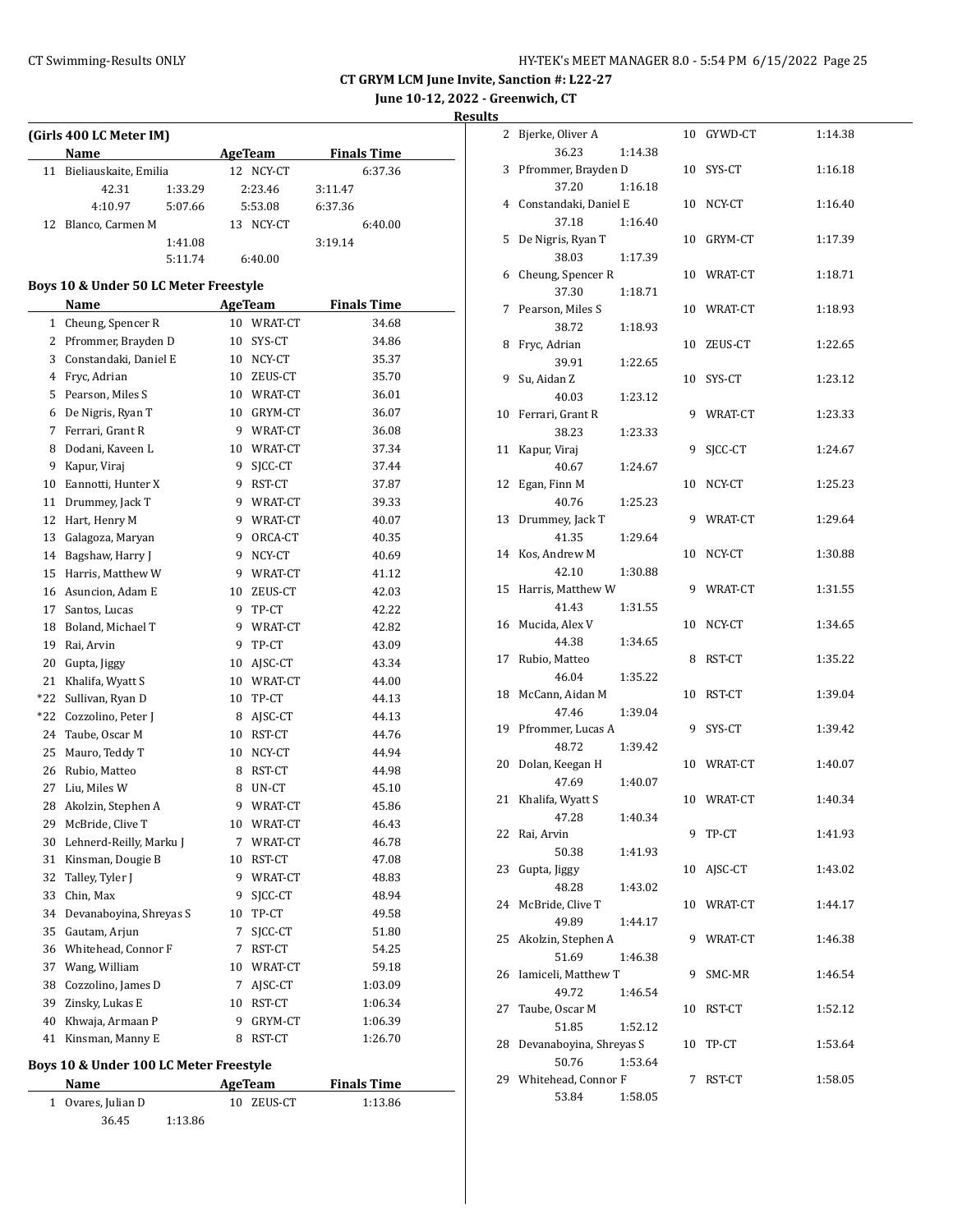$\overline{a}$ 

| HY-TEK's MEET MANAGER 8.0 - 5:54 PM 6/15/2022 Page 26 |  |  |  |
|-------------------------------------------------------|--|--|--|
|-------------------------------------------------------|--|--|--|

**CT GRYM LCM June Invite, Sanction #: L22-27**

**June 10-12, 2022 - Greenwich, CT**

**Results**

#### **(Boys 10 & Under 100 LC Meter Freestyle)**

|    | <b>Name</b>         |         |    | AgeTeam | <b>Finals Time</b> |  |
|----|---------------------|---------|----|---------|--------------------|--|
| 30 | Wang, William       |         | 10 | WRAT-CT | 2:08.65            |  |
|    | 1:03.94             | 2:08.65 |    |         |                    |  |
|    | Austin, Ted J       |         |    | WRAT-CT | 2:20.35            |  |
|    | 1:04.36             | 2:20.35 |    |         |                    |  |
|    | 32 Khwaja, Armaan P |         |    | GRYM-CT | 2:25.79            |  |
|    | 1:10.75             | 2.25.79 |    |         |                    |  |

#### **Boys 10 & Under 50 LC Meter Backstroke**

|                | Name                                    |             | <b>AgeTeam</b> | Finals Time        |  |
|----------------|-----------------------------------------|-------------|----------------|--------------------|--|
| 1              | Ovares, Julian D                        |             | 10 ZEUS-CT     | 39.13              |  |
| 2              | Su, Aidan Z                             |             | 10 SYS-CT      | 40.75              |  |
| 3              | Ferrari, Grant R                        |             | 9 WRAT-CT      | 42.28              |  |
| $\overline{4}$ | Pearson, Miles S                        |             | 10 WRAT-CT     | 42.68              |  |
| 5              | Kapur, Viraj                            |             | 9 SJCC-CT      | 42.94              |  |
| 6              | Cheung, Spencer R                       |             | 10 WRAT-CT     | 43.65              |  |
| 7              | De Nigris, Ryan T                       |             | 10 GRYM-CT     | 44.09              |  |
| 8              | Dodani, Kaveen L                        |             | 10 WRAT-CT     | 44.31              |  |
| 9              | Fryc, Adrian                            |             | 10 ZEUS-CT     | 44.71              |  |
| 10             | Eannotti, Hunter X                      |             | 9 RST-CT       | 46.22              |  |
| 11             | Drummey, Jack T                         |             | 9 WRAT-CT      | 47.73              |  |
| 12             | Kos, Andrew M                           |             | 10 NCY-CT      | 48.45              |  |
| 13             | Boland, Michael T                       |             | 9 WRAT-CT      | 48.98              |  |
| 14             | Khalifa, Wyatt S                        |             | 10 WRAT-CT     | 49.47              |  |
| 15             | Hart, Henry M                           |             | 9 WRAT-CT      | 50.08              |  |
| 16             | Bagshaw, Harry J                        |             | 9 NCY-CT       | 50.61              |  |
| 17             | Harris, Matthew W                       |             | 9 WRAT-CT      | 51.28              |  |
| 18             | Whitehead, Connor F                     |             | 7 RST-CT       | 51.49              |  |
| 19             | Sullivan, Ryan D                        |             | 10 TP-CT       | 52.22              |  |
| 20             | Asuncion, Adam E                        |             | 10 ZEUS-CT     | 52.93              |  |
| 21             | Galagoza, Maryan                        |             | 9 ORCA-CT      | 53.21              |  |
| 22             | Gupta, Jiggy                            |             | 10 AISC-CT     | 53.29              |  |
| 23             | Rubio, Matteo                           |             | 8 RST-CT       | 53.84              |  |
| 24             | Taube, Oscar M                          |             | 10 RST-CT      | 54.40              |  |
| 25             | Akolzin, Stephen A                      |             | 9 WRAT-CT      | 54.54              |  |
| 26             | Santos, Lucas                           |             | 9 TP-CT        | 54.97              |  |
| 27             | Talley, Tyler J                         |             | 9 WRAT-CT      | 55.15              |  |
| 28             | McBride, Clive T                        |             | 10 WRAT-CT     | 55.97              |  |
| 29             | Liu, Miles W                            |             | 8 UN-CT        | 56.25              |  |
| 30             | Gautam, Arjun                           | $7^{\circ}$ | SICC-CT        | 56.41              |  |
| 31             | Mauro, Teddy T                          |             | 10 NCY-CT      | 58.11              |  |
| 32             | Kinsman, Dougie B                       |             | 10 RST-CT      | 1:01.09            |  |
| 33             | Lehnerd-Reilly, Marku J                 |             | 7 WRAT-CT      | 1:01.35            |  |
| 34             | Zinsky, Lukas E                         |             | 10 RST-CT      | 1:02.32            |  |
| 35             | Wang, William                           |             | 10 WRAT-CT     | 1:06.40            |  |
| 36             | Khwaja, Armaan P                        | 9           | GRYM-CT        | 1:08.72            |  |
| 37             | Kinsman, Manny E                        |             | 8 RST-CT       | 1:21.92            |  |
|                | Boys 10 & Under 100 LC Meter Backstroke |             |                |                    |  |
|                | Name                                    |             | AgeTeam        | <b>Finals Time</b> |  |
| $\mathbf{1}$   | Pearson, Miles S                        |             | 10 WRAT-CT     | 1:28.48            |  |
| 2              | Kapur, Viraj                            | 9           | SICC-CT        | 1:30.37            |  |
| 3              | Su, Aidan Z                             | 10          | SYS-CT         | 1:32.74            |  |
| $\overline{4}$ | Ferrari, Grant R                        | 9           | WRAT-CT        | 1:33.35            |  |
|                |                                         |             |                |                    |  |

5 Kelley, Liam T 10 WRAT-CT 1:35.09 Dodani, Kaveen L 10 WRAT-CT 1:36.42

| 7            | De Nigris, Ryan T                                   | 10 | GRYM-CT        | 1:37.90            |
|--------------|-----------------------------------------------------|----|----------------|--------------------|
| 8            | Egan, Finn M                                        | 10 | NCY-CT         | 1:39.25            |
| 9            | Drummey, Jack T                                     | 9  | WRAT-CT        | 1:40.29            |
|              | 48.11<br>1:40.29                                    |    |                |                    |
|              | 10 Harris, Matthew W                                | 9  | WRAT-CT        | 1:44.15            |
|              | 49.62<br>1:44.15                                    |    |                |                    |
|              | 11 Hart, Henry M                                    | 9  | WRAT-CT        | 1:45.28            |
|              | 52.95<br>1:45.28                                    |    |                |                    |
|              | 12 Whitehead, Connor F                              | 7  | RST-CT         | 1:51.94            |
|              | 54.25<br>1:51.94                                    |    |                |                    |
| 13           | Devanaboyina, Shreyas S                             | 10 | TP-CT          | 1:53.39            |
|              | 53.21<br>1:53.39                                    |    |                |                    |
| 14           | Kapur, Shiv                                         | 8  | SJCC-CT        | 1:53.49            |
|              | 53.16<br>1:53.49                                    |    |                |                    |
| 15           | Asuncion, Adam E                                    | 10 | ZEUS-CT        | 1:55.04            |
| 16           | McCann, Aidan M                                     |    | 10 RST-CT      | 1:57.52            |
| 17           | Taube, Oscar M                                      |    | 10 RST-CT      | 2:02.91            |
| 18           | Rai, Arvin                                          | 9  | TP-CT          | 2:12.40            |
| 19           | Austin, Ted J                                       | 9  | WRAT-CT        | 2:14.56            |
|              | 1:05.71<br>2:14.56                                  |    |                |                    |
| 20           | Khwaja, Armaan P                                    | 9  | GRYM-CT        | 2:22.36            |
|              | <b>Boys 10 &amp; Under 50 LC Meter Breaststroke</b> |    |                |                    |
|              | Name                                                |    | <b>AgeTeam</b> | <b>Finals Time</b> |
| $\mathbf{1}$ | Pfrommer, Brayden D                                 |    | 10 SYS-CT      | 44.70              |
| 2            | Pearson, Miles S                                    |    | 10 WRAT-CT     | 45.73              |
| 3            | Fryc, Adrian                                        |    | 10 ZEUS-CT     | 46.33              |
| 4            | Cheung, Spencer R                                   |    | 10 WRAT-CT     | 48.28              |
| 5            | Constandaki, Daniel E                               |    | 10 NCY-CT      | 49.17              |
| 6            | Ovares, Julian D                                    |    | 10 ZEUS-CT     | 49.45              |
| 7            | Kapur, Viraj                                        | 9  | SJCC-CT        | 51.58              |
| 8            | Bjerke, Oliver A                                    |    | 10 GYWD-CT     | 52.04              |
| 9            | Hart, Henry M                                       |    | 9 WRAT-CT      | 54.34              |
| 10           | Ferrari, Grant R                                    |    | 9 WRAT-CT      | 55.34              |
| 11           | Harris, Matthew W                                   |    | 9 WRAT-CT      | 55.67              |
| 12           | Rubio, Matteo                                       | 8  | RST-CT         | 56.68              |

13 Dodani, Kaveen L 10 WRAT-CT 57.68 14 Dolan, Keegan H 10 WRAT-CT 58.61 15 Pfrommer, Lucas A 9 SYS-CT 58.84 16 Kelley, Liam T 10 WRAT-CT 59.53 17 Wang, William 10 WRAT-CT 59.79 18 Mucida, Alex V 10 NCY-CT 1:01.86 Gupta, Jiggy 10 AJSC-CT 1:02.51 20 Asuncion, Adam E 10 ZEUS-CT 1:02.63 21 Kos, Andrew M 10 NCY-CT 1:02.73 22 Khalifa, Wyatt S 10 WRAT-CT 1:02.78 23 Rai, Arvin 9 TP-CT 1:05.21 24 Drummey, Jack T 9 WRAT-CT 1:05.43 25 Kapur, Shiv 8 SJCC-CT 1:05.53 26 Akolzin, Stephen A 9 WRAT-CT 1:05.81 27 Devanaboyina, Shreyas S 10 TP-CT 1:06.08 28 McCann, Aidan M 10 RST-CT 1:06.13 29 McBride, Clive T 10 WRAT-CT 1:11.20 30 Khwaja, Armaan P 9 GRYM-CT 1:12.34 31 Austin, Ted J 9 WRAT-CT 1:13.01 32 Iamiceli, Matthew T 9 SMC-MR 1:13.77 33 Taube, Oscar M 10 RST-CT 1:26.25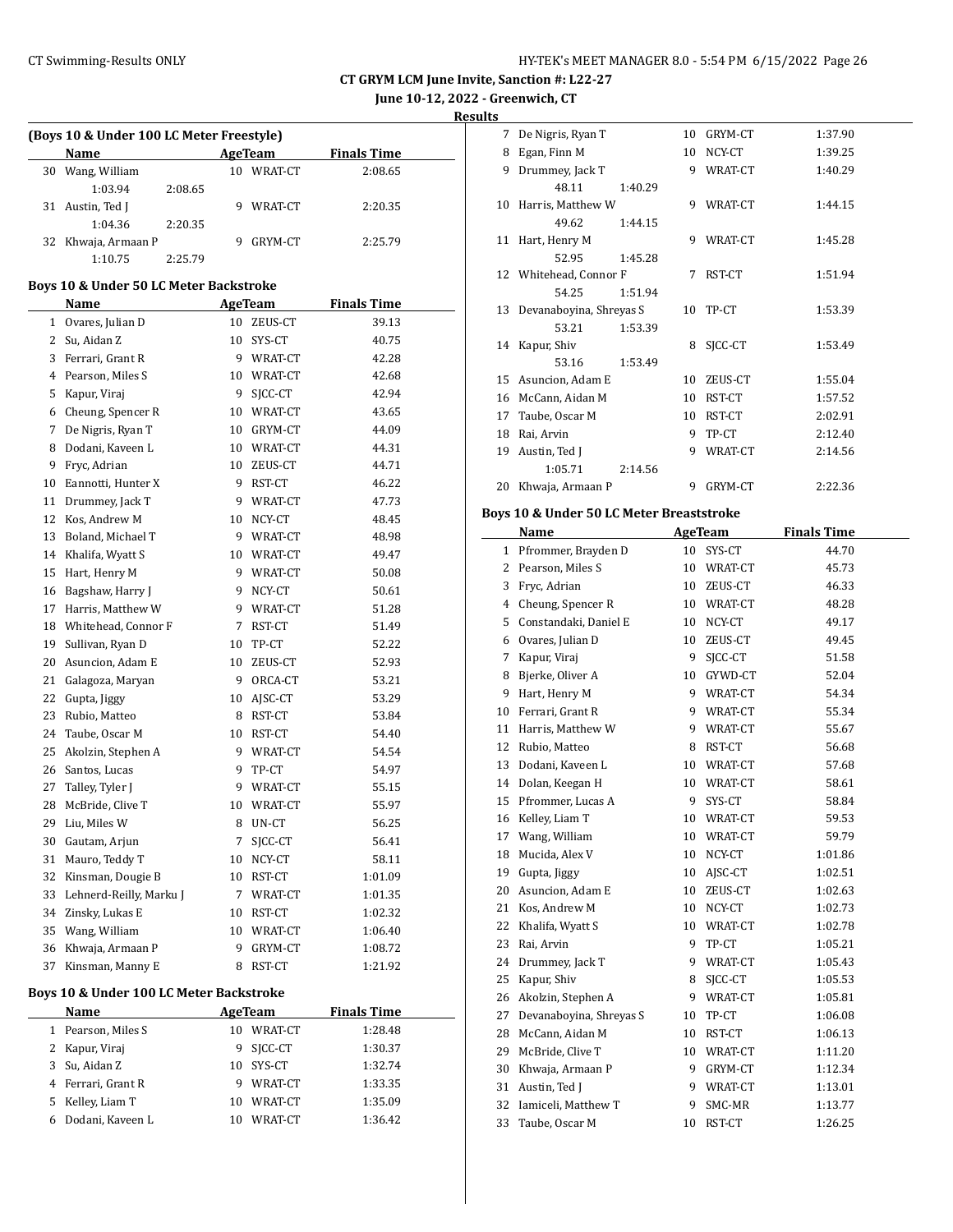| HY-TEK's MEET MANAGER 8.0 - 5:54 PM 6/15/2022 Page 27 |  |  |  |
|-------------------------------------------------------|--|--|--|
|-------------------------------------------------------|--|--|--|

**June 10-12, 2022 - Greenwich, CT**

|    | Name                    |         |    | AgeTeam    | <b>Finals Time</b> |
|----|-------------------------|---------|----|------------|--------------------|
|    | 1 Pfrommer, Brayden D   |         |    | 10 SYS-CT  | 1:42.62            |
|    | 51.76                   | 1:42.62 |    |            |                    |
|    | 2 Pearson, Miles S      |         |    | 10 WRAT-CT | 1:44.62            |
|    | 50.79                   | 1:44.62 |    |            |                    |
|    |                         |         |    |            |                    |
| 3  | Kapur, Viraj            |         | 9  | SICC-CT    | 1:52.74            |
|    | 55.01                   | 1:52.74 |    |            |                    |
| 4  | Su, Aidan Z             |         | 10 | SYS-CT     | 1:56.20            |
|    | 56.64                   | 1:56.20 |    |            |                    |
| 5  | Hart, Henry M           |         | 9  | WRAT-CT    | 1:56.43            |
|    | 56.46                   | 1:56.43 |    |            |                    |
|    | 6 Ferrari, Grant R      |         |    | 9 WRAT-CT  | 1:59.00            |
|    | 55.08                   | 1:59.00 |    |            |                    |
|    | 7 Harris, Matthew W     |         |    | 9 WRAT-CT  | 1:59.25            |
|    | 56.87                   | 1:59.25 |    |            |                    |
|    | 8 Dodani, Kaveen L      |         | 10 | WRAT-CT    | 1:59.98            |
|    | 57.40                   | 1:59.98 |    |            |                    |
| 9  | Chin, Max               |         | 9  | SICC-CT    | 2:05.85            |
|    | 59.43                   | 2:05.85 |    |            |                    |
| 10 | Bagshaw, Harry J        |         | 9  | NCY-CT     | 2:07.26            |
|    | 1:02.42                 | 2:07.26 |    |            |                    |
|    | 11 Asuncion, Adam E     |         | 10 | ZEUS-CT    | 2:10.90            |
|    | 1:04.28                 | 2:10.90 |    |            |                    |
|    | 12 Cozzolino, Peter J   |         | 8  | AJSC-CT    | 2:13.95            |
|    | 1:03.36                 | 2:13.95 |    |            |                    |
|    |                         |         |    |            |                    |
|    | 13 Wang, William        |         | 10 | WRAT-CT    | 2:13.99            |
|    | 1:05.91                 | 2:13.99 |    |            |                    |
|    | 14 Kos, Andrew M        |         | 10 | NCY-CT     | 2:16.43            |
|    | 1:07.74                 | 2:16.43 |    |            |                    |
|    | 15 Khalifa, Wyatt S     |         |    | 10 WRAT-CT | 2:16.82            |
|    | 1:06.66                 | 2:16.82 |    |            |                    |
|    | 16 Rai, Arvin           |         | 9  | TP-CT      | 2:19.14            |
|    | 1:08.14                 | 2:19.14 |    |            |                    |
|    | 17 Drummey, Jack T      |         |    | 9 WRAT-CT  | 2:19.64            |
|    | 1:09.84                 | 2:19.64 |    |            |                    |
|    | 18 Akolzin, Stephen A   |         |    | 9 WRAT-CT  | 2:19.67            |
|    | 19 McBride, Clive T     |         | 10 | WRAT-CT    | 2:20.87            |
|    | 1:10.58                 | 2:20.87 |    |            |                    |
| 20 | Liu. Miles W            |         | 8  | UN-CT      | 2:21.96            |
|    | 1:06.03                 | 2:21.96 |    |            |                    |
| 21 | Sullivan, Ryan D        |         |    | 10 TP-CT   | 2:24.30            |
|    | 1:12.15                 | 2:24.30 |    |            |                    |
| 22 | Devanaboyina, Shreyas S |         | 10 | TP-CT      | 2:26.05            |
|    | 1:08.69                 | 2:26.05 |    |            |                    |
| 23 | Santos, Lucas           |         | 9  | TP-CT      | 2:28.75            |
|    | 1:08.81                 | 2:28.75 |    |            |                    |
| 27 | Gautam, Arjun           |         | 7  | SJCC-CT    | 2:38.87            |
|    | 1:16.40                 |         |    |            |                    |
|    |                         | 2:38.87 |    |            |                    |
|    | 28 Cozzolino, James D   |         | 7  | AJSC-CT    | 3:02.19            |
| 25 | Talley, Tyler J         |         | 9  | WRAT-CT    | DQ                 |
|    | 1:19.61                 | DQ      |    |            |                    |
| 24 | Lehnerd-Reilly, Marku J |         | 7  | WRAT-CT    | DQ                 |
|    | 1:15.28                 | DQ      |    |            |                    |
| 26 | Mauro, Teddy T          |         | 10 | NCY-CT     | DQ                 |
|    | 1:18.71                 | DQ      |    |            |                    |

|          | Boys 10 & Under 50 LC Meter Butterfly   |    |                |                    |  |
|----------|-----------------------------------------|----|----------------|--------------------|--|
|          | Name                                    |    | AgeTeam        | <b>Finals Time</b> |  |
| 1        | Bjerke, Oliver A                        |    | 10 GYWD-CT     | 36.26              |  |
|          | 2 Constandaki, Daniel E                 |    | 10 NCY-CT      | 38.45              |  |
|          | 3 Cheung, Spencer R                     |    | 10 WRAT-CT     | 40.09              |  |
|          | 4 Pfrommer, Brayden D                   |    | 10 SYS-CT      | 40.66              |  |
| 5.       | De Nigris, Ryan T                       |    | 10 GRYM-CT     | 40.93              |  |
| 6        | Dodani, Kaveen L                        |    | 10 WRAT-CT     | 44.34              |  |
| 7        | Egan, Finn M                            |    | 10 NCY-CT      | 46.20              |  |
| 8        | Fryc, Adrian                            |    | 10 ZEUS-CT     | 47.61              |  |
| 9        | Su, Aidan Z                             |    | 10 SYS-CT      | 47.75              |  |
|          | 10 Hart, Henry M                        |    | 9 WRAT-CT      | 49.66              |  |
| 11       | Mucida, Alex V                          |    | 10 NCY-CT      | 50.89              |  |
|          | 12 Kos, Andrew M                        |    | 10 NCY-CT      | 53.74              |  |
|          | 13 Iamiceli, Matthew T                  |    | 9 SMC-MR       | 54.72              |  |
|          | 14 Pfrommer, Lucas A                    |    | 9 SYS-CT       | 57.25              |  |
|          | 15 Rubio, Matteo                        |    | 8 RST-CT       | 57.39              |  |
|          | 16 McBride, Clive T                     |    | 10 WRAT-CT     | 58.03              |  |
|          | 17 Akolzin, Stephen A                   |    | 9 WRAT-CT      | 59.34              |  |
|          | 18 Khalifa, Wyatt S                     |    | 10 WRAT-CT     | 1:00.16            |  |
|          | 19 Asuncion, Adam E                     |    | 10 ZEUS-CT     | 1:03.20            |  |
|          | 20 Whitehead, Connor F                  | 7  | RST-CT         | 1:10.88            |  |
|          | --- Dolan, Keegan H                     |    | 10 WRAT-CT     | DQ                 |  |
|          |                                         |    |                |                    |  |
|          | Boys 10 & Under 100 LC Meter Butterfly  |    |                |                    |  |
|          | Name                                    |    | AgeTeam        | <b>Finals Time</b> |  |
|          | 1 Constandaki, Daniel E                 |    | 10 NCY-CT      | 1:28.30            |  |
|          | 2 De Nigris, Ryan T                     |    | 10 GRYM-CT     | 1:37.62            |  |
|          | 3 Ovares, Julian D                      |    | 10 ZEUS-CT     | 1:40.31            |  |
|          | 4 Galagoza, Maryan                      |    | 9 ORCA-CT      | 1:55.80            |  |
|          | 5 Devanaboyina, Shreyas S               |    | 10 TP-CT       | 2:13.54            |  |
|          | 6 Rai, Arvin                            | 9  | TP-CT          | DQ                 |  |
|          | Boys 11-12 50 LC Meter Freestyle        |    |                |                    |  |
|          | Name                                    |    | <b>AgeTeam</b> | <b>Finals Time</b> |  |
|          | 1 Cheung, Connor M                      |    | 12 WRAT-CT     | 30.41              |  |
|          | 2 McMahon, Connor L                     |    | 12 GYWD-CT     | 30.43              |  |
|          | 3 Shearer, Carter J                     |    | 12 AJSC-CT     | 31.66              |  |
|          | 4 Yanez, Bauti                          |    | 12 GRYM-CT     | 31.88              |  |
| 5        | Rubio, Luca A                           | 12 | RST-CT         | 31.93              |  |
| 6        | Meyers, Lewis B                         | 11 | WRAT-CT        | 32.21              |  |
| 7        | Guzik, Jason W                          | 12 | WRAT-CT        | 32.44              |  |
| 8        | Ripp, Andrew P                          | 12 | GRYM-CT        | 32.59              |  |
| 9        | Borysenko, David                        | 12 | SICC-CT        | 32.90              |  |
| 10       | Magyera, Stephen N                      | 11 | NCY-CT         | 32.91              |  |
| 11       | Gallant, Brendan J                      | 11 | RST-CT         | 33.54              |  |
| 12       | McGovern, Patrick J                     | 12 | NCY-CT         | 33.58              |  |
| 13       | Laurence, Finley J                      | 11 | NCY-CT         | 33.77              |  |
| 14       | Yerragudi, Akshaj R                     | 12 | RST-CT         | 34.57              |  |
| 15       | Haidautu, Eric                          | 11 | SICC-CT        | 34.72              |  |
| 16       | Wang, Carsten D                         | 11 | GRYM-CT        | 34.78              |  |
| 17       | Sahi, Max L                             | 11 | GRYM-CT        | 35.24              |  |
| 18       |                                         | 12 |                |                    |  |
| 19       | Gonzalez, Skyelar A<br>Umrao, Zachary U | 11 | AJSC-CT        | 35.36<br>35.50     |  |
|          |                                         |    | WRAT-CT        |                    |  |
| 20<br>21 | Hamioui, Ibrahim N                      |    | 12 WRAT-CT     | 35.59              |  |
|          | Yanez, Agustin                          | 12 | GRYM-CT        | 35.69              |  |
| 22       | Shi, Ethan                              | 11 | GRYM-CT        | 35.83              |  |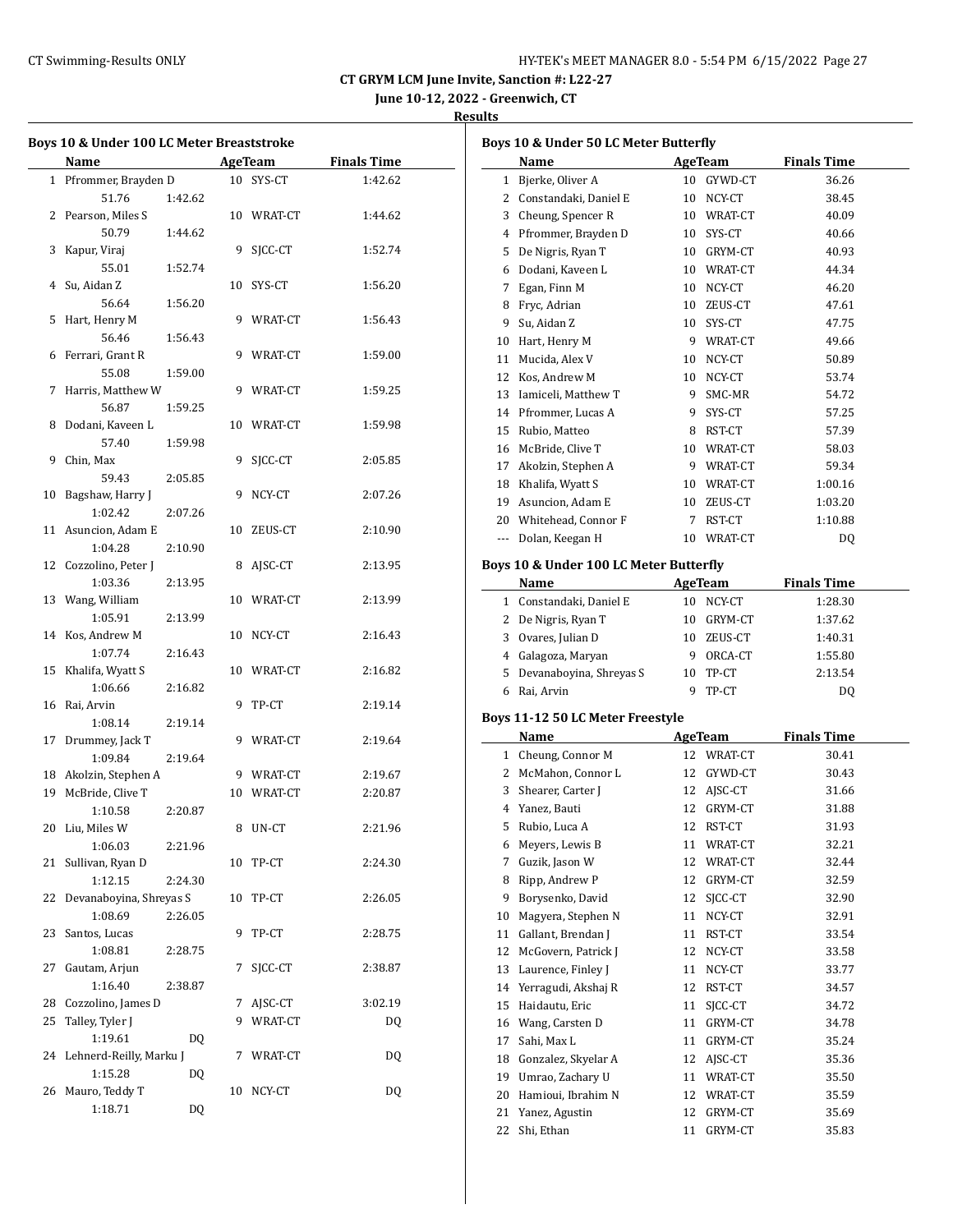**June 10-12, 2022 - Greenwich, CT**

| (Boys 11-12 50 LC Meter Freestyle) |                                   |    |            |                    |  |  |
|------------------------------------|-----------------------------------|----|------------|--------------------|--|--|
|                                    | Name                              |    | AgeTeam    | <b>Finals Time</b> |  |  |
| 23                                 | Wang, Danny F                     |    | 11 SYS-CT  | 37.13              |  |  |
| 24                                 | McGuinn, Luke G                   |    | 11 WRAT-CT | 37.65              |  |  |
|                                    | 25 Sukhani, Saras                 |    | 12 NCY-CT  | 37.85              |  |  |
|                                    | 26 Mendell, Scott S               |    | 12 GRYM-CT | 37.90              |  |  |
|                                    | 27 Devine, Charlie C              |    | 11 ZEUS-CT | 37.98              |  |  |
|                                    | 28 Buzinaro, Matt N               |    | 11 RST-CT  | 38.33              |  |  |
| *29                                | Creutzmann, Dylan F               |    | 12 TP-CT   | 39.00              |  |  |
|                                    | *29 Padda, Abhi S                 |    | 11 RST-CT  | 39.00              |  |  |
|                                    | 31 Shinde, Advait                 |    | 12 SJCC-CT | 39.75              |  |  |
|                                    | 32 Arnon, Guy                     |    | 11 SJCC-CT | 39.85              |  |  |
| 33                                 | Ouellette, Rhys K                 |    | 12 WRAT-CT | 39.89              |  |  |
|                                    | 34 Cummings, Finn D               |    | 11 WRAT-CT | 39.93              |  |  |
| 35                                 | Engel, AJ J                       |    | 12 WRAT-CT | 40.04              |  |  |
|                                    | 36 Lake, Peter A                  |    | 12 WRAT-CT | 40.95              |  |  |
|                                    | 37 Erensen, Bode                  |    | 11 GRYM-CT | 41.16              |  |  |
|                                    | 38 Vangeepuram, Samhith A         |    | 11 TP-CT   | 41.38              |  |  |
|                                    | 39 Breen, William H               |    | 11 NCY-CT  | 41.89              |  |  |
|                                    | *40 Coe, Beckett E                |    | 11 WRAT-CT | 42.31              |  |  |
|                                    | *40 Collins, Ryan B               |    | 12 TP-CT   | 42.31              |  |  |
|                                    | 42 Mahendran, Rohin N             |    | 12 TP-CT   | 52.55              |  |  |
|                                    | Boys 11-12 100 LC Meter Freestyle |    |            |                    |  |  |
|                                    | Name                              |    | AgeTeam    | <b>Finals Time</b> |  |  |
| $\mathbf{1}$                       | McMahon, Connor L                 | 12 | GYWD-CT    | 1:06.76            |  |  |
|                                    | 32.31<br>1:06.76                  |    |            |                    |  |  |
| 2                                  | Bergner, Matthew P                | 12 | GRYM-CT    | 1:06.81            |  |  |
|                                    | 32.38<br>1:06.81                  |    |            |                    |  |  |
| 3                                  | Cheung, Connor M                  |    | 12 WRAT-CT | 1:07.09            |  |  |
|                                    | 31.81<br>1:07.09                  |    |            |                    |  |  |
| 4                                  | Starkey, Daniel M                 | 12 | SYS-CT     | 1:08.33            |  |  |
|                                    | 32.80<br>1:08.33                  |    |            |                    |  |  |
| 5                                  | Meyers, Lewis B                   |    | 11 WRAT-CT | 1:09.85            |  |  |
|                                    | 32.86<br>1:09.85                  |    |            |                    |  |  |
| 6                                  | Ripp, Andrew P                    |    | 12 GRYM-CT | 1:10.36            |  |  |
|                                    | 33.73<br>1:10.36                  |    |            |                    |  |  |
| 7                                  | Rubio, Luca A                     |    | 12 RST-CT  | 1:10.94            |  |  |
|                                    | 33.94<br>1:10.94                  |    |            |                    |  |  |
| 8                                  | Laurence, Finley J                |    | 11 NCY-CT  | 1:11.86            |  |  |
|                                    | 34.06<br>1:11.86                  |    |            |                    |  |  |
| 9                                  | Shearer, Carter J                 |    | 12 AJSC-CT | 1:12.89            |  |  |
|                                    | 34.24<br>1:12.89                  |    |            |                    |  |  |
| 10                                 | Wang, Carsten D                   |    | 11 GRYM-CT | 1:13.68            |  |  |
|                                    | 35.32<br>1:13.68                  |    |            |                    |  |  |
| 11                                 | Gallant, Brendan J                |    | 11 RST-CT  | 1:14.37            |  |  |
|                                    | 35.35<br>1:14.37                  |    |            |                    |  |  |
| 12                                 | Borysenko, David                  | 12 | SICC-CT    | 1:14.38            |  |  |
|                                    | 33.96<br>1:14.38                  |    |            |                    |  |  |
| 13                                 | Arnett, Ethan W                   |    | 11 WRAT-CT | 1:14.60            |  |  |
|                                    | 36.51<br>1:14.60                  |    |            |                    |  |  |
|                                    | 14 Yerragudi, Akshaj R            |    | 12 RST-CT  | 1:15.50            |  |  |
|                                    | 36.52<br>1:15.50                  |    |            |                    |  |  |
| 15                                 | Magyera, Stephen N                |    | 11 NCY-CT  | 1:17.90            |  |  |
|                                    | 35.19<br>1:17.90                  |    |            |                    |  |  |
| 16                                 | Bree, Liam T                      |    | 11 SMC-MR  | 1:18.97            |  |  |
|                                    | 38.01<br>1:18.97                  |    |            |                    |  |  |

| 17 | McGuinn, Luke G        |         |    | 11 WRAT-CT | 1:19.41 |
|----|------------------------|---------|----|------------|---------|
|    | 38.21                  | 1:19.41 |    |            |         |
| 18 | Diaz, Gabriel          |         |    | 11 ZEUS-CT | 1:19.73 |
|    | 37.27                  | 1:19.73 |    |            |         |
| 19 | Gonzalez, Skyelar A    |         |    | 12 AJSC-CT | 1:20.45 |
|    | 38.12                  | 1:20.45 |    |            |         |
| 20 | Umrao, Zachary U       |         |    | 11 WRAT-CT | 1:20.65 |
|    | 39.36                  | 1:20.65 |    |            |         |
| 21 | Hamioui, Ibrahim N     |         |    | 12 WRAT-CT | 1:21.00 |
|    | 37.42                  | 1:21.00 |    |            |         |
| 22 | Wdowik, Adam A         |         | 12 | RST-CT     | 1:21.38 |
|    | 37.69                  | 1:21.38 |    |            |         |
| 23 | Wang, Danny F          |         | 11 | SYS-CT     | 1:23.75 |
|    | 40.57                  | 1:23.75 |    |            |         |
| 24 | Sahi, Max L            |         | 11 | GRYM-CT    | 1:23.82 |
|    | 38.41                  | 1:23.82 |    |            |         |
| 25 | Shi, Ethan             |         | 11 | GRYM-CT    | 1:24.44 |
|    | 39.62                  | 1:24.44 |    |            |         |
| 26 | Sukhani, Saras         |         | 12 | NCY-CT     | 1:25.38 |
|    | 40.29                  | 1:25.38 |    |            |         |
| 27 | Mendell, Scott S       |         | 12 | GRYM-CT    | 1:26.49 |
|    | 41.40                  | 1:26.49 |    |            |         |
| 28 | Padda, Abhi S          |         | 11 | RST-CT     | 1:27.24 |
|    | 42.40                  | 1:27.24 |    |            |         |
| 29 | Buzinaro, Matt N       |         | 11 | RST-CT     | 1:27.28 |
|    | 40.29                  | 1:27.28 |    |            |         |
| 30 | Ouellette, Rhys K      |         |    | 12 WRAT-CT | 1:27.35 |
|    | 41.83                  | 1:27.35 |    |            |         |
| 31 | Lake, Peter A          |         | 12 | WRAT-CT    | 1:28.33 |
|    | 41.43                  | 1:28.33 |    |            |         |
| 32 | Gibbs, Zachary C       |         | 11 | SMC-MR     | 1:28.55 |
|    | 41.11                  | 1:28.55 |    |            |         |
| 33 | Coe, Beckett E         |         |    | 11 WRAT-CT | 1:31.14 |
|    | 42.79                  | 1:31.14 |    |            |         |
| 34 | O'Gorman, Brian P      |         |    | 12 WRAT-CT | 1:31.74 |
|    | 42.89                  | 1:31.74 |    |            |         |
| 35 | Devine, Charlie C      |         | 11 | ZEUS-CT    | 1:32.16 |
|    | 41.42                  | 1:32.16 |    |            |         |
| 36 | Vangeepuram, Samhith A |         | 11 | TP-CT      | 1:32.45 |
|    | 43.38 1:32.45          |         |    |            |         |
| 37 | Breen, William H       |         | 11 | NCY-CT     | 1:34.37 |
|    | 44.65                  | 1:34.37 |    |            |         |
| 38 | Novakovic, Matija T    |         | 11 | SMC-MR     | 1:34.79 |
|    | 43.27                  | 1:34.79 |    |            |         |
| 39 | Cummings, Finn D       |         |    | 11 WRAT-CT | 1:37.28 |
|    | 44.20                  | 1:37.28 |    |            |         |
| 40 | Berrebi, Asher K       |         | 11 | GRYM-CT    | 1:39.85 |
|    | 44.91                  | 1:39.85 |    |            |         |
| 41 | Marano, Layne M        |         | 11 | GRYM-CT    | 1:44.86 |
|    | 49.32                  | 1:44.86 |    |            |         |
| 42 | Erensen, Bode          |         | 11 | GRYM-CT    | 1:46.98 |
|    | 49.69                  | 1:46.98 |    |            |         |
| 43 | Mahendran, Rohin N     |         | 12 | TP-CT      | 2:00.15 |
|    | 56.79                  | 2:00.15 |    |            |         |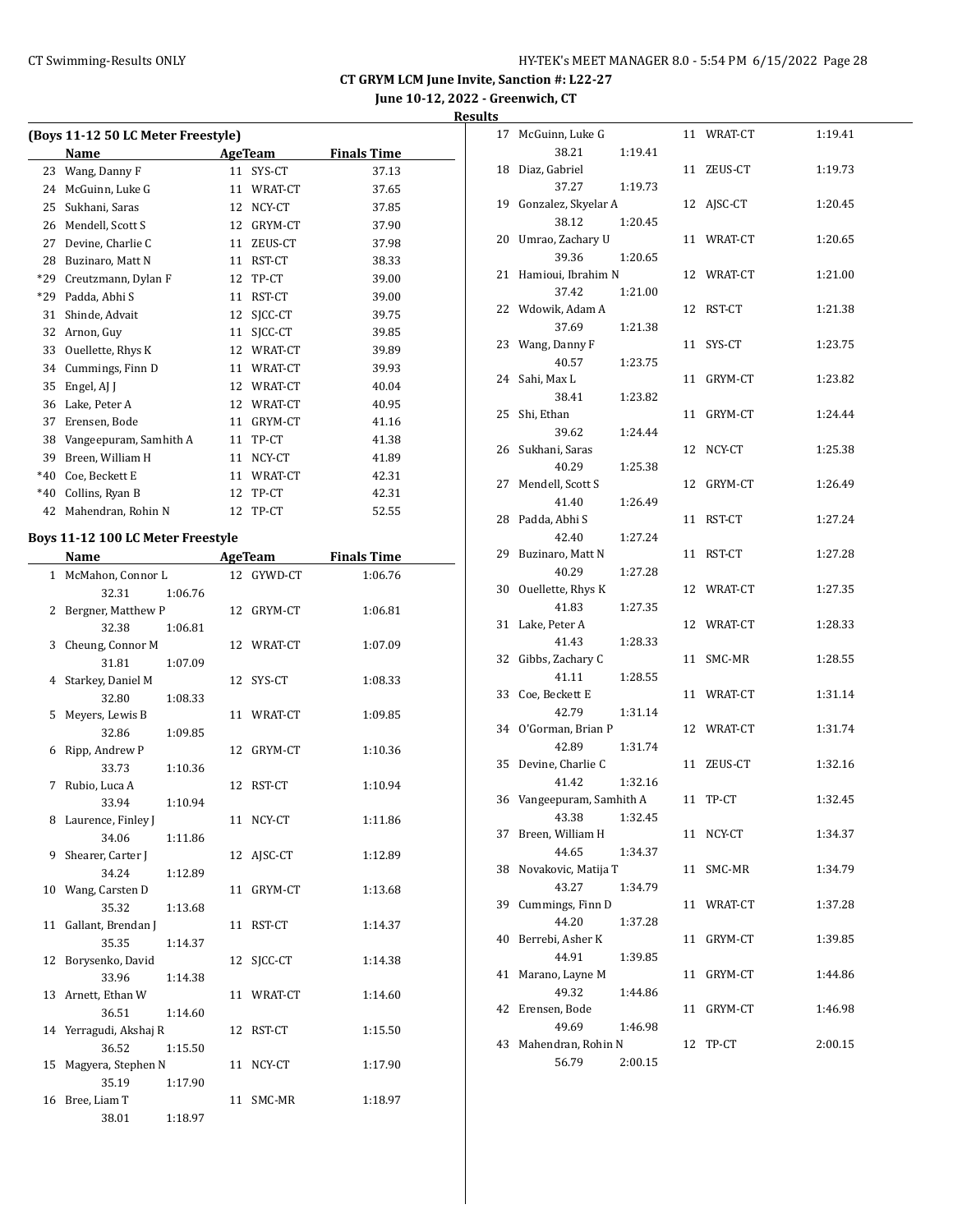**June 10-12, 2022 - Greenwich, CT**

**Results**

| Boys 11-12 50 LC Meter Backstroke |                                           |    |                              |                    |  |  |
|-----------------------------------|-------------------------------------------|----|------------------------------|--------------------|--|--|
|                                   | Name                                      |    | AgeTeam                      | <b>Finals Time</b> |  |  |
|                                   | 1 McMahon, Connor L                       |    | 12 GYWD-CT                   | 36.23              |  |  |
|                                   | 2 Bergner, Matthew P                      |    | 12 GRYM-CT                   | 36.77              |  |  |
| 3                                 | Meyers, Lewis B                           |    | 11 WRAT-CT                   | 37.71              |  |  |
|                                   | 4 Cheung, Connor M                        |    | 12 WRAT-CT                   | 38.50              |  |  |
| 5.                                | Yerragudi, Akshaj R                       |    | 12 RST-CT                    | 39.08              |  |  |
| 6                                 | Wang, Carsten D                           |    | 11 GRYM-CT                   | 40.06              |  |  |
| 7                                 | Zeitlin, Blake B                          |    | 11 SYS-CT                    | 40.07              |  |  |
| 8                                 | Magyera, Stephen N                        |    | 11 NCY-CT                    | 40.59              |  |  |
| 9                                 | Shi, Ethan                                |    | 11 GRYM-CT                   | 41.65              |  |  |
| 10                                | Sahi, Max L                               |    | 11 GRYM-CT                   | 42.20              |  |  |
| 11                                | Diaz, Gabriel                             |    | 11 ZEUS-CT                   | 42.82              |  |  |
| 12                                | Wang, Danny F                             |    | 11 SYS-CT                    | 43.19              |  |  |
| 13                                | Guzik, Jason W                            |    | 12 WRAT-CT                   | 43.70              |  |  |
| 14                                | Gallant, Brendan J                        |    | 11 RST-CT                    | 44.28              |  |  |
|                                   |                                           |    |                              | 44.42              |  |  |
| 15                                | Arnon, Guy                                |    | 11 SJCC-CT<br>11 WRAT-CT     | 44.68              |  |  |
|                                   | 16 Umrao, Zachary U                       |    |                              |                    |  |  |
|                                   | 17 Hamioui, Ibrahim N                     |    | 12 WRAT-CT                   | 44.83              |  |  |
| 18                                | Lake, Peter A                             |    | 12 WRAT-CT                   | 46.51              |  |  |
| 19                                | Wdowik, Adam A                            |    | 12 RST-CT                    | 46.88              |  |  |
| 20                                | Erensen, Bode                             |    | 11 GRYM-CT                   | 47.20              |  |  |
| 21                                | Mendell, Scott S                          |    | 12 GRYM-CT                   | 47.67              |  |  |
| 22                                | Sukhani, Saras                            |    | 12 NCY-CT                    | 47.86              |  |  |
| 23                                | Cummings, Finn D                          |    | 11 WRAT-CT                   | 48.55              |  |  |
| 24                                | Buzinaro, Matt N                          |    | 11 RST-CT                    | 48.95              |  |  |
| 25                                | Vangeepuram, Samhith A                    |    | 11 TP-CT                     | 49.39              |  |  |
| 26                                | Ouellette, Rhys K                         |    | 12 WRAT-CT                   | 49.42              |  |  |
|                                   | 27 Devine, Charlie C                      |    | 11 ZEUS-CT                   | 50.17              |  |  |
| 28                                | Breen, William H                          |    | 11 NCY-CT                    | 52.51              |  |  |
| 29                                | Shinde, Advait                            |    | 12 SJCC-CT                   | 52.59              |  |  |
| 30                                | Engel, AJ J                               |    | 12 WRAT-CT                   | 56.64              |  |  |
| 31                                | Mahendran, Rohin N                        |    | 12 TP-CT                     | 58.25              |  |  |
|                                   | <b>Boys 11-12 100 LC Meter Backstroke</b> |    |                              |                    |  |  |
|                                   |                                           |    |                              | <b>Finals Time</b> |  |  |
| $1 \quad$                         | Name                                      |    | <b>AgeTeam</b><br>12 GRYM-CT |                    |  |  |
|                                   | Bergner, Matthew P                        |    |                              | 1:19.72            |  |  |
|                                   | 38.36<br>1:19.72                          |    |                              |                    |  |  |
| 2                                 | Zeitlin, Blake B                          | 11 | SYS-CT                       | 1:22.76            |  |  |
|                                   | 40.70<br>1:22.76                          |    |                              |                    |  |  |
| 3                                 | Cheung, Connor M                          |    | 12 WRAT-CT                   | 1:23.15            |  |  |
|                                   | 40.74<br>1:23.15                          |    |                              |                    |  |  |
| 4                                 | Yerragudi, Akshaj R                       |    | 12 RST-CT                    | 1:24.20            |  |  |
|                                   | 40.72<br>1:24.20                          |    |                              |                    |  |  |
| 5                                 | Arnett, Ethan W                           |    | 11 WRAT-CT                   | 1:24.40            |  |  |
|                                   | 41.37<br>1:24.40                          |    |                              |                    |  |  |
|                                   | 6 Wang, Carsten D                         | 11 | GRYM-CT                      | 1:25.59            |  |  |
|                                   | 42.00<br>1:25.59                          |    |                              |                    |  |  |
| 7                                 | Ripp, Andrew P                            |    | 12 GRYM-CT                   | 1:26.75            |  |  |
|                                   | 42.92<br>1:26.75                          |    |                              |                    |  |  |
| 8                                 | Gallant, Brendan J                        | 11 | RST-CT                       | 1:26.78            |  |  |
|                                   | 42.90<br>1:26.78                          |    |                              |                    |  |  |
| 9                                 | Diaz, Gabriel                             | 11 | ZEUS-CT                      | 1:27.23            |  |  |
|                                   | 42.98<br>1:27.23                          |    |                              |                    |  |  |
|                                   | 10 Wang, Danny F                          | 11 | SYS-CT                       | 1:30.41            |  |  |
|                                   | 45.00<br>1:30.41                          |    |                              |                    |  |  |

| 11 | Guzik, Jason W     |         |    | 12 WRAT-CT | 1:30.60 |
|----|--------------------|---------|----|------------|---------|
|    | 44.99              | 1:30.60 |    |            |         |
| 12 | Sahi, Max L        |         | 11 | GRYM-CT    | 1:33.40 |
|    | 43.88              | 1:33.40 |    |            |         |
| 13 | Mendell, Scott S   |         | 12 | GRYM-CT    | 1:41.50 |
|    | 51.22              | 1:41.50 |    |            |         |
| 14 | Buzinaro, Matt N   |         | 11 | RST-CT     | 1:42.07 |
|    | 48.83              | 1:42.07 |    |            |         |
| 15 | Berrebi, Asher K   |         | 11 | GRYM-CT    | 1:57.26 |
|    | 54.73              | 1:57.26 |    |            |         |
| 16 | Mahendran, Rohin N |         | 12 | TP-CT      | 2:00.35 |
|    | O'Gorman, Brian P  |         |    | 12 WRAT-CT | DQ      |
|    | 52.20              | DO.     |    |            |         |

## **Boys 11-12 50 LC Meter Breaststroke**

|    | Name                   |    | AgeTeam    | <b>Finals Time</b> |
|----|------------------------|----|------------|--------------------|
| 1  | McMahon, Connor L      | 12 | GYWD-CT    | 39.10              |
| 2  | Rubio, Luca A          | 12 | RST-CT     | 41.65              |
| 3  | Bergner, Matthew P     | 12 | GRYM-CT    | 42.85              |
|    | 4 Guzik, Jason W       | 12 | WRAT-CT    | 43.96              |
| 5  | Wdowik, Adam A         | 12 | RST-CT     | 44.70              |
| 6  | Cheung, Connor M       |    | 12 WRAT-CT | 44.80              |
| 7  | Meyers, Lewis B        | 11 | WRAT-CT    | 45.39              |
| 8  | McGuinn, Luke G        | 11 | WRAT-CT    | 47.81              |
| 9  | Wang, Danny F          | 11 | SYS-CT     | 47.84              |
| 10 | Zeitlin, Blake B       | 11 | SYS-CT     | 48.09              |
| 11 | Shearer, Carter J      | 12 | AJSC-CT    | 48.22              |
| 12 | Diaz, Gabriel          | 11 | ZEUS-CT    | 48.36              |
| 13 | Arnett, Ethan W        | 11 | WRAT-CT    | 49.10              |
| 14 | Magyera, Stephen N     | 11 | NCY-CT     | 49.35              |
| 15 | Coe, Beckett E         | 11 | WRAT-CT    | 49.93              |
| 16 | Shi, Ethan             | 11 | GRYM-CT    | 50.55              |
| 17 | Sukhani, Saras         | 12 | NCY-CT     | 51.22              |
| 18 | Sahi, Max L            | 11 | GRYM-CT    | 51.27              |
| 19 | Gibbs, Zachary C       | 11 | SMC-MR     | 51.43              |
| 20 | Umrao, Zachary U       | 11 | WRAT-CT    | 51.89              |
| 21 | Lake, Peter A          |    | 12 WRAT-CT | 51.94              |
| 22 | O'Gorman, Brian P      |    | 12 WRAT-CT | 52.30              |
| 23 | Hamioui, Ibrahim N     |    | 12 WRAT-CT | 52.76              |
| 24 | Bree, Liam T           | 11 | SMC-MR     | 53.09              |
| 25 | Buzinaro, Matt N       | 11 | RST-CT     | 55.00              |
| 26 | Ouellette, Rhys K      | 12 | WRAT-CT    | 56.65              |
| 27 | Devine, Charlie C      | 11 | ZEUS-CT    | 57.26              |
| 28 | Erensen, Bode          | 11 | GRYM-CT    | 58.05              |
| 29 | Cummings, Finn D       | 11 | WRAT-CT    | 58.88              |
| 30 | Marano, Layne M        | 11 | GRYM-CT    | 59.10              |
| 31 | Vangeepuram, Samhith A | 11 | TP-CT      | 59.18              |
| 32 | Berrebi, Asher K       | 11 | GRYM-CT    | 1:00.45            |
| 33 | Padda. Abhi S          | 11 | RST-CT     | 1:01.76            |
| 34 | Breen, William H       | 11 | NCY-CT     | 1:03.54            |
|    |                        |    |            |                    |

## **Boys 11-12 100 LC Meter Breaststroke**

| Name                | AgeTeam    | <b>Finals Time</b> |
|---------------------|------------|--------------------|
| 1 McMahon, Connor L | 12 GYWD-CT | 1:27.10            |
| 1:27.10<br>41.74    |            |                    |
| 2 Starkey, Daniel M | 12 SYS-CT  | 1:31.68            |
| 43.89<br>1:31.68    |            |                    |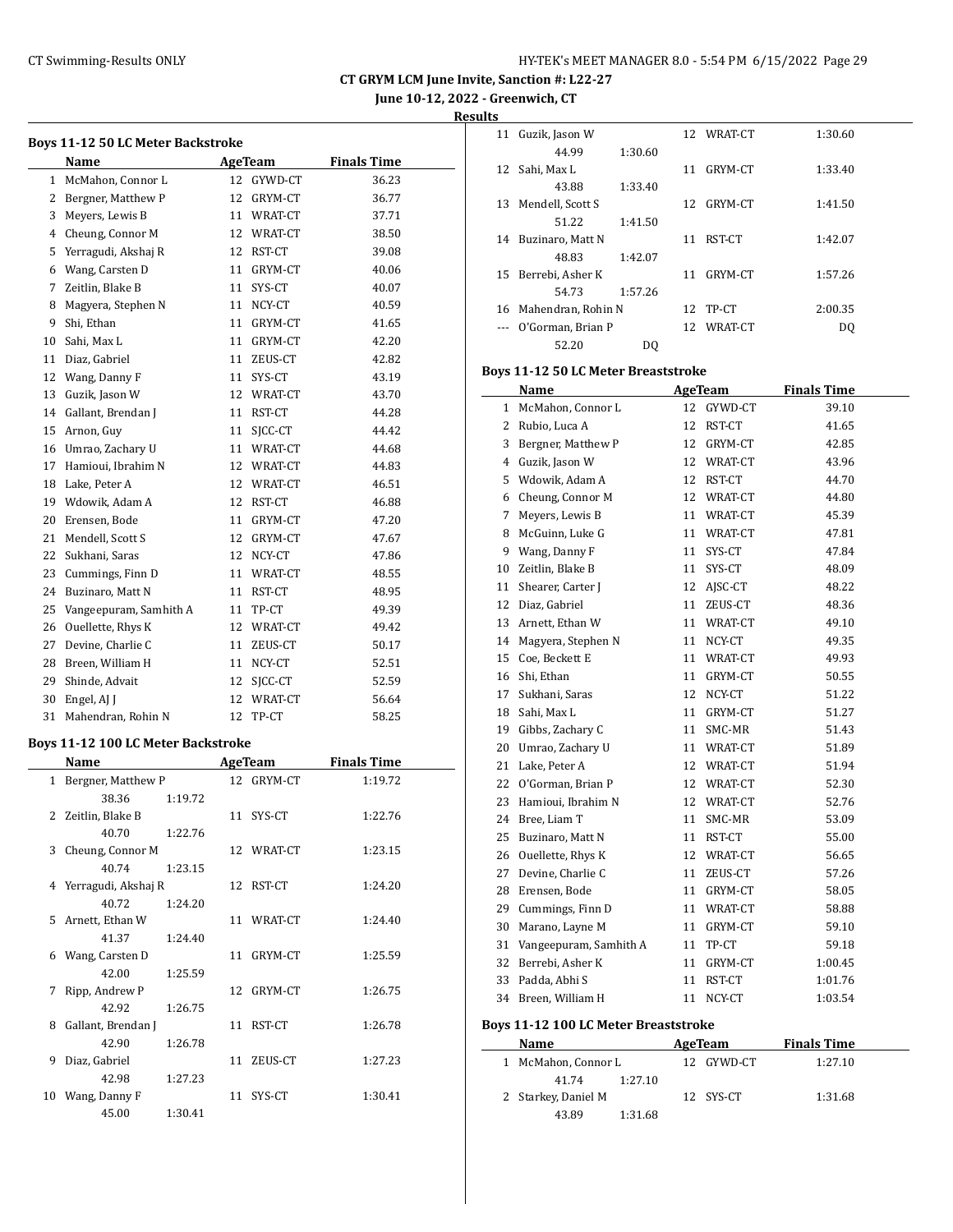**June 10-12, 2022 - Greenwich, CT Results**

|    | (Boys 11-12 100 LC Meter Breaststroke)<br>Name |         |    | AgeTeam    | <b>Finals Time</b> |  |  |
|----|------------------------------------------------|---------|----|------------|--------------------|--|--|
|    | 3 Rubio, Luca A                                |         |    | 12 RST-CT  | 1:32.35            |  |  |
|    | 44.29                                          |         |    |            |                    |  |  |
|    |                                                | 1:32.35 |    |            |                    |  |  |
|    | 4 McGovern, Patrick J                          |         |    | 12 NCY-CT  | 1:32.46            |  |  |
|    | 44.83                                          | 1:32.46 |    |            |                    |  |  |
| 5  | Bergner, Matthew P                             |         |    | 12 GRYM-CT | 1:33.16            |  |  |
|    | 45.38                                          | 1:33.16 |    |            |                    |  |  |
|    | 6 Ripp, Andrew P                               |         |    | 12 GRYM-CT | 1:38.07            |  |  |
|    | 47.20                                          | 1:38.07 |    |            |                    |  |  |
| 7  | McGuinn, Luke G                                |         |    | 11 WRAT-CT | 1:43.11            |  |  |
|    | 49.02                                          | 1:43.11 |    |            |                    |  |  |
| 8  | Coe, Beckett E                                 |         |    | 11 WRAT-CT | 1:46.52            |  |  |
|    | 51.51                                          | 1:46.52 |    |            |                    |  |  |
| 9  | Diaz, Gabriel                                  |         |    | 11 ZEUS-CT | 1:46.71            |  |  |
|    | 52.92                                          | 1:46.71 |    |            |                    |  |  |
| 10 | Shearer, Carter J                              |         |    | 12 AJSC-CT | 1:47.00            |  |  |
|    | 47.84                                          | 1:47.00 |    |            |                    |  |  |
|    | 11 Yanez, Agustin                              |         |    | 12 GRYM-CT | 1:47.03            |  |  |
|    | 51.39                                          | 1:47.03 |    |            |                    |  |  |
| 12 | Shi, Ethan                                     |         |    | 11 GRYM-CT | 1:51.59            |  |  |
|    | 53.64                                          | 1:51.59 |    |            |                    |  |  |
|    | 13 Mendell, Scott S                            |         |    | 12 GRYM-CT | 1:53.57            |  |  |
|    | 53.81                                          | 1:53.57 |    |            |                    |  |  |
|    | 15 Sahi, Max L                                 |         |    | 11 GRYM-CT | 1:55.38            |  |  |
|    | 52.12                                          | 1:55.38 |    |            |                    |  |  |
|    | 16 Creutzmann, Dylan F                         |         |    | 12 TP-CT   | 1:56.47            |  |  |
|    | 55.40                                          | 1:56.47 |    |            |                    |  |  |
| 17 | Buzinaro, Matt N                               |         |    | 11 RST-CT  | 1:56.55            |  |  |
|    | 55.20                                          | 1:56.55 |    |            |                    |  |  |
| 18 | Arnon, Guy                                     |         |    | 11 SJCC-CT | 2:01.88            |  |  |
|    | 58.54                                          | 2:01.88 |    |            |                    |  |  |
| 19 | Marano, Layne M                                |         |    | 11 GRYM-CT | 2:06.64            |  |  |
|    | 1:05.02                                        | 2:06.64 |    |            |                    |  |  |
|    | 20 Cummings, Finn D                            |         |    | 11 WRAT-CT | 2:06.88            |  |  |
|    | 1:01.02                                        | 2:06.88 |    |            |                    |  |  |
|    | 21 Collins, Ryan B                             |         |    | 12 TP-CT   | 2:08.64            |  |  |
|    | 59.35                                          | 2:08.64 |    |            |                    |  |  |
|    | 22 Padda, Abhi S                               |         |    | 11 RST-CT  | 2:09.03            |  |  |
|    | 1:03.03                                        | 2:09.03 |    |            |                    |  |  |
|    | 23 Erensen, Bode                               |         |    | 11 GRYM-CT | 2:09.64            |  |  |
|    | 1:02.32                                        | 2:09.64 |    |            |                    |  |  |
| 24 | Devine, Charlie C                              |         | 11 | ZEUS-CT    | 2:11.63            |  |  |
|    | 1:00.88                                        | 2:11.63 |    |            |                    |  |  |
| 25 | Mahendran, Rohin N                             |         | 12 | TP-CT      | 2:14.56            |  |  |
|    | 1:04.75                                        | 2:14.56 |    |            |                    |  |  |
| 14 | Sukhani, Saras                                 |         | 12 | NCY-CT     | DQ                 |  |  |
|    | 53.35                                          | DQ      |    |            |                    |  |  |

## **Boys 11-12 50 LC Meter Butterfly**

| <b>Name</b>           |    | AgeTeam    | <b>Finals Time</b> |
|-----------------------|----|------------|--------------------|
| 1 McMahon, Connor L   |    | 12 GYWD-CT | 35.59              |
| 2 Ripp, Andrew P      |    | 12 GRYM-CT | 36.25              |
| 3 Meyers, Lewis B     | 11 | WRAT-CT    | 36.31              |
| 4 Starkey, Daniel M   |    | 12 SYS-CT  | 36.65              |
| 5 Yerragudi, Akshaj R |    | 12 RST-CT  | 36.76              |
| 6 Hamioui, Ibrahim N  | 12 | WRAT-CT    | 39.03              |

|              | 44.79<br>1:34.07                  |    |                |                    |  |
|--------------|-----------------------------------|----|----------------|--------------------|--|
| 6            | Laurence, Finley J                | 11 | NCY-CT         | 1:34.07            |  |
|              | 43.89<br>1:33.40                  |    |                |                    |  |
| 5            | Yerragudi, Akshaj R               | 12 | RST-CT         | 1:33.40            |  |
|              | 40.88<br>1:24.81                  |    |                |                    |  |
| 4            | Starkey, Daniel M                 | 12 | SYS-CT         | 1:24.81            |  |
|              | 40.31<br>1:23.02                  |    |                |                    |  |
| 3            | Meyers, Lewis B                   | 11 | WRAT-CT        | 1:23.02            |  |
|              | 37.68<br>1:20.96                  |    |                |                    |  |
| 2            | Ripp, Andrew P                    | 12 | GRYM-CT        | 1:20.96            |  |
|              | 35.77<br>1:15.64                  |    |                |                    |  |
| $\mathbf{1}$ | Bergner, Matthew P                | 12 | GRYM-CT        | 1:15.64            |  |
|              | Name                              |    | <b>AgeTeam</b> | <b>Finals Time</b> |  |
|              |                                   |    |                |                    |  |
|              | Boys 11-12 100 LC Meter Butterfly |    |                |                    |  |
| ---          | Mahendran, Rohin N                |    | 12 TP-CT       | DQ                 |  |
| ---          | Erensen, Bode                     |    | 11 GRYM-CT     | DQ                 |  |
| 21           | Marano, Layne M                   |    | 11 GRYM-CT     | 54.54              |  |
| 20           | Padda, Abhi S                     |    | 11 RST-CT      | 53.56              |  |
| 19           | Devine, Charlie C                 |    | 11 ZEUS-CT     | 53.31              |  |
| 18           | Breen, William H                  |    | 11 NCY-CT      | 51.85              |  |
| 17           | Gallant, Brendan J                |    | 11 RST-CT      | 50.44              |  |
| 16           | Ouellette, Rhys K                 |    | 12 WRAT-CT     | 50.34              |  |
| 15           | Bree, Liam T                      |    | 11 SMC-MR      | 48.75              |  |
| 14           | Mendell, Scott S                  |    | 12 GRYM-CT     | 47.20              |  |
| 13           | Cummings, Finn D                  |    | 11 WRAT-CT     | 45.68              |  |
| 12           | Novakovic, Matija T               |    | 11 SMC-MR      | 44.91              |  |
| 11           | Lake, Peter A                     |    | 12 WRAT-CT     | 44.55              |  |
| 10           | Shi, Ethan                        |    | 11 GRYM-CT     | 42.77              |  |
| 9            | Laurence, Finley J                |    | 11 NCY-CT      | 39.53              |  |
| 8            | Magyera, Stephen N                | 11 | NCY-CT         | 39.26              |  |
| 7            | Wang, Carsten D                   |    | 11 GRYM-CT     | 39.07              |  |
|              |                                   |    |                |                    |  |

|    | Name               |         | <b>AgeTeam</b> | <b>Finals Time</b> |  |
|----|--------------------|---------|----------------|--------------------|--|
| 1  | Yanez, Bauti       |         | 12 GRYM-CT     | 2:27.79            |  |
|    | 34.75              | 1:13.04 | 1:52.66        | 2:27.79            |  |
| 2  | Starkey, Daniel M  |         | 12 SYS-CT      | 2:29.80            |  |
|    | 35.16              |         | 1:52.85        | 2:29.80            |  |
| 3  | Guzik, Jason W     |         | 12 WRAT-CT     | 2:32.72            |  |
|    | 36.10              | 1:15.95 | 1:56.10        | 2:32.72            |  |
| 4  | Cheung, Connor M   |         | 12 WRAT-CT     | 2:32.80            |  |
|    | 33.55              | 1:14.15 | 1:54.77        | 2:32.80            |  |
| 5. | Laurence, Finley J |         | 11 NCY-CT      | 2:35.27            |  |
|    | 37.18              | 1:17.60 | 1:57.00        | 2:35.27            |  |
| 6  | Ovares, Julian D   |         | 10 ZEUS-CT     | 2:39.22            |  |
|    | 37.21              | 1:18.54 | 2:00.22        | 2:39.22            |  |
|    | Wang, Carsten D    |         | 11 GRYM-CT     | 2:39.67            |  |
|    | 34.81              | 1:16.02 | 1:57.91        | 2:39.67            |  |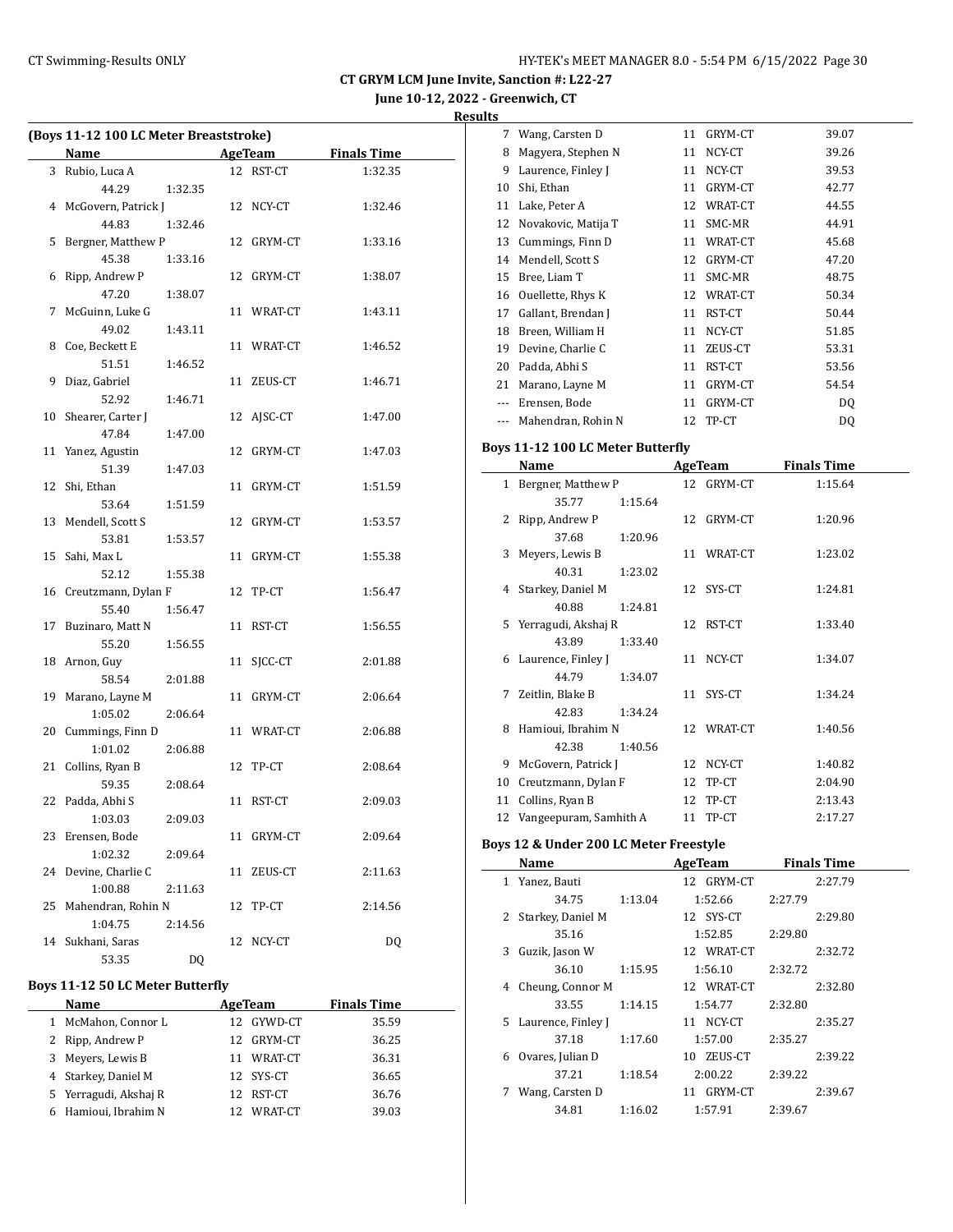**June 10-12, 2022 - Greenwich, CT**

#### **Results**

| (Boys 12 & Under 200 LC Meter Freestyle) |                        |         |              |         |                    |  |
|------------------------------------------|------------------------|---------|--------------|---------|--------------------|--|
|                                          | Name                   |         | AgeTeam      |         | <b>Finals Time</b> |  |
| 8                                        | Rubio, Luca A          |         | 12 RST-CT    |         | 2:40.06            |  |
|                                          | 37.09                  | 1:18.40 | 1:59.74      | 2:40.06 |                    |  |
| 9                                        | Zeitlin, Blake B       |         | 11 SYS-CT    |         | 2:40.20            |  |
|                                          | 37.03                  | 1:18.30 | 2:00.10      | 2:40.20 |                    |  |
| 10                                       | Borysenko, David       |         | 12 SJCC-CT   |         | 2:45.30            |  |
|                                          | 35.38                  | 1:16.81 | 2:01.39      | 2:45.30 |                    |  |
| 11                                       | Gallant, Brendan J     |         | 11 RST-CT    |         | 2:46.94            |  |
|                                          | 37.62                  | 1:20.85 | 2:04.08      | 2:46.94 |                    |  |
| 12                                       | Pfrommer, Brayden D    |         | 10 SYS-CT    |         | 2:47.11            |  |
|                                          | 38.15                  | 1:20.88 | 2:05.33      | 2:47.11 |                    |  |
| 13                                       | Diaz, Gabriel          |         | 11 ZEUS-CT   |         | 2:49.76            |  |
|                                          | 38.03                  | 1:20.98 | 2:05.71      | 2:49.76 |                    |  |
| 14                                       | Constandaki, Daniel E  |         | 10 NCY-CT    |         | 2:53.24            |  |
|                                          | 40.80                  | 1:26.54 | 2:10.69      | 2:53.24 |                    |  |
| 15                                       | Cheung, Spencer R      |         | 10 WRAT-CT   |         | 2:54.39            |  |
|                                          | 38.24                  | 1:24.96 | 2:10.36      | 2:54.39 |                    |  |
| 16                                       | McGuinn, Luke G        |         | 11 WRAT-CT   |         | 3:00.05            |  |
|                                          | 38.22                  | 1:23.98 | 2:13.97      | 3:00.05 |                    |  |
| 17                                       | Magyera, Stephen N     |         | 11 NCY-CT    |         | 3:01.13            |  |
|                                          | 37.21                  | 1:22.11 | 2:12.19      | 3:01.13 |                    |  |
| 18                                       | Fryc, Adrian           |         | 10 ZEUS-CT   |         | 3:02.17            |  |
|                                          | 40.03                  | 1:26.10 | 2:15.56      | 3:02.17 |                    |  |
| 19                                       | Umrao, Zachary U       |         | 11 WRAT-CT   |         | 3:05.45            |  |
|                                          | 43.63                  | 1:30.86 | 2:20.39      | 3:05.45 |                    |  |
| 20                                       | Eannotti, Hunter X     |         | 9 RST-CT     |         | 3:05.62            |  |
|                                          | 40.85                  | 1:28.80 | 2:19.17      | 3:05.62 |                    |  |
| 21                                       | Ouellette, Rhys K      |         | 12 WRAT-CT   |         | 3:06.26            |  |
|                                          | 42.51                  | 1:29.65 | 2:19.92      | 3:06.26 |                    |  |
| 22                                       | Wang, Danny F          |         | SYS-CT<br>11 |         | 3:07.09            |  |
| 23                                       | Su, Aidan Z            |         | 10 SYS-CT    |         | 3:08.16            |  |
|                                          | 40.32                  | 1:29.53 | 2:20.02      | 3:08.16 |                    |  |
| 24                                       | Coe, Beckett E         |         | 11 WRAT-CT   |         | 3:13.16            |  |
|                                          | 43.52                  | 1:33.78 | 2:25.29      | 3:13.16 |                    |  |
| 25                                       | Padda, Abhi S          |         | 11 RST-CT    |         | 3:14.72            |  |
|                                          | 44.49                  | 1:35.86 | 2:27.21      | 3:14.72 |                    |  |
| 26                                       | Lake, Peter A          |         | 12 WRAT-CT   |         | 3:14.89            |  |
|                                          | 43.42                  | 1:34.54 | 2:27.60      | 3:14.89 |                    |  |
| 27                                       | Breen, William H       |         | 11 NCY-CT    |         | 3:22.99            |  |
|                                          | 45.17                  | 1:37.66 | 2:32.16      | 3:22.99 |                    |  |
| 28                                       | Engel, AJ J            |         | 12 WRAT-CT   |         | 3:25.95            |  |
|                                          | 45.19                  | 3:25.95 |              |         |                    |  |
| 29                                       | Wdowik, Adam A         |         | 12 RST-CT    |         |                    |  |
|                                          |                        |         |              |         | 3:26.16            |  |
|                                          | 40.07<br>Kos, Andrew M | 1:33.87 | 3:26.16      |         |                    |  |
| 30                                       |                        |         | 10 NCY-CT    |         | 3:26.66            |  |
|                                          | 44.97                  | 1:38.23 | 2:35.39      | 3:26.66 |                    |  |
| 31                                       | Rubio, Matteo          |         | 8 RST-CT     |         | 3:27.48            |  |
|                                          | 46.91                  |         | 2:39.61      | 3:27.48 |                    |  |
| 32                                       | Marano, Layne M        |         | 11 GRYM-CT   |         | 3:44.54            |  |
|                                          | 49.20                  |         | 2:47.97      | 3:44.54 |                    |  |
| 33                                       | Kinsman, Dougie B      |         | 10 RST-CT    |         | 4:00.23            |  |
|                                          | 50.01                  | 4:00.23 |              |         |                    |  |
| 34                                       | Whitehead, Connor F    |         | 7 RST-CT     |         | 4:11.30            |  |
|                                          | 55.64                  | 2:01.35 | 3:09.51      | 4:11.30 |                    |  |

|              | Boys 12 & Under 400 LC Meter Freestyle |         |            |         |                    |
|--------------|----------------------------------------|---------|------------|---------|--------------------|
|              | <b>Name</b>                            |         | AgeTeam    |         | <b>Finals Time</b> |
| $\mathbf{1}$ | McMahon, Connor L                      |         | 12 GYWD-CT |         | 5:27.30            |
|              | 34.42                                  | 1:14.00 | 1:56.29    | 2:38.76 |                    |
|              | 3:21.95                                | 4:04.24 | 4:47.71    | 5:27.30 |                    |
| 2            | McGovern, Patrick J                    |         | 12 NCY-CT  |         | 5:29.08            |
|              | 37.56                                  | 1:19.60 | 2:02.81    | 2:44.56 |                    |
|              | 3:28.36                                | 4:09.62 | 4:51.89    | 5:29.08 |                    |
|              | 3 Guzik, Jason W                       |         | 12 WRAT-CT |         | 5:31.28            |
|              | 38.20                                  | 1:19.51 | 2:03.53    | 2:45.43 |                    |
|              | 3:29.33                                | 4:11.50 | 4:54.49    | 5:31.28 |                    |
| 4            | Arnett, Ethan W                        |         | 11 WRAT-CT |         | 5:35.36            |
|              | 38.66                                  | 1:21.59 | 2:05.41    | 2:48.52 |                    |
|              | 3:32.75                                | 4:16.11 | 4:57.83    | 5:35.36 |                    |
|              | 5 Ovares, Julian D                     |         | 10 ZEUS-CT |         | 5:38.92            |
|              | 38.97                                  | 1:20.99 | 2:05.35    | 2:48.03 |                    |
|              | 3:32.27                                | 4:14.88 | 4:57.88    | 5:38.92 |                    |
| 6            | Rubio, Luca A                          |         | 12 RST-CT  |         | 5:39.58            |
|              | 37.99                                  | 1:22.53 | 2:06.52    | 2:50.08 |                    |
|              | 3:33.62                                | 4:17.43 | 4:59.87    | 5:39.58 |                    |
| 7            | Yerragudi, Akshaj R                    |         | 12 RST-CT  |         | 5:41.72            |
|              | 38.27                                  | 1:22.09 | 2:06.88    | 2:50.37 |                    |
|              | 3:34.23                                | 4:18.20 | 5:01.40    | 5:41.72 |                    |
| 8            | Magyera, Stephen N                     |         | 11 NCY-CT  |         | 6:41.90            |
|              | 40.81                                  | 1:28.78 | 2:21.00    | 3:12.94 |                    |
|              | 4:06.91                                | 4:59.94 | 5:53.59    | 6:41.90 |                    |
| 9            | Padda, Abhi S                          |         | 11 RST-CT  |         | 6:53.84            |
|              | 44.65                                  | 1:35.52 | 2:30.24    | 3:22.23 |                    |
|              | 4:17.60                                | 5:10.18 | 6:05.30    | 6:53.84 |                    |
|              | Boys 12 & Under 200 LC Meter IM        |         |            |         |                    |
|              | <b>Name</b>                            |         | AgeTeam    |         | <b>Finals Time</b> |
| $\mathbf{1}$ | Starkey, Daniel M                      |         | 12 SYS-CT  |         | 2:51.46            |
|              | 39.17                                  | 1:23.07 | 2:14.17    | 2:51.46 |                    |
| 2            | Rubio, Luca A                          |         | 12 RST-CT  |         | 2:55.96            |
|              | 38.66                                  | 1:25.37 | 2:15.81    | 2:55.96 |                    |
| 3            | Guzik, Jason W                         |         | 12 WRAT-CT |         | 2:59.13            |
|              | 41.14                                  | 1:30.61 | 2:21.55    | 2:59.13 |                    |
| 4            | Zeitlin, Blake B                       |         | 11 SYS-CT  |         | 2:59.85            |
|              | 41.90                                  | 1:24.97 | 2:20.96    | 2:59.85 |                    |
| 5            | Laurence, Finley J                     |         | 11 NCY-CT  |         | 3:04.07            |
|              | 41.77                                  | 1:28.32 | 2:26.45    | 3:04.07 |                    |
|              | 6 Ovares, Julian D                     |         | 10 ZEUS-CT |         | 3:06.69            |
|              | 45.45                                  | 1:31.72 | 2:27.63    | 3:06.69 |                    |
| 7            | Wdowik, Adam A                         |         | 12 RST-CT  |         | 3:22.38            |

43.17 1:33.95 2:36.27 3:22.38 8 McGuinn, Luke G 11 WRAT-CT 3:25.50 44.94 1:36.14 2:36.93 3:25.50 9 Sukhani, Saras 12 NCY-CT 3:29.32

10 Kelley, Liam T 10 WRAT-CT 3:29.43 47.54 1:37.38 2:41.70 3:29.43 11 Umrao, Zachary U 11 WRAT-CT 3:31.60 50.00 1:41.49 2:46.41 3:31.60 12 Coe, Beckett E 11 WRAT-CT 3:36.21

2:43.82 1:41.83 3:29.32

2:48.67 1:50.08 3:36.21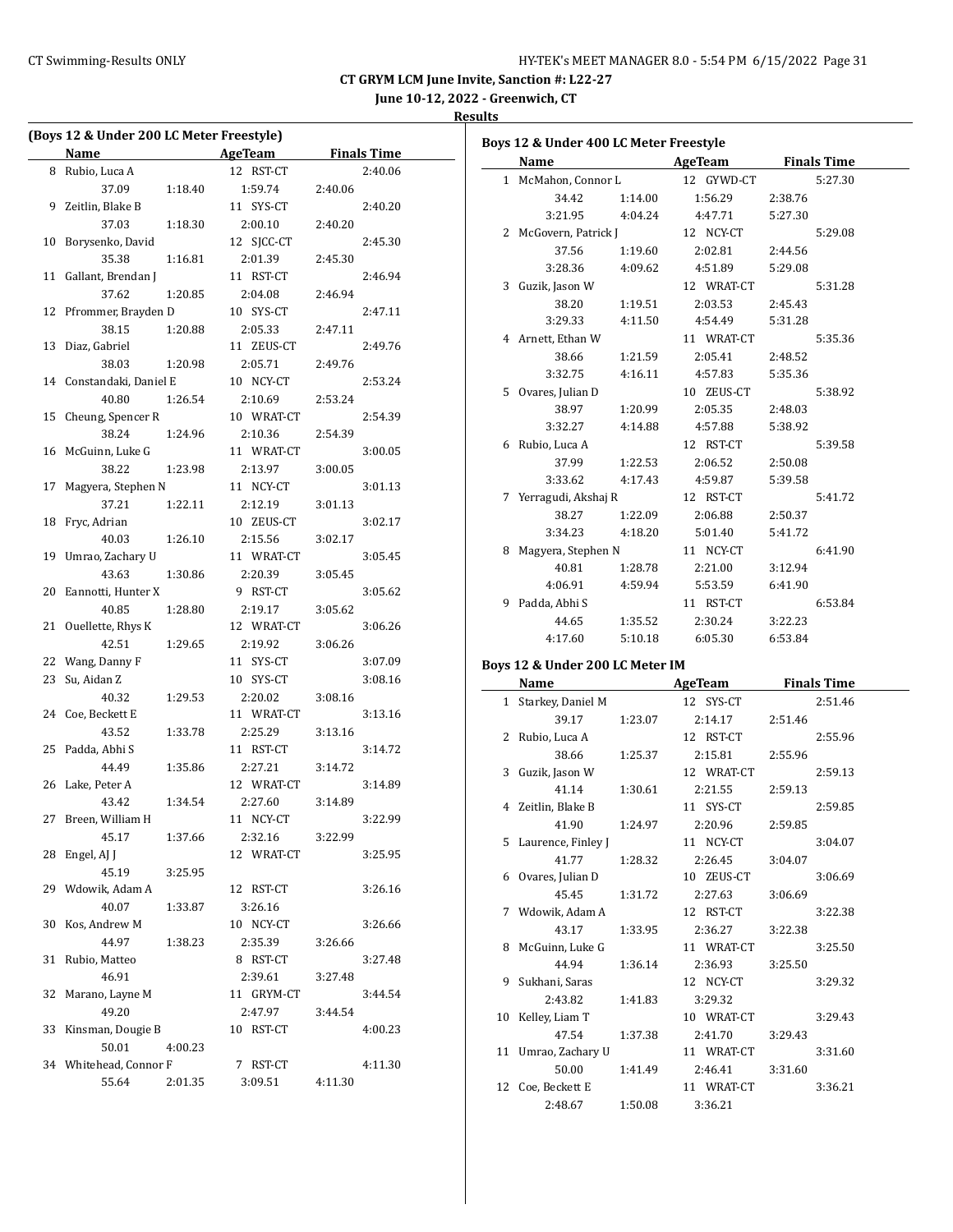# CT Swimming-Results ONLY **CONCER 8.0 - 5:54 PM 6/15/2022** Page 32

**CT GRYM LCM June Invite, Sanction #: L22-27 June 10-12, 2022 - Greenwich, CT**

**Results**

| (Boys 12 & Under 200 LC Meter IM) |                                      |    |                   |                    |  |  |
|-----------------------------------|--------------------------------------|----|-------------------|--------------------|--|--|
|                                   | Name                                 |    | <b>AgeTeam</b>    | <b>Finals Time</b> |  |  |
| 13                                | Novakovic, Matija T                  |    | 11 SMC-MR         | 3:46.68            |  |  |
|                                   | 48.04<br>1:43.46                     |    | 2:52.07           | 3:46.68            |  |  |
|                                   | 14 Vangeepuram, Samhith A            |    | 11 TP-CT          | 3:52.37            |  |  |
|                                   | 56.26<br>1:52.86                     |    | 3:03.74           | 3:52.37            |  |  |
|                                   | Boys 13 & Over 50 LC Meter Freestyle |    |                   |                    |  |  |
|                                   | Name                                 |    | AgeTeam           | <b>Finals Time</b> |  |  |
|                                   | 1 Kvashchuk, Mike                    |    | 16 ZEUS-CT        | 25.36              |  |  |
|                                   | 2 Bucaria, Aiden                     |    | 16 GYWD-CT        | 25.59              |  |  |
| 3                                 | Twiss, Riley T                       |    | 17 WRAT-CT        | 25.69              |  |  |
| 4                                 | Platonov, Mark A                     |    | 17 WRAT-CT        | 26.05              |  |  |
| 5                                 | Mascarinas, Deacon J                 |    | 16 NCY-CT         | 26.07              |  |  |
|                                   | 6 Steward, Ben H                     |    | 17 WRAT-CT        | 26.18              |  |  |
|                                   | 7 Flores, Kris S                     |    | 15 ZEUS-CT        | 26.19              |  |  |
|                                   | 8 Anbar, Kalen                       |    | 17 NCY-CT         | 26.20              |  |  |
|                                   | 9 Alford, Blake E                    |    | 19 ZEUS-CT        | 26.24              |  |  |
|                                   | 10 Leite, Marcelo                    |    | 19 ZEUS-CT        | 26.45              |  |  |
|                                   | 11 Berkowitz, Andrew M               |    | 16 WRAT-CT        | 26.49              |  |  |
|                                   | 12 Flakstad, Felix T                 |    | 15 GYWD-CT        | 26.76              |  |  |
| 13                                | Jee, Ryan M                          |    | 18 GYWD-CT        | 26.79              |  |  |
|                                   | 14 Rosseel, John G                   | 17 | NCY-CT            | 26.80              |  |  |
|                                   | 15 Cohen, Aiden G                    | 17 | SYS-CT            | 26.84              |  |  |
| 16                                | Tanksley, Josh J                     |    | 16 WRAT-CT        | 26.85              |  |  |
|                                   | 17 Wu, Justin J                      |    | 17 WRAT-CT        | 26.88              |  |  |
| 18                                | Ivanov, Michael A                    |    | 15 WRAT-CT        | 26.98              |  |  |
| 19                                | Collette, Jacob E                    |    | 16 AJSC-CT        | 27.09              |  |  |
| 20                                | Gerner, Ethan M                      |    | 16 NCY-CT         | 27.26              |  |  |
| 21                                | Malionek, Brayden R                  |    | 16 SMC-MR         | 27.33              |  |  |
| 22                                | King, Timmy S                        |    | 15 WRAT-CT        | 27.43              |  |  |
| *23                               | Domack, Kevin                        |    | 17 RST-CT         | 27.45              |  |  |
| $*23$                             | Rubio, Giancarlo R                   |    | 13 RST-CT         | 27.45              |  |  |
| 25                                | Burdzicki, Patrick D                 |    | 17 ZEUS-CT        | 27.62              |  |  |
| 26                                | Tagliarini, Tyler V                  |    | 14 SYS-CT         | 27.73              |  |  |
|                                   | 27 Carr, Oliver S                    |    | 14 NCY-CT         | 27.84              |  |  |
| 28                                | Ripp, Evan C                         |    | 13 GRYM-CT        | 27.86              |  |  |
| 29                                | Hutchinson, Hugh F                   |    | 18 WRAT-CT        | 27.89              |  |  |
| 30                                | Leahy, Brendan J                     |    | 14 WRAT-CT        | 27.98              |  |  |
| *31                               | Sohng, Xander D                      | 13 | SMC-MR            | 28.04              |  |  |
| *31                               | Lu, Devin                            | 14 | SYS-CT            | 28.04              |  |  |
| 33                                | Kirberger, Brendan D                 | 15 | RST-CT            | 28.07              |  |  |
| 34                                | Reynolds, Chase                      | 15 | TP-CT             | 28.09              |  |  |
| 35                                | Sichtnik, Daniel*                    |    |                   | 28.19              |  |  |
|                                   | Johnsen, Darrien K                   | 15 | GYWD-CT           |                    |  |  |
| 36                                |                                      | 18 | $\texttt{SMC-MR}$ | 28.21              |  |  |
| 37                                | Nadel, Charlie H                     | 23 | WRAT-CT           | 28.42              |  |  |
| *38                               | Meehan, Peter                        | 17 | WRAT-CT           | 28.52              |  |  |
| *38                               | Quiroga, Favian X                    | 16 | ZEUS-CT           | 28.52              |  |  |
| *40                               | Vangeepuram, SriHarsha A             | 17 | TP-CT             | 28.56              |  |  |
| $*40$                             | Delong, David D                      | 14 | NCY-CT            | 28.56              |  |  |
| 42                                | Sanchez, Stingray                    | 13 | WRAT-CT           | 28.65              |  |  |
| 43                                | Kim, Jason T                         | 15 | RST-CT            | 28.73              |  |  |
| 44                                | Levine, Ben I                        | 17 | GRYM-CT           | 28.81              |  |  |
| 45                                | Bolgov, Vasiliy                      | 15 | UN-CT             | 28.85              |  |  |
| 46                                | Slippen, Grant H                     | 15 | WRAT-CT           | 28.88              |  |  |
| 47                                | Hite, Alex J                         | 14 | RST-CT            | 28.90              |  |  |
| 48                                | Greiner, Finn C                      | 15 | NCY-CT            | 28.92              |  |  |
|                                   |                                      |    |                   |                    |  |  |

| 49    | Belpedio, Michael C        | 16 | WRAT-CT    | 29.05 |
|-------|----------------------------|----|------------|-------|
| 50    | Isacson, Jacob D           | 14 | SYS-CT     | 29.11 |
| 51    | Zemlevskiy, Georgiy A      | 16 | SHKS-CT    | 29.12 |
| 52    | McHugh, Jack A             | 14 | RST-CT     | 29.16 |
| $*53$ | Mora, Noah D               | 13 | ZEUS-CT    | 29.30 |
| *53   | Mora, Nico                 | 15 | ZEUS-CT    | 29.30 |
| 55    | Shemiako, Maks V           |    | 14 PSDY-CT | 29.32 |
| 56    | McCall, Jonathan G         | 13 | SMC-MR     | 29.34 |
| 57    | Carlson, Blake D           |    | 13 WRAT-CT | 29.50 |
| 58    | Broderick, Hunter T        | 13 | ZEUS-CT    | 29.54 |
| 59    | Lake, Thomas C             |    | 14 WRAT-CT | 29.56 |
| 60    | Jones, Parker K            | 15 | SYS-CT     | 29.60 |
| 61    | Cheng, Jeffrey             | 14 | SYS-CT     | 29.77 |
| 62    | Gomez, Justin              | 18 | WRAT-CT    | 29.94 |
| 63    | Ramos Jr, Danny            | 15 | ZEUS-CT    | 30.17 |
| 64    | Riccobono, Max D           | 14 | ZEUS-CT    | 30.21 |
| 65    | Asuncion, Addie H          | 15 | ZEUS-CT    | 30.46 |
| 66    | Harvey, Max A              | 14 | GRYM-CT    | 30.54 |
| 67    | Cunniffe, Finn             | 17 | ZEUS-CT    | 30.67 |
| 68    | Sarkar, Soham <sup>*</sup> | 13 | TP-CT      | 30.77 |
| 69    | Gomes, Daniel              | 16 | TP-CT      | 30.80 |
| 70    | Keller, Reed T             | 13 | GRYM-CT    | 30.85 |
| 71    | Moran, Kieran M            | 13 | GRYM-CT    | 30.97 |
| 72    | Colligan, Shane P          | 14 | RST-CT     | 31.06 |
| 73    | Wang, Andy                 | 13 | SYS-CT     | 31.24 |
| 74    | McLarty, Andrew B          | 16 | SYS-CT     | 31.30 |
| 75    | Alves, Felipe D            | 15 | ORCA-CT    | 31.71 |
| 76    | Fraser, Nick J             | 17 | SMC-MR     | 31.78 |
| 77    | Mitican, Nicolas P         | 13 | ZEUS-CT    | 31.82 |
| 78    | Kyy, Alex N                | 15 | TP-CT      | 32.02 |
| 79    | Gagliardi, Roman R         | 13 | PSDY-CT    | 32.11 |
| 80    | Natlo, Brendan W           | 13 | ZEUS-CT    | 32.61 |
| 81    | Amrani, Eliass             | 15 | SHKS-CT    | 32.77 |
| 82    | Robredo, Martin            | 13 | GYWD-CT    | 32.91 |
| 83    | Agor, Jesse C              | 14 | SMC-MR     | 32.93 |
| 84    | Ettinger, Michael T        | 13 | NCY-CT     | 32.96 |
| 85    | El Hattab, Rayan A         | 13 | NCY-CT     | 33.28 |
| 86    | Barone, Chase W            | 14 | SYS-CT     | 33.41 |
| 87    | Sohanpal, Angad            | 14 | ORCA-CT    | 34.00 |
| 88    | Murphy, Evan J             | 15 | AJSC-CT    | 34.43 |
| 89    | Papaioannou, George F      | 14 | GRYM-CT    | 34.74 |
| 90    | Reinoso, Sebastian J       | 13 | ZEUS-CT    | 35.04 |
| 91    | O'Connor, Nate R           | 13 | SMC-MR     | 36.60 |
| 92    | Egan, Sean P               | 13 | NCY-CT     | 40.61 |
| 93    | Kagtada, Ayan              | 13 | RST-CT     | 41.07 |
| 94    | Turner, Kalen Q            | 13 | AJSC-CT    | 55.83 |
| ---   | Foster, Cameron K          | 14 | SYS-CT     | DQ    |

## **Boys 13 & Over 100 LC Meter Freestyle**

|   | Name             |       |    | AgeTeam | <b>Finals Time</b> |  |
|---|------------------|-------|----|---------|--------------------|--|
|   | 1 Twiss, Riley T |       | 17 | WRAT-CT | 54.98              |  |
|   | 26.89            | 54.98 |    |         |                    |  |
|   | 2 Herrmann, Rian |       | 17 | ZEUS-CT | 55.43              |  |
|   | 26.98            | 55.43 |    |         |                    |  |
| 3 | Alford, Blake E  |       | 19 | ZEUS-CT | 56.66              |  |
|   | 27.34            | 56.66 |    |         |                    |  |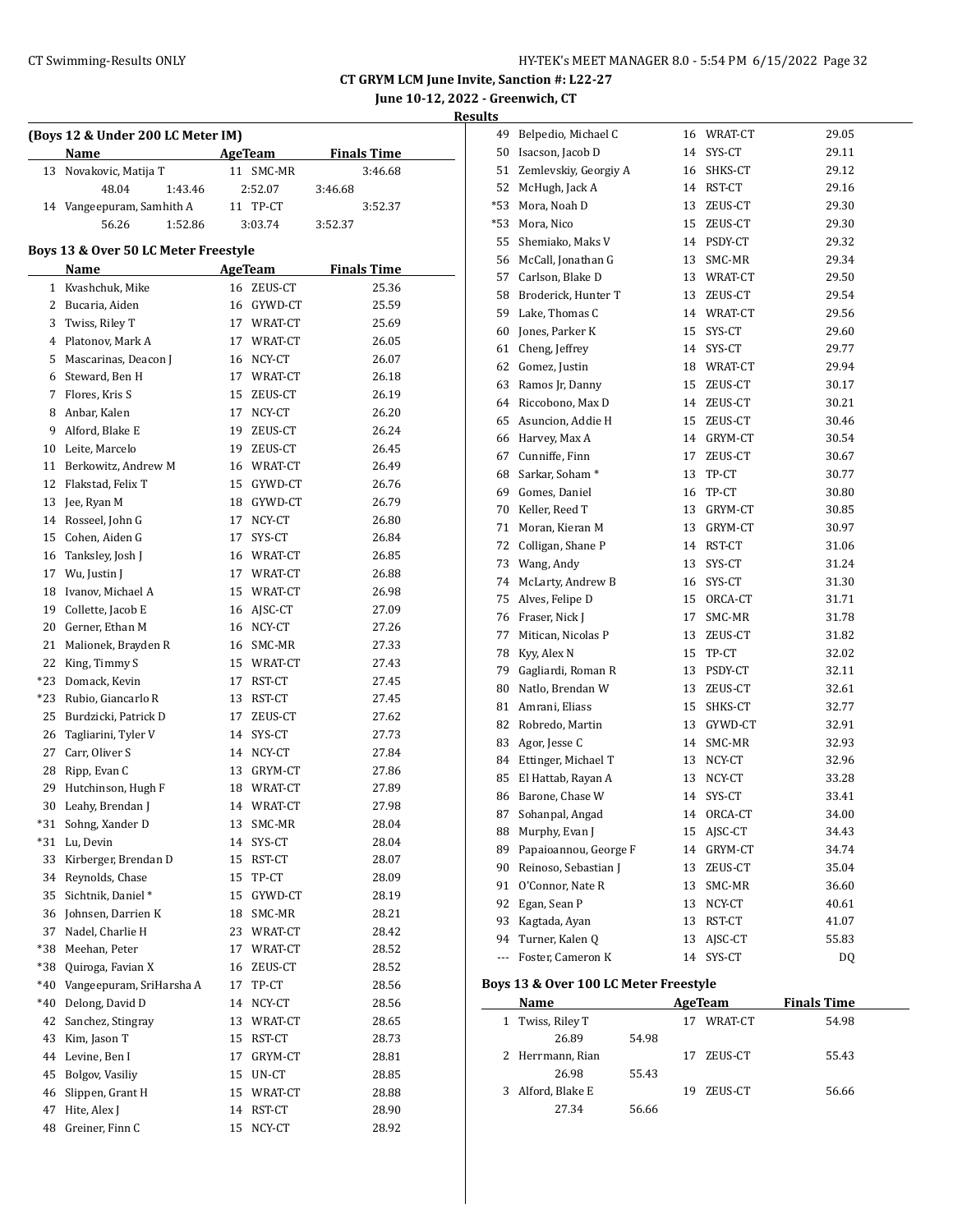**June 10-12, 2022 - Greenwich, CT**

|     | (Boys 13 & Over 100 LC Meter Freestyle) |  |                |                    |  |  |
|-----|-----------------------------------------|--|----------------|--------------------|--|--|
|     | Name                                    |  | <b>AgeTeam</b> | <b>Finals Time</b> |  |  |
|     | 4 Mascarinas, Deacon J                  |  | 16 NCY-CT      | 56.88              |  |  |
|     | 28.40<br>56.88                          |  |                |                    |  |  |
|     | 5 Zullo, Lorenzo R                      |  | 17 ZEUS-CT     | 56.90              |  |  |
|     | 27.04<br>56.90                          |  |                |                    |  |  |
|     | 6 Leite, Marcelo                        |  | 19 ZEUS-CT     | 57.01              |  |  |
|     | 27.89<br>57.01                          |  |                |                    |  |  |
|     | 7 Berkowitz, Andrew M                   |  | 16 WRAT-CT     | 57.14              |  |  |
|     | 27.27<br>57.14                          |  |                |                    |  |  |
| 8   | Tanksley, Josh J                        |  | 16 WRAT-CT     | 57.52              |  |  |
|     | 28.51<br>57.52                          |  |                |                    |  |  |
| 9   | Madan, Ben A                            |  | 17 NCY-CT      | 58.76              |  |  |
|     | 28.68<br>58.76                          |  |                |                    |  |  |
|     | 10 Cohen, Aiden G                       |  | 17 SYS-CT      | 59.11              |  |  |
|     | 28.75                                   |  |                |                    |  |  |
| 11  | 59.11<br>Camille, Sebastian R           |  | 13 ZEUS-CT     | 59.13              |  |  |
|     |                                         |  |                |                    |  |  |
|     | 29.05<br>59.13                          |  |                |                    |  |  |
| 12  | Steward, Ben H                          |  | 17 WRAT-CT     | 59.39              |  |  |
|     | 28.40<br>59.39                          |  |                |                    |  |  |
|     | *13 Wu, Justin J                        |  | 17 WRAT-CT     | 59.47              |  |  |
|     | 29.45<br>59.47                          |  |                |                    |  |  |
|     | *13 Padda, Rajkaran S                   |  | 17 ZEUS-CT     | 59.47              |  |  |
|     | 28.52<br>59.47                          |  |                |                    |  |  |
|     | 15 Mendelsohn, Luke E                   |  | 15 GYWD-CT     | 59.57              |  |  |
|     | 28.50<br>59.57                          |  |                |                    |  |  |
|     | 16 Kvashchuk, Mike                      |  | 16 ZEUS-CT     | 59.69              |  |  |
|     | 28.69<br>59.69                          |  |                |                    |  |  |
|     | 17 Burdzicki, Patrick D                 |  | 17 ZEUS-CT     | 1:00.01            |  |  |
|     | 28.53<br>1:00.01                        |  |                |                    |  |  |
| 18  | Ripp, Evan C                            |  | 13 GRYM-CT     | 1:00.18            |  |  |
|     | 28.98<br>1:00.18                        |  |                |                    |  |  |
| 19  | Rubio, Giancarlo R                      |  | 13 RST-CT      | 1:00.28            |  |  |
|     | 29.46<br>1:00.28                        |  |                |                    |  |  |
| 20  | Sichtnik, Daniel*                       |  | 15 GYWD-CT     | 1:00.43            |  |  |
|     | 28.68<br>1:00.43                        |  |                |                    |  |  |
| 21  | Packard, Jonathan S                     |  | 13 GYWD-CT     | 1:00.45            |  |  |
|     | 29.10<br>1:00.45                        |  |                |                    |  |  |
|     | 22 Foster, Cameron K                    |  | 14 SYS-CT      | 1:00.72            |  |  |
|     | 29.41 1:00.72                           |  |                |                    |  |  |
| 23  | Kwait, Nathaniel T                      |  | 18 ZEUS-CT     | 1:00.76            |  |  |
|     | 29.30<br>1:00.76                        |  |                |                    |  |  |
| 24  | Gerner, Ethan M                         |  | 16 NCY-CT      | 1:00.94            |  |  |
|     | 29.09<br>1:00.94                        |  |                |                    |  |  |
| 25  | Cunniffe, Finn                          |  | 17 ZEUS-CT     | 1:01.27            |  |  |
|     | 29.94<br>1:01.27                        |  |                |                    |  |  |
| 26  | Ivanov, Michael A                       |  | 15 WRAT-CT     | 1:01.65            |  |  |
|     | 29.70<br>1:01.65                        |  |                |                    |  |  |
| 27  | Lu, Devin                               |  | 14 SYS-CT      | 1:01.68            |  |  |
|     | 29.98<br>1:01.68                        |  |                |                    |  |  |
| 28  | Collette, Jacob E                       |  | 16 AJSC-CT     | 1:01.71            |  |  |
|     | 29.13<br>1:01.71                        |  |                |                    |  |  |
| 29  | Sanchez, Stingray                       |  | 13 WRAT-CT     | 1:01.80            |  |  |
|     | 30.27<br>1:01.80                        |  |                |                    |  |  |
| *30 | Hutchinson, Hugh F                      |  | 18 WRAT-CT     | 1:01.83            |  |  |
|     | 29.31<br>1:01.83                        |  |                |                    |  |  |

| *30 | Meehan, Peter            |         |    | 17 WRAT-CT | 1:01.83 |
|-----|--------------------------|---------|----|------------|---------|
|     | 30.51                    | 1:01.83 |    |            |         |
| 32  | Quiroga, Favian X        |         | 16 | ZEUS-CT    | 1:01.86 |
|     | 30.41                    | 1:01.86 |    |            |         |
| 33  | Kirberger, Brendan D     |         | 15 | RST-CT     | 1:01.90 |
|     | 30.07                    | 1:01.90 |    |            |         |
| 34  | Delong, David D          |         | 14 | NCY-CT     | 1:01.97 |
|     | 29.80                    | 1:01.97 |    |            |         |
| 35  | Duggan, Conor R          |         | 15 | ZEUS-CT    | 1:02.00 |
|     | 30.21                    | 1:02.00 |    |            |         |
| 36  | Subedi, Raunak           |         | 15 | WRAT-CT    | 1:02.09 |
|     | 30.29                    | 1:02.09 |    |            |         |
| 37  | Shapiro, Chase J         |         | 16 | WRAT-CT    | 1:02.18 |
|     | 30.42                    | 1:02.18 |    |            |         |
| 38  | King, Timmy S            |         | 15 | WRAT-CT    | 1:02.64 |
|     | 30.22                    | 1:02.64 |    |            |         |
| 39  | Francis, Nolan J         |         | 14 | WRAT-CT    | 1:02.66 |
|     | 30.31                    | 1:02.66 |    |            |         |
| 40  | Carr, Oliver S           |         | 14 | NCY-CT     | 1:03.15 |
|     | 30.53                    | 1:03.15 |    |            |         |
| 41  | Greiner, Finn C          |         | 15 | NCY-CT     | 1:03.39 |
|     | 30.45                    | 1:03.39 |    |            |         |
| 42  | Isacson, Jacob D         |         | 14 | SYS-CT     | 1:03.43 |
|     | 30.25                    | 1:03.43 |    |            |         |
| 43  | Slippen, Grant H         |         | 15 | WRAT-CT    | 1:03.50 |
|     | 30.68                    | 1:03.50 |    |            |         |
| 44  | Della Pietra, Nico M     |         | 14 | GYWD-CT    | 1:03.93 |
| 45  | 30.59                    | 1:03.93 |    |            |         |
|     | Reynolds, Chase<br>30.78 |         | 15 | TP-CT      | 1:04.29 |
| 46  | Laverty, Bryan           | 1:04.29 | 15 | GRYM-CT    | 1:04.43 |
|     | 31.24                    | 1:04.43 |    |            |         |
| 47  | Gomez, Justin            |         | 18 | WRAT-CT    | 1:04.48 |
|     | 30.79                    | 1:04.48 |    |            |         |
| 48  | Levine, Ben I            |         | 17 | GRYM-CT    | 1:04.72 |
|     | 31.36                    | 1:04.72 |    |            |         |
| 49  | Belpedio, Michael C      |         | 16 | WRAT-CT    | 1:04.79 |
|     | 32.60                    | 1:04.79 |    |            |         |
| 50  | Baynes, Will H           |         | 16 | NCY-CT     | 1:04.98 |
|     | 31.12                    | 1:04.98 |    |            |         |
| 51  | Mora, Noah D             |         | 13 | ZEUS-CT    | 1:05.21 |
|     | 30.90                    | 1:05.21 |    |            |         |
| 52  | Asuncion, Addie H        |         | 15 | ZEUS-CT    | 1:05.27 |
|     | 31.59                    | 1:05.27 |    |            |         |
| 53  | Broderick, Hunter T      |         | 13 | ZEUS-CT    | 1:05.42 |
|     | 31.39                    | 1:05.42 |    |            |         |
| 54  | Hite, Alex J             |         | 14 | RST-CT     | 1:05.45 |
|     | 31.45                    | 1:05.45 |    |            |         |
| 55  | Cheng, Jeffrey           |         | 14 | SYS-CT     | 1:05.47 |
|     | 31.34                    | 1:05.47 |    |            |         |
| 56  | Mora, Nico               |         | 15 | ZEUS-CT    | 1:05.65 |
| 57  | McHugh, Jack A           |         | 14 | RST-CT     | 1:05.74 |
|     | 31.28                    | 1:05.74 |    |            |         |
| 58  | Gould, Joey M            |         | 17 | SYS-CT     | 1:05.75 |
|     | 31.66                    | 1:05.75 |    |            |         |
| 59  | Wise, Henry              |         | 13 | GYWD-CT    | 1:05.84 |
|     | 31.26                    | 1:05.84 |    |            |         |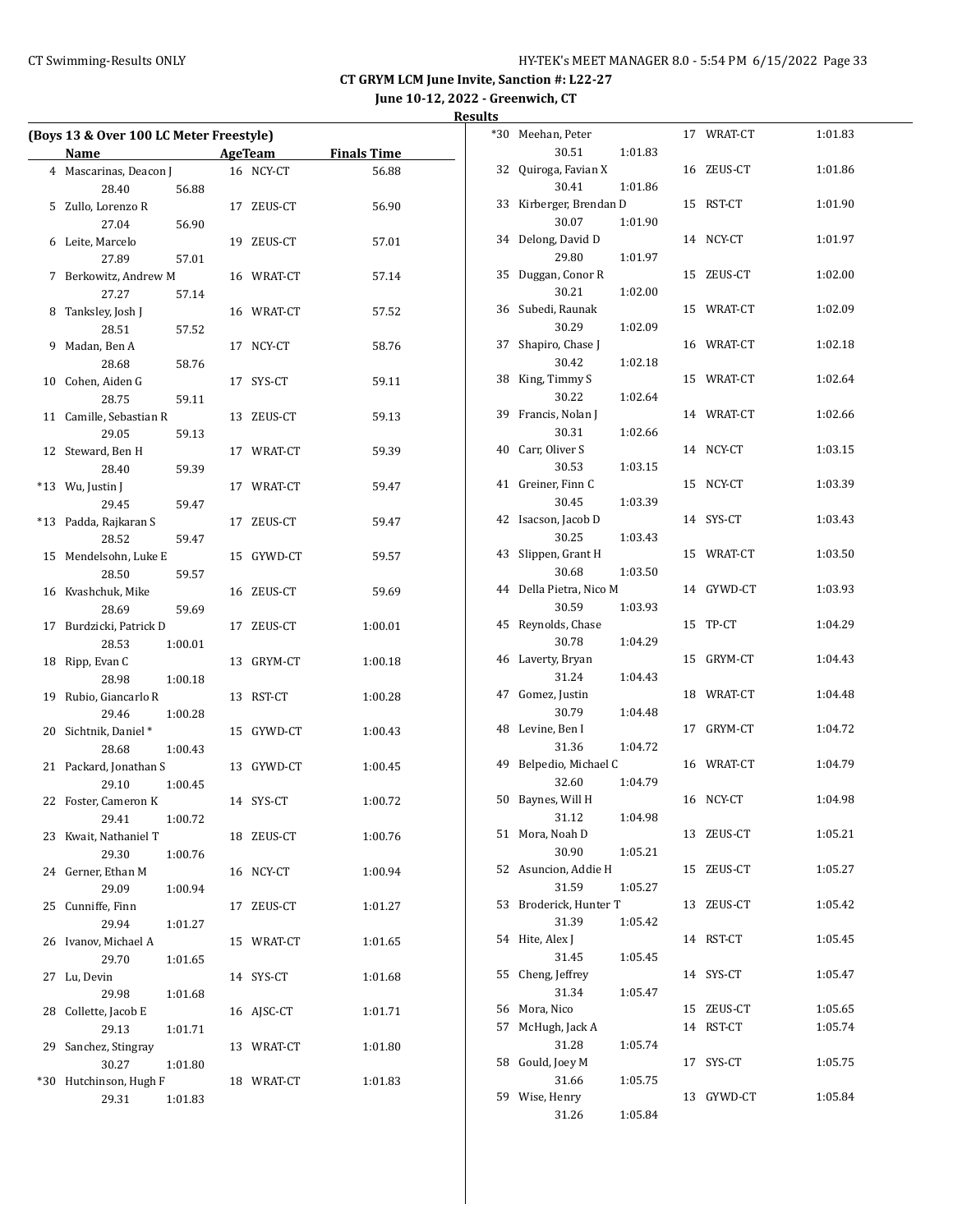## CT Swimming-Results ONLY **CT Swimming-Results ONLY** 15 AMPLE 120 AMPLE 120 AMPLE 120 AMPLE 120 AMPLE 120 AMPLE 120 AMPLE 120 AMPLE 120 AMPLE 120 AMPLE 120 AMPLE 120 AMPLE 120 AMPLE 120 AMPLE 120 AMPLE 120 AMPLE 120 AMPLE 1

**CT GRYM LCM June Invite, Sanction #: L22-27**

**June 10-12, 2022 - Greenwich, CT**

|    | (Boys 13 & Over 100 LC Meter Freestyle) |         |                |            |                    |
|----|-----------------------------------------|---------|----------------|------------|--------------------|
|    | Name                                    |         | <b>AgeTeam</b> |            | <b>Finals Time</b> |
| 60 | Keller, Reed T                          |         | 13             | GRYM-CT    | 1:06.01            |
|    | 32.28                                   | 1:06.01 |                |            |                    |
| 61 | Harvey, Max A                           |         | 14             | GRYM-CT    | 1:06.08            |
|    | 31.66                                   | 1:06.08 |                |            |                    |
| 62 | Bolgov, Vasiliy                         |         | 15             | UN-CT      | 1:06.36            |
|    | 31.14                                   | 1:06.36 |                |            |                    |
| 63 | Donat, Calvin J                         |         | 15             | GYWD-CT    | 1:06.55            |
|    | 32.31                                   | 1:06.55 |                |            |                    |
| 64 | Tanis, Jack A                           |         | 15             | RST-CT     | 1:06.60            |
|    | 32.73                                   | 1:06.60 |                |            |                    |
| 65 | Lake, Thomas C                          |         | 14             | WRAT-CT    | 1:06.92            |
|    | 31.96                                   | 1:06.92 |                |            |                    |
| 66 | Jones, Parker K                         |         | 15             | SYS-CT     | 1:07.03            |
| 67 | Carlson, Blake D                        |         | 13             | WRAT-CT    | 1:07.19            |
|    | 31.97                                   | 1:07.19 |                |            |                    |
| 68 | Codd, Nate J                            |         |                | 16 NCY-CT  | 1:08.57            |
|    | 32.59                                   | 1:08.57 |                |            |                    |
| 69 | Hake, Christopher S                     |         | 13             | GRYM-CT    | 1:09.11            |
| 70 | Riccobono, Max D                        |         |                | 14 ZEUS-CT | 1:09.22            |
| 71 | Bonheur, Ethan J                        |         |                | 15 NCY-CT  | 1:09.42            |
| 72 | Starkey, Thomas M                       |         | 14             | SYS-CT     | 1:09.52            |
|    | 33.73                                   | 1:09.52 |                |            |                    |
| 73 | Natlo, Brendan W                        |         |                | 13 ZEUS-CT | 1:10.67            |
| 74 | Eannotti, Mason W                       |         | 13             | RST-CT     | 1:10.68            |
|    | 34.15                                   | 1:10.68 |                |            |                    |
| 75 | Wang, Andy                              |         | 13             | SYS-CT     | 1:10.93            |
|    | 33.62                                   | 1:10.93 |                |            |                    |
| 76 | Mitican, Nicolas P                      |         | 13             | ZEUS-CT    | 1:11.10            |
| 77 | Ramos Jr, Danny                         |         | 15             | ZEUS-CT    | 1:11.11            |
| 78 | Alves, Felipe D                         |         | 15             | ORCA-CT    | 1:11.24            |
|    | 35.18                                   | 1:11.24 |                |            |                    |
| 79 | McLarty, Andrew B                       |         | 16             | SYS-CT     | 1:11.52            |
|    | 33.23                                   | 1:11.52 |                |            |                    |
| 80 | Colligan, Shane P                       |         |                | 14 RST-CT  | 1:11.94            |
|    | 33.63                                   | 1:11.94 |                |            |                    |
| 81 | Wight, Xander T                         |         | 13             | AJSC-CT    | 1:12.39            |
| 82 | Ettinger, Michael T                     |         | 13             | NCY-CT     | 1:12.58            |
|    | 34.81                                   | 1:12.58 |                |            |                    |
| 83 | Robredo, Martin                         |         | 13             | GYWD-CT    | 1:12.79            |
| 84 | El Hattab, Rayan A                      |         | 13             | $NCY-CT$   | 1:13.01            |
|    | 35.12                                   | 1:13.01 |                |            |                    |
| 85 | Barone, Chase W                         |         | 14             | SYS-CT     | 1:13.33            |
|    | 35.38                                   | 1:13.33 |                |            |                    |
| 86 | Papaioannou, George F                   |         | 14             | GRYM-CT    | 1:14.66            |
|    | 36.35                                   | 1:14.66 |                |            |                    |
| 87 | Nozad, Ethan J                          |         | 14             | GYWD-CT    | 1:16.37            |
|    | 35.72                                   | 1:16.37 |                |            |                    |
| 88 | Sohanpal, Angad                         |         | 14             | ORCA-CT    | 1:16.61            |
|    | 37.73                                   | 1:16.61 |                |            |                    |
| 89 | Reinoso, Sebastian J                    |         | 13             | ZEUS-CT    | 1:16.98            |
|    | 37.11                                   | 1:16.98 |                |            |                    |
| 90 | Lopez, Carlos M                         |         | 13             | RST-CT     | 1:21.88            |
|    | 40.40                                   | 1:21.88 |                |            |                    |
| 91 | Kagtada, Ayan                           |         | 13             | RST-CT     | 1:34.56            |
|    | 44.17                                   | 1:34.56 |                |            |                    |

|     | Boys 13 & Over 200 LC Meter Freestyle<br><b>Name</b> |         | AgeTeam Finals Time |         |         |
|-----|------------------------------------------------------|---------|---------------------|---------|---------|
|     | 1 Twiss, Riley T                                     |         | 17 WRAT-CT          |         | 2:00.76 |
|     | 28.17                                                | 58.29   | 1:30.01             | 2:00.76 |         |
|     | 2 Platonov, Mark A                                   |         | 17 WRAT-CT          |         | 2:01.53 |
|     | 28.99                                                | 59.91   | 1:30.87             | 2:01.53 |         |
|     | 3 Bucaria, Aiden                                     |         | 16 GYWD-CT          |         | 2:03.43 |
|     | 28.55                                                | 59.31   | 1:31.47             | 2:03.43 |         |
|     | 4 Tanksley, Josh J                                   |         | 16 WRAT-CT          |         | 2:06.60 |
|     | 30.08                                                | 1:02.63 | 1:34.99             | 2:06.60 |         |
|     | 5 Vitiello, Wyatt N                                  |         | 14 ZEUS-CT          |         | 2:06.84 |
|     | 30.23                                                | 1:02.62 | 1:35.43             | 2:06.84 |         |
| 6   | Berkowitz, Andrew M                                  |         | 16 WRAT-CT          |         | 2:07.06 |
|     | 30.09                                                | 1:02.24 | 1:35.66             | 2:07.06 |         |
| 7   | Colistra, Giancarlo W                                |         | 17 ZEUS-CT          |         | 2:07.84 |
|     | 29.80                                                | 1:02.00 | 1:35.47             | 2:07.84 |         |
|     | 8 Leite, Marcelo                                     |         | 19 ZEUS-CT          |         | 2:07.88 |
|     | 28.67                                                | 1:01.17 | 1:34.43             | 2:07.88 |         |
| 9   | Johnsen, Darrien K                                   |         | 18 SMC-MR           |         | 2:09.85 |
|     | 28.95                                                | 1:00.64 | 1:35.59             | 2:09.85 |         |
| 10  | Padda, Rajkaran S                                    |         | 17 ZEUS-CT          |         | 2:10.16 |
|     | 29.53                                                | 1:02.28 | 1:35.94             | 2:10.16 |         |
|     | 11 Mascarinas, Deacon J                              |         | 16 NCY-CT           |         | 2:10.31 |
|     | 29.98                                                | 1:03.12 | 1:36.85             | 2:10.31 |         |
|     | 12 Wu, Justin J                                      |         | 17 WRAT-CT          |         | 2:10.50 |
|     | 29.92                                                | 1:02.46 | 1:36.99             | 2:10.50 |         |
|     | 13 Madan, Ben A                                      |         | 17 NCY-CT           |         | 2:11.45 |
|     | 29.73                                                | 1:03.47 | 1:38.07             | 2:11.45 |         |
|     | 14 Packard, Jonathan S                               |         | 13 GYWD-CT          |         | 2:11.58 |
|     | 30.38                                                | 1:03.91 | 1:38.34             | 2:11.58 |         |
| 15  | Cohen, Aiden G                                       |         | 17 SYS-CT           |         | 2:11.89 |
|     | 30.32                                                | 1:04.50 | 1:39.13             | 2:11.89 |         |
|     | 16 Alford, Blake E                                   |         | 19 ZEUS-CT          |         | 2:12.06 |
|     | 29.67                                                | 1:01.88 | 1:36.18             | 2:12.06 |         |
| 17  | Shapiro, Chase J                                     |         | 16 WRAT-CT          |         | 2:12.39 |
|     | 30.30                                                | 1:03.64 | 1:38.02             | 2:12.39 |         |
|     | 18 Rosseel, John G                                   |         | 17 NCY-CT           |         | 2:12.52 |
|     | 30.61                                                | 1:03.52 | 1:38.63             | 2:12.52 |         |
|     | 19 Steward, Ben H                                    |         | 17 WRAT-CT          |         | 2:12.93 |
|     | 30.50                                                | 1:03.96 | 1:39.11             | 2:12.93 |         |
| 20  | Kwait, Nathaniel T                                   |         | 18 ZEUS-CT          |         | 2:13.75 |
|     | 30.82                                                | 1:04.59 | 1:40.64             | 2:13.75 |         |
| 21  | Camille, Sebastian R                                 |         | 13 ZEUS-CT          |         | 2:14.01 |
|     | 31.73                                                | 1:06.03 | 1:40.23             | 2:14.01 |         |
| 22  | Gerner, Ethan M                                      |         | 16 NCY-CT           |         | 2:14.82 |
|     | 31.46                                                | 1:06.04 | 1:41.49             | 2:14.82 |         |
| *23 | Zullo, Lorenzo R                                     |         | 17 ZEUS-CT          |         | 2:14.98 |
|     | 31.58                                                | 1:06.14 | 1:41.30             | 2:14.98 |         |
| *23 | Tagliarini, Tyler V                                  |         | 14 SYS-CT           |         | 2:14.98 |
|     | 31.29                                                | 1:05.24 | 1:40.50             | 2:14.98 |         |
| 25  | Ripp, Evan C                                         |         | 13 GRYM-CT          |         | 2:15.00 |
|     | 30.21                                                | 1:03.43 | 1:39.85             | 2:15.00 |         |
| 26  | Collette, Jacob E                                    |         | 16 AJSC-CT          |         | 2:15.35 |
|     | 29.43                                                | 1:03.73 | 1:40.33             | 2:15.35 |         |
| 27  | Pastushan, Jason S                                   |         | 16 NCY-CT           |         | 2:15.81 |
|     | 31.56                                                | 1:05.69 | 1:41.81             | 2:15.81 |         |
|     |                                                      |         |                     |         |         |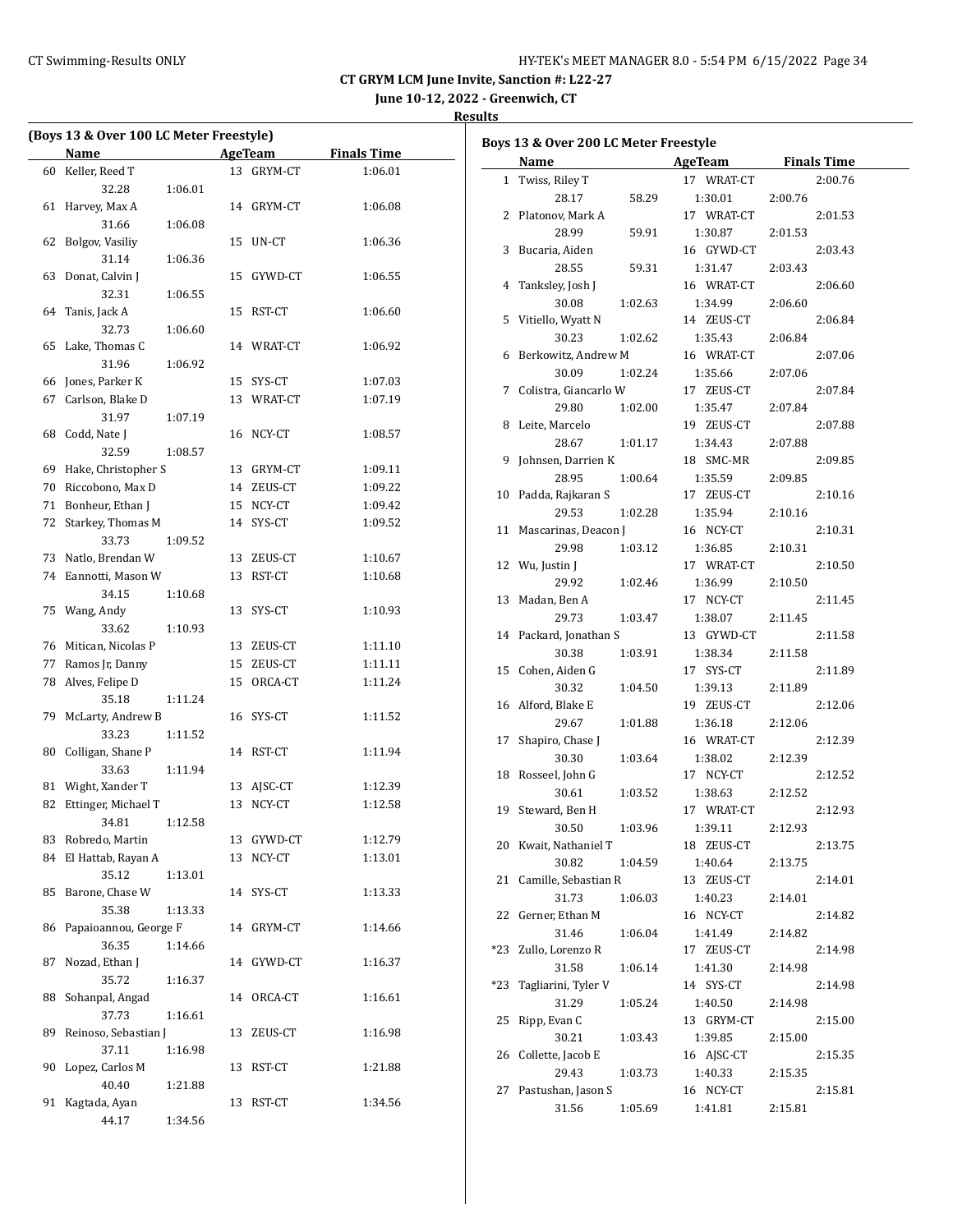**June 10-12, 2022 - Greenwich, CT**

|       | (Boys 13 & Over 200 LC Meter Freestyle) |         |            |         |                    |
|-------|-----------------------------------------|---------|------------|---------|--------------------|
|       | Name                                    |         | AgeTeam    |         | <b>Finals Time</b> |
| 28    | Burdzicki, Patrick D                    |         | 17 ZEUS-CT |         | 2:16.25            |
|       | 30.59                                   | 1:04.89 | 1:40.41    | 2:16.25 |                    |
| 29    | Duggan, Conor R                         |         | 15 ZEUS-CT |         | 2:16.69            |
|       | 31.36                                   | 1:06.74 | 1:42.64    | 2:16.69 |                    |
| 30    | Foster, Cameron K                       |         | 14 SYS-CT  |         | 2:16.77            |
|       | 32.45                                   | 1:06.64 | 1:43.02    | 2:16.77 |                    |
| 31    | Isacson, Jacob D                        |         | 14 SYS-CT  |         | 2:16.95            |
|       | 31.51                                   | 1:05.86 | 1:42.21    | 2:16.95 |                    |
| 32    | Malionek, Elias R                       |         | 14 SMC-MR  |         | 2:17.15            |
|       | 30.52                                   | 1:05.06 | 1:41.46    | 2:17.15 |                    |
| 33    | Reynolds, Chase                         |         | 15 TP-CT   |         | 2:17.33            |
|       | 31.42                                   | 1:06.05 | 1:42.01    | 2:17.33 |                    |
| 34    | Malionek, Brayden R                     |         | 16 SMC-MR  |         | 2:17.67            |
|       | 29.88                                   | 2:17.68 | 1:41.72    | 2:17.67 |                    |
| 35    | Rubio, Giancarlo R                      |         | 13 RST-CT  |         | 2:17.76            |
|       | 31.37                                   | 1:05.60 | 1:41.72    | 2:17.76 |                    |
| 36    | Sanchez, Stingray                       |         | 13 WRAT-CT |         | 2:17.80            |
|       | 31.24                                   | 1:05.50 | 1:41.82    | 2:17.80 |                    |
| 37    | Levine, Ben I                           |         | 17 GRYM-CT |         | 2:17.81            |
|       | 31.75                                   | 1:06.52 | 1:43.46    | 2:17.81 |                    |
| 38    | Asuncion, Addie H                       |         | 15 ZEUS-CT |         | 2:18.17            |
|       | 31.54                                   | 1:06.81 | 1:42.65    | 2:18.17 |                    |
| 39    | Meehan, Peter                           |         | 17 WRAT-CT |         | 2:18.21            |
|       | 32.12                                   | 1:07.61 | 1:42.92    | 2:18.21 |                    |
| 40    | Kirberger, Brendan D                    |         | 15 RST-CT  |         | 2:18.48            |
|       | 30.34                                   | 1:05.78 | 1:42.23    | 2:18.48 |                    |
| 41    | Hutchinson, Hugh F                      |         | 18 WRAT-CT |         | 2:19.26            |
|       | 31.59                                   | 1:07.84 | 1:43.79    | 2:19.26 |                    |
| 42    | King, Timmy S                           |         | 15 WRAT-CT |         | 2:19.50            |
|       | 31.61                                   | 1:08.10 | 1:44.13    | 2:19.50 |                    |
| 43    | Carr, Oliver S                          |         | 14 NCY-CT  |         | 2:19.53            |
|       | 30.67                                   | 1:06.25 | 1:42.91    | 2:19.53 |                    |
| $*44$ | Gomez, Justin                           |         | 18 WRAT-CT |         | 2:20.29            |
|       | 32.11                                   | 1:06.72 | 1:44.25    | 2:20.29 |                    |
| $*44$ | Delong, David D                         |         | 14 NCY-CT  |         | 2:20.29            |
|       | 32.63                                   | 1:09.13 | 1:45.67    | 2:20.29 |                    |
| 46    | Nadel, Charlie H                        |         | 23 WRAT-CT |         | 2:20.97            |
|       | 32.30                                   | 1:07.07 | 1:44.40    | 2:20.97 |                    |
| 47    | Sohng, Xander D                         |         | 13 SMC-MR  |         | 2:21.04            |
|       | 32.23                                   | 1:07.74 | 1:46.11    | 2:21.04 |                    |
| 48    | Belpedio, Michael C                     |         | 16 WRAT-CT |         | 2:22.68            |
|       | 33.05                                   | 1:09.18 | 1:46.15    | 2:22.68 |                    |
| 49    | Mora, Noah D                            |         | 13 ZEUS-CT |         | 2:22.74            |
|       | 32.72                                   | 1:09.02 | 1:47.00    | 2:22.74 |                    |
| 50    | Harvey, Max A                           |         | 14 GRYM-CT |         | 2:23.66            |
|       | 32.43                                   | 1:08.50 | 1:46.39    | 2:23.66 |                    |
| 51    | Mora, Nico                              |         | 15 ZEUS-CT |         | 2:24.30            |
|       | 33.05                                   | 1:09.85 | 1:48.03    | 2:24.30 |                    |
| 52    | Laverty, Bryan                          |         | 15 GRYM-CT |         | 2:24.34            |
|       | 33.54                                   | 1:09.32 | 1:47.16    | 2:24.34 |                    |
| 53    | Broderick, Hunter T                     |         | 13 ZEUS-CT |         | 2:24.75            |
|       | 32.56                                   | 1:08.70 | 1:46.68    | 2:24.75 |                    |
| 54    | Trotter, RT T                           |         | 17 SYS-CT  |         | 2:25.17            |
|       |                                         |         |            |         |                    |
|       | 32.70                                   |         | 1:48.28    | 2:25.17 |                    |

| 55    | Lake, Thomas C           |         | 14 WRAT-CT    |         | 2:25.60 |
|-------|--------------------------|---------|---------------|---------|---------|
|       | 32.90                    | 1:08.86 | 1:47.81       | 2:25.60 |         |
| 56    | Kyy, Alex N              |         | 15<br>TP-CT   |         | 2:25.64 |
|       | 33.12                    | 1:09.52 | 1:48.28       | 2:25.64 |         |
| 57    | Shemiako, Maks V         |         | 14 PSDY-CT    |         | 2:25.97 |
|       | 32.21                    | 1:09.29 | 1:48.65       | 2:25.97 |         |
| 58    | Gomes, Daniel            |         | 16 TP-CT      |         | 2:26.80 |
|       | 33.35                    | 1:08.86 | 1:47.88       | 2:26.80 |         |
| 59    | Hite, Alex J             |         | 14 RST-CT     |         | 2:27.83 |
|       | 33.53                    | 1:11.18 | 1:51.36       | 2:27.83 |         |
| 60    | Carlson, Blake D         |         | 13 WRAT-CT    |         | 2:28.10 |
|       | 34.18                    | 1:12.43 | 1:52.17       | 2:28.10 |         |
| 61    | Gagliardi, Roman R       |         | 13 PSDY-CT    |         | 2:28.39 |
|       | 34.52                    |         | 1:51.63       | 2:28.39 |         |
| 62    | Kim, Jason T             |         | 15 RST-CT     |         | 2:28.81 |
|       |                          |         |               |         |         |
|       | 33.25                    | 1:10.57 | 1:51.69       | 2:28.81 |         |
| 63    | Robredo, Martin          |         | 13 GYWD-CT    |         | 2:29.70 |
|       | 34.23                    | 1:12.76 | 1:53.10       | 2:29.70 |         |
| 64    | Bonheur, Ethan J         |         | 15<br>NCY-CT  |         | 2:30.78 |
|       | 35.26                    | 1:12.96 | 1:52.29       | 2:30.78 |         |
| 65    | Natlo, Brendan W         |         | ZEUS-CT<br>13 |         | 2:31.11 |
|       | 34.92                    | 1:14.01 | 1:54.03       | 2:31.11 |         |
| 66    | Moran, Kieran M          |         | 13 GRYM-CT    |         | 2:31.19 |
|       | 35.10                    | 1:13.67 | 1:52.77       | 2:31.19 |         |
| 67    | Riccobono, Max D         |         | 14 ZEUS-CT    |         | 2:33.41 |
|       | 35.99                    | 1:14.25 | 1:54.53       | 2:33.41 |         |
| 68    | Vangeepuram, SriHarsha A |         | 17 TP-CT      |         | 2:33.89 |
|       | 34.10                    | 1:11.13 | 1:52.30       | 2:33.89 |         |
| 69    | Zemlevskiy, Georgiy A    |         | 16 SHKS-CT    |         | 2:34.11 |
|       | 34.81                    | 1:14.31 | 1:55.27       | 2:34.11 |         |
| 70    | Ramos Jr, Danny          |         | 15 ZEUS-CT    |         | 2:37.65 |
|       | 35.32                    | 1:14.77 | 1:57.16       | 2:37.65 |         |
| 71    | Sarkar, Soham*           |         | 13 TP-CT      |         | 2:38.82 |
|       | 34.78                    | 1:15.05 | 1:58.13       | 2:38.82 |         |
| 72    | Mitican, Nicolas P       |         | 13<br>ZEUS-CT |         | 2:39.01 |
|       | 34.57                    | 1:15.25 | 1:58.81       | 2:39.01 |         |
| 73    | McLarty, Andrew B        |         | 16 SYS-CT     |         | 2:41.69 |
|       | 35.56                    | 1:17.42 | 2:00.09       | 2:41.69 |         |
| 74    | Hake, Christopher S      |         | 13 GRYM-CT    |         | 2:41.97 |
| 75    | Pham, Justin             |         | SYS-CT<br>14  |         | 2:42.19 |
|       | 36.68                    | 1:18.13 | 2:01.40       | 2:42.19 |         |
| 76    | Papaioannou, George F    |         | 14 GRYM-CT    |         | 2:42.27 |
|       | 36.14                    | 1:17.28 | 1:59.99       | 2:42.27 |         |
| 77    | Shimba, Yusei            |         | GYWD-CT<br>13 |         | 2:47.60 |
|       | 37.76                    |         | 2:07.25       | 2:47.60 |         |
|       | Amrani, Eliass           | 1:21.19 |               |         |         |
| 78    |                          |         | SHKS-CT<br>15 |         | 2:48.64 |
|       | 36.15                    | 2:48.64 |               |         |         |
| 79    | Reinoso, Sebastian J     |         | 13<br>ZEUS-CT |         | 2:50.10 |
|       | 38.97                    | 1:23.23 | 2:50.10       |         |         |
| 80    | Egan, Sean P             |         | NCY-CT<br>13  |         | 3:28.13 |
|       | 43.28                    | 1:37.43 | 2:33.27       | 3:28.13 |         |
| $---$ | Murphy, Evan J           |         | AJSC-CT<br>15 |         | DQ      |
|       |                          | 1:22.65 | DQ            |         |         |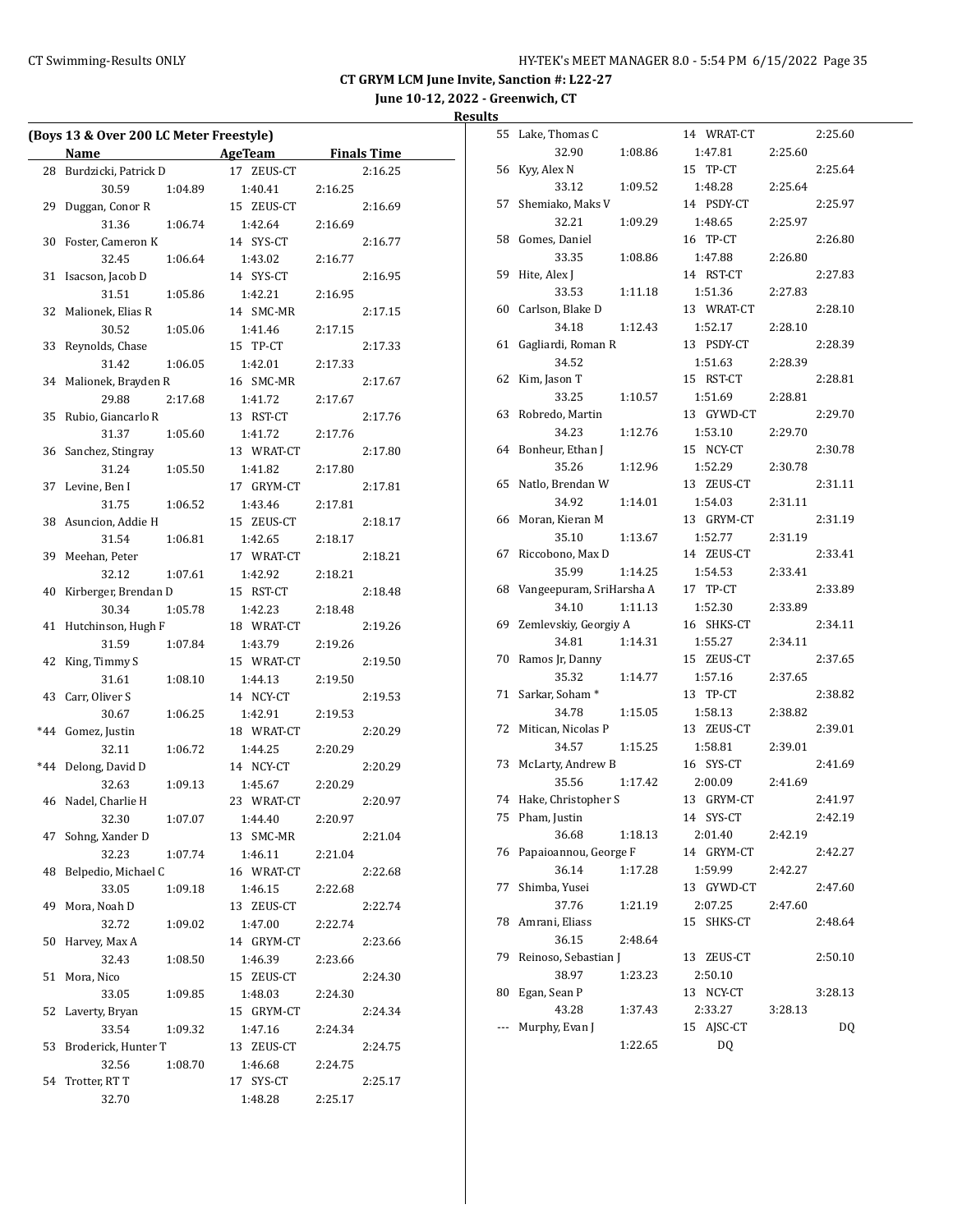**June 10-12, 2022 - Greenwich, CT**

**Results**<br><sup>19</sup> John

|    | Boys 13 & Over 400 LC Meter Freestyle |         |                |         |                    |
|----|---------------------------------------|---------|----------------|---------|--------------------|
|    | Name                                  |         | <b>AgeTeam</b> |         | <b>Finals Time</b> |
|    | 1 Twiss, Riley T                      |         | 17 WRAT-CT     |         | 4:18.81            |
|    | 29.54                                 | 1:00.85 | 1:33.79        | 2:06.19 |                    |
|    | 2:39.64                               | 3:12.54 | 3:46.15        | 4:18.81 |                    |
|    | 2 Herrmann, Rian                      |         | 17 ZEUS-CT     |         | 4:20.59            |
|    | 29.31                                 | 1:00.80 | 1:34.26        | 2:06.87 |                    |
|    | 2:40.69                               | 3:14.11 | 3:48.73        | 4:20.59 |                    |
|    | 3 Vitiello, Wyatt N                   |         | 14 ZEUS-CT     |         | 4:21.22            |
|    | 30.43                                 | 1:02.64 | 1:36.28        | 2:09.30 |                    |
|    | 2:43.01                               | 3:16.06 | 3:49.57        | 4:21.22 |                    |
|    | 4 Packard, Jonathan S                 |         | 13 GYWD-CT     |         | 4:28.49            |
|    | 30.13                                 | 1:03.29 | 1:37.50        | 2:11.63 |                    |
|    | 2:46.58                               | 3:21.22 | 3:55.48        | 4:28.49 |                    |
|    | 5 Flakstad, Felix T                   |         | 15 GYWD-CT     |         | 4:30.55            |
|    | 30.26                                 | 1:03.25 | 1:38.35        | 2:12.87 |                    |
|    | 2:48.30                               | 3:22.69 | 3:57.62        | 4:30.55 |                    |
|    | 6 Colistra, Giancarlo W               |         | 17 ZEUS-CT     |         | 4:33.70            |
|    | 31.06                                 | 1:04.88 | 1:39.74        | 2:14.00 |                    |
|    | 2:50.09                               | 3:24.98 | 4:00.40        | 4:33.70 |                    |
|    | 7 Padda, Rajkaran S                   |         | 17 ZEUS-CT     |         | 4:34.23            |
|    | 30.72                                 | 1:04.22 | 1:38.85        | 2:13.90 |                    |
|    | 2:49.29                               | 3:24.81 | 4:00.38        | 4:34.23 |                    |
|    | 8 Kwait, Nathaniel T                  |         | 18 ZEUS-CT     |         | 4:35.10            |
|    | 31.22                                 | 1:06.13 | 1:41.21        | 2:17.17 |                    |
|    | 2:53.04                               | 3:28.26 | 4:02.05        | 4:35.10 |                    |
| 9  | Shapiro, Chase J                      |         | 16 WRAT-CT     |         | 4:36.89            |
|    | 31.31                                 | 1:05.07 | 1:41.44        | 2:16.35 |                    |
|    | 2:52.69                               | 3:27.64 | 4:03.33        | 4:36.89 |                    |
|    | 10 Flores, Kris S                     |         | 15 ZEUS-CT     |         | 4:37.06            |
|    | 31.04                                 | 1:04.74 | 1:40.32        | 2:15.97 |                    |
|    | 2:52.05                               | 4:37.06 | 4:03.65        | 4:37.06 |                    |
|    | 11 Duggan, Conor R                    |         | 15 ZEUS-CT     |         | 4:38.20            |
|    | 31.60                                 | 1:06.49 | 1:42.63        | 2:18.30 |                    |
|    | 2:54.62                               | 3:30.11 | 4:05.65        | 4:38.20 |                    |
|    | 12 Sichtnik, Daniel*                  |         | 15 GYWD-CT     |         | 4:41.11            |
|    | 31.15                                 | 1:05.88 | 1:42.30        | 2:18.35 |                    |
|    | 2:54.62                               |         | 4:07.10        | 4:41.11 |                    |
|    | 13 Steward, Ben H                     |         | 17 WRAT-CT     |         | 4:43.51            |
|    | 32.27                                 | 1:08.75 | 1:45.18        | 2:21.98 |                    |
|    | 2:58.75                               | 3:34.95 | 4:10.69        | 4:43.51 |                    |
|    | 14 Kvashchuk, Mike                    |         | 16 ZEUS-CT     |         | 4:48.27            |
|    | 31.48                                 | 1:07.61 | 1:44.38        | 2:22.33 |                    |
|    | 2:59.12                               | 3:36.33 | 4:12.57        | 4:48.27 |                    |
|    | 15 Isacson, Jacob D                   |         | 14 SYS-CT      |         | 4:52.14            |
|    | 31.69                                 | 1:08.40 | 1:45.65        | 2:23.92 |                    |
|    | 3:01.65                               | 3:39.63 | 4:52.14        |         |                    |
|    | 16 Rubio, Giancarlo R                 |         | 13 RST-CT      |         | 4:52.22            |
|    | 32.34                                 | 1:08.80 | 1:47.47        | 2:25.41 |                    |
|    | 3:03.86                               | 3:40.35 | 4:18.14        | 4:52.22 |                    |
| 17 | Malionek, Brayden R                   |         | 16 SMC-MR      |         | 4:52.43            |
|    | 31.62                                 | 1:06.55 | 1:43.53        | 3:36.89 |                    |
|    | 2:58.10                               | 4:52.50 | 4:15.36        | 4:52.43 |                    |
|    | 18 Reynolds, Chase                    |         | 15 TP-CT       |         | 4:52.44            |
|    | 32.21                                 | 1:07.99 | 1:45.41        | 2:23.01 |                    |
|    | 3:00.89                               | 3:38.68 | 4:17.10        | 4:52.44 |                    |

| 19 | Johnsen, Darrien K |         | SMC-MR<br>18  |         | 4:53.23 |
|----|--------------------|---------|---------------|---------|---------|
|    | 32.04              | 1:07.39 | 1:44.52       | 2:22.00 |         |
|    | 2:59.32            | 3:37.50 | 4:15.88       | 4:53.23 |         |
| 20 | Asuncion, Addie H  |         | ZEUS-CT<br>15 |         | 4:54.96 |
|    | 32.14              | 1:07.41 | 1:45.25       | 2:23.16 |         |
|    | 3:01.67            | 3:39.87 | 4:18.40       | 4:54.96 |         |
| 21 | Gomez, Justin      |         | 18 WRAT-CT    |         | 4:56.20 |
|    | 31.86              | 1:07.35 | 1:45.47       | 2:22.30 |         |
|    | 3:02.02            | 3:38.97 | 4:17.73       | 4:56.20 |         |
| 22 | Levine, Ben I      |         | 17 GRYM-CT    |         | 4:56.97 |
|    | 33.10              | 1:10.42 | 1:48.42       | 2:26.47 |         |
|    | 3:05.08            | 3:42.55 | 4:21.02       | 4:56.97 |         |
| 23 | Francis, Nolan J   |         | 14 WRAT-CT    |         | 4:57.65 |
|    | 31.74              | 1:08.37 | 1:46.64       | 3:42.81 |         |
|    | 3:04.48            |         | 4:21.20       | 4:57.65 |         |
| 24 | Alford, Blake E    |         | 19 ZEUS-CT    |         | 4:57.86 |
|    | 31.24              | 1:06.31 | 1:42.54       | 2:21.15 |         |
|    | 3:00.29            | 3:40.34 | 4:19.07       | 4:57.86 |         |
| 25 |                    |         |               |         | 4:58.42 |
|    | Collette, Jacob E  |         | 16 AJSC-CT    |         |         |
|    | 30.07              | 1:06.70 | 1:44.83       | 2:23.26 |         |
|    | 3:01.26            | 3:40.74 | 4:18.97       | 4:58.42 |         |
| 26 | Robredo, Martin    |         | 13 GYWD-CT    |         | 5:10.13 |
|    | 35.01              | 1:14.05 | 1:54.88       | 2:34.81 |         |
|    | 3:15.75            | 3:52.39 | 4:34.51       | 5:10.13 |         |
| 27 | Mora, Noah D       |         | 13 ZEUS-CT    |         | 5:10.68 |
|    | 34.91              | 1:13.57 | 1:53.66       | 2:33.85 |         |
|    | 3:14.10            | 3:54.26 | 4:34.57       | 5:10.68 |         |
| 28 | Mora, Nico         |         | 15 ZEUS-CT    |         | 5:11.58 |
|    | 34.36              | 1:13.22 | 1:53.28       | 2:33.48 |         |
|    | 3:13.96            | 3:54.44 | 4:34.71       | 5:11.58 |         |
| 29 | Natlo, Brendan W   |         | 13 ZEUS-CT    |         | 5:14.32 |
|    | 35.52              | 1:14.63 | 1:55.19       | 2:35.17 |         |
|    | 3:15.55            | 3:55.79 | 4:35.94       | 5:14.32 |         |
| 30 | Kyy, Alex N        |         | 15 TP-CT      |         | 5:15.94 |
|    | 34.90              | 1:13.74 | 1:54.61       | 2:35.42 |         |
|    | 3:16.18            | 3:57.39 | 4:38.27       | 5:15.94 |         |
| 31 | Jones, Parker K    |         | SYS-CT<br>15  |         | 5:16.32 |
|    | 35.18              | 1:14.40 | 1:54.55       | 3:57.50 |         |
|    | 3:17.39            | 5:16.52 | 4:37.53       | 5:16.32 |         |
|    | 32 Gomes, Daniel   |         | 16 TP-CT      |         | 5:18.36 |
|    | 34.55              | 1:13.20 | 1:54.01       | 2:35.61 |         |
|    | 3:16.96            | 3:58.45 | 4:39.92       | 5:18.36 |         |
| 33 | Bonheur, Ethan J   |         | 15 NCY-CT     |         | 5:23.72 |
|    | 36.16              | 1:15.79 | 1:57.75       | 4:01.75 |         |
|    | 4:45.09            | 5:24.08 | 5:23.72       |         |         |
| 34 | Fraser, Nick J     |         | 17 SMC-MR     |         | 5:33.44 |
|    | 35.19              | 1:16.13 | 1:59.90       | 2:44.16 |         |
|    | 3:27.88            | 4:10.28 | 4:53.80       | 5:33.44 |         |
| 35 | El Hattab, Rayan A |         | 13 NCY-CT     |         | 5:34.09 |
|    | 37.16              | 1:17.65 | 2:00.01       | 2:42.34 |         |
|    | 3:26.30            | 4:08.96 | 4:52.13       | 5:34.09 |         |
| 36 | Shimba, Yusei      |         | 13 GYWD-CT    |         | 5:56.84 |
|    |                    | 1:24.60 |               | 2:57.45 |         |
|    |                    | 4:29.30 | 5:56.84       |         |         |
| 37 | Kagtada, Ayan      |         | RST-CT<br>13  |         | 7:15.90 |
|    | 46.48              | 1:40.38 | 2:37.14       | 3:35.08 |         |
|    | 6:23.85            | 7:16.11 | 7:15.90       |         |         |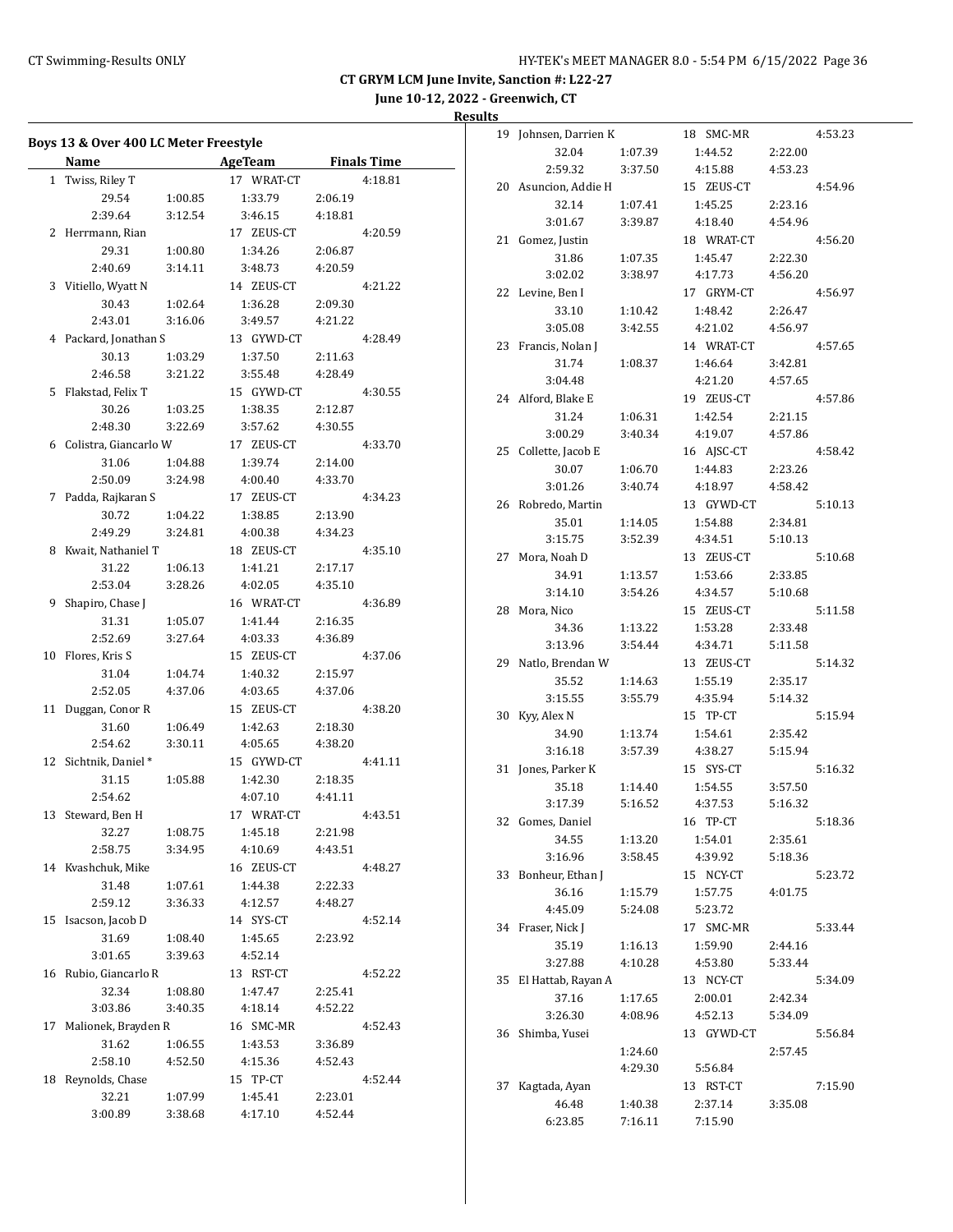$\overline{a}$ 

**CT GRYM LCM June Invite, Sanction #: L22-27**

**June 10-12, 2022 - Greenwich, CT**

|              | Name                 |         | Boys 13 & Over 800 LC Meter Freestyle<br><b>AgeTeam</b> | <b>Finals Time</b> |
|--------------|----------------------|---------|---------------------------------------------------------|--------------------|
| $\mathbf{1}$ | Packard, Jonathan S  |         | 13 GYWD-CT                                              | 9:16.39            |
|              | 32.00                | 1:06.97 | 1:42.68                                                 | 2:17.04            |
|              | 2:52.40              | 3:27.21 | 4:02.25                                                 | 4:37.10            |
|              | 5:12.37              | 5:48.04 | 6:23.94                                                 | 6:59.09            |
|              | 7:34.78              | 8:09.43 | 8:44.34                                                 | 9:16.39            |
| 2            |                      |         | RST-CT<br>15                                            | 9:31.86            |
|              | Kirberger, Brendan D | 1:06.64 |                                                         | 2:18.14            |
|              |                      | 3:29.57 |                                                         | 4:43.06            |
|              |                      | 5:56.96 |                                                         | 7:10.46            |
|              |                      | 8:22.16 | 9:31.86                                                 |                    |
| 3            | Berkowitz, Andrew M  |         | 16 WRAT-CT                                              | 9:39.81            |
|              | 32.73                | 1:08.06 | 1:41.51                                                 | 2:21.03            |
|              | 2:58.33              | 3:35.10 | 4:12.76                                                 | 4:49.52            |
|              | 5:27.33              | 6:03.74 | 6:37.14                                                 | 7:17.27            |
|              | 7:54.74              | 8:30.10 | 9:06.23                                                 | 9:39.81            |
| 4            | Madan, Ben A         |         | NCY-CT<br>17                                            | 9:45.23            |
|              | 32.56                | 1:08.99 | 1:46.00                                                 | 2:23.63            |
|              | 3:01.00              | 3:38.96 | 4:16.18                                                 | 4:53.64            |
|              | 5:30.68              | 6:08.20 | 6:44.83                                                 | 7:21.73            |
|              | 7:58.15              | 8:34.79 | 9:10.65                                                 | 9:45.23            |
| 5.           | Pastushan, Jason S   |         | NCY-CT<br>16                                            | 9:45.29            |
|              |                      | 1:09.95 |                                                         | 2:24.55            |
|              |                      | 3:39.67 |                                                         | 4:54.63            |
|              |                      | 6:09.39 |                                                         | 7:23.45            |
|              |                      | 8:37.54 | 9:45.29                                                 |                    |
| 6            | Mascarinas, Deacon J |         | 16 NCY-CT                                               | 9:50.46            |
|              | 32.09                | 1:08.42 | 1:45.71                                                 | 2:23.38            |
|              | 3:01.07              | 3:39.14 | 4:16.52                                                 | 4:54.99            |
|              | 5:33.30              | 6:10.99 | 6:49.60                                                 | 7:27.19            |
|              | 7:59.91              | 8:41.57 | 9:10.75                                                 | 9:50.46            |
| 7            | Courtney, Ben B      |         | 13 SSL-MR                                               | 9:50.94            |
|              | 31.95                | 1:07.60 | 1:44.85                                                 | 2:21.58            |
|              | 2:59.57              | 3:37.31 | 4:15.46                                                 | 4:53.48            |
|              | 5:31.59              | 6:09.24 | 6:47.38                                                 | 7:25.85            |
|              | 8:03.72              | 8:41.39 | 9:17.84                                                 | 9:50.94            |
| 8            | Malionek, Elias R    |         | 14 SMC-MR                                               | 9:52.26            |
|              | 31.55                | 1:08.18 | 1:45.70                                                 | 2:23.05            |
|              | 3:00.78              | 3:38.54 | 4:16.43                                                 | 4:54.51            |
|              | 5:32.72              | 6:10.07 | 6:48.22                                                 | 7:25.53            |
|              | 8:03.17              | 8:40.27 | 9:16.79                                                 | 9:52.26            |
| 9            | Wise, Henry          |         | 13 GYWD-CT                                              | 10:06.75           |
|              |                      | 1:09.93 |                                                         | 2:26.78            |
|              |                      | 3:43.87 |                                                         |                    |
|              |                      |         |                                                         | 7:36.21            |
|              |                      | 8:52.72 | 10:06.75                                                |                    |
| 10           | Greiner, Finn C      |         | NCY-CT<br>15                                            | 10:16.36           |
|              | 34.94                | 1:13.20 | 1:52.91                                                 | 2:32.89            |
|              | 3:12.03              | 3:51.64 | 4:31.72                                                 | 5:11.86            |
|              |                      |         |                                                         |                    |
|              | 5:50.85              | 6:29.52 | 7:06.24                                                 | 7:47.43            |

| πь                                     |                   |         |           |          |  |  |  |  |  |
|----------------------------------------|-------------------|---------|-----------|----------|--|--|--|--|--|
|                                        | 11 Carr, Oliver S |         | 14 NCY-CT | 10:17.89 |  |  |  |  |  |
|                                        | 35.32             | 1:14.11 | 1:54.28   | 2:32.72  |  |  |  |  |  |
|                                        | 3:12.84           | 3:51.75 | 4:31.88   | 5:10.80  |  |  |  |  |  |
|                                        | 5:49.88           | 6:28.34 | 7:08.22   | 7:46.94  |  |  |  |  |  |
|                                        | 8:26.55           | 9:04.65 | 9:42.91   | 10:17.89 |  |  |  |  |  |
| 12                                     | Baynes, Will H    |         | 16 NCY-CT | 10:20.40 |  |  |  |  |  |
|                                        | 33.68             | 1:11.02 | 1:50.62   | 2:29.95  |  |  |  |  |  |
|                                        | 3:10.52           | 3:50.05 | 4:29.97   | 5:09.81  |  |  |  |  |  |
|                                        | 5:49.24           | 6:27.95 | 7:08.10   | 7:47.38  |  |  |  |  |  |
|                                        | 8:26.75           | 9:04.98 | 9:43.84   | 10:20.40 |  |  |  |  |  |
| Boys 13 & Over 100 LC Meter Backstroke |                   |         |           |          |  |  |  |  |  |
|                                        |                   |         |           |          |  |  |  |  |  |

|              | Name                                  |    | <u>AgeTeam</u> | <b>Finals Time</b> |
|--------------|---------------------------------------|----|----------------|--------------------|
| $\mathbf{1}$ | Anbar, Kalen                          | 17 | NCY-CT         | 1:01.95            |
|              | 31.05<br>1:01.95                      |    |                |                    |
| 2            | Herrmann, Rian                        |    | 17 ZEUS-CT     | 1:03.85            |
|              | 31.78<br>1:03.85                      |    |                |                    |
| 3            | Platonov, Mark A                      |    | 17 WRAT-CT     | 1:05.34            |
|              | 32.36<br>1:05.34                      |    |                |                    |
| 4            | Flores, Kris S                        |    | 15 ZEUS-CT     | 1:06.03            |
|              | 33.71<br>1:06.03                      |    |                |                    |
| 5            | Vitiello, Wyatt N                     |    | 14 ZEUS-CT     | 1:06.39            |
|              | 33.68<br>1:06.39                      |    |                |                    |
| 6            | Collette, Jacob E                     |    | 16 AJSC-CT     | 1:06.79            |
|              | 31.85<br>1:06.79                      |    |                |                    |
| $*7$         | Kvashchuk, Mike                       |    | 16 ZEUS-CT     | 1:07.79            |
|              | 32.64<br>1:07.79                      |    |                |                    |
|              | *7 Colistra, Giancarlo W              |    | 17 ZEUS-CT     | 1:07.79            |
|              | 33.26<br>1:07.79                      |    |                |                    |
| 9            | Padda, Rajkaran S                     |    | 17 ZEUS-CT     | 1:08.73            |
|              | 33.03<br>1:08.73                      |    |                |                    |
| 10           | Slippen, Grant H                      |    | 15 WRAT-CT     | 1:08.78            |
|              | 34.67<br>1:08.78                      |    |                |                    |
|              | 11 Leite, Marcelo                     |    | 19 ZEUS-CT     | 1:08.80            |
|              | 34.22<br>1:08.80                      |    |                |                    |
| 12           | Zullo, Lorenzo R                      | 17 | ZEUS-CT        | 1:08.90            |
|              | 33.76<br>1:08.90                      |    |                |                    |
|              | 13 Gerner, Ethan M                    |    | 16 NCY-CT      | 1:09.03            |
|              | 34.13<br>1:09.03                      |    |                |                    |
|              | 14 Carr, Oliver S                     |    | 14 NCY-CT      | 1:09.09            |
|              | 33.35<br>1:09.09                      |    |                |                    |
| 15           | Packard, Jonathan S                   |    | 13 GYWD-CT     | 1:09.15            |
|              | 34.04<br>1:09.15                      |    |                |                    |
|              | 16 Alford, Blake E                    |    | 19 ZEUS-CT     | 1:09.67            |
| 17           | 33.88<br>1:09.67                      |    |                |                    |
|              | Hutchinson, Hugh F                    |    | 18 WRAT-CT     | 1:09.75            |
|              | 33.72<br>1:09.75<br>18 Cohen, Aiden G | 17 | SYS-CT         | 1:09.82            |
|              | 33.71                                 |    |                |                    |
| 19           | 1:09.82<br>Rosseel, John G            |    | 17 NCY-CT      | 1:09.93            |
|              | 34.97<br>1:09.93                      |    |                |                    |
| 20           | Pastushan, Jason S                    |    | 16 NCY-CT      | 1:10.06            |
|              | 35.07<br>1:10.06                      |    |                |                    |
| 21           | McHugh, Jack A                        |    | 14 RST-CT      | 1:10.07            |
|              | 33.78<br>1:10.07                      |    |                |                    |
| 22           | Ivanov, Michael A                     |    | 15 WRAT-CT     | 1:10.22            |
|              | 34.39<br>1:10.22                      |    |                |                    |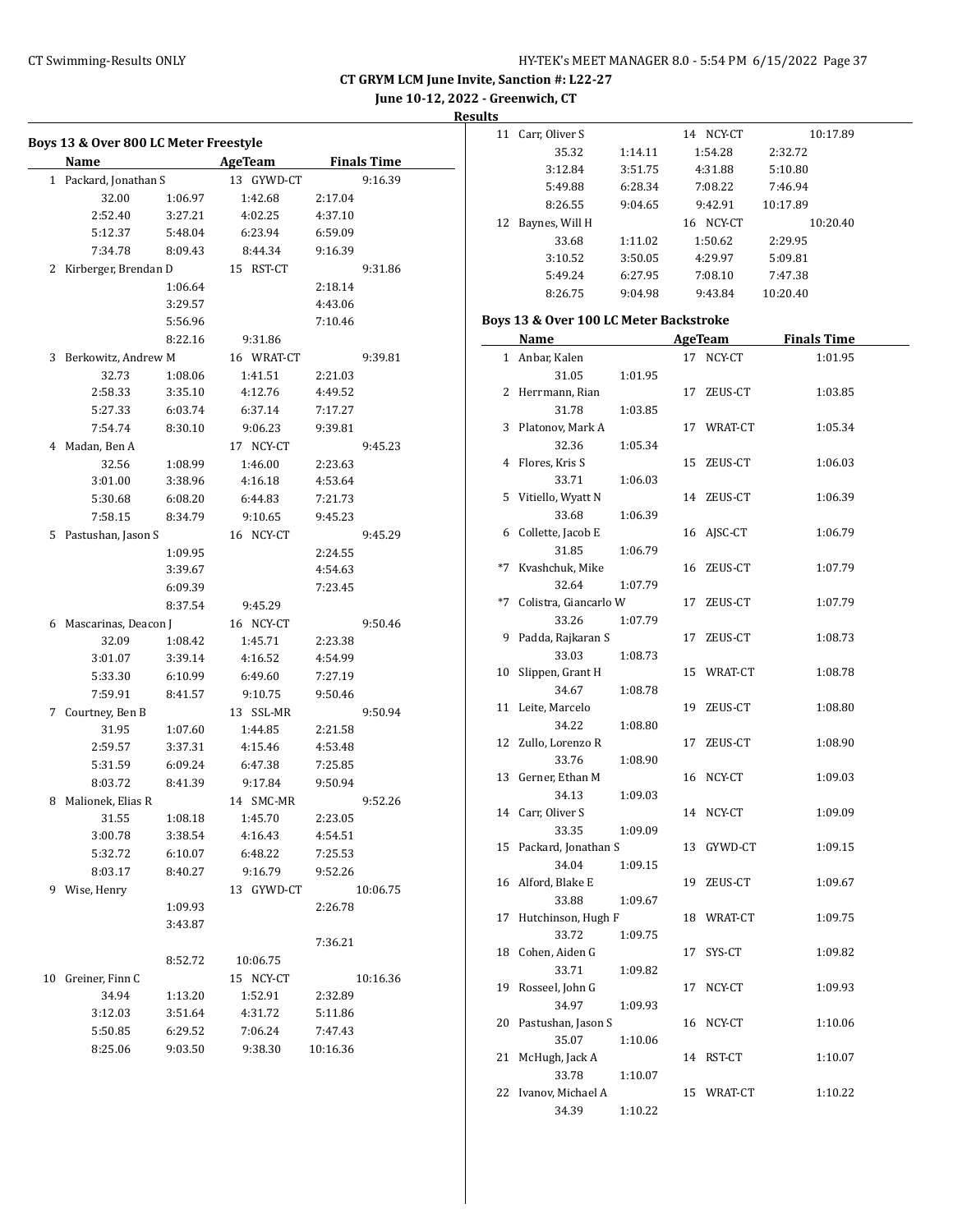**June 10-12, 2022 - Greenwich, CT**

| <b>Results</b> |
|----------------|
|                |

| (Boys 13 & Over 100 LC Meter Backstroke) |                         |         |    |            |                    |  |
|------------------------------------------|-------------------------|---------|----|------------|--------------------|--|
|                                          | Name                    |         |    | AgeTeam    | <b>Finals Time</b> |  |
| 23                                       | Duggan, Conor R         |         |    | 15 ZEUS-CT | 1:10.63            |  |
|                                          | 34.64                   | 1:10.63 |    |            |                    |  |
| 24                                       | Meehan, Peter           |         |    | 17 WRAT-CT | 1:10.64            |  |
|                                          | 34.39                   | 1:10.64 |    |            |                    |  |
| 25                                       | Steward, Ben H          |         |    | 17 WRAT-CT | 1:10.96            |  |
|                                          | 35.54                   | 1:10.96 |    |            |                    |  |
| 26                                       | Malionek, Brayden R     |         |    | 16 SMC-MR  | 1:11.24            |  |
|                                          | 34.58                   | 1:11.24 |    |            |                    |  |
| 27                                       | Tagliarini, Tyler V     |         |    | 14 SYS-CT  | 1:11.35            |  |
|                                          | 35.62                   | 1:11.35 |    |            |                    |  |
| *28                                      | Leahy, Brendan J        |         |    | 14 WRAT-CT | 1:11.40            |  |
|                                          | 35.18                   | 1:11.40 |    |            |                    |  |
| *28                                      | Kirberger, Brendan D    |         | 15 | RST-CT     | 1:11.40            |  |
|                                          | 35.17                   | 1:11.40 |    |            |                    |  |
| 30                                       | Foster, Cameron K       |         |    | 14 SYS-CT  | 1:11.42            |  |
|                                          | 34.98                   | 1:11.42 |    |            |                    |  |
| 31                                       | Madan, Ben A            |         |    | 17 NCY-CT  | 1:12.04            |  |
|                                          | 35.32                   | 1:12.04 |    |            |                    |  |
| 32                                       | Berkowitz, Andrew M     |         |    | 16 WRAT-CT | 1:12.15            |  |
|                                          | 35.28                   | 1:12.15 |    |            |                    |  |
| 33                                       | Tanksley, Josh J        |         |    | 16 WRAT-CT | 1:12.47            |  |
|                                          | 35.91                   | 1:12.47 |    |            |                    |  |
| 34                                       | Malionek, Elias R       |         |    | 14 SMC-MR  | 1:13.49            |  |
|                                          | 35.77                   | 1:13.49 |    |            |                    |  |
| 35                                       | Burdzicki, Patrick D    |         |    | 17 ZEUS-CT | 1:13.52            |  |
|                                          | 36.46                   | 1:13.52 |    |            |                    |  |
|                                          | 36 Keller, Reed T       |         |    | 13 GRYM-CT | 1:13.92            |  |
|                                          | 36.47                   | 1:13.92 |    |            |                    |  |
| 37                                       | Broderick, Hunter T     |         |    | 13 ZEUS-CT | 1:15.20            |  |
|                                          | 36.95                   | 1:15.20 |    |            |                    |  |
| 38                                       | Greiner, Finn C         |         |    | 15 NCY-CT  | 1:15.69            |  |
|                                          | 36.39                   | 1:15.69 |    |            |                    |  |
|                                          | 39 Camille, Sebastian R |         |    | 13 ZEUS-CT | 1:15.97            |  |
|                                          | 38.34                   | 1:15.97 |    |            |                    |  |
| 40                                       | McCall, Jonathan G      |         |    | 13 SMC-MR  | 1:16.01            |  |
|                                          | 37.10                   | 1:16.01 |    |            |                    |  |
| 41                                       | Colligan, Shane P       |         |    | 14 RST-CT  | 1:16.07            |  |
|                                          | 38.76                   | 1:16.07 |    |            |                    |  |
| 42                                       | Isacson, Jacob D        |         |    | 14 SYS-CT  | 1:16.32            |  |
|                                          | 37.03                   | 1:16.32 |    |            |                    |  |
| 43                                       | Rubio, Giancarlo R      |         | 13 | RST-CT     | 1:16.36            |  |
|                                          | 37.97                   | 1:16.36 |    |            |                    |  |
| $*44$                                    | Harvey, Max A           |         | 14 | GRYM-CT    | 1:16.45            |  |
|                                          | 37.42                   | 1:16.45 |    |            |                    |  |
| *44                                      | Laverty, Bryan          |         | 15 | GRYM-CT    | 1:16.45            |  |
|                                          | 37.74                   | 1:16.45 |    |            |                    |  |
| 46                                       | Mora, Noah D            |         | 13 | ZEUS-CT    | 1:16.47            |  |
|                                          | 38.72                   | 1:16.47 |    |            |                    |  |
| 47                                       | Mora, Nico              |         | 15 | ZEUS-CT    | 1:16.75            |  |
|                                          | 37.33                   | 1:16.75 |    |            |                    |  |
| 48                                       | Cheng, Jeffrey          |         | 14 | SYS-CT     | 1:17.10            |  |
|                                          | 38.74                   | 1:17.10 |    |            |                    |  |
| 49                                       | Riccobono, Max D        |         | 14 | ZEUS-CT    | 1:17.15            |  |
|                                          | 39.73                   | 1:17.15 |    |            |                    |  |

| 50  | Bolgov, Vasiliy       |         | 15 | UN-CT      | 1:17.30 |
|-----|-----------------------|---------|----|------------|---------|
|     | 37.76                 | 1:17.30 |    |            |         |
| 51  | Shapiro, Chase J      |         | 16 | WRAT-CT    | 1:17.56 |
| 52  | 38.80<br>Pham, Justin | 1:17.56 | 14 | SYS-CT     | 1:17.79 |
|     | 38.68                 | 1:17.79 |    |            |         |
| 53  | Lake, Thomas C        |         | 14 | WRAT-CT    | 1:18.02 |
|     | 38.10                 | 1:18.02 |    |            |         |
| 54  | Quiroga, Favian X     |         | 16 | ZEUS-CT    | 1:18.54 |
|     | 38.65                 | 1:18.54 |    |            |         |
| 55  | Gagliardi, Roman R    |         | 13 | PSDY-CT    | 1:19.03 |
|     | 39.52                 | 1:19.03 |    |            |         |
| 56  | Carlson, Blake D      |         | 13 | WRAT-CT    | 1:19.29 |
|     | 39.10                 | 1:19.29 |    |            |         |
| *57 | Kwait, Nathaniel T    |         | 18 | ZEUS-CT    | 1:20.05 |
|     | 38.36                 | 1:20.05 |    |            |         |
| *57 | Fraser, Nick J        |         | 17 | SMC-MR     | 1:20.05 |
|     | 38.86                 | 1:20.05 |    |            |         |
| 59  | Gomez, Justin         |         | 18 | WRAT-CT    | 1:20.13 |
|     | 39.73                 | 1:20.13 |    |            |         |
| 60  | Zemlevskiy, Georgiy A |         | 16 | SHKS-CT    | 1:20.21 |
|     | 38.09                 | 1:20.21 |    |            |         |
| 61  | Lu, Devin             |         | 14 | SYS-CT     | 1:20.44 |
|     | 39.33                 | 1:20.44 |    |            |         |
| 62  | Agor, Jesse C         |         | 14 | SMC-MR     | 1:20.45 |
|     | 39.72                 | 1:20.45 |    |            |         |
| 63  | Moran, Kieran M       |         | 13 | GRYM-CT    | 1:21.34 |
|     | 40.08                 | 1:21.34 |    |            |         |
| 64  | Hite, Alex J          |         | 14 | RST-CT     | 1:21.42 |
|     | 39.14                 | 1:21.42 |    |            |         |
| 65  | Jones, Parker K       |         | 15 | SYS-CT     | 1:21.47 |
|     | 40.08                 | 1:21.47 |    |            |         |
| 66  | Wang, Andy            |         | 13 | SYS-CT     | 1:23.11 |
|     | 40.58                 | 1:23.11 |    |            |         |
| 67  | Bonheur, Ethan J      |         | 15 | NCY-CT     | 1:24.17 |
| 68  | Hake, Christopher S   |         | 13 | GRYM-CT    | 1:24.72 |
|     | 41.32                 | 1:24.72 |    |            |         |
| 69  | Sohanpal, Angad       |         | 14 | ORCA-CT    | 1:25.46 |
|     | 42.15                 | 1:25.46 |    |            |         |
| 70  | Barone, Chase W       |         |    | 14 SYS-CT  | 1:26.55 |
|     | 43.89                 | 1:26.55 |    |            |         |
| 71  | Reinoso, Sebastian J  |         |    | 13 ZEUS-CT | 1:26.80 |
|     | 42.49                 | 1:26.80 |    |            |         |
| 72  | Shimba, Yusei         |         | 13 | GYWD-CT    | 1:28.04 |
|     | 42.77                 | 1:28.04 |    |            |         |
| 73  | El Hattab, Rayan A    |         | 13 | NCY-CT     | 1:28.22 |
|     | 43.53                 | 1:28.22 |    |            |         |
| 74  | Natlo, Brendan W      |         | 13 | ZEUS-CT    | 1:28.38 |
|     | 43.56                 | 1:28.38 |    |            |         |
| 75  | Alves, Felipe D       |         | 15 | ORCA-CT    | 1:29.72 |
|     | 43.66                 | 1:29.72 |    |            |         |
| 76  | Ettinger, Michael T   |         | 13 | NCY-CT     | 1:30.38 |
|     | 44.82                 | 1:30.38 |    |            |         |
|     | 77 O'Connor, Nate R   |         | 13 | SMC-MR     | 1:31.32 |
|     | 44.31                 | 1:31.32 |    |            |         |
|     | 78 Ramos Jr, Danny    |         | 15 | ZEUS-CT    | 1:33.71 |
|     | 45.35                 | 1:33.71 |    |            |         |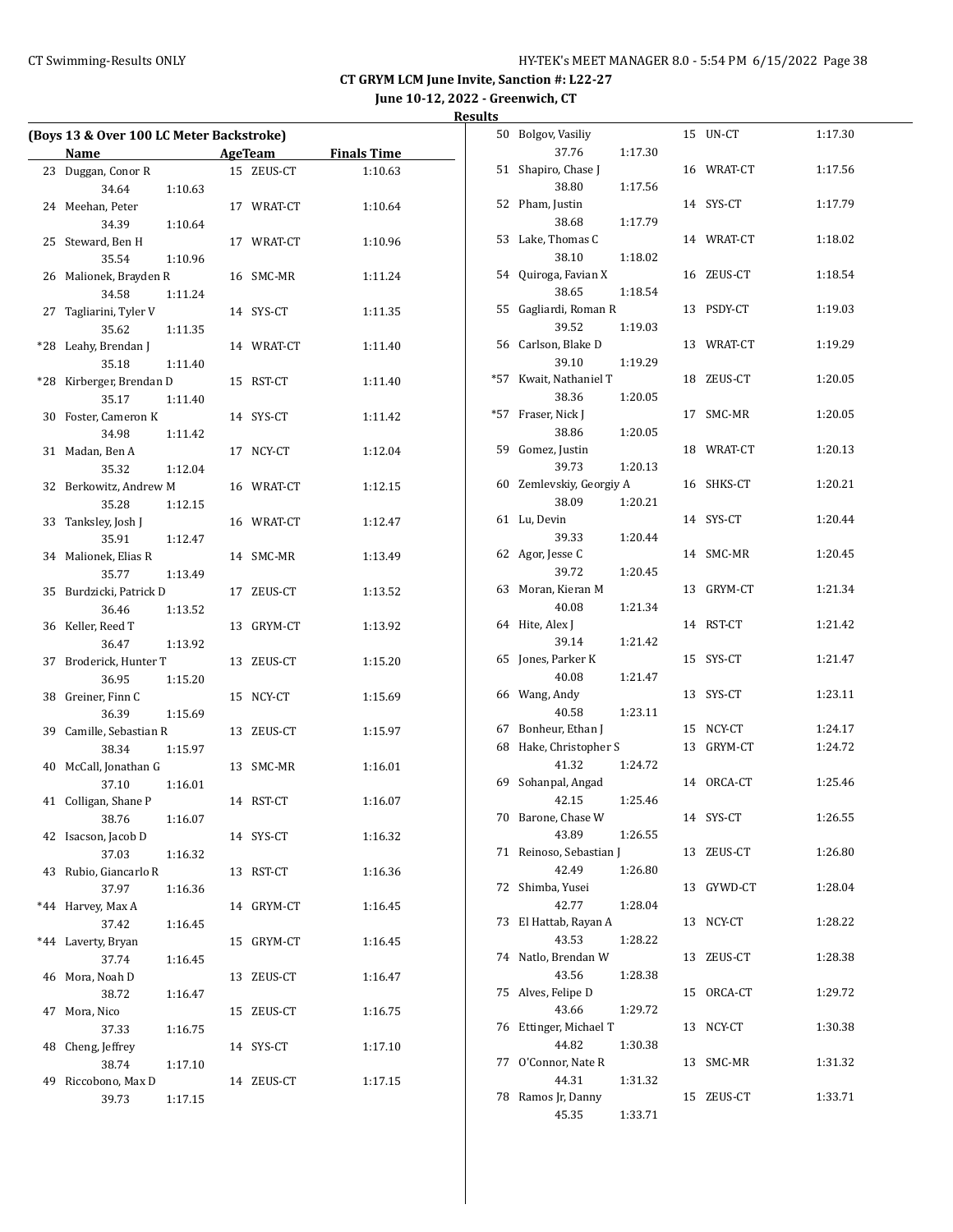**June 10-12, 2022 - Greenwich, CT**

**Results**

| (Boys 13 & Over 100 LC Meter Backstroke) |                                              |         |    |                          |         |                               |  |
|------------------------------------------|----------------------------------------------|---------|----|--------------------------|---------|-------------------------------|--|
|                                          | Name                                         |         |    | <b>AgeTeam</b>           |         | <b>Finals Time</b>            |  |
| 79                                       | Egan, Sean P                                 |         |    | 13 NCY-CT                |         | 1:37.71                       |  |
|                                          | 46.53                                        | 1:37.71 |    |                          |         |                               |  |
|                                          | Kagtada, Ayan                                |         |    | 13 RST-CT                |         | DQ                            |  |
|                                          | 1:00.91                                      | DQ      |    |                          |         |                               |  |
|                                          | Boys 13 & Over 200 LC Meter Backstroke       |         |    |                          |         |                               |  |
|                                          |                                              |         |    |                          |         |                               |  |
|                                          | <b>Name</b>                                  |         |    | AgeTeam<br>14 ZEUS-CT    |         | <b>Finals Time</b><br>2:21.69 |  |
|                                          | 1 Vitiello, Wyatt N<br>2 Gutierrez, Gerold M |         |    |                          |         |                               |  |
| 3                                        | Leite, Marcelo                               |         |    | 16 AJSC-CT               |         | 2:22.94<br>2:24.17            |  |
|                                          | 4 Packard, Jonathan S                        |         |    | 19 ZEUS-CT<br>13 GYWD-CT |         | 2:24.19                       |  |
| 5.                                       | Flakstad, Felix T                            |         |    | 15 GYWD-CT               |         | 2:24.41                       |  |
|                                          | 6 Starkey, JD D                              |         |    | 18 SYS-CT                |         | 2:25.37                       |  |
| 7                                        | Flores, Kris S                               |         |    | 15 ZEUS-CT               |         | 2:27.18                       |  |
| 8                                        | Hutchinson, Hugh F                           |         |    | 18 WRAT-CT               |         | 2:28.78                       |  |
| 9                                        | Slippen, Grant H                             |         |    | 15 WRAT-CT               |         | 2:29.54                       |  |
|                                          | 32.76                                        | 2:29.54 |    |                          |         |                               |  |
| 10                                       | Leahy, Brendan J                             |         |    | 14 WRAT-CT               |         | 2:31.04                       |  |
|                                          | 30.94                                        | 2:31.04 |    |                          |         |                               |  |
| 11                                       | Kvashchuk, Mike                              |         |    | 16 ZEUS-CT               |         | 2:31.29                       |  |
| 12                                       | Colistra, Giancarlo W                        |         | 17 | ZEUS-CT                  |         | 2:31.92                       |  |
| 13                                       | Carr, Oliver S                               |         |    | 14 NCY-CT                |         | 2:32.72                       |  |
| 14                                       | Padda, Rajkaran S                            |         | 17 | ZEUS-CT                  |         | 2:33.04                       |  |
|                                          | 33.35                                        | 2:33.04 |    |                          |         |                               |  |
| 15                                       | Tanksley, Josh J                             |         |    | 16 WRAT-CT               |         | 2:34.17                       |  |
|                                          | 33.54                                        | 2:34.17 |    |                          |         |                               |  |
|                                          | 16 Asuncion, Addie H                         |         |    | 15 ZEUS-CT               |         | 2:34.28                       |  |
|                                          | 17 Kirberger, Brendan D                      |         |    | 15 RST-CT                |         | 2:34.40                       |  |
|                                          | 18 Steward, Ben H                            |         |    | 17 WRAT-CT               |         | 2:34.51                       |  |
|                                          | 19 Gerner, Ethan M                           |         |    | 16 NCY-CT                |         | 2:35.68                       |  |
|                                          | 32.40                                        | 2:35.68 |    |                          |         |                               |  |
| 20                                       | Berkowitz, Andrew M                          |         |    | 16 WRAT-CT               |         | 2:35.92                       |  |
| 21                                       | Keller, Reed T                               |         |    | 13 GRYM-CT               |         | 2:38.09                       |  |
|                                          | 37.81                                        | 1:18.01 |    | 1:58.47                  | 2:38.09 |                               |  |
|                                          | 22 Alford, Blake E                           |         | 19 | ZEUS-CT                  |         | 2:38.27                       |  |
|                                          | 35.91                                        | 2:38.27 |    |                          |         |                               |  |
| 23                                       | Foster, Cameron K                            |         |    | 14 SYS-CT                |         | 2:38.30                       |  |
|                                          | 36.00                                        | 2:38.30 |    |                          |         |                               |  |
| 24                                       | Tagliarini, Tyler V                          |         |    | 14 SYS-CT                |         | 2:38.64                       |  |
|                                          | 38.87                                        | 1:19.12 |    | 2:00.26                  | 2:38.64 |                               |  |
| 25                                       | Quiroga, Favian X                            |         |    | 16 ZEUS-CT               |         | 2:39.19                       |  |
| 26                                       | Isacson, Jacob D                             |         |    | 14 SYS-CT                |         | 2:39.94                       |  |
|                                          | 38.45                                        | 1:19.37 |    | 2:00.37                  | 2:39.94 |                               |  |
| 27                                       | Wise, Henry                                  |         |    | 13 GYWD-CT               |         | 2:40.14                       |  |
|                                          | 39.05                                        | 1:19.48 |    | 2:01.18<br>16 NCY-CT     | 2:40.14 |                               |  |
| 28                                       | Baynes, Will H<br>38.97                      | 1:19.63 |    | 2:03.21                  | 2:44.29 | 2:44.29                       |  |
| 29                                       | Harvey, Max A                                |         |    | 14 GRYM-CT               |         | 2:44.31                       |  |
|                                          | 38.75                                        | 1:20.11 |    | 2:03.59                  | 2:44.31 |                               |  |
| 30                                       | Sanchez, Stingray                            |         |    | 13 WRAT-CT               |         | 2:44.40                       |  |
|                                          | 39.90                                        | 1:20.96 |    | 2:03.62                  | 2:44.40 |                               |  |
| 31                                       | Lu, Devin                                    |         |    | 14 SYS-CT                |         | 2:47.01                       |  |
|                                          | 5:45.43                                      | 5:02.13 |    | 2:47.01                  |         |                               |  |
| 32                                       | Riccobono, Max D                             |         |    | 14 ZEUS-CT               |         | 2:47.28                       |  |
|                                          | 41.57                                        | 1:22.92 |    | 2:05.70                  | 2:47.28 |                               |  |
|                                          |                                              |         |    |                          |         |                               |  |

| 33                       | Carlson, Blake D         | 13 WRAT-CT   |         | 2:49.85   |
|--------------------------|--------------------------|--------------|---------|-----------|
|                          | 40.43<br>1:23.58         | 2:07.99      | 2:49.85 |           |
| 34                       | Eannotti, Mason W        | 13 RST-CT    |         | 2:49.87   |
|                          | 41.10<br>1:24.28         | 2:08.54      | 2:49.87 |           |
| 35                       | Kyy, Alex N              | 15 TP-CT     |         | 2:50.15   |
|                          | 40.92<br>1:24.37         | 2:07.40      | 2:50.15 |           |
| 36                       | Laverty, Bryan           | 15 GRYM-CT   |         | 2:50.43   |
|                          | 41.00<br>1:23.25         | 2:06.81      | 2:50.43 |           |
| 37                       | Pham, Justin             | 14 SYS-CT    |         | 2:50.88   |
|                          | 41.08<br>1:23.81         | 2:08.35      | 2:50.88 |           |
| 38                       | Jones, Parker K          | 15 SYS-CT    |         | 2:51.10   |
|                          | 40.79<br>1:24.07         | 2:07.80      | 2:51.10 |           |
| 39                       | Vangeepuram, SriHarsha A | 17 TP-CT     |         | 2:53.43   |
|                          | 41.06<br>1:25.39         | 2:11.78      | 2:53.43 |           |
| 40                       | Gomez, Justin            | 18 WRAT-CT   |         | 2:53.92   |
|                          | 41.90<br>1:24.25         | 2:08.87      | 2:53.92 |           |
| 41                       | Camille, Sebastian R     | 13 ZEUS-CT   |         | 2:54.04   |
|                          | 43.24<br>1:27.06         | 2:10.94      | 2:54.04 |           |
| 42                       | Sarkar, Soham*           | 13 TP-CT     |         | 2:54.14   |
|                          | 41.32<br>1:25.58         | 2:12.70      | 2:54.14 |           |
| 43                       | Starkey, Thomas M        | 14 SYS-CT    |         | 2:56.83   |
|                          | 43.37<br>1:29.48         | 2:14.01      | 2:56.83 |           |
| 44                       | Hake, Christopher S      | 13 GRYM-CT   |         | 3:00.14   |
|                          | 43.19                    | 2:17.67      | 3:00.14 |           |
| 45                       | Bonheur, Ethan J         | 15 NCY-CT    |         | 3:01.64   |
|                          | 4:23.77<br>6:41.21       | 3:01.64      |         |           |
| 46                       | Natlo, Brendan W         | 13 ZEUS-CT   |         | 3:03.24   |
|                          | 43.99<br>1:30.02         | 2:17.84      | 3:03.24 |           |
| 47                       | Reinoso, Sebastian J     | 13 ZEUS-CT   |         | 3:05.01   |
|                          | 45.24<br>3:05.11         | 2:19.50      | 3:05.01 |           |
| 48                       | El Hattab, Rayan A       | 13 NCY-CT    |         | 3:05.59   |
|                          | 4:24.60<br>5:11.69       | 5:59.00      | 3:05.59 |           |
| 49                       | Hite, Alex J             | 14 RST-CT    |         | 3:05.91   |
|                          | 43.64<br>1:32.38         | 2:19.18      | 3:05.91 |           |
| 50                       | Gomes, Daniel            | 16 TP-CT     |         | 3:06.36   |
|                          | 4:23.36<br>6:46.02       | 5:58.68      | 3:06.36 |           |
| 51                       | Mitican, Nicolas P       | 13 ZEUS-CT   |         | 3:09.85   |
|                          | 46.51<br>1:34.41         | 2:23.63      | 3:09.85 |           |
| 52                       | Clark, Connor T          | 13 RST-CT    |         | 3:10.49   |
|                          | 1:35.43<br>46.42         | 2:24.49      | 3:10.49 |           |
| 53                       | Ettinger, Michael T      | 13 NCY-CT    |         | 3:22.09   |
|                          | 6:13.36<br>7:01.80       | 3:22.09      |         |           |
| 54                       | Lopez, Carlos M          | 13<br>RST-CT |         | 3:42.59   |
|                          | 4:35.78<br>5:32.43       | 6:32.71      | 3:42.59 |           |
| 55                       | Kagtada, Ayan            | 13 RST-CT    |         | 4:22.51   |
|                          | 4:41.40<br>8:02.23       | 6:55.94      | 4:22.51 |           |
| $\overline{\phantom{a}}$ | McHugh, Jack A           | 14<br>RST-CT |         | <b>DQ</b> |

## **Boys 13 & Over 100 LC Meter Breaststroke**

| Name                 | AgeTeam       | <b>Finals Time</b> |  |
|----------------------|---------------|--------------------|--|
| Anbar, Kalen<br>1    | NCY-CT<br>17  | 1:08.51            |  |
| 32.63<br>1:08.51     |               |                    |  |
| 2 Johnsen, Darrien K | 18 SMC-MR     | 1:10.27            |  |
| 33.08<br>1:10.27     |               |                    |  |
| 3 Herrmann, Rian     | ZEUS-CT<br>17 | 1:12.13            |  |
| 33.66<br>1:12.13     |               |                    |  |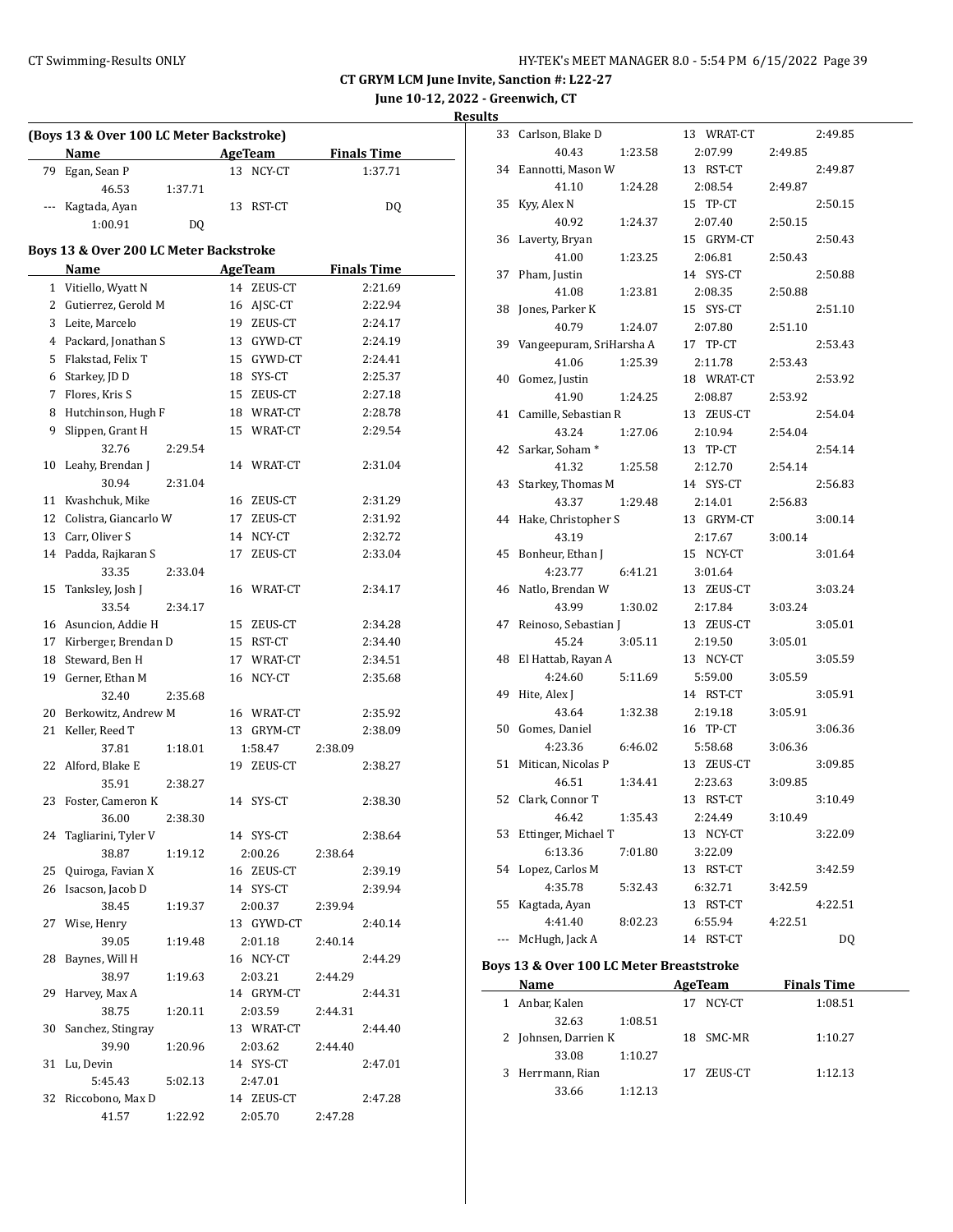**June 10-12, 2022 - Greenwich, CT**

| Ξ |
|---|
|   |

| (Boys 13 & Over 100 LC Meter Breaststroke) |                       |         |         |            |                    |
|--------------------------------------------|-----------------------|---------|---------|------------|--------------------|
|                                            | Name                  |         | AgeTeam |            | <b>Finals Time</b> |
| 4                                          | Mascarinas, Deacon J  |         |         | 16 NCY-CT  | 1:12.57            |
|                                            | 34.55                 | 1:12.57 |         |            |                    |
| 5                                          | Wu, Justin J          |         |         | 17 WRAT-CT | 1:13.30            |
|                                            | 35.05                 | 1:13.30 |         |            |                    |
| 6                                          | Gutierrez, Gerold M   |         |         | 16 AJSC-CT | 1:13.68            |
|                                            | 34.64                 | 1:13.68 |         |            |                    |
| 7                                          | Ivanov, Michael A     |         |         | 15 WRAT-CT | 1:14.04            |
|                                            | 34.57                 | 1:14.04 |         |            |                    |
| 8                                          | Colistra, Giancarlo W |         | 17      | ZEUS-CT    | 1:14.69            |
|                                            | 35.52                 | 1:14.69 |         |            |                    |
| 9                                          | Sohng, Xander D       |         | 13      | SMC-MR     | 1:15.75            |
|                                            | 36.20                 | 1:15.75 |         |            |                    |
| 10                                         | Cunniffe, Finn        |         | 17      | ZEUS-CT    | 1:15.88            |
|                                            | 35.53                 | 1:15.88 |         |            |                    |
| 11                                         | Domack, Kevin         |         | 17      | RST-CT     | 1:16.46            |
|                                            | 36.61                 | 1:16.46 |         |            |                    |
| 12                                         | Ripp, Evan C          |         | 13      | GRYM-CT    | 1:17.14            |
|                                            | 36.24                 | 1:17.14 |         |            |                    |
| 13                                         | Flores, Kris S        |         |         | 15 ZEUS-CT | 1:17.36            |
|                                            | 35.70                 | 1:17.36 |         |            |                    |
| 14                                         | Flakstad, Felix T     |         | 15      | GYWD-CT    | 1:17.68            |
|                                            | 36.55                 | 1:17.68 |         |            |                    |
| 15                                         | Sichtnik, Daniel*     |         | 15      | GYWD-CT    | 1:18.49            |
|                                            | 36.59                 | 1:18.49 |         |            |                    |
| 16                                         | Bolgov, Vasiliy       |         | 15      | UN-CT      | 1:19.71            |
|                                            | 36.92                 | 1:19.71 |         |            |                    |
| 17                                         | Leahy, Brendan J      |         |         | 14 WRAT-CT | 1:20.05            |
|                                            | 37.77                 | 1:20.05 |         |            |                    |
| 18                                         | Zullo, Lorenzo R      |         | 17      | ZEUS-CT    | 1:21.97            |
|                                            | 37.52                 | 1:21.97 |         |            |                    |
| 19                                         | Greiner, Finn C       |         | 15      | NCY-CT     | 1:24.71            |
|                                            | 39.52                 | 1:24.71 |         |            |                    |
| 20                                         | Trotter, RT T         |         | 17      | SYS-CT     | 1:24.89            |
|                                            | 41.06                 | 1:24.89 |         |            |                    |
| 21                                         | Kim, Jason T          |         |         | 15 RST-CT  | 1:26.02            |
|                                            | 40.74                 | 1:26.02 |         |            |                    |
| 22                                         | Fraser, Nick J        |         | 17      | SMC-MR     | 1:26.73            |
|                                            | 40.61                 | 1:26.73 |         |            |                    |
| 23                                         | Delong, David D       |         |         | 14 NCY-CT  | 1:26.83            |
|                                            | 41.66                 | 1:26.83 |         |            |                    |
| *24                                        | Asuncion, Addie H     |         | 15      | ZEUS-CT    | 1:27.82            |
|                                            | 41.78                 | 1:27.82 |         |            |                    |
| *24                                        | Belpedio, Michael C   |         |         | 16 WRAT-CT | 1:27.82            |
|                                            | 42.03                 | 1:27.82 |         |            |                    |
| 26                                         | Colligan, Shane P     |         | 14      | RST-CT     | 1:30.92            |
|                                            | 42.99                 | 1:30.92 |         |            |                    |
| 27                                         | Wang, Andy            |         | 13      | SYS-CT     | 1:30.94            |
|                                            | 42.69                 | 1:30.94 |         |            |                    |
| 28                                         | Cheng, Jeffrey        |         | 14      | SYS-CT     | 1:31.47            |
|                                            | 43.67                 | 1:31.47 |         |            |                    |
| 29                                         | Lu, Devin             |         | 14      | SYS-CT     | 1:31.57            |
|                                            | 44.63                 | 1:31.57 |         |            |                    |
| 30                                         | Levine, Ben I         |         | 17      | GRYM-CT    | 1:34.01            |
|                                            | 45.10                 | 1:34.01 |         |            |                    |

| 31             | McHugh, Jack A        |         |    | 14 RST-CT  | 1:34.04 |
|----------------|-----------------------|---------|----|------------|---------|
|                | 41.99                 | 1:34.04 |    |            |         |
| 32             | Jones, Parker K       |         | 15 | SYS-CT     | 1:34.50 |
|                | 45.49                 | 1:34.50 |    |            |         |
| 33             | McLarty, Andrew B     |         | 16 | SYS-CT     | 1:35.56 |
|                | 46.83                 | 1:35.56 |    |            |         |
| 34             | Barone, Chase W       |         |    | 14 SYS-CT  | 1:36.28 |
|                | 45.18                 | 1:36.28 |    |            |         |
| 35             | Mitican, Nicolas P    |         | 13 | ZEUS-CT    | 1:36.67 |
|                | 45.44                 | 1:36.67 |    |            |         |
| 36             | Papaioannou, George F |         |    | 14 GRYM-CT | 1:36.77 |
|                | 47.06                 | 1:36.77 |    |            |         |
| 37             | Shimba, Yusei         |         |    | 13 GYWD-CT | 1:37.77 |
|                | 47.53                 | 1:37.77 |    |            |         |
| 38             | Agor, Jesse C         |         | 14 | SMC-MR     | 1:38.00 |
|                | 48.25                 | 1:38.00 |    |            |         |
| 39             | Hake, Christopher S   |         | 13 | GRYM-CT    | 1:38.87 |
|                | 47.45                 | 1:38.87 |    |            |         |
| 40             | El Hattab, Rayan A    |         | 13 | NCY-CT     | 1:41.88 |
|                | 48.67                 | 1:41.88 |    |            |         |
| 41             | Amrani, Eliass        |         | 15 | SHKS-CT    | 1:42.79 |
|                | 48.37                 | 1:42.79 |    |            |         |
|                | 42 Pham, Justin       |         | 14 | SYS-CT     | 1:43.33 |
|                | 48.47                 | 1:43.33 |    |            |         |
| 43             | O'Connor, Nate R      |         | 13 | SMC-MR     | 1:43.37 |
|                | 49.57                 | 1:43.37 |    |            |         |
| 44             | Shemiako, Maks V      |         |    | 14 PSDY-CT | 1:44.77 |
|                | 49.11                 | 1:44.77 |    |            |         |
| 45             | Robredo, Martin       |         | 13 | GYWD-CT    | 1:45.25 |
|                | 49.71                 | 1:45.25 |    |            |         |
|                | 46 Alves, Felipe D    |         | 15 | ORCA-CT    | 1:45.95 |
|                | 52.11                 | 1:45.95 |    |            |         |
| 47             | Bonheur, Ethan J      |         | 15 | NCY-CT     | 1:47.35 |
|                | 51.24                 | 1:47.35 |    |            |         |
| 48             | Kagtada, Ayan         |         | 13 | RST-CT     | 2:06.72 |
|                | 1:00.44               | 2:06.72 |    |            |         |
| $\overline{a}$ | Sohanpal, Angad       |         | 14 | ORCA-CT    | DQ      |
|                | 48.69                 | DQ      |    |            |         |

# **Boys 13 & Over 200 LC Meter Breaststroke**

|   | Name                    |         | <b>AgeTeam</b> | <b>Finals Time</b> |
|---|-------------------------|---------|----------------|--------------------|
| 1 | Anbar, Kalen            |         | 17 NCY-CT      | 2:30.55            |
|   | 34.35                   | 1:12.31 | 1:52.23        | 2:30.55            |
|   | 2 Bucaria, Aiden        |         | 16 GYWD-CT     | 2:37.42            |
|   | 36.82                   | 1:16.70 | 1:57.24        | 2:37.42            |
|   | 3 Gutierrez, Gerold M   |         | 16 AISC-CT     | 2:42.26            |
|   | 36.50                   | 1:16.46 | 1:59.28        | 2:42.26            |
|   | 4 Sichtnik, Daniel *    |         | 15 GYWD-CT     | 2:42.77            |
|   | 38.13                   | 1:19.52 | 2:02.53        | 2:42.77            |
|   | 5 Colistra, Giancarlo W |         | 17 ZEUS-CT     | 2:43.60            |
|   | 37.56                   | 1:19.09 | 2:01.59        | 2:43.60            |
| 6 | Meehan, Peter           |         | 17 WRAT-CT     | 2:46.41            |
|   | 38.76                   | 1:20.41 | 2:04.99        | 2:46.41            |
| 7 | Ivanov, Michael A       |         | 15 WRAT-CT     | 2:50.24            |
|   | 39.39                   | 1:23.13 | 2:08.19        | 2:50.24            |
| 8 | Vitiello, Wyatt N       |         | 14 ZEUS-CT     | 2:51.16            |
|   | 39.69                   | 1:22.18 | 2:07.15        | 2:51.16            |
|   |                         |         |                |                    |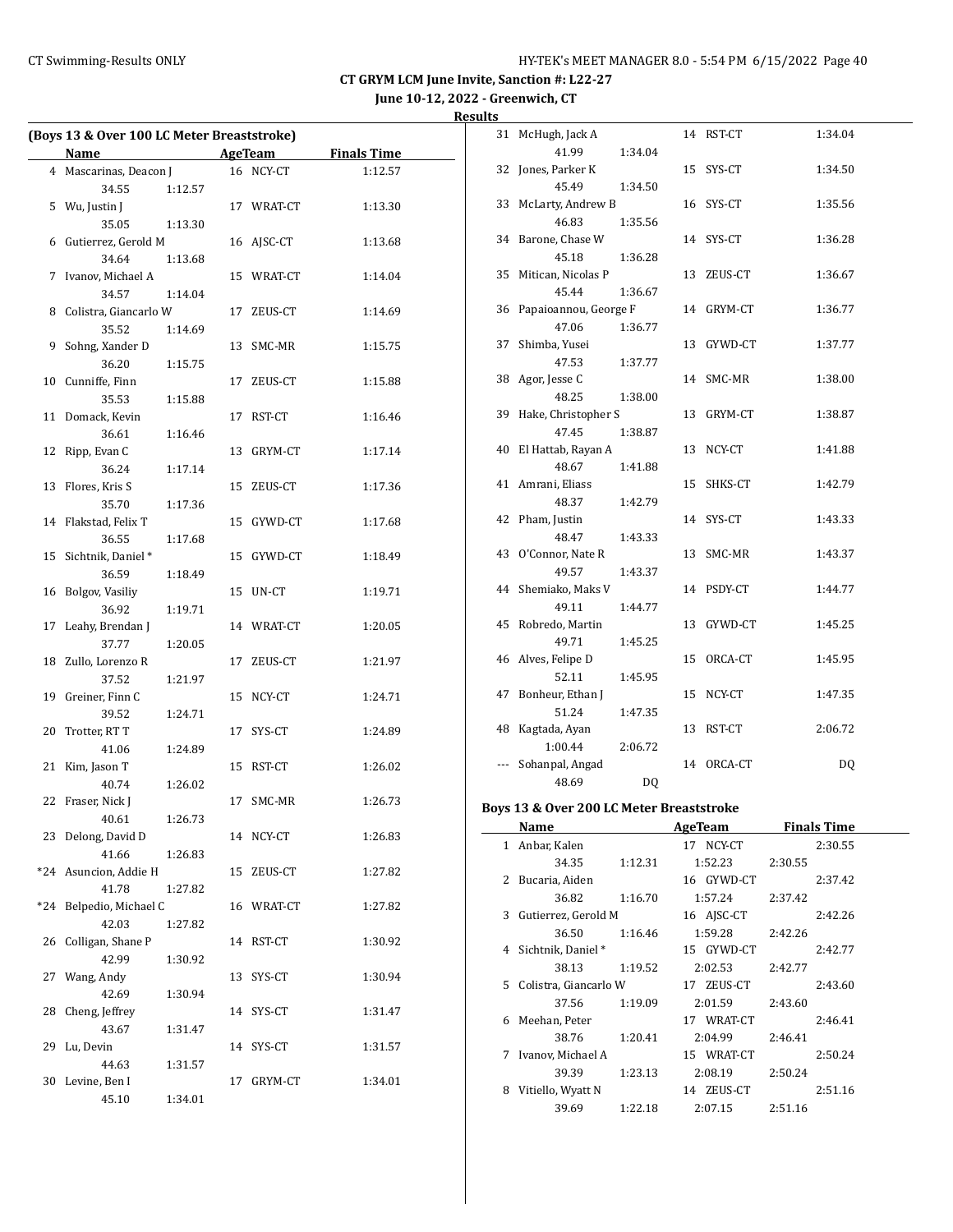# **June 10-12, 2022 - Greenwich, CT**

| Results |  |
|---------|--|
|         |  |

| (Boys 13 & Over 200 LC Meter Breaststroke) |                          |         |                |         |                    |
|--------------------------------------------|--------------------------|---------|----------------|---------|--------------------|
|                                            | Name                     |         | <b>AgeTeam</b> |         | <b>Finals Time</b> |
| 9                                          | Ripp, Evan C             |         | 13 GRYM-CT     |         | 2:53.29            |
|                                            | 38.08                    | 1:22.15 | 2:07.14        | 2:53.29 |                    |
| 10                                         | Leahy, Brendan J         |         | 14 WRAT-CT     |         | 2:55.37            |
|                                            | 40.27                    | 1:24.20 | 2:10.93        | 2:55.37 |                    |
| 11                                         | Flores, Kris S           |         | 15 ZEUS-CT     |         | 2:56.84            |
|                                            | 38.96                    | 1:22.20 | 2:10.38        | 2:56.84 |                    |
| 12                                         | Reynolds, Chase          |         | 15 TP-CT       |         | 2:58.26            |
|                                            | 40.77                    | 1:25.26 | 2:12.85        | 2:58.26 |                    |
| 13                                         | Cunniffe, Finn           |         | 17 ZEUS-CT     |         | 2:58.77            |
|                                            | 39.93                    | 1:24.70 | 2:12.71        | 2:58.77 |                    |
| 14                                         | Tagliarini, Tyler V      |         | 14 SYS-CT      |         | 2:59.31            |
|                                            | 41.69                    | 1:26.41 | 2:13.29        | 2:59.31 |                    |
| 15                                         | Bolgov, Vasiliy          |         | 15 UN-CT       |         | 3:00.00            |
|                                            | 39.74                    | 1:25.10 | 2:12.81        | 3:00.00 |                    |
| 16                                         | Lake, Thomas C           |         | 14 WRAT-CT     |         | 3:00.40            |
|                                            | 40.97                    | 1:27.17 | 2:13.59        | 3:00.40 |                    |
| 17                                         | Greiner, Finn C          |         | 15 NCY-CT      |         | 3:02.47            |
|                                            | 40.88                    | 1:27.21 | 2:15.51        | 3:02.47 |                    |
| 18                                         | Vangeepuram, SriHarsha A |         | 17 TP-CT       |         | 3:07.17            |
|                                            | 39.42                    | 1:27.13 | 2:17.94        | 3:07.17 |                    |
| 19                                         | Delong, David D          |         | 14 NCY-CT      |         | 3:09.46            |
|                                            | 45.51                    | 1:32.73 | 2:22.61        | 3:09.46 |                    |
| 20                                         | Kyy, Alex N              |         | 15 TP-CT       |         | 3:10.45            |
|                                            | 42.48                    | 1:30.45 | 2:20.55        | 3:10.45 |                    |
| 21                                         | Mora, Noah D             |         | 13 ZEUS-CT     |         | 3:11.13            |
|                                            | 44.38                    | 1:32.36 | 2:24.11        | 3:11.13 |                    |
| 22                                         | Colligan, Shane P        |         | 14 RST-CT      |         | 3:15.11            |
|                                            | 43.96                    | 1:32.65 | 2:24.16        | 3:15.11 |                    |
| 23                                         | Cheng, Jeffrey           |         | 14 SYS-CT      |         | 3:16.72            |
|                                            | 45.85                    | 1:35.37 | 2:26.62        | 3:16.72 |                    |
| 24                                         | Wang, Andy               |         | 13 SYS-CT      |         | 3:21.41            |
|                                            | 46.15                    | 1:38.41 | 2:29.97        | 3:21.41 |                    |
| 25                                         | Gomes, Daniel            |         | 16 TP-CT       |         | 3:21.89            |
|                                            | 45.83                    | 1:36.47 | 2:29.39        | 3:21.89 |                    |
| 26                                         | Robredo, Martin          |         | 13 GYWD-CT     |         | 3:24.91            |
|                                            | 48.19                    | 1:41.50 | 2:35.55        | 3:24.91 |                    |
| 27                                         | McLarty, Andrew B        |         | 16 SYS-CT      |         | 3:25.96            |
|                                            | 48.53                    | 1:41.45 | 2:38.54        | 3:25.96 |                    |
| 28                                         | Sarkar, Soham*           |         | 13 TP-CT       |         | 3:28.72            |
|                                            | 46.88                    | 1:39.79 | 2:34.46        | 3:28.72 |                    |
| 29                                         | Nozad, Ethan J           |         | 14 GYWD-CT     |         | 3:29.72            |
|                                            | 46.45                    | 1:40.10 | 2:36.49        | 3:29.72 |                    |
| 30                                         | Clark, Connor T          |         | 13 RST-CT      |         | 3:32.68            |
|                                            | 46.75                    | 1:41.38 | 2:37.76        | 3:32.68 |                    |
| 31                                         | Papaioannou, George F    |         | 14 GRYM-CT     |         | 3:33.37            |
|                                            | 47.82                    | 1:41.18 | 2:38.39        | 3:33.37 |                    |

# **Boys 13 & Over 100 LC Meter Butterfly**

| Name             |         | AgeTeam |         | <b>Finals Time</b> |  |
|------------------|---------|---------|---------|--------------------|--|
| 1 Twiss, Riley T |         | 17      | WRAT-CT | 59.89              |  |
| 28.68            | 59.89   |         |         |                    |  |
| 2 Herrmann, Rian |         | 17      | ZEUS-CT | 1:00.14            |  |
| 29.10            | 1:00.14 |         |         |                    |  |
| 3 Cunniffe, Finn |         | 17      | ZEUS-CT | 1:03.96            |  |
| 29.43            | 1:03.96 |         |         |                    |  |

|    | 4 Wu, Justin J       |         |    | 17 WRAT-CT | 1:04.55 |
|----|----------------------|---------|----|------------|---------|
|    | 30.73                | 1:04.55 |    |            |         |
| 5  | Kwait, Nathaniel T   |         |    | 18 ZEUS-CT | 1:04.60 |
|    | 30.64                | 1:04.60 |    |            |         |
| 6  | Cohen, Aiden G       |         |    | 17 SYS-CT  | 1:04.64 |
|    | 30.70                | 1:04.64 |    |            |         |
| 7  | Padda, Rajkaran S    |         |    | 17 ZEUS-CT | 1:05.13 |
|    | 29.71                | 1:05.13 |    |            |         |
| 8  | King, Timmy S        |         |    | 15 WRAT-CT | 1:05.37 |
|    | 31.87                | 1:05.37 |    |            |         |
| 9  | Steward, Ben H       |         |    | 17 WRAT-CT | 1:05.39 |
|    | 30.38                | 1:05.39 |    |            |         |
| 10 | Leite, Marcelo       |         |    | 19 ZEUS-CT | 1:05.59 |
|    | 30.67                | 1:05.59 |    |            |         |
| 11 | Mascarinas, Deacon J |         |    | 16 NCY-CT  | 1:05.63 |
|    | 30.82                | 1:05.63 |    |            |         |
| 12 | Zullo, Lorenzo R     |         | 17 | ZEUS-CT    | 1:06.90 |
|    | 30.60                | 1:06.90 |    |            |         |
| 13 | Madan, Ben A         |         |    | 17 NCY-CT  | 1:06.95 |
|    | 31.13                | 1:06.95 |    |            |         |
| 14 | Tanksley, Josh J     |         |    | 16 WRAT-CT | 1:07.07 |
|    | 31.40                | 1:07.07 |    |            |         |
| 15 | Ivanov, Michael A    |         |    | 15 WRAT-CT | 1:07.33 |
|    | 31.41                | 1:07.33 |    |            |         |
| 16 | Duggan, Conor R      |         |    | 15 ZEUS-CT | 1:07.50 |
|    | 32.04                | 1:07.50 |    |            |         |
| 17 | Packard, Jonathan S  |         |    | 13 GYWD-CT | 1:07.56 |
|    | 32.06                | 1:07.56 |    |            |         |
| 18 | Camille, Sebastian R |         |    | 13 ZEUS-CT | 1:07.72 |
|    | 32.68                | 1:07.72 |    |            |         |
| 19 | Flakstad, Felix T    |         |    | 15 GYWD-CT | 1:07.74 |
|    | 31.27                | 1:07.74 |    |            |         |
| 20 | Sanchez, Stingray    |         |    | 13 WRAT-CT | 1:08.10 |
|    | 31.96                | 1:08.10 |    |            |         |
| 21 | Gerner, Ethan M      |         |    | 16 NCY-CT  | 1:08.31 |
|    | 31.96                | 1:08.31 |    |            |         |
| 22 | Sichtnik, Daniel*    |         |    | 15 GYWD-CT | 1:08.37 |
|    | 31.52                | 1:08.37 |    |            |         |
| 23 | Foster, Cameron K    |         |    | 14 SYS-CT  | 1:09.18 |
|    | 31.44                | 1:09.18 |    |            |         |
|    | 24 Carr, Oliver S    |         |    | 14 NCY-CT  | 1:09.38 |
|    | 31.28                | 1:09.38 |    |            |         |
| 25 | Burdzicki, Patrick D |         | 17 | ZEUS-CT    | 1:09.75 |
|    | 31.66                | 1:09.75 |    |            |         |
| 26 | Kvashchuk, Mike      |         | 16 | ZEUS-CT    | 1:09.76 |
|    | 30.09                | 1:09.76 |    |            |         |
| 27 | Mendelsohn, Luke E   |         | 15 | GYWD-CT    | 1:09.77 |
|    | 31.26                | 1:09.77 |    |            |         |
| 28 | Shapiro, Chase J     |         |    | 16 WRAT-CT | 1:09.97 |
|    | 32.44                | 1:09.97 |    |            |         |
| 29 | Subedi, Raunak       |         | 15 | WRAT-CT    | 1:10.69 |
|    | 31.03                | 1:10.69 |    |            |         |
| 30 | Levine, Ben I        |         | 17 | GRYM-CT    | 1:10.78 |
|    | 33.12                | 1:10.78 |    |            |         |
| 31 | Della Pietra, Nico M |         |    | 14 GYWD-CT | 1:11.54 |
|    | 33.76                | 1:11.54 |    |            |         |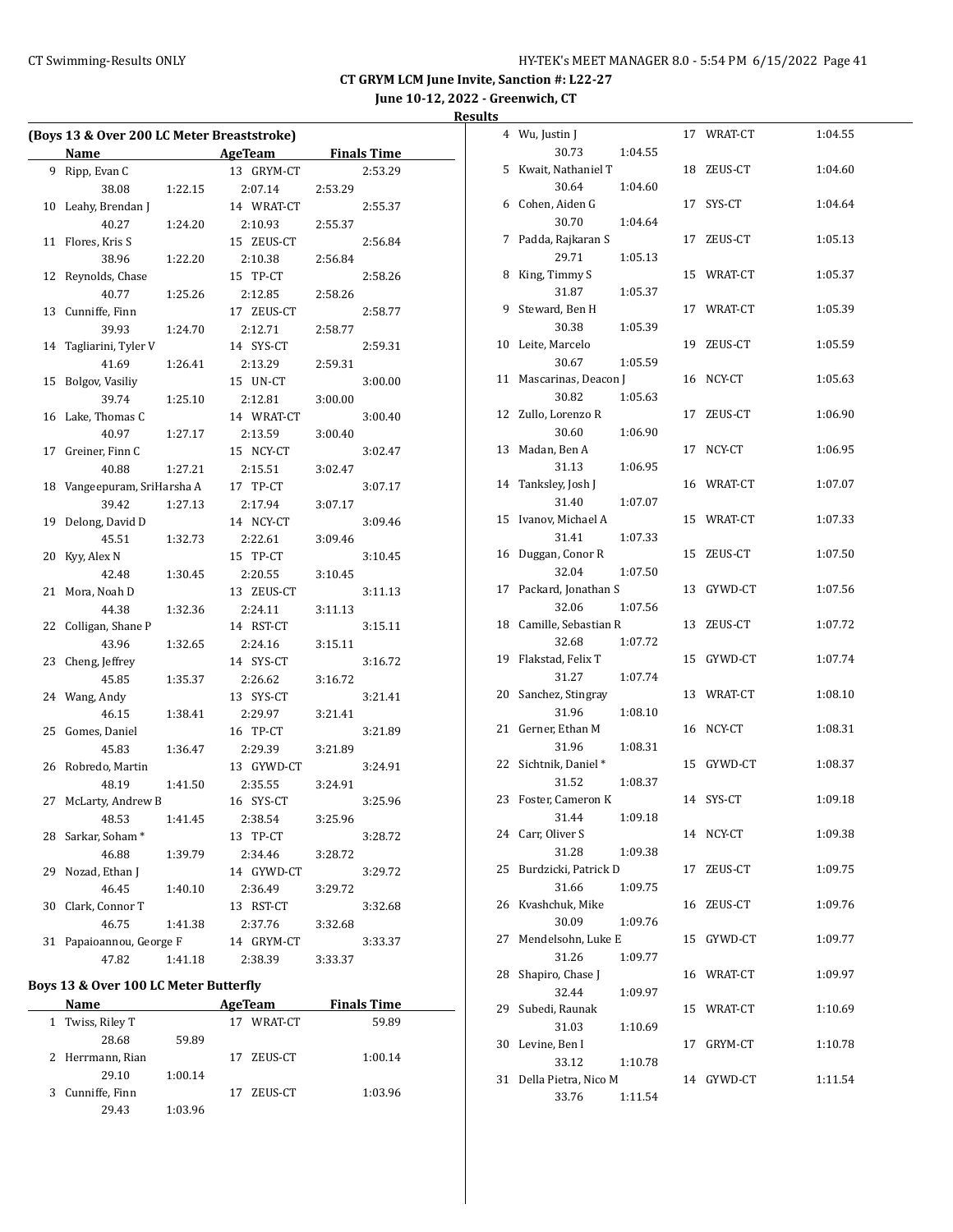**June 10-12, 2022 - Greenwich, CT**

| (Boys 13 & Over 100 LC Meter Butterfly) |                          |         |    |            |         |
|-----------------------------------------|--------------------------|---------|----|------------|---------|
|                                         | Name AgeTeam Finals Time |         |    |            |         |
| 32                                      | Gomez, Justin            |         |    | 18 WRAT-CT | 1:11.69 |
|                                         | 33.91                    | 1:11.69 |    |            |         |
| 33                                      | Quiroga, Favian X        |         |    | 16 ZEUS-CT | 1:11.93 |
|                                         | 33.36                    | 1:11.93 |    |            |         |
|                                         | 34 Codd, Nate J          |         |    | 16 NCY-CT  | 1:13.03 |
|                                         | 32.97                    | 1:13.03 |    |            |         |
| 35                                      | Francis, Nolan J         |         |    | 14 WRAT-CT | 1:13.20 |
|                                         | 34.21                    | 1:13.20 |    |            |         |
|                                         | 36 Rubio, Giancarlo R    |         |    | 13 RST-CT  | 1:14.04 |
|                                         | 34.45                    | 1:14.04 |    |            |         |
|                                         | 37 Gould, Joey M         |         |    | 17 SYS-CT  | 1:14.07 |
|                                         | 34.58                    | 1:14.07 |    |            |         |
| 38                                      | Tagliarini, Tyler V      |         |    | 14 SYS-CT  | 1:15.36 |
|                                         | 34.32                    | 1:15.36 |    |            |         |
| 39                                      | Baynes, Will H           |         |    | 16 NCY-CT  | 1:15.54 |
|                                         | 34.13                    | 1:15.54 |    |            |         |
|                                         | 40 Laverty, Bryan        |         |    | 15 GRYM-CT | 1:15.86 |
|                                         | 34.76                    | 1:15.86 |    |            |         |
| 41                                      | Broderick, Hunter T      |         |    | 13 ZEUS-CT | 1:17.19 |
|                                         | 35.01                    | 1:17.19 |    |            |         |
| 42                                      | Delong, David D          |         |    | 14 NCY-CT  | 1:17.34 |
|                                         | 36.28                    | 1:17.34 |    |            |         |
|                                         | 43 Carlson, Blake D      |         |    | 13 WRAT-CT | 1:17.66 |
|                                         | 35.09                    | 1:17.66 |    |            |         |
|                                         | 44 McHugh, Jack A        |         |    | 14 RST-CT  | 1:17.68 |
|                                         | 34.19                    | 1:17.68 |    |            |         |
| 45                                      | Ettinger, Michael T      |         |    | 13 NCY-CT  | 1:18.24 |
| 46                                      | 35.10<br>Mora, Nico      | 1:18.24 |    | 15 ZEUS-CT |         |
|                                         | 36.51                    |         |    |            | 1:18.75 |
| 47                                      | McLarty, Andrew B        | 1:18.75 |    | 16 SYS-CT  | 1:18.83 |
|                                         | 35.68                    | 1:18.83 |    |            |         |
|                                         | 48 Ramos Jr, Danny       |         |    | 15 ZEUS-CT | 1:19.00 |
|                                         | 35.58                    | 1:19.00 |    |            |         |
| 49                                      | Belpedio, Michael C      |         |    | 16 WRAT-CT | 1:19.19 |
|                                         | 36.20                    | 1:19.19 |    |            |         |
| 50                                      | Robredo, Martin          |         |    | 13 GYWD-CT | 1:19.79 |
|                                         | 36.67 1:19.79            |         |    |            |         |
|                                         | 51 Pham, Justin          |         |    | 14 SYS-CT  | 1:21.94 |
|                                         | 36.52                    | 1:21.94 |    |            |         |
| 52                                      | Tanis, Jack A            |         | 15 | RST-CT     | 1:21.95 |
|                                         | 37.21                    | 1:21.95 |    |            |         |
| 53                                      | Alves, Felipe D          |         |    | 15 ORCA-CT | 1:22.14 |
|                                         | 36.26                    | 1:22.14 |    |            |         |
| 54                                      | Cheng, Jeffrey           |         | 14 | SYS-CT     | 1:24.64 |
|                                         | 39.30                    | 1:24.64 |    |            |         |
| 55                                      | Jones, Parker K          |         | 15 | SYS-CT     | 1:24.69 |
|                                         | 38.62                    | 1:24.69 |    |            |         |
| 56                                      | Hake, Christopher S      |         | 13 | GRYM-CT    | 1:28.10 |
|                                         | 40.20                    | 1:28.10 |    |            |         |
| 57                                      | El Hattab, Rayan A       |         | 13 | NCY-CT     | 1:28.80 |
|                                         | 39.87                    | 1:28.80 |    |            |         |
| 58                                      | Barone, Chase W          |         |    | 14 SYS-CT  | 1:32.46 |
|                                         | 42.45                    | 1:32.46 |    |            |         |

| ults |                                       |         |                       |                    |  |
|------|---------------------------------------|---------|-----------------------|--------------------|--|
|      | 59 Bonheur, Ethan J                   |         | 15 NCY-CT             | 1:34.75            |  |
|      | 44.18                                 | 1:34.75 |                       |                    |  |
|      | Sohanpal, Angad                       |         | 14 ORCA-CT            | <b>DQ</b>          |  |
|      | 41.91                                 | DQ      |                       |                    |  |
|      | Boys 13 & Over 200 LC Meter Butterfly |         |                       |                    |  |
|      | Name                                  |         | <b>AgeTeam</b>        | <b>Finals Time</b> |  |
|      | 1 Twiss, Riley T                      |         | 17 WRAT-CT            | 2:14.93            |  |
|      | 30.06                                 | 1:03.60 | 1:38.97               | 2:14.93            |  |
|      | 2 Herrmann, Rian                      |         | 17 ZEUS-CT            | 2:18.03            |  |
|      | 30.27                                 | 1:04.44 | 1:40.96               | 2:18.03            |  |
|      | 3 Kwait, Nathaniel T                  |         | 18 ZEUS-CT            | 2:24.96            |  |
|      | 31.95                                 | 1:08.73 | 1:46.92               | 2:24.96            |  |
|      | 4 Vitiello, Wyatt N                   |         | 14 ZEUS-CT            | 2:25.79            |  |
|      | 33.62                                 | 1:10.06 | 1:48.28               | 2:25.79            |  |
| 5    | Packard, Jonathan S                   |         | 13 GYWD-CT            | 2:31.25            |  |
|      | 33.46                                 | 1:11.75 | 1:51.99               | 2:31.25            |  |
|      | 6 Madan, Ben A                        |         | 17 NCY-CT             | 2:32.63            |  |
|      | 32.89                                 | 1:10.44 | 1:51.31               | 2:32.63            |  |
| 7    | Duggan, Conor R                       |         | 15 ZEUS-CT            | 2:33.01            |  |
|      | 34.47                                 | 1:14.40 | 1:55.86               | 2:33.01            |  |
|      | 8 Domack, Kevin                       |         | 17 RST-CT             | 2:33.17            |  |
|      | 32.01                                 | 1:08.32 | 1:49.92               | 2:33.17            |  |
|      | 9 King, Timmy S<br>35.85              | 1:15.98 | 15 WRAT-CT<br>1:57.91 | 2:34.89<br>2:34.89 |  |
|      | 10 Pastushan, Jason S                 |         | 16 NCY-CT             | 2:37.00            |  |
|      | 34.37                                 | 1:13.12 | 1:56.69               | 2:37.00            |  |
|      | 11 Gutierrez, Gerold M                |         | 16 AJSC-CT            | 2:37.47            |  |
|      | 32.69                                 | 1:11.13 | 1:52.83               | 2:37.47            |  |
| 12   | Shapiro, Chase J                      |         | 16 WRAT-CT            | 2:37.69            |  |
|      | 33.56                                 | 1:12.65 | 1:54.91               | 2:37.69            |  |
| 13   | Slippen, Grant H                      |         | 15 WRAT-CT            | 2:39.98            |  |
|      | 34.24                                 | 1:14.81 | 1:57.10               | 2:39.98            |  |
|      | 14 Cunniffe, Finn                     |         | 17 ZEUS-CT            | 2:40.31            |  |
|      | 34.70                                 | 1:15.84 | 1:58.22               | 2:40.31            |  |
|      | 15 Sanchez, Stingray                  |         | 13 WRAT-CT            | 2:41.17            |  |
|      | 34.45                                 | 1:13.87 | 1:55.95               | 2:41.17            |  |
|      | 16 Keller, Reed T                     |         | 13 GRYM-CT            | 2:41.29            |  |
|      | 35.89                                 | 1:17.07 | 2:00.34               | 2:41.29            |  |
|      | 17 Trotter, RT T                      |         | 17 SYS-CT             | 2:42.49            |  |
|      | 36.04                                 | 1:16.65 | 2:00.10               | 2:42.49            |  |
|      | 18 Camille, Sebastian R<br>36.27      |         | 13 ZEUS-CT            | 2:43.30<br>2:43.30 |  |
| 19   | Padda, Rajkaran S                     | 1:17.70 | 2:00.88<br>17 ZEUS-CT | 2:43.52            |  |
|      | 32.87                                 | 1:10.93 | 1:56.69               | 2:43.52            |  |
| 20   | Quiroga, Favian X                     |         | 16 ZEUS-CT            | 2:44.17            |  |
|      | 36.27                                 | 1:17.24 | 2:00.89               | 2:44.17            |  |
| 21   | Malionek, Elias R                     |         | 14 SMC-MR             | 2:52.45            |  |
|      | 34.68                                 | 1:17.41 | 2:04.34               | 2:52.45            |  |
| 22   | Laverty, Bryan                        |         | 15 GRYM-CT            | 2:55.98            |  |
|      | 37.39                                 | 1:19.76 | 2:08.04               | 2:55.98            |  |
| 23   | Gomes, Daniel                         |         | 16 TP-CT              | 2:56.28            |  |
|      | 35.28                                 | 1:15.46 | 2:04.99               | 2:56.28            |  |
| 24   | Reynolds, Chase                       |         | 15 TP-CT              | 2:58.01            |  |
|      | 36.87                                 | 1:21.33 | 2:11.53               | 2:58.01            |  |
| 25   | Kyy, Alex N                           |         | 15 TP-CT              | 2:58.93            |  |
|      | 38.15                                 | 1:20.14 | 2:07.82               | 2:58.93            |  |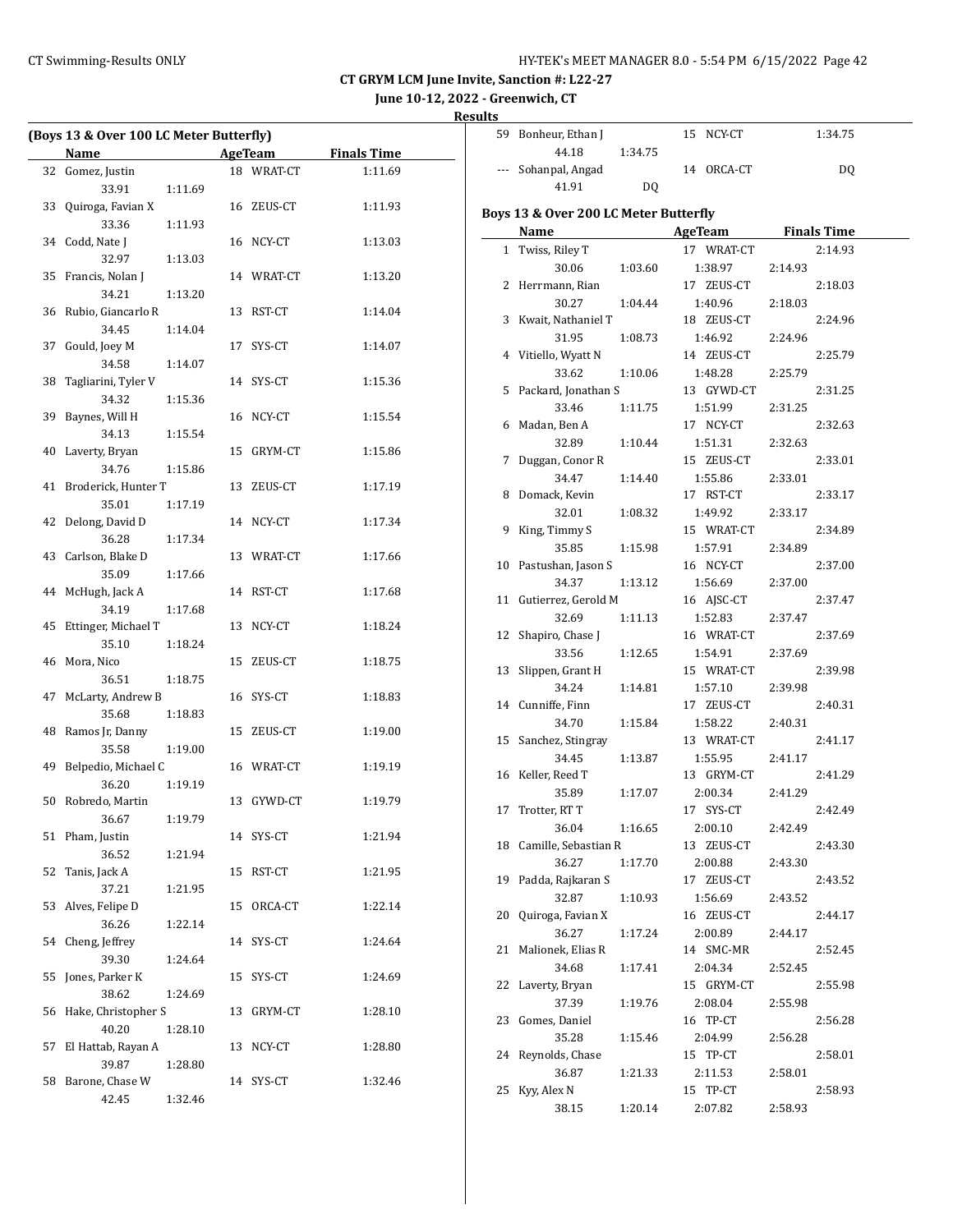**June 10-12, 2022 - Greenwich, CT**

|    | <b>Name</b>                    |         | (Boys 13 & Over 200 LC Meter Butterfly)<br><b>Example 21 AgeTeam</b> |         | <b>Finals Time</b> |
|----|--------------------------------|---------|----------------------------------------------------------------------|---------|--------------------|
|    | 26 Sarkar, Soham*              |         | 13 TP-CT                                                             |         | 3:11.75            |
|    | 38.85                          | 1:26.99 | 2:20.78                                                              | 3:11.75 |                    |
|    | --- Vangeepuram, SriHarsha A   |         | 17 TP-CT                                                             |         | DQ                 |
|    | 38.48                          | 1:27.12 | 2:26.56                                                              | DQ      |                    |
|    | Ettinger, Michael T            |         | 13 NCY-CT                                                            |         | DQ                 |
|    | 39.60                          | 1:30.31 | 2:25.74                                                              | DQ      |                    |
|    |                                |         |                                                                      |         |                    |
|    | Boys 13 & Over 200 LC Meter IM |         |                                                                      |         |                    |
|    | Name                           |         | AgeTeam                                                              |         | <b>Finals Time</b> |
|    | 1 Anbar, Kalen                 |         | 17 NCY-CT                                                            |         | 2:14.10            |
|    | 29.26                          | 1:03.56 | 1:43.12                                                              | 2:14.10 |                    |
| 2  | Bucaria, Aiden                 |         | 16 GYWD-CT                                                           |         | 2:14.54            |
|    | 29.74                          | 1:06.69 | 1:43.53                                                              | 2:14.54 |                    |
|    | 3 Herrmann, Rian               |         | 17 ZEUS-CT                                                           |         | 2:17.04            |
|    | 29.06                          | 1:04.32 | 1:45.12                                                              | 2:17.04 |                    |
|    | 4 Twiss, Riley T               |         | 17 WRAT-CT                                                           |         | 2:19.44            |
|    | 29.31                          | 1:05.41 | 1:47.53                                                              | 2:19.44 |                    |
| 5  | Flores, Kris S                 |         | 15 ZEUS-CT                                                           |         | 2:21.47            |
|    | 29.90                          | 1:05.79 | 1:49.94                                                              | 2:21.47 |                    |
| 6  | Vitiello, Wyatt N              |         | 14 ZEUS-CT                                                           |         | 2:21.71            |
|    | 32.42                          | 1:08.14 | 1:50.53                                                              | 2:21.71 |                    |
| 7  | Jee, Ryan M                    |         | 18 GYWD-CT                                                           |         | 2:22.13            |
|    | 29.31                          | 1:05.67 | 1:47.95                                                              | 2:22.13 |                    |
| 8  | Flakstad, Felix T              |         | 15 GYWD-CT                                                           |         | 2:22.83            |
|    | 30.51                          | 1:06.78 | 1:49.60                                                              | 2:22.83 |                    |
| 9  | Mascarinas, Deacon J           |         | 16 NCY-CT                                                            |         | 2:22.84            |
|    | 30.20                          | 1:07.58 | 1:49.92                                                              | 2:22.84 |                    |
|    | 10 Colistra, Giancarlo W       |         | 17 ZEUS-CT                                                           |         | 2:23.41            |
|    | 32.30                          |         | 1:51.42                                                              | 2:23.41 |                    |
|    |                                | 1:09.78 | 17 WRAT-CT                                                           |         | 2:26.22            |
|    | 11 Wu, Justin J                |         |                                                                      |         |                    |
|    | 31.13                          | 1:11.11 | 1:52.98                                                              | 2:26.22 |                    |
|    | 12 Zullo, Lorenzo R            |         | 17 ZEUS-CT                                                           |         | 2:26.77            |
|    | 30.04                          | 1:07.73 | 1:52.72                                                              | 2:26.77 |                    |
|    | 13 Mendelsohn, Luke E          |         | 15 GYWD-CT                                                           |         | 2:27.59            |
|    | 30.33                          | 1:08.17 | 1:53.14                                                              | 2:27.59 |                    |
|    | 14 Starkey, JD D               |         | 18 SYS-CT                                                            |         | 2:28.43            |
|    | 33.01                          | 1:09.69 | 1:55.58                                                              | 2:28.43 |                    |
|    | 15 Ripp, Evan C                |         | 13 GRYM-CT                                                           |         | 2:29.62            |
|    | 31.27                          | 1:10.69 | 1:55.24                                                              | 2:29.62 |                    |
| 16 | Kirberger, Brendan D           |         | 15 RST-CT                                                            |         | 2:29.99            |
|    | 33.58                          | 1:12.08 | 1:55.79                                                              | 2:29.99 |                    |
| 17 | Duggan, Conor R                |         | 15 ZEUS-CT                                                           |         | 2:30.08            |
|    | 31.80                          | 1:09.34 | 1:58.08                                                              | 2:30.08 |                    |
| 18 | Leahy, Brendan J               |         | 14 WRAT-CT                                                           |         | 2:30.44            |
|    | 33.05                          | 1:11.23 | 1:57.33                                                              | 2:30.44 |                    |
| 19 | Meehan, Peter                  |         | 17 WRAT-CT                                                           |         | 2:30.85            |
|    | 33.15                          | 1:11.76 | 1:54.95                                                              | 2:30.85 |                    |
| 20 | Hutchinson, Hugh F             |         | 18 WRAT-CT                                                           |         | 2:31.29            |
|    | 31.80                          | 1:10.38 | 1:55.40                                                              | 2:31.29 |                    |
| 21 | Berkowitz, Andrew M            |         | 16 WRAT-CT                                                           |         | 2:32.89            |
|    | 32.38                          | 1:11.72 | 2:01.01                                                              | 2:32.89 |                    |
| 22 | Slippen, Grant H               |         | 15 WRAT-CT                                                           |         | 2:33.84            |
|    |                                |         |                                                                      |         |                    |
|    | 33.16                          | 1:11.18 | 1:59.86                                                              | 2:33.84 |                    |
| 23 | Cohen, Aiden G                 |         | 17 SYS-CT                                                            |         | 2:34.57            |
|    | 29.98                          | 1:10.06 | 2:00.89                                                              | 2:34.57 |                    |

| 24 | Burdzicki, Patrick D |         | 17 ZEUS-CT |         | 2:35.28 |
|----|----------------------|---------|------------|---------|---------|
|    | 31.44                | 1:10.72 | 2:00.37    | 2:35.28 |         |
| 25 | Della Pietra, Nico M |         | 14 GYWD-CT |         | 2:35.54 |
|    | 33.68                | 1:15.41 | 2:00.77    | 2:35.54 |         |
| 26 | Greiner, Finn C      |         | 15 NCY-CT  |         | 2:36.85 |
|    | 33.82                | 1:14.75 | 2:01.92    | 2:36.85 |         |
| 27 | Shapiro, Chase J     |         | 16 WRAT-CT |         | 2:37.21 |
|    | 32.64                | 1:13.34 | 2:02.46    | 2:37.21 |         |
| 28 | Asuncion, Addie H    |         | 15 ZEUS-CT |         | 2:38.15 |
|    | 34.85                | 1:13.21 | 2:02.13    | 2:38.15 |         |
| 29 | King, Timmy S        |         | 15 WRAT-CT |         | 2:38.38 |
|    | 30.35                | 1:14.65 | 2:03.26    | 2:38.38 |         |
| 30 | Levine, Ben I        |         | 17 GRYM-CT |         | 2:39.64 |
|    | 33.33                | 1:14.06 | 2:05.83    | 2:39.64 |         |
| 31 | Lake, Thomas C       |         | 14 WRAT-CT |         | 2:39.94 |
|    | 35.01                | 1:17.48 | 2:04.32    | 2:39.94 |         |
| 32 | Mora, Noah D         |         | 13 ZEUS-CT |         | 2:40.41 |
|    | 33.75                | 1:16.35 | 2:04.75    | 2:40.41 |         |
| 33 | Keller, Reed T       |         | 13 GRYM-CT |         | 2:40.44 |
|    | 35.27                | 1:16.30 | 2:05.95    | 2:40.44 |         |
| 34 | Reynolds, Chase      |         | 15 TP-CT   |         | 2:40.64 |
|    | 35.31                | 1:18.65 | 2:05.84    | 2:40.64 |         |
| 35 | Collette, Jacob E    |         | 16 AJSC-CT |         | 2:41.20 |
|    | 32.57                | 1:10.94 | 2:06.93    | 2:41.20 |         |
| 36 | Rubio, Giancarlo R   |         | 13 RST-CT  |         | 2:42.42 |
|    | 34.14                | 1:16.59 | 2:07.68    | 2:42.42 |         |
| 37 | Isacson, Jacob D     |         | 14 SYS-CT  |         | 2:42.65 |
|    | 38.82                | 1:19.13 | 2:08.03    | 2:42.65 |         |
| 38 | Francis, Nolan J     |         | 14 WRAT-CT |         | 2:43.03 |
|    | 33.55                | 1:19.51 | 2:07.96    | 2:43.03 |         |
| 39 | Belpedio, Michael C  |         | 16 WRAT-CT |         | 2:44.84 |
|    | 35.74                | 1:19.56 | 2:10.80    | 2:44.84 |         |
| 40 | Gould, Joey M        |         | 17 SYS-CT  |         | 2:45.18 |
|    | 34.59                | 1:17.06 | 2:10.62    | 2:45.18 |         |
| 41 | Kyy, Alex N          |         | 15 TP-CT   |         | 2:46.48 |
|    | 34.41                | 1:17.20 | 2:08.38    | 2:46.48 |         |
| 42 | Harvey, Max A        |         | 14 GRYM-CT |         | 2:46.92 |
|    | 36.06                | 1:16.66 | 2:10.83    | 2:46.92 |         |
| 43 | Subedi, Raunak       |         | 15 WRAT-CT |         | 2:47.12 |
|    | 33.06                | 1:17.56 | 2:09.12    | 2:47.12 |         |
| 44 | Broderick, Hunter T  |         | 13 ZEUS-CT |         | 2:47.28 |
|    | 33.94                | 1:15.84 | 2:08.62    | 2:47.28 |         |
| 45 | Lu, Devin            |         | 14 SYS-CT  |         | 2:48.98 |
|    | 37.88                | 1:19.15 | 2:13.55    | 2:48.98 |         |
| 46 | Wise, Henry          |         | 13 GYWD-CT |         | 2:49.02 |
|    | 35.15                | 1:18.25 | 2:11.98    | 2:49.02 |         |
| 47 | Tanis, Jack A        |         | 15 RST-CT  |         | 2:49.70 |
|    | 35.26                | 1:20.16 | 2:13.31    | 2:49.70 |         |
| 48 | Sarkar, Soham*       |         | 13 TP-CT   |         | 2:50.04 |
|    | 36.46                | 1:19.38 | 2:12.92    | 2:50.04 |         |
| 49 | Riccobono, Max D     |         | 14 ZEUS-CT |         | 2:50.77 |
|    | 36.25                | 1:17.53 | 2:12.42    | 2:50.77 |         |
| 50 | Colligan, Shane P    |         | 14 RST-CT  |         | 2:51.60 |
|    | 37.84                | 1:20.66 | 2:14.83    | 2:51.60 |         |
| 51 | Gomes, Daniel        |         | 16 TP-CT   |         | 2:52.58 |
|    | 33.48                | 1:19.75 | 2:14.13    | 2:52.58 |         |